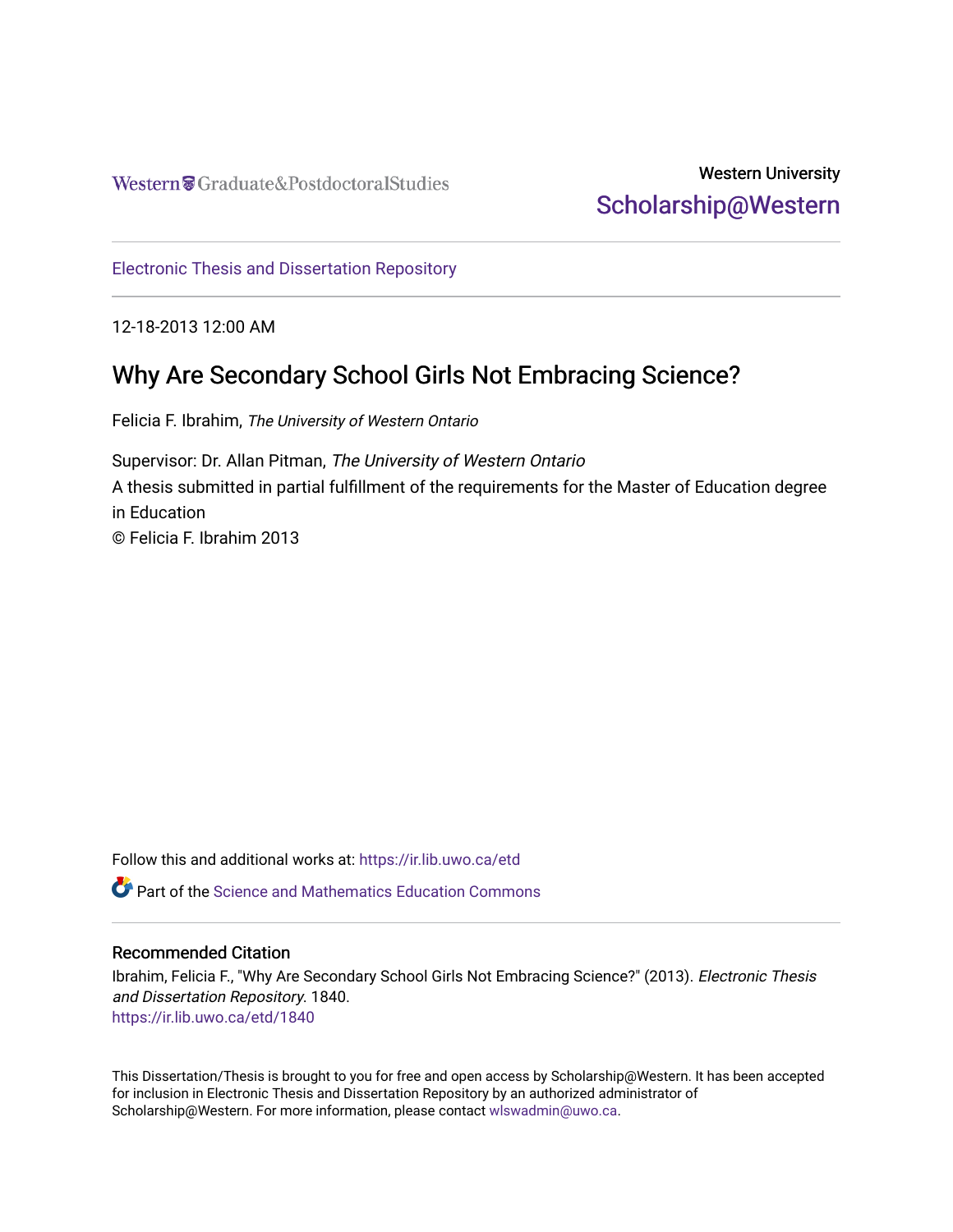# **WHY ARE SECONDARY SCHOOL GIRLS NOT EMBRACING SCIENCE? (Thesis format: Monograph)**

**by** 

**Felicia Ibrahim**

**Graduate Program in Education** 

**A thesis submitted in partial fulfillment of the requirements for the degree of Master of Education** 

**The School of Graduate and Postdoctoral Studies The University of Western Ontario London, Ontario, Canada**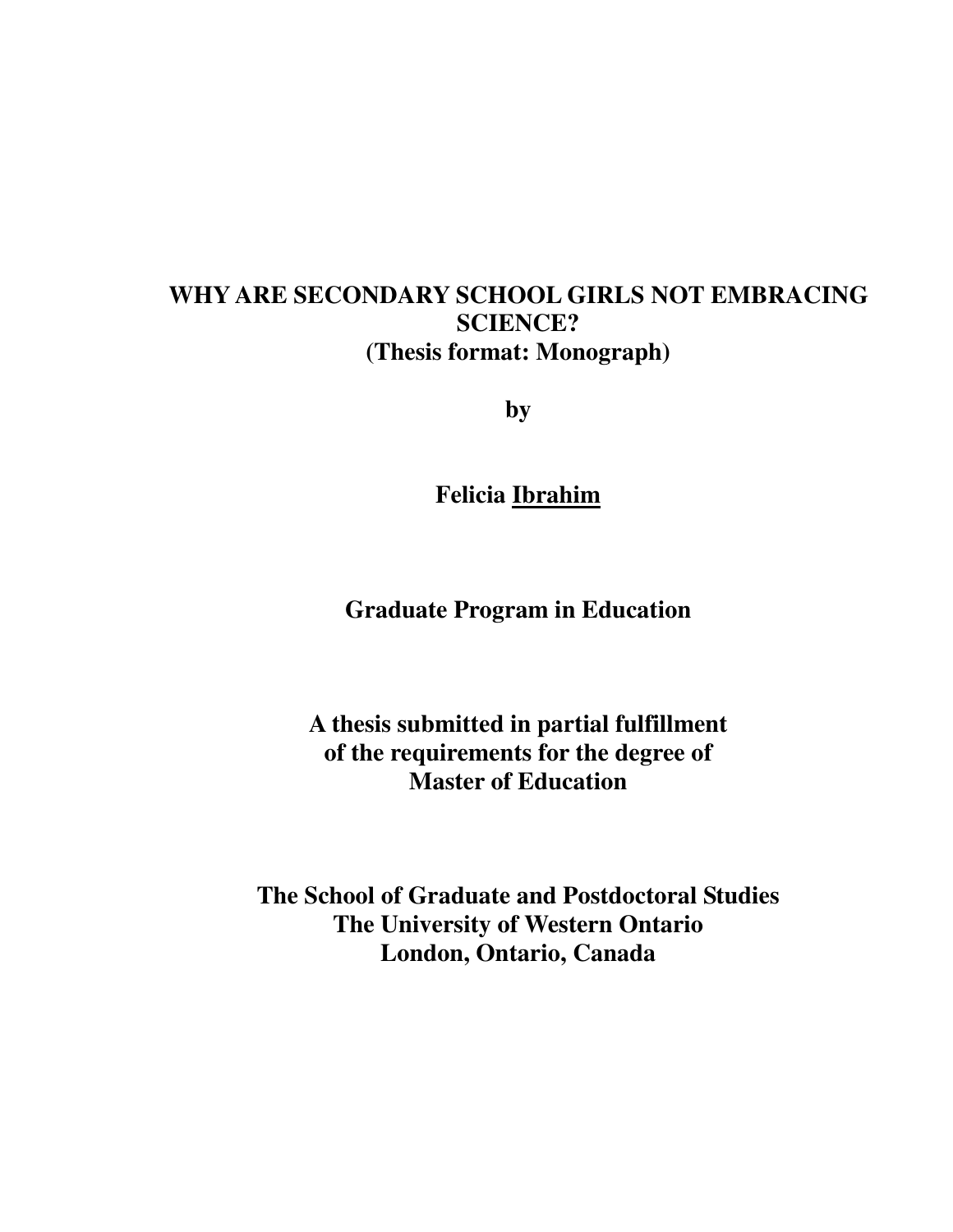**© Felicia Ibrahim 2014**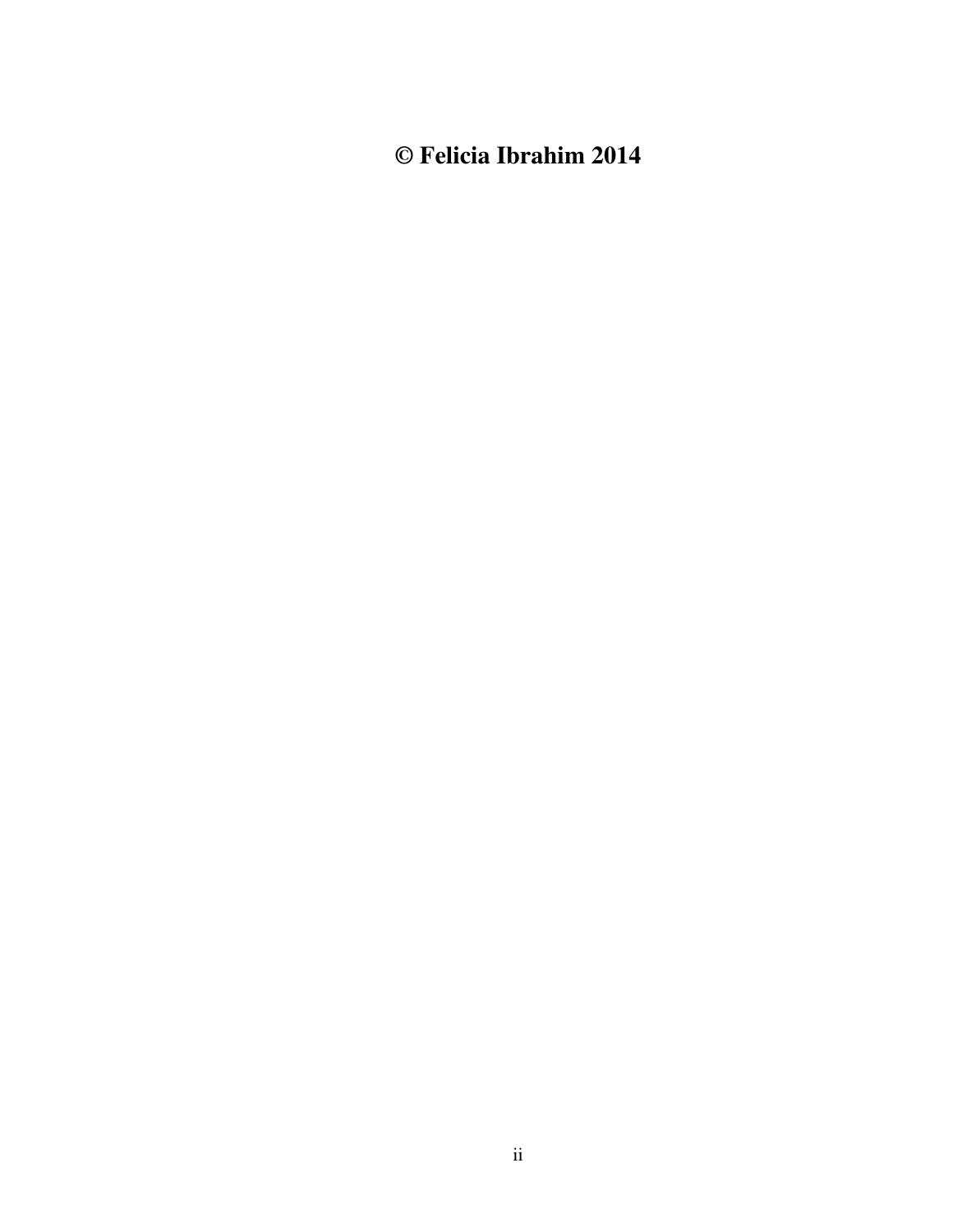## Abstract

This thesis examines some of the factors that impact upon secondary school girls and the subsequent decisions that they make, whether to continue their study of science, once it becomes an elective area of study. Specifically, the girls were asked about their previous experiences in science classes, their perceptions and beliefs about science teachers, and the girls' attainment or lack of success in science and perceptions about self-efficacy.

 For the first component all female students in their grade twelve year were asked to fill out a questionnaire, to determine general perceptions about science learning, based on opinions and personal experiences in school. On the basis of their questionnaire responses, indicating either a strong favourable or unfavourable experience in or attitude to, learning and doing science, 8 of the 39 girls that completed the survey were then chosen to be interviewed.

 Using various statistical treatments several themes emerged: Interest, Importance, and Self-Efficacy were found to be statistically significant upon the girls' decisions; while the themes Gender, Teacher, and Difficulty were not. Possible suggestions on how to positively affect these factors, so that they would better encourage, engage and support girls in their learning and doing of science, were discussed. Implications of the findings were also used to determine possible future areas of research, to ensure that ongoing progress is made so that girls have the opportunity to learn and participate in science in ways that engage them, are meaningful to them and their lives, and that allow them to be successful.

Keywords: Science Education, Girls Education, Girls Science Self-Efficacy, Girls Science Education

iii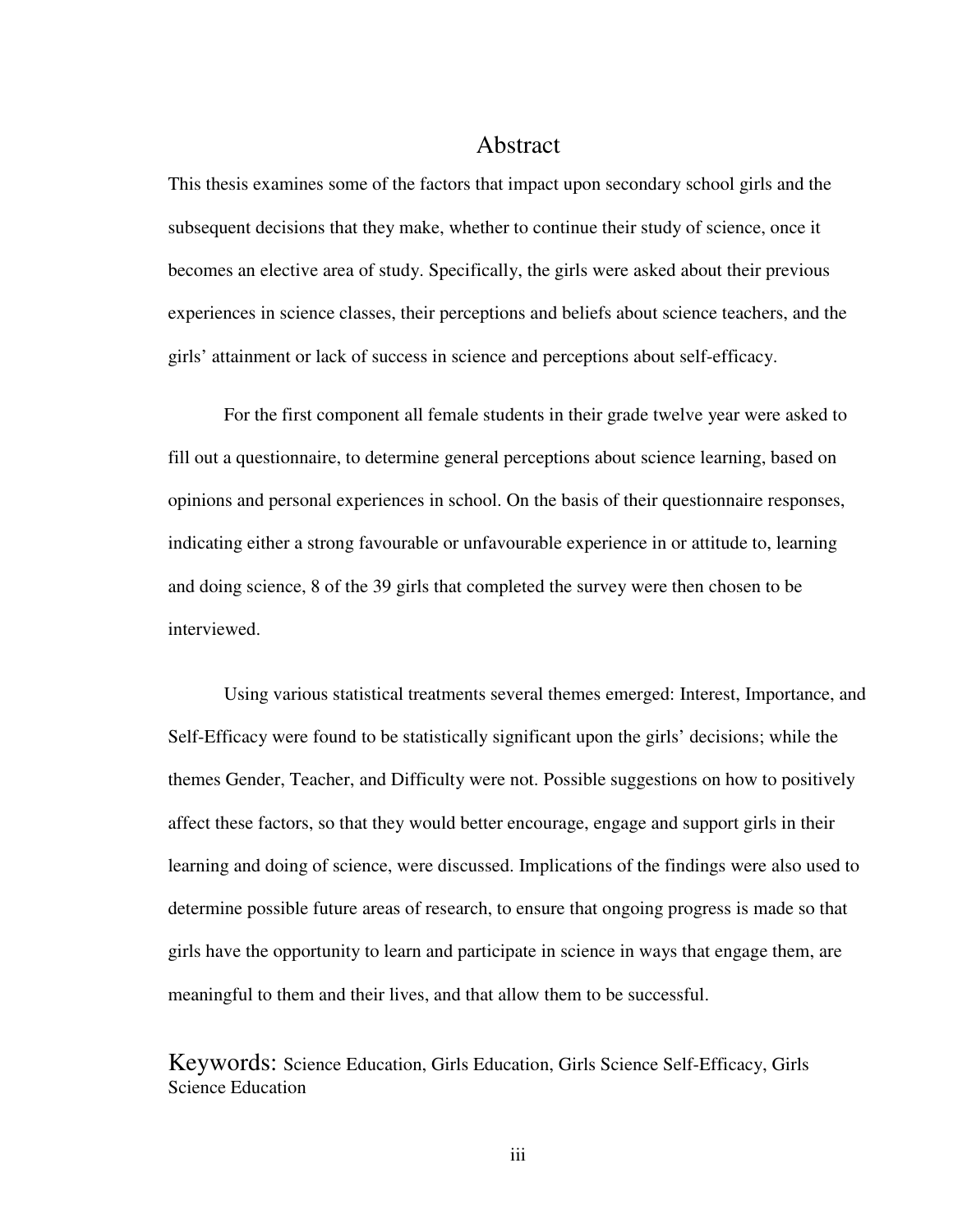## Acknowledgements

I wish to acknowledge the participants of this study, whose experiences, thoughts, and feelings have allowed for a better understanding into why secondary school girls may or may not choose to continue their studies in science once it becomes an elective subject.

I would like to thank the members of my advisory committee: Steve Killip, for his assistance in obtaining and interpreting data of student enrollment at the Thames Valley District School Board; and particularly Dr. Allan Pitman for his genuine patience, guidance, insight, sense of humour, and inspiration.

Finally, I am grateful to my parents for their continuous support over the years, in all of my educational endeavours.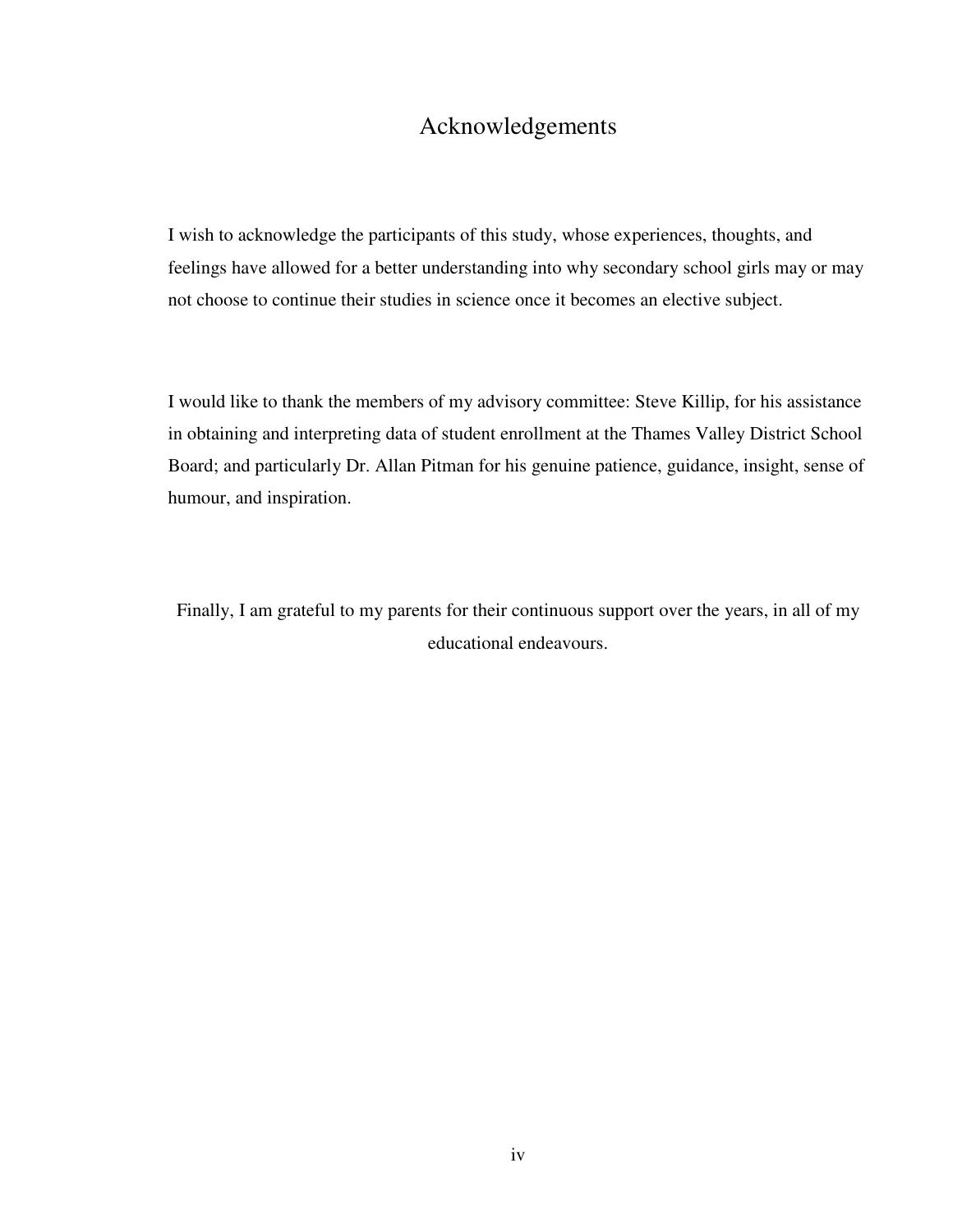# Table of Contents

| <b>CHAPTER II: LITERATURE REVIEW/DEVELOPMENT OF THEMES</b> |
|------------------------------------------------------------|
|                                                            |
|                                                            |
|                                                            |
|                                                            |
|                                                            |
|                                                            |
|                                                            |
|                                                            |
|                                                            |
|                                                            |

Grouping of Survey Criteria…………………….………………………………….…...55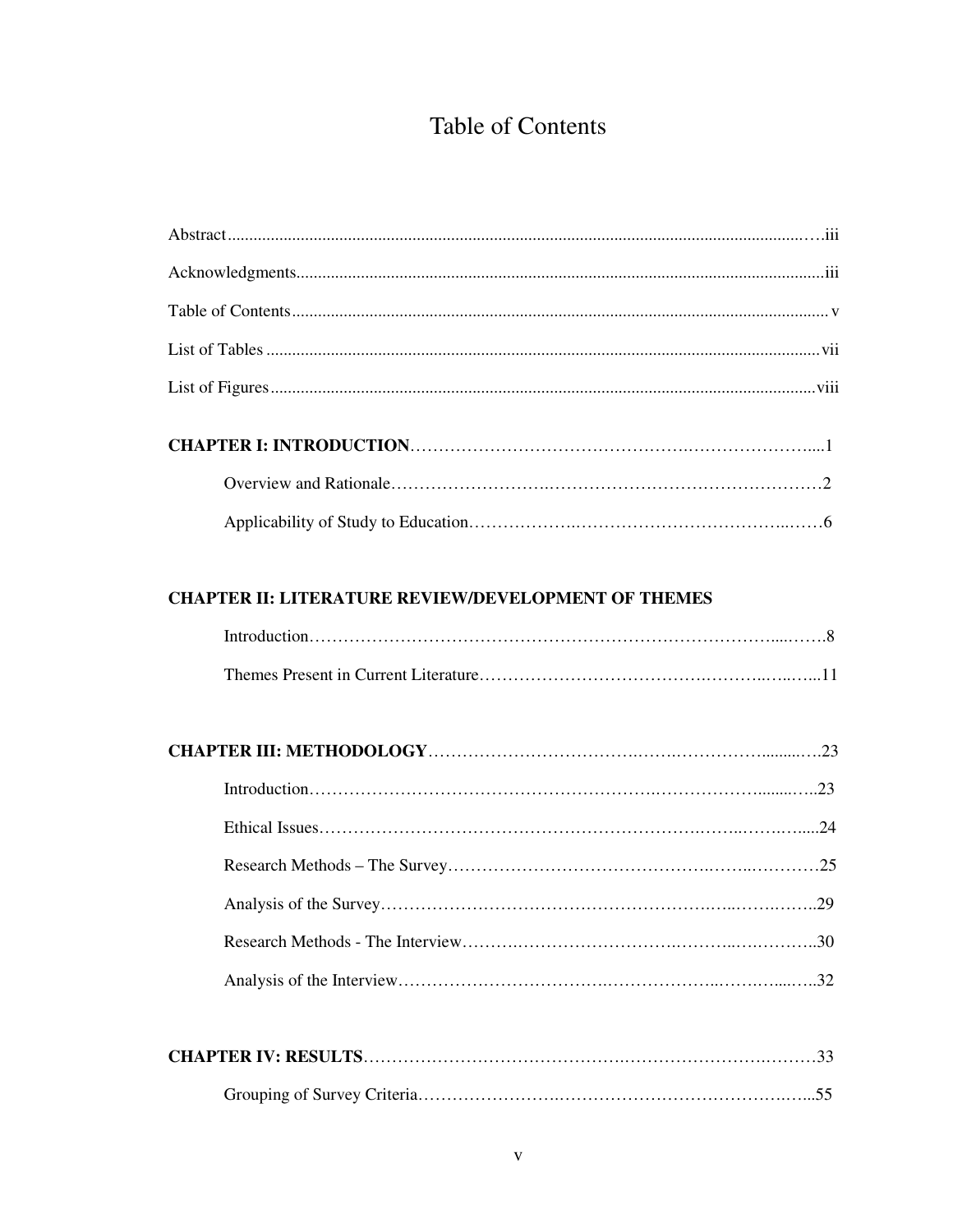| Summary of Individual Student Responses |
|-----------------------------------------|
|                                         |
|                                         |
|                                         |
|                                         |
|                                         |
|                                         |
|                                         |
|                                         |
|                                         |
|                                         |
|                                         |
|                                         |
|                                         |
|                                         |
|                                         |
|                                         |
| Implications of Findings<br>110         |
|                                         |
|                                         |
|                                         |
|                                         |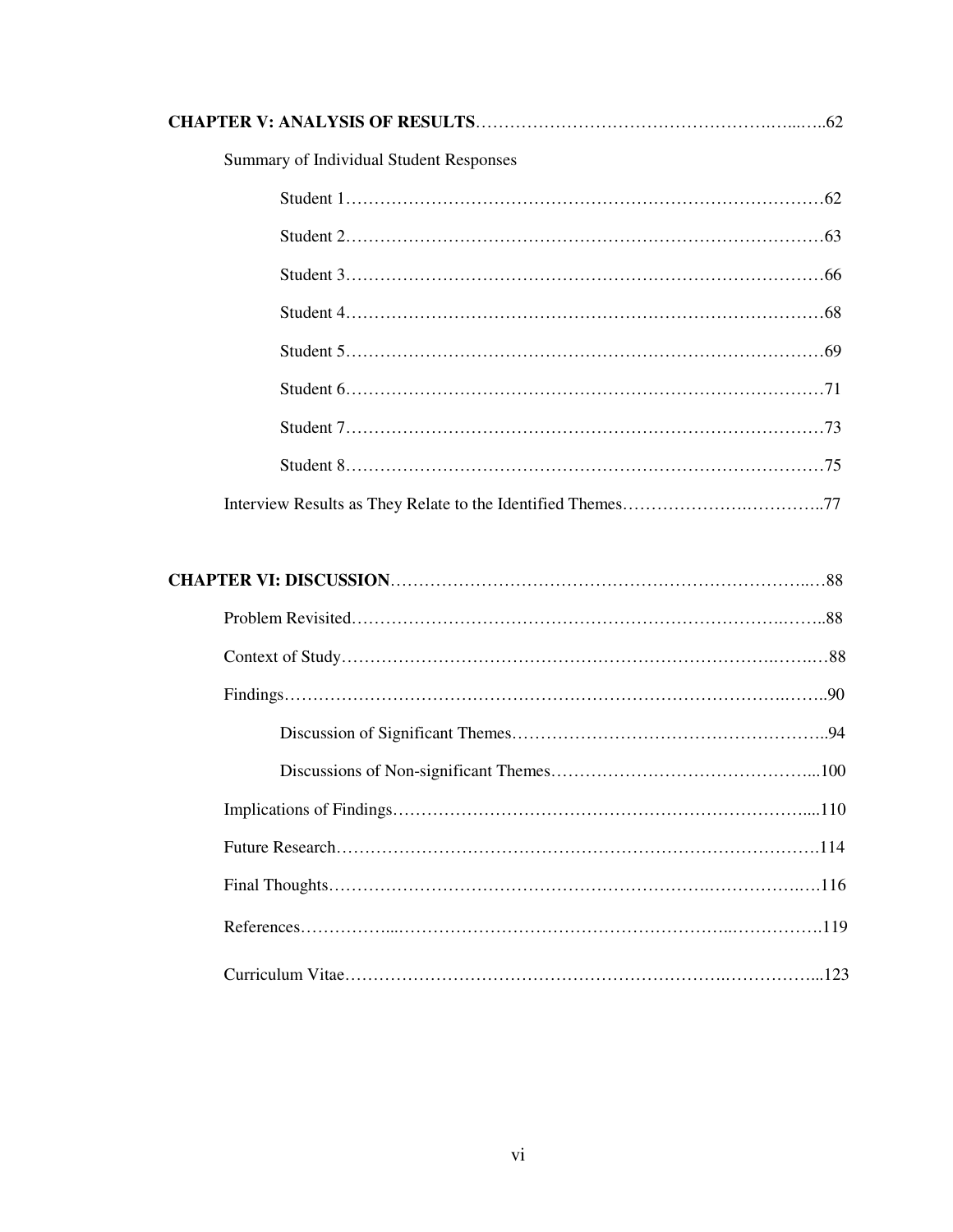# List of Tables

| Table 3.1 |                                                                                    |
|-----------|------------------------------------------------------------------------------------|
| Table 4.1 |                                                                                    |
| Table 4.2 |                                                                                    |
| Table 4.3 | Everyone should have some understanding of the science around them36               |
| Table 4.4 |                                                                                    |
| Table 4.5 |                                                                                    |
| Table 4.6 |                                                                                    |
| Table 4.7 |                                                                                    |
| Table 4.8 |                                                                                    |
| Table 4.9 |                                                                                    |
|           |                                                                                    |
|           | Table 4.11 If I had different teachers I may have continued my study of science 44 |
|           |                                                                                    |
|           |                                                                                    |
|           |                                                                                    |
|           |                                                                                    |
|           |                                                                                    |
|           |                                                                                    |
|           |                                                                                    |
|           |                                                                                    |
|           |                                                                                    |
|           |                                                                                    |
|           |                                                                                    |
|           |                                                                                    |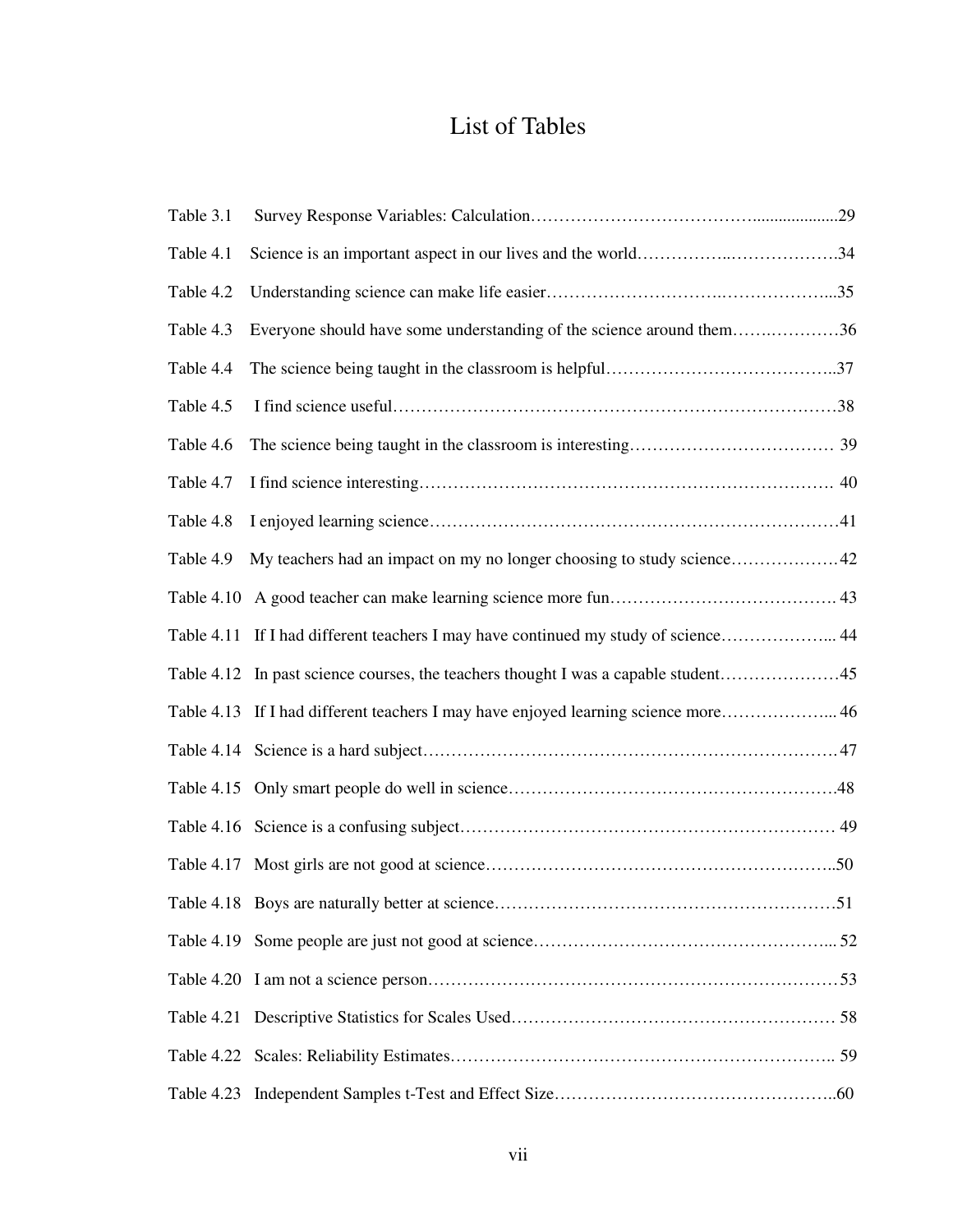# List of Figures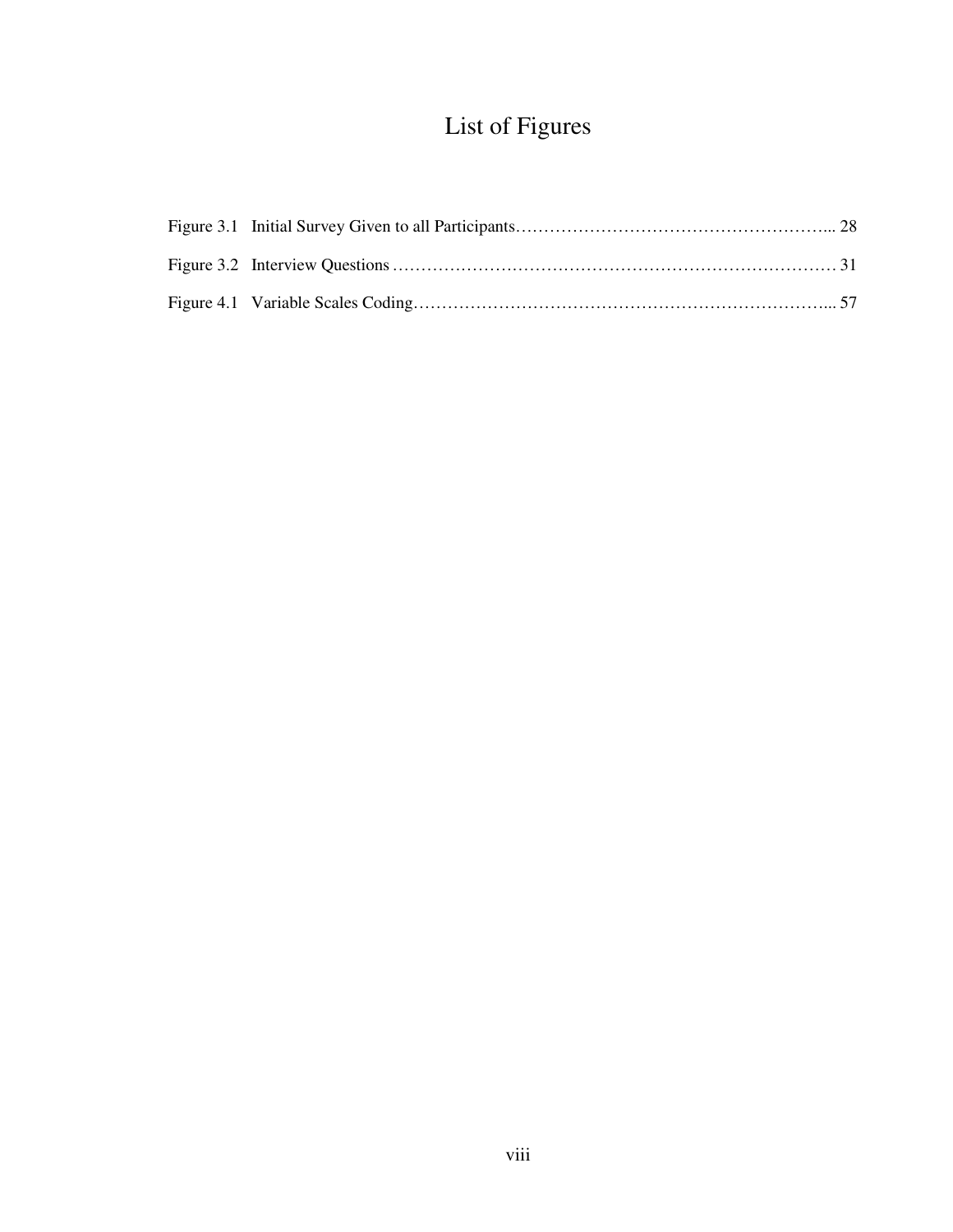## **Chapter 1 – Introduction**

My research interest is to examine young women's perceptions as to why in secondary school, they choose to participate in elective senior science courses such as biology, chemistry, and physics, often the more interesting science courses, at a much lower proportion than their male counterparts. It is my aim to gain a better understanding of the school-related factors, such as the perceptions of students' abilities by the teacher or the teaching style used, that influence some young women's decisions to no longer study science once it is no longer a mandatory credit in school. Why are secondary school girls not regularly embracing science, once it becomes an elective course?

Despite many years of research related to gender and science education, females are still under represented in some senior level high school science courses, specific college and university science programs and majors, and many scientific careers. Research suggests that boys and girls enter school with equal ability, but girls are marginalized in science and math to the degree that they trail their male counterparts in certain scientific interests and participation by the time they complete secondary school. Girls that choose to participate in senior science courses often study biology, while chemistry and physics courses tend to have lower enrollment rates of young women. What is the disconnect that is taking place that causes girls to move away from studies and careers in science, as well as technology, engineering, and mathematics (STEM)? In recent years, policy and research foci have shifted to issues connected to boys' participation in schooling, trying to engage them and make them more successful in certain areas (reading and writing).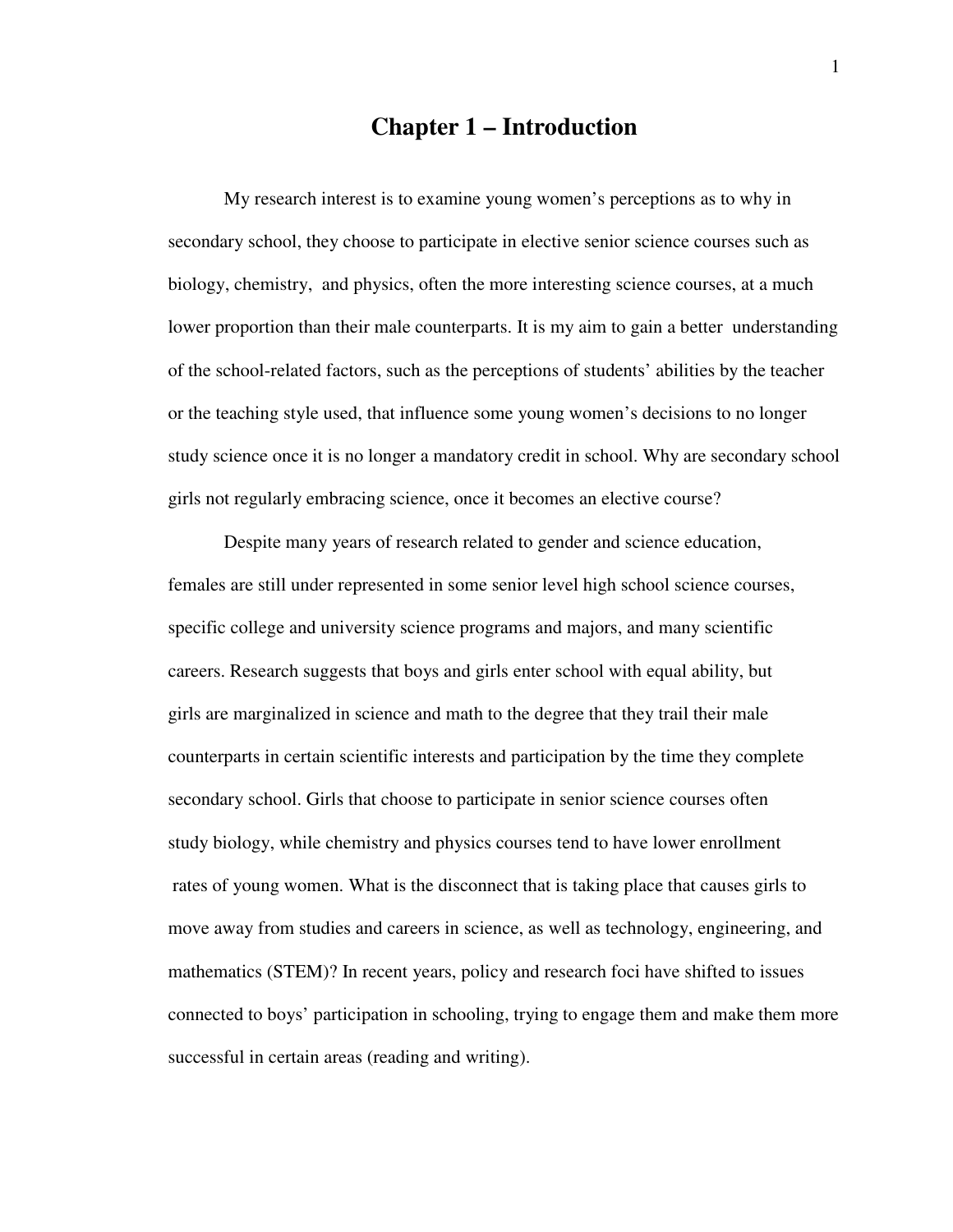## *Overview and Rationale*

Only a small percentage of the students that go into elementary school actually end up pursuing a career in science, mathematics or technology. The exposure to learning science at the elementary school level varies greatly between school boards, between schools within the same board, and even between teachers within the same school. Canadian students perform above the international averages for both math and science at the grade 4 and grade 8 levels (Statistics Canada, 2006), but there is a decline in both interest and performance between grades 4 and 8 in both subjects, with a greater decline being observed in science.

In secondary school in Ontario, mathematics and science are mandatory subjects during the first two years, after which they become elective courses. Many students in their upper years of secondary school stop taking math and science, in 1995 only fortytwo percent were enrolled in both math and science during their last year of secondary school (Statistics Canada, 2006). Many students who had done well in math and science in the past, and believed the subjects to be important to succeed in life, but were still unwilling to pursue it as an elective in secondary school or at the post-secondary level.

Though many students may describe math or science as "boring" or "difficult" subjects, the drop in interest and performance level between grades 4 and 8, and the low participation rates during secondary school indicate that there may be influences outside of the education system that impact upon the choices that students make about their courses of study. Perhaps the effect of socio-cultural factors may play a role in students' perceptions, beliefs, and choices. Do they feel that they may not be able to gain successful employment in STEM fields? Do they feel that STEM fields would not be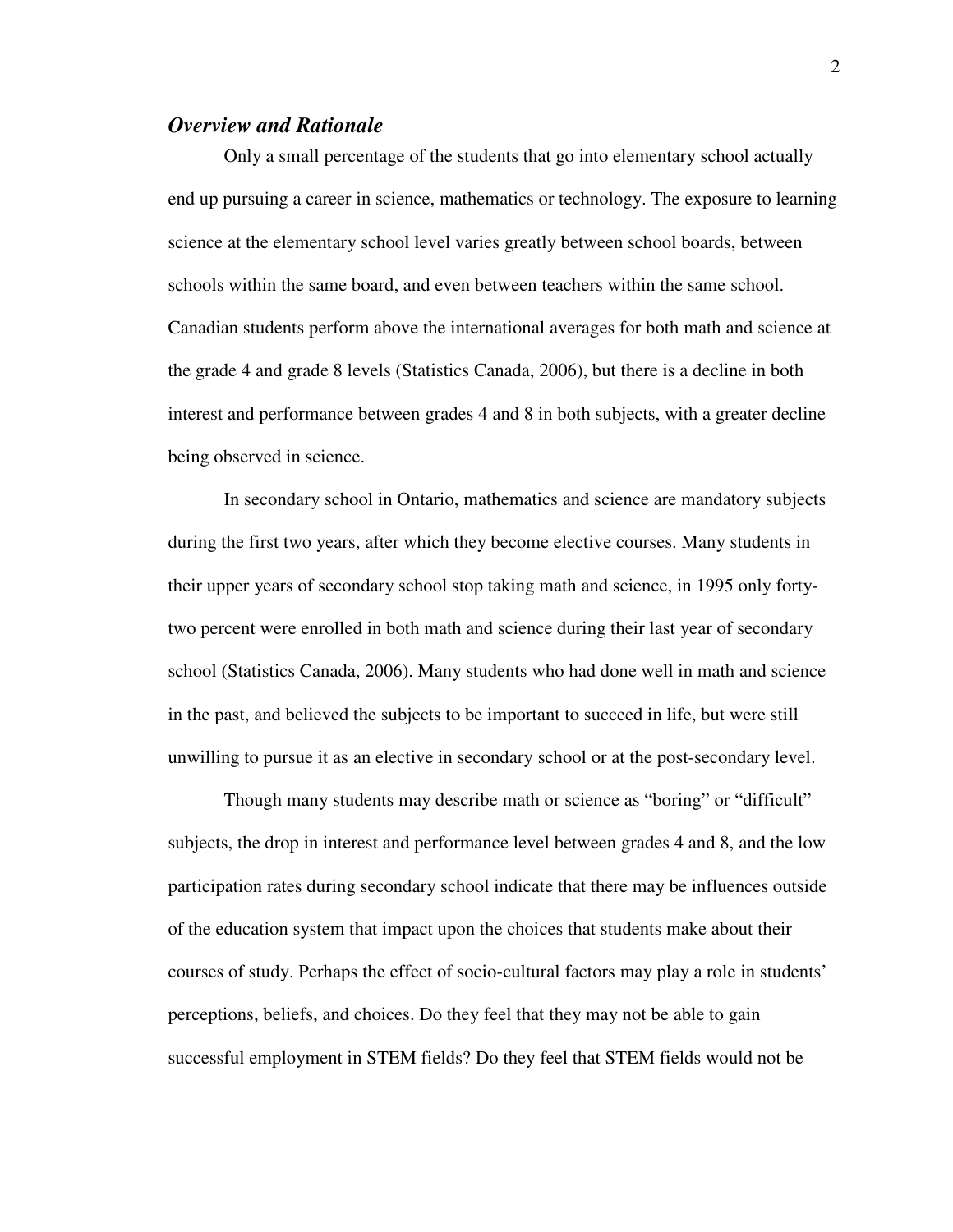very interesting to work in? Do they have certain perceptions of what workers in STEM fields are (or should be) like?

Young women in Ontario continue to choose not to participate in optional science, math, and technology courses at a rate which exceeds that of their male counterparts. Care needs to be taken in reading trends. For example, in the United States between 1983 and 1988 although the percentage of female students enrolling in senior level mathematics and science courses (the percentage of total course enrolment which is female) appeared to increase, female participation rates (the percentage of total females enrolled in a school who were taking a particular course) actually declined (Beauchamp & Feldberg, 1988). In other words, an increase in the proportion of females enrolled in high school math and science courses resulted from a decrease in total male enrolments rather than an increase in female enrolment.

It appears that the number of female math and science students is decreasing (Beauchamp & Feldberg, 1988), but less rapidly than the number of male students, making the overall proportion of female participation in math and science courses greater. This trend is deceiving as one may not initially consider the effect that the participation rate of young men in these subject areas has on the impact on the reported participation rates of their female counterparts. In the Thames Valley District School Board (TVDSB) enrollment of males and females in the mandatory grade nine and ten science courses is the same over the two years, fifty-two percent of students are males and forty-eight percent are female (Killip, 2008). Interestingly, of the students enrolled in a grade eleven science course fifty-two percent are female and forty-eight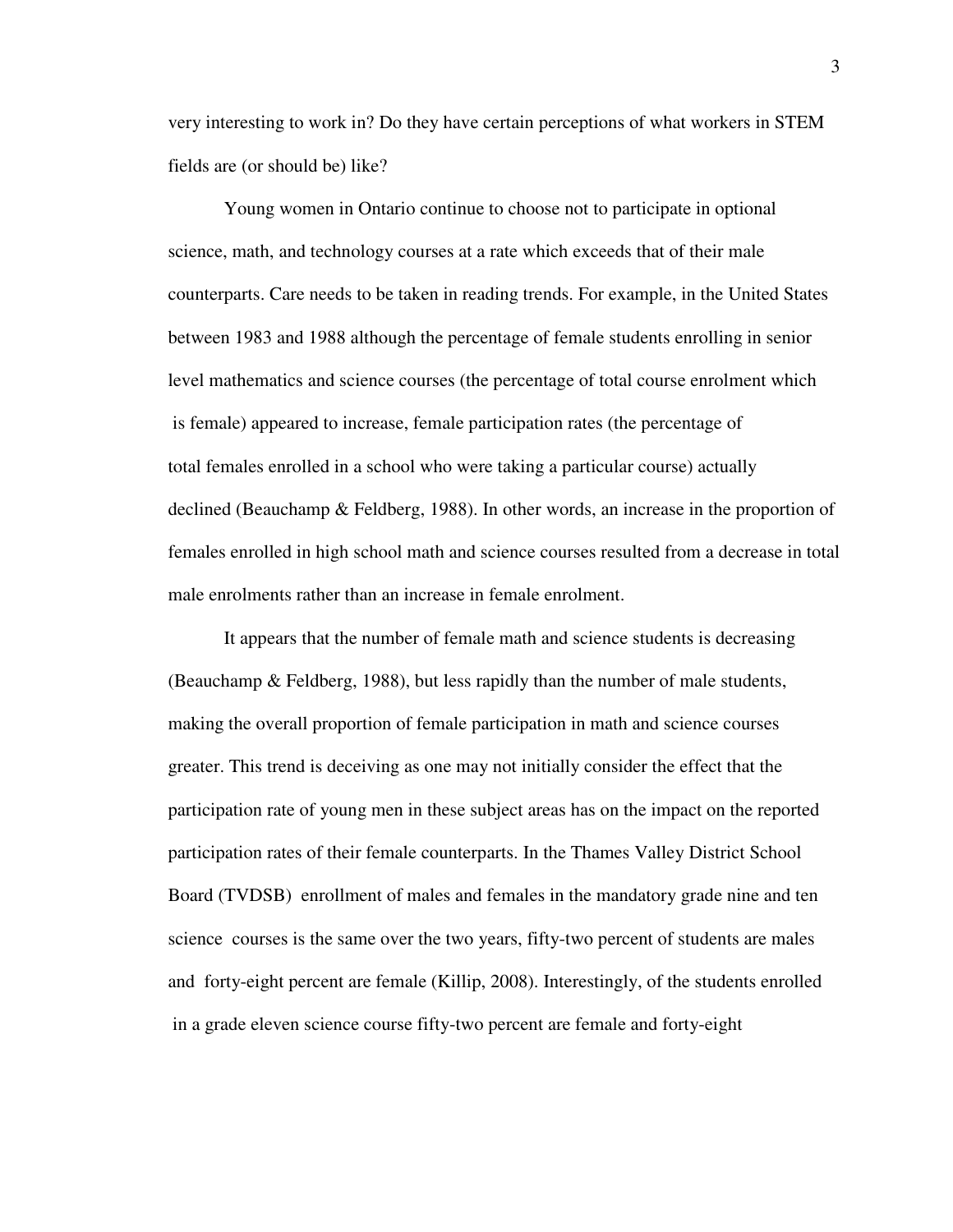percent are male (Killip, 2008). For students in their grade twelve year (or those completing a second "grade 12" year of high school) the numbers flip back again, approximately fifty-two percent are male and forty-eight percent are female (Killip, 2008). These numbers however do not account for the differences in enrollment of males and females in the various senior science streams, biology, chemistry and physics. Many females opt to take biology and not the other two sciences, this information is not observable from looking at the above statistics.

 The attainment of a post-secondary education for young Canadian women has greatly increased over the past few decades. In 1971 only 3% of Canadian women held a university degree, in 2001 15% of women had a university degree, and women currently outnumber men at most levels of post-secondary education (Statistics Canada, 2006). Definitely progress in the right direction it would seem, but the overall trend is somewhat misleading as it does not tell the whole story. Though the number of women attending and completing post-secondary education has greatly increased women still remain greatly under-represented in some areas of study, particularly mathematics, physical sciences, engineering and applied sciences (Statistics Canada, 2006). This trend can be seen at all levels of postsecondary education, including college, undergraduate and graduate levels of study (Statistics Canada, 2006). In contrast, women are over represented in other fields of study such as education and health sciences (Statistics Canada, 2006).

 In 2010-2011 school year enrolment in Canada for studies in biology; women made up 62.6% of the students in an Undergraduate/Bachelor's program, 60.4% of the students in a Master's program, and 49.7% of the students in a Doctorate program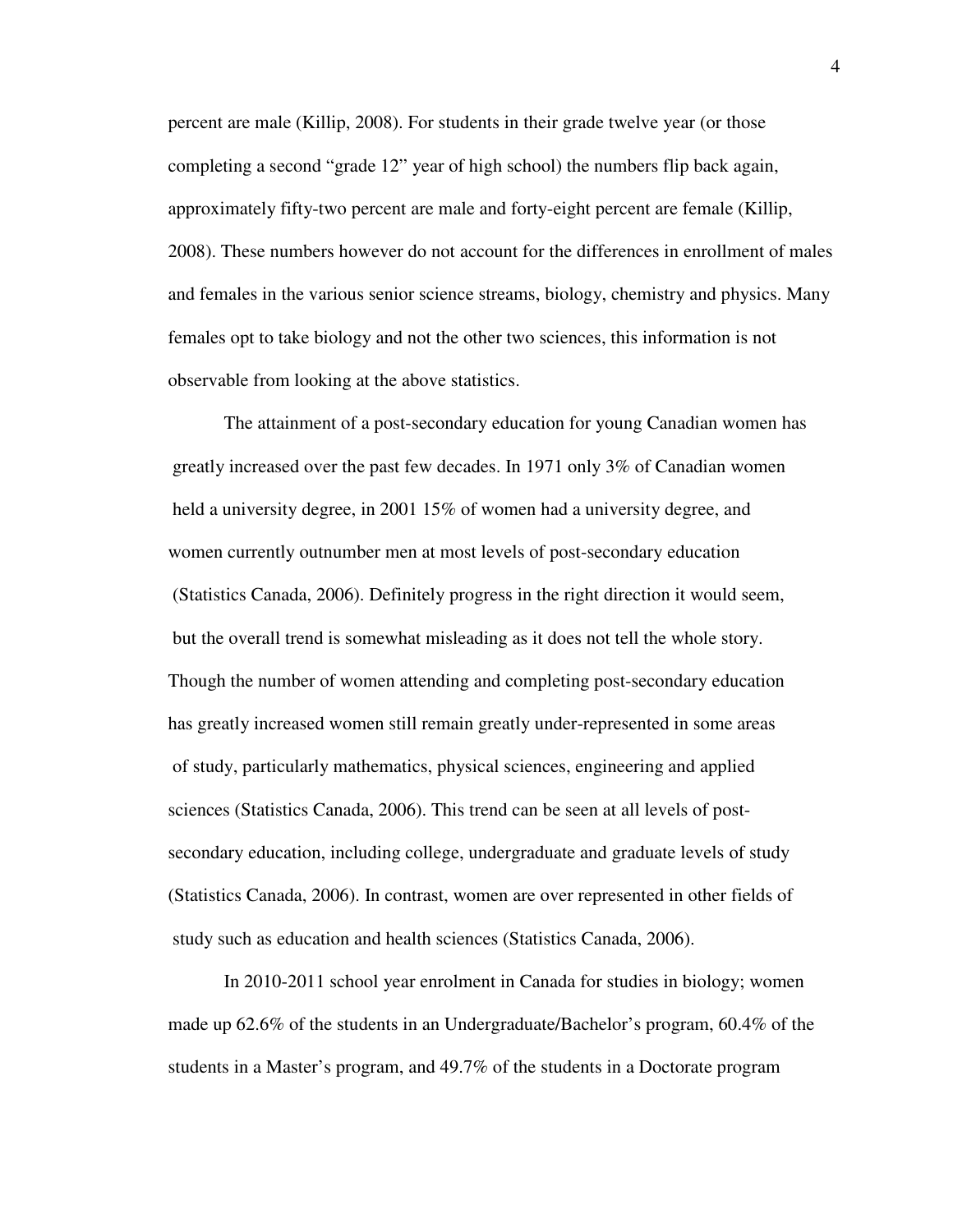(CAUT, 2010/2011). During the same year, enrolment of females in a chemistry program was substantially lower; they made up 48.7% of the students in an Undergraduate/Bachelor's program, 43.4% of the students in a Master's program, and 34.0% of the students in a Doctorate program (CAUT, 2010/2011). Young women enrolled in a physics program, had the lowest participation rates of the three main sciences; women made up 20.4% of the students in an Undergraduate/Bachelor's program, 23.9% of the students in a Master's program, and 19.3% of the students in a Doctorate program (CAUT, 2010/2011).

 Why is there such a discrepancy in the fields of study between young men and women? From my preliminary research I came to realize that there is no simple answer and there certainly are no concrete factors that can be assigned the bulk of the blame. In fact I am now beginning to appreciate the array of factors that may exist for any given individual, and herein lies the heart of the issue on conducting my research. Depending on the context from which one is approaching the issue any number of factors could contribute to the differences seen in the participation of young men and women in science courses. From my readings I have decided to focus on a few common threads that seem to permeate across various divisions, and have an impact and may influence the choices that young women make that lead them away from the study of science. A number of factors including mixed sex classrooms, limited access to science learning and investigations at a young age, social perceptions and pressures, and even the influence of their teachers can be a driving force in turning girls away from studying science and engineering (Canadian Council on Learning, 2007), and subsequently a career in those areas.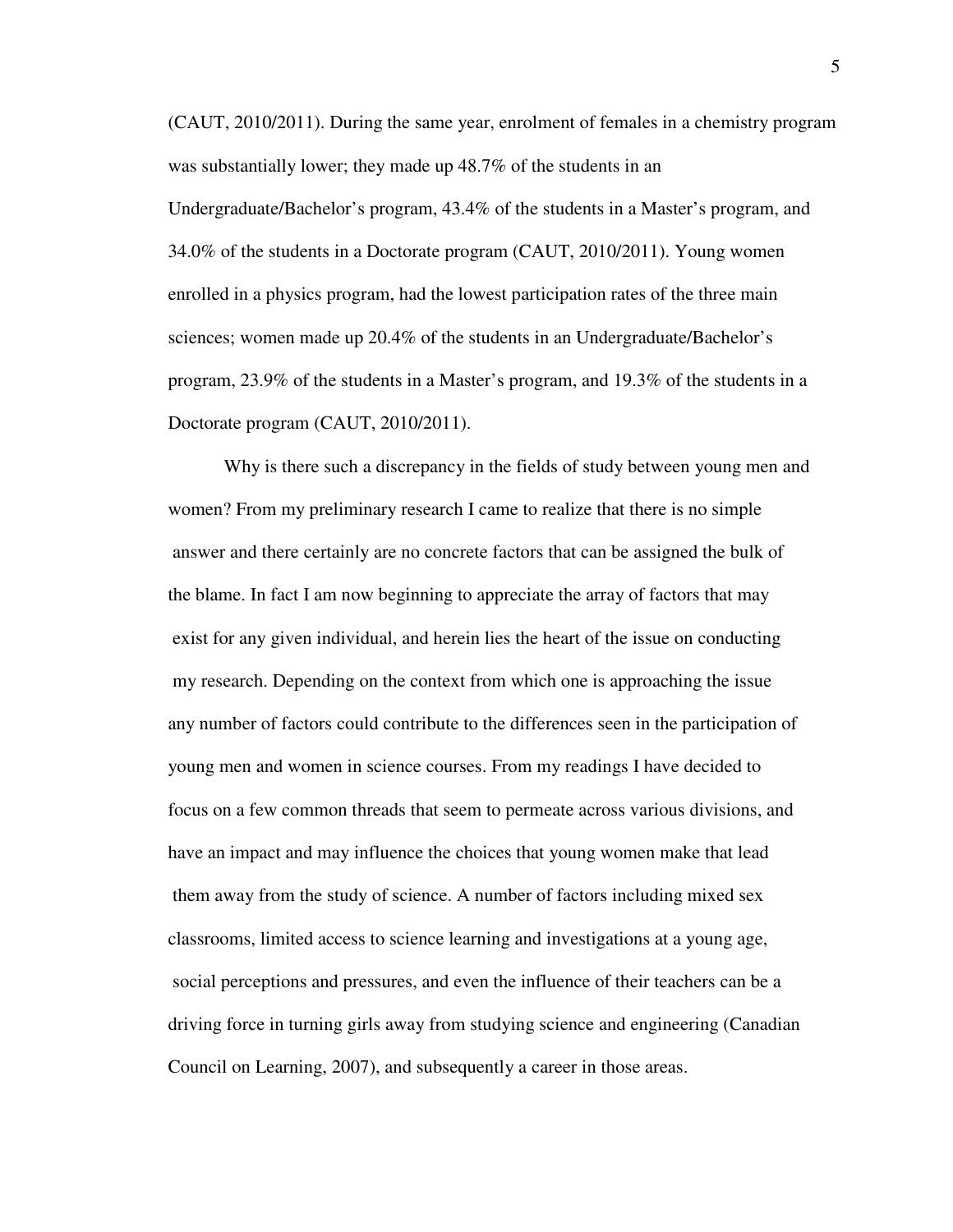Despite an improved understanding of the teaching strategies that aim to maximize learning in science by both sexes, and even though in many education systems girls achieve as highly or even surpass boys at secondary school level (Rennie & Parker, 1996), the goal of achieving equality in terms of science participation for males and females remains unmet.

#### *Applicability of the Study to Education*

 The purpose of my research is to examine the possible reasons that young women have for deciding not to pursue the study of science during their senior years of high school. My intention is to get a better appreciation of the factors that influence their decisions, more specifically I am interested in the influences that are directly related to or stem from their experiences in school. Identifying the possible factors that deter young women from continuing their studies in science is the first step to addressing the problem. Once the possible causes have been identified, then they can begin to be addressed, so that that the necessary steps may be taken the to combat the situation as best as we can in the classroom. By effectively changing our practices in the classroom, teachers can encourage and support more young women to pursue scientific learning and knowledge and foster a greater appreciation of science in our world in young women.

 This chapter serves as an introduction to my research. Chapter 2 will focus on what the literature has to say on the topic. Chapter 3 will provide an explanation of the research methods and techniques used and will discuss the treatment of the data. Chapter 4 will be a presentation of the actual data collected and the results of the various statistical treatments used. In chapter 5 I will analyze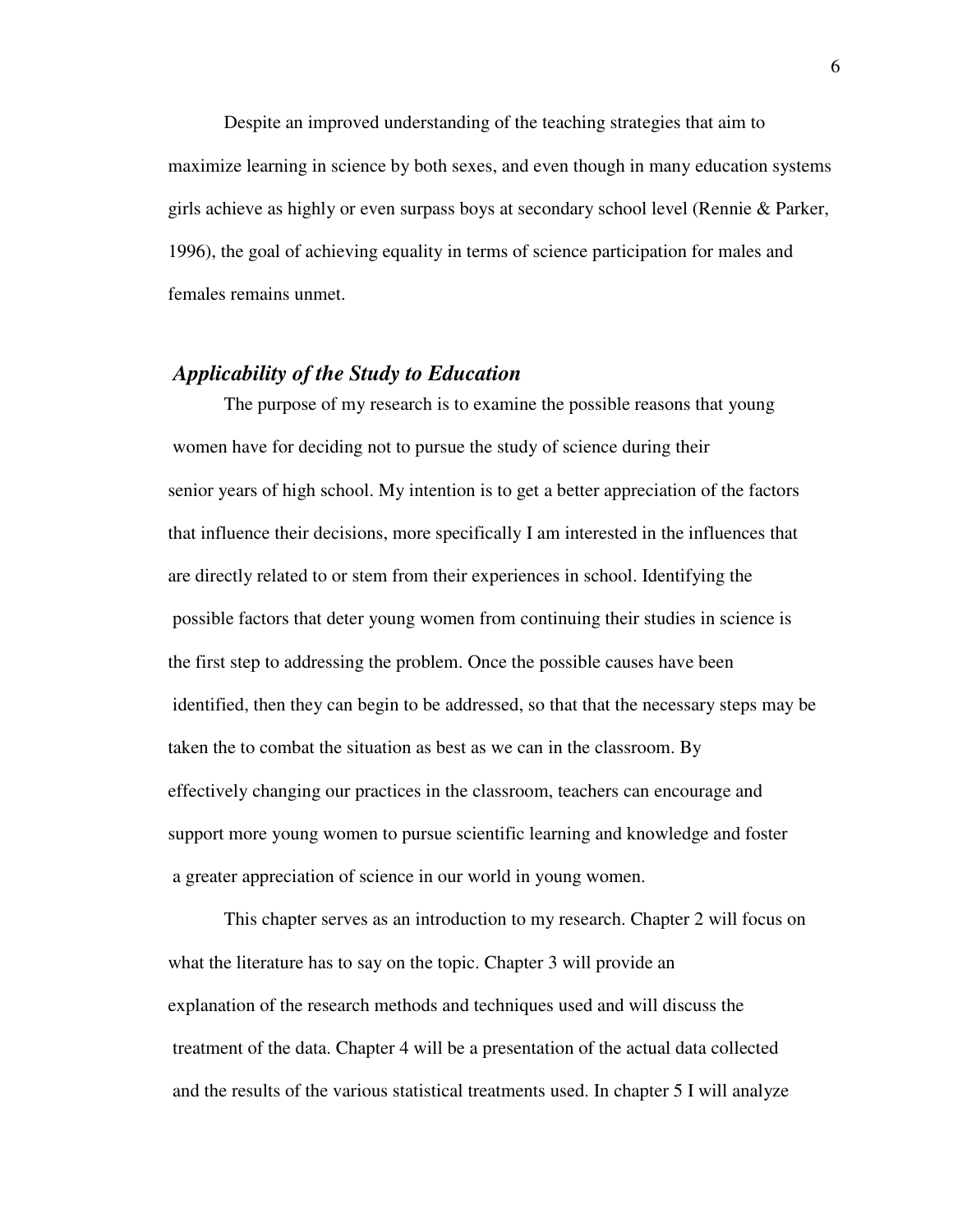the data collected and make observations on my findings. Finally, chapter 6 will provide conclusions based on the work done.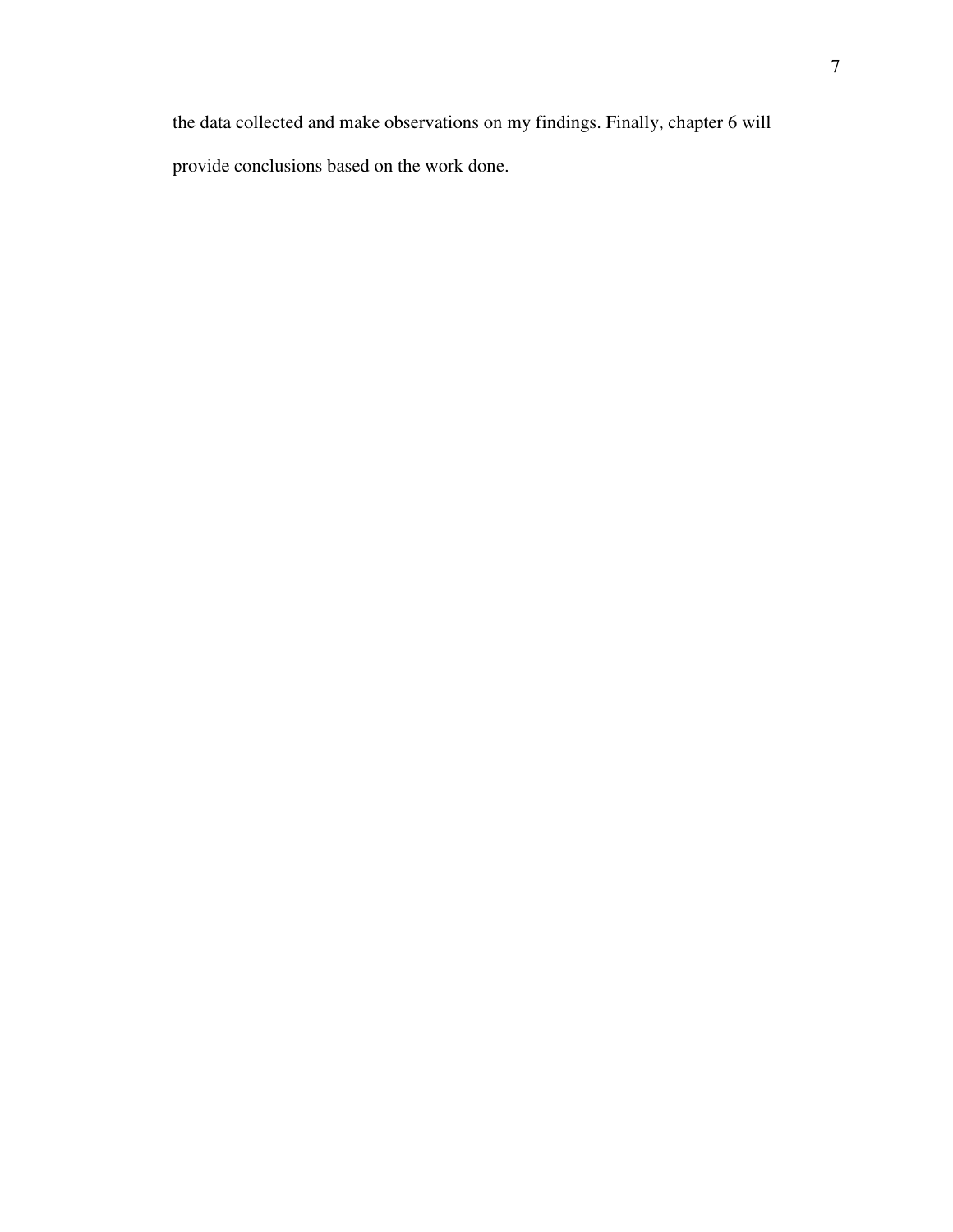## **Chapter 2 – Current Literature Review**

## *Introduction*

Reports, especially in the popular press, have suggested that the science, technology, engineering, and mathematics (STEM) gender gap is disappearing. The mainstream literature and research pertaining specifically to science also seems to drawing the same conclusions about the achievement trends of boys and girls. However, upon closer examination the data reveals that the decrease in the gender gap varies by the area of science and the level of educational and career attainment studied (Britner, 2007).

Despite the gains made in recent years, fewer females than males pursue careers in the physical sciences, computer science, and engineering (Halpern, D., Benbow, C., Geary, D., Gur, R., Hyde, J., & Gernsbacher, M., 2007). Much of the research reported upon United States data. In order to contextualize these findings, background data is provided here. In the United States 20 percent of all engineering degrees are held by women and only 11 percent of engineers are women (Fouad, 2008). It is true that women and girls have indeed made strong gains in science achievement, course taking, degrees earned, and academic positions held during the past two decades, (National Centre for Education Statistics {NCES}, 2004b; National Science Foundation {NSF}, 2005). In the USA, women are enrolling in graduate science and engineering programs in increasing numbers, and overall enrolment by women is increasing by a larger percentage than the enrolment of their male counterparts, men 3.7%, women 5% (NSF, 2005). Therefore increasing the proportion of female science and engineering graduate students from 36% in 1993 to 42% in 2003 (NSF, 2005) and making gains in closing the gender gap in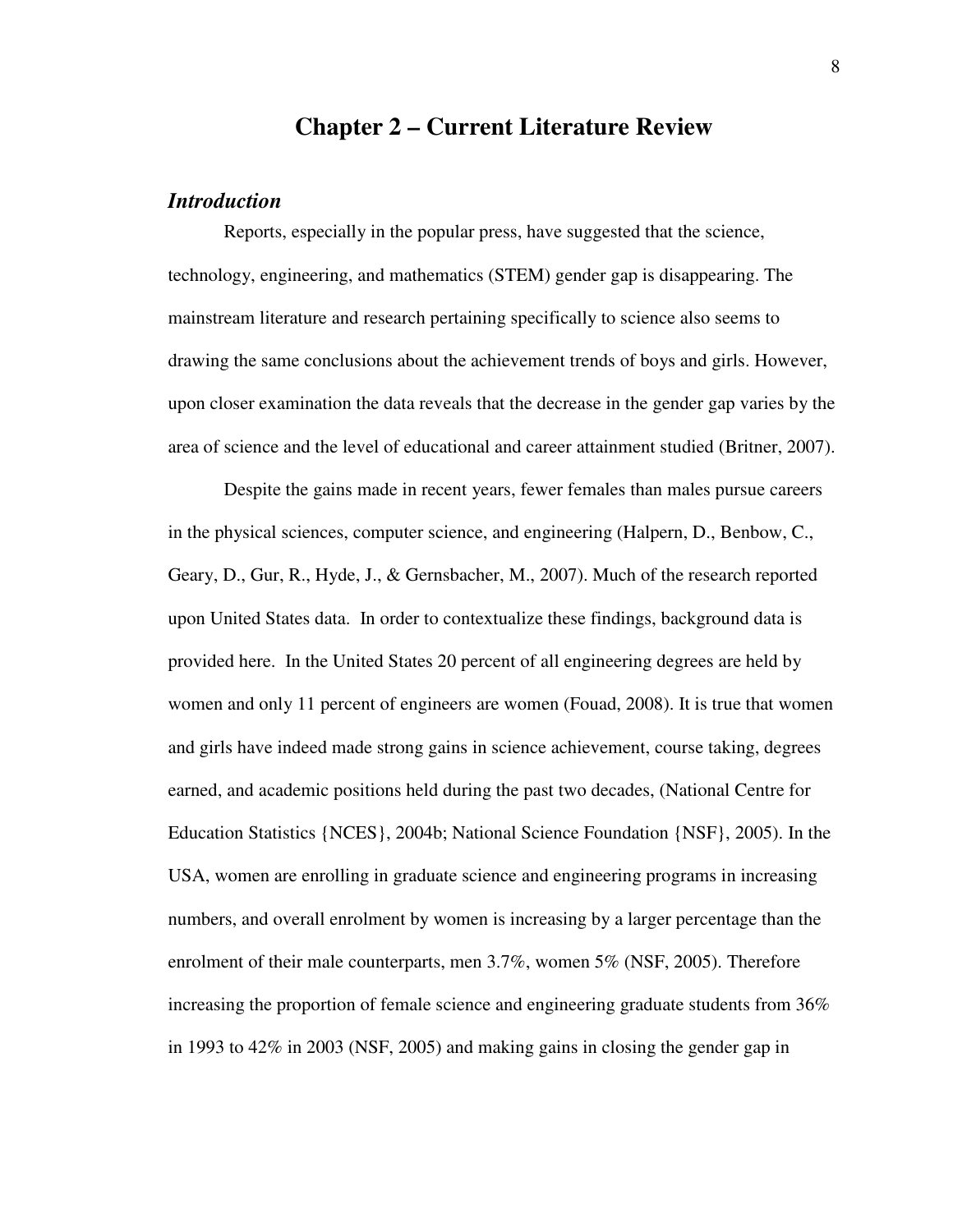graduate science enrolment (NSF, 2005). These gains are especially strong in biology (NCES, 2004).

 However, progress is diminishing and masking the true gender gap that still exists in science, as well as the differences in fields and levels. From 1982 to 2000, girls moved ahead of boys in the total number of science courses taken and in the number of biology and chemistry courses taken, although boys continued to take more physical science classes (physics, earth science, and engineering) (Britner, 2008). Girls also take a higher proportion of Advanced Placement (AP) exams in biology and environmental science (Britner, 2008). National Assessment of Educational Progress (NAEP) exams in both 1996 and 2000 indicate that male and female students are achieving at similar levels (NCES, 2004). Again, a closer look at the data reveals remaining gender differences (Britner, 2008), especially at higher levels of achievement and in the physical sciences (NCES, 2001).

In the 1996 NAEP data there were few gender differences in overall scores, however there were gender discrepancies in the number of students attaining proficient levels in the subscales used to evaluate students, in ''ability to analyze scientific procedures and data'' (males 53%, females 43%) and in ''integrate specialized scientific information'' (males 13%, females 7%) (NCES, 2004). These higher level critical thinking and analysis skills are necessary for long term success in science. In the 2000 administration of the NAEP, 21% of males achieved at the proficient level while only 16% of females achieved at the same level (NCES, 2004).

Given that girls and boys are in the same learning environments and they are required to take the same classes up to a certain point in their educational lives, we must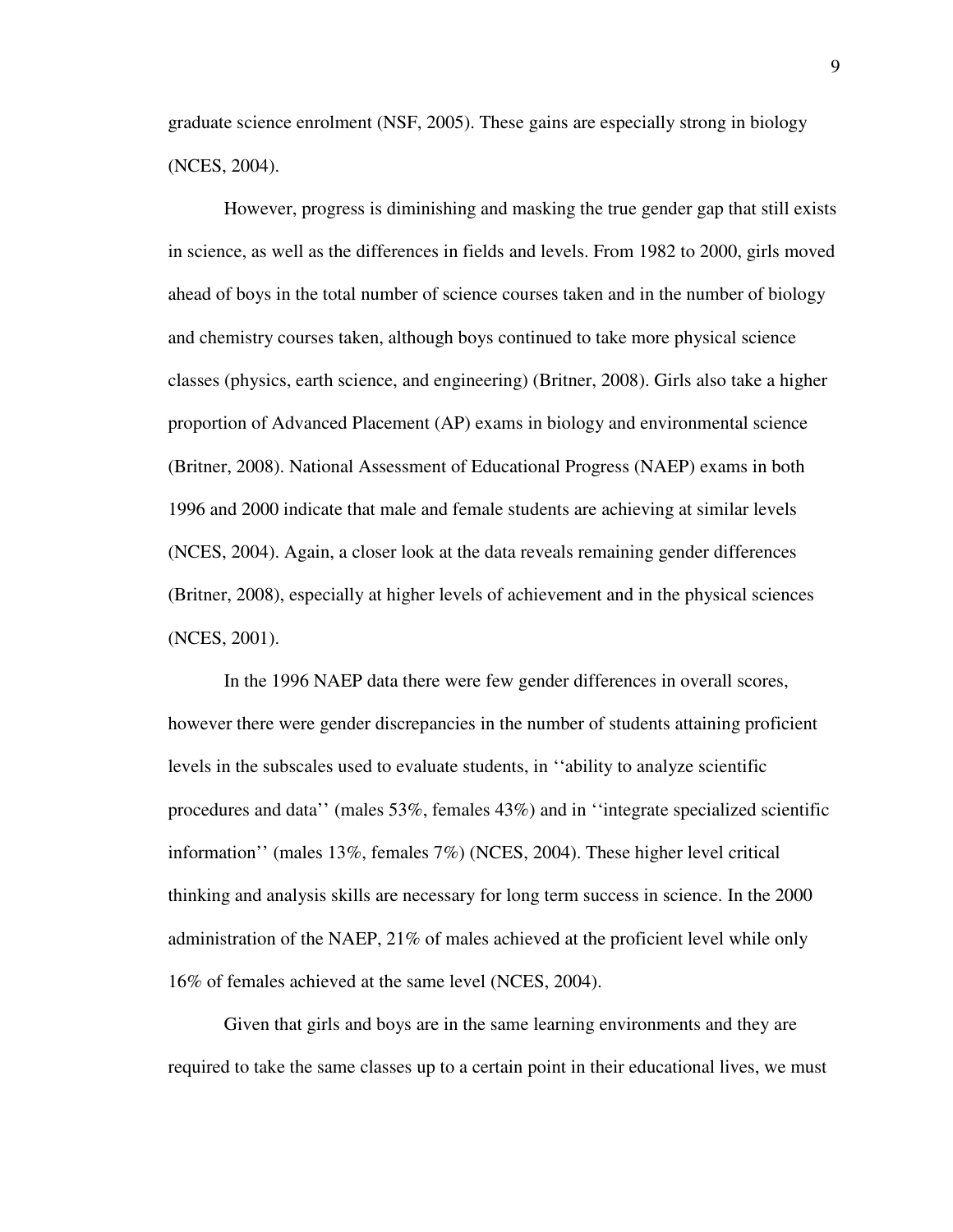accept that there are other factors that affect whether or not girls learn and enjoy science or not. In mandated tests across 10 states in the United States and the analysis of NAEP data, the differences in the achievement between girls and boys was not significant across all grades (Hyde & Mertz, 2009). However similar levels of achievement as their male counterparts, in elementary and secondary school, does not follow the girls into their careers as they are not choosing careers in mathematics and physical sciences as much as boys are (Huebner, 2009). Interestingly, when asked about their own abilities in mathematics at an early age girls rate their ability lower than do boys, even though both boys and girls are achieving at the same level (Herbert & Stipek, 2005). Past research has been important in terms of creating an awareness that girls generally do not fare as well in science classes as do boys. It illustrates for us that this inequity is a social problem that can be fixed.

 However, the above explanation has created a stereotype of girls and boys that is too general in its nature and fits no one in particular, while presenting a homogeneous image of both girls and boys as science learners. This research highlights the issue but does not clearly help us to understand the differences in personality and approach, learning, and processing that exist between boys and girls as they pertain to science learning. This in itself is part of the problem as to why we have not been able to better address and rectify the situation so far, considering all the research that has been done on the issue.

 Recent studies have all but dismissed the idea that an innate ability between the sexes exists, especially when it comes to the learning of mathematics and sciences (Huebner, 2009). Historical and cultural practices in traditional science instruction may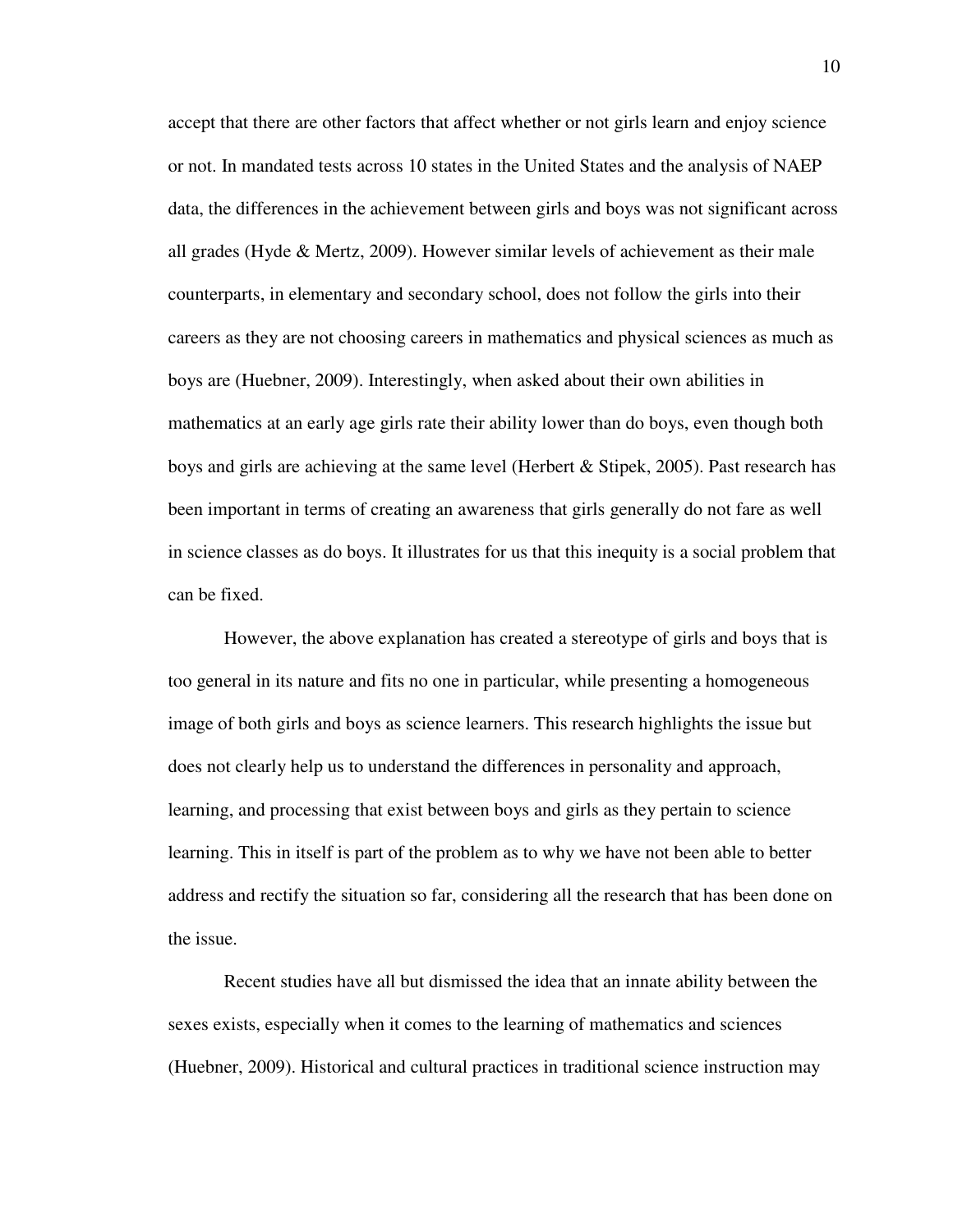themselves create and encourage a bias that excludes girls (Carlone, 2001; Eisenhart & Finkel, 1998). They validate the widely held belief that the study of science requires the memorization of difficult and abstract knowledge that is hierarchical, unrelated or not applicable to the real world, and easier for and within the ability of males with natural talent (Voyles, M., Fossum, T., & Haller, S., 2008).

The inequities that girls may face in science are extremely varied and the circumstances are as individual as each of the students themselves. From teachers treating boys and girls differently in the science classroom to the use of textbooks and other resources that are gender biased and favouring boys, these inequities need to be eliminated so that we may increase girls' access to equitable science experiences (Brotman & Moore, 2008).

#### *Themes Present in Current Literature*

#### *Gender*

Many girls may have an interest in science and may enjoy it so why is it that they are less likely to pursue further studies in science? If we are teaching girls the same things as their male counterparts, then why is there a divergence in their paths of study? Is it that girls are alienated by science? Science may be seen as masculine, competitive, and objective, impersonal qualities that are at odds with our images of what girls are (Brickhouse, N., Lowery, P., & Schultz, K., 2000). The more masculine the branch of science (e.g., physics), the less likely it is that girls will like it or do well. Girls take science courses that are required of them, they do not often choose those that are not required. It has been noted that teachers rarely call on girls in class and if they do, they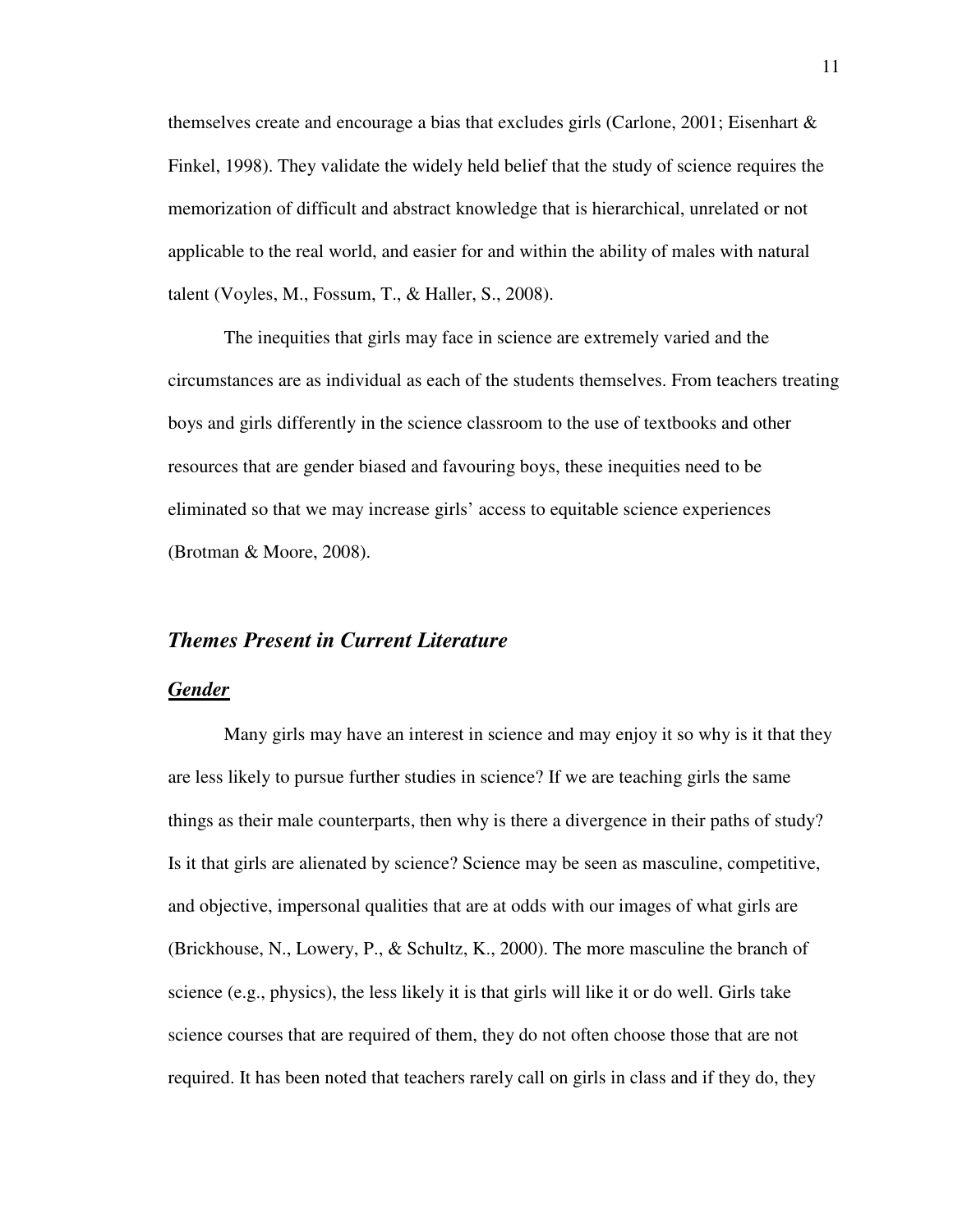ask girls easy questions because they expect less of them (Brickhouse et al., 2000). Girls are more interested in pleasing their teachers than their male counterparts and are therefore more likely to follow the rules rather than bend them or invent them.

However, counter to this, it is suggested by Hammrich, Richardson, & Livingston (2000) that girls tend to work well in groups and in a more cooperative manner than boys, studies show that girls enjoy learning science in interactive social settings as opposed to doing activities where they are isolated such as independent reading, writing, and the taking of notes (Baker & Leary, 2003). The larger classroom setting with everyone working together may be intimidating for many young women who may not be completely confident in their abilities, especially if they are not among the strongest or most dominant of the students (Hammrich, P., Richardson, G., & Livingston, B., 2000). Many girls may not participate freely in this type of environment as they are afraid of looking less intelligent than others in the class, and possibly more so compared to the boys (Hammerich et al., 2000). Working in small groups however does not alleviate these concerns completely and girls still may be restricted in their ability and opportunity to participate. When working in smaller groups, the stronger students (often the more aggressive male students) may take charge and lead the activity, leaving the girls to play a secondary role such as a scribe (Brickhouse et al., 2000).

A number of writers suggest that girls are disadvantaged in science before they even get to school because they are encouraged to play with dolls rather than blocks. As children it seems that we encourage and support their nurturing side far more than we encourage and support their curiosity and their desire to investigate and create, what they see in the media only works to reinforce the messages that they may be receiving from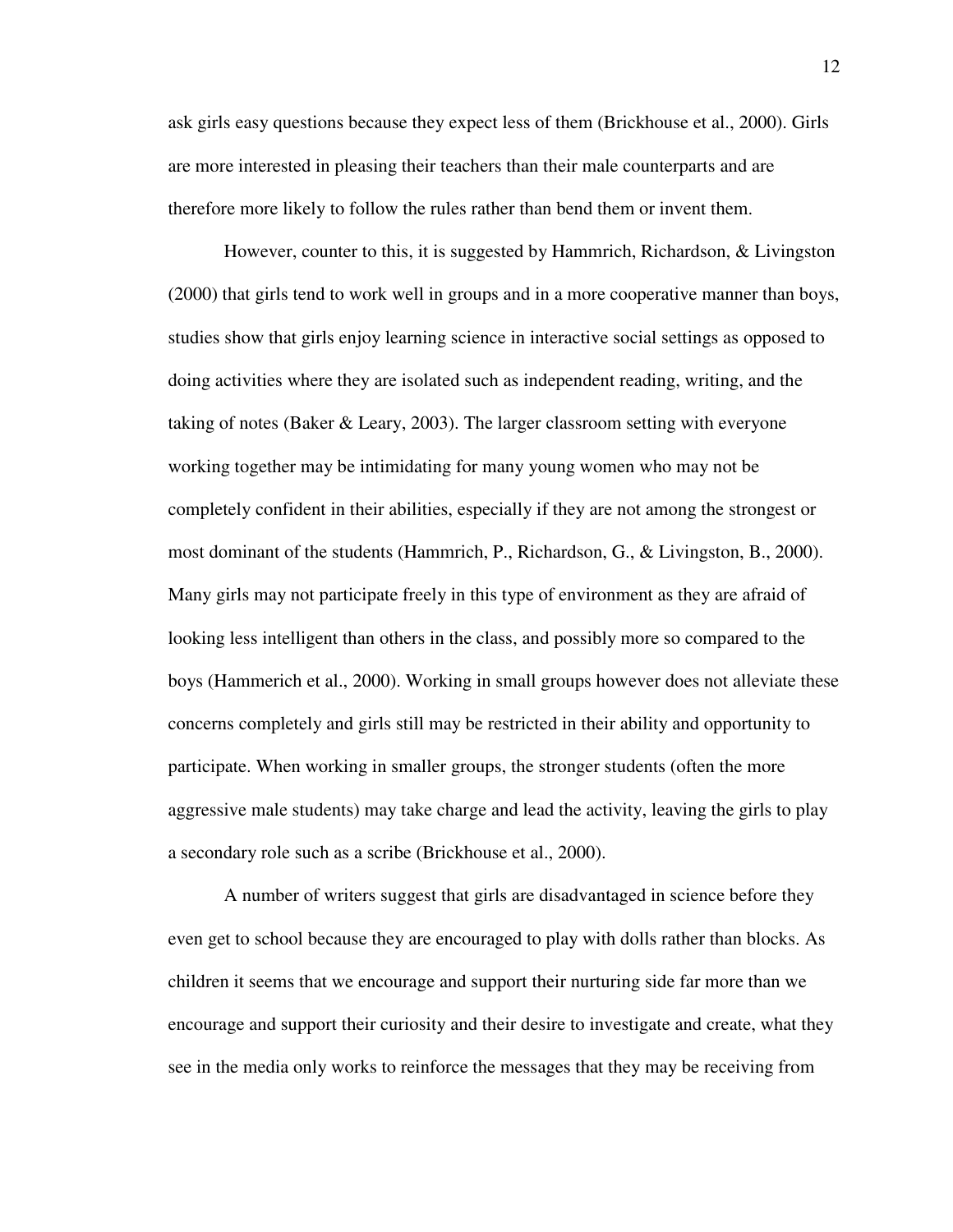the people and world around them. In a study of computer and video games by the group Children Now, it was found that 17% of games have female characters and of these games, 50% of the women are not actively participating characters but instead are props, tend to faint, have high pitched voices, and are highly sexualized (Children Now, 2001).

Girls rarely accompany their fathers while they fix items around the house. Parents rarely purchase chemistry sets or microscopes for their girls, nor do they take them camping as much (Baker & Leary, 2003). From a young age girls are taught to be supportive and helpful whereas boys are given more opportunities to be independent, assertive and in charge.

As adolescents, girls become interested in being attractive to boys, they take on more feminine roles that often exclude science (Brickhouse et al., 2000). It is at this point too, Britner (2008) argues, that many girls seem to come to the conclusion that boys do not like smart, aggressive, or competitive girls. It is possible that girls who are very capable in science and mathematics stifle their own abilities so that they do not look too smart in those areas, making them seem more attractive to boys. These girls fail to investigate and ignore their abilities fully in the area of science while they still possess them. The same girls become women who cannot and do not engage in science (Britner, 2008).

In order to fully understand learning in science, we need to know much more than whether students have learned the proper scientific explanation for a certain topic, process, or idea. We need to know how students are being engaged in science, the actual mechanisms at work, and how this is related to how they self-identify and who they perceive themselves to be (what communities of practice do they participate in) such as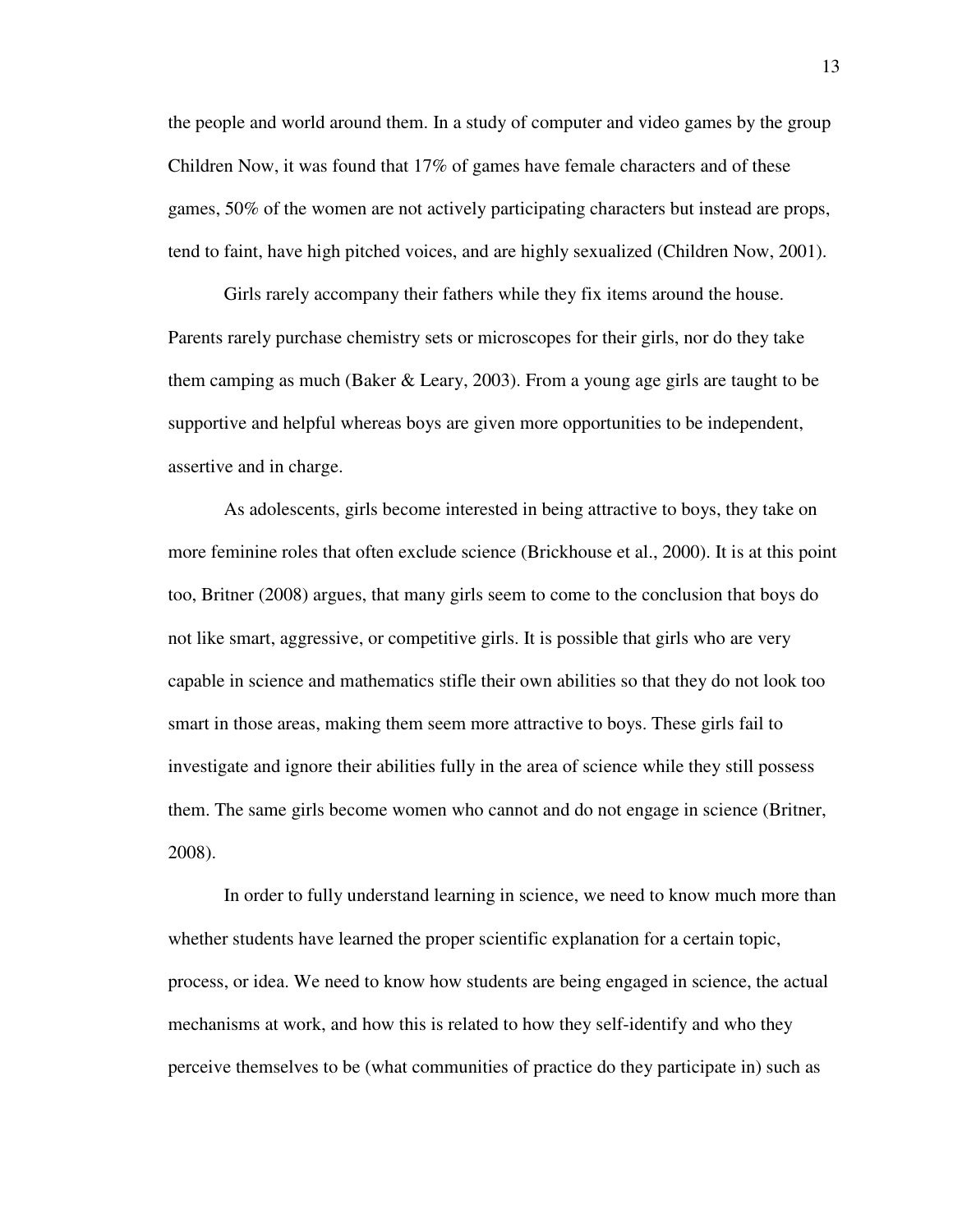being a good student, athletic, or popular, and who they want to be (what communities of practice they aspire to participate in) such as a teacher, a parent, or a doctor (Brickhouse et al., 2000). As students alter their beliefs about themselves and subsequently transform their identities, the required knowledge and skills for being and participating as a part of the new communities are learned and developed. So if students are to learn science and become engaged in science they must develop identities compatible with scientific identities (Haussler  $\&$  Hoffman, 2003), they must be able to see themselves in that way as being capable of learning and doing science.

Individual identity and how we see ourselves is not necessarily single or stable. A person can be a part of, or aspire to be a part of many different communities simultaneously. The communities students participate in are very likely to change, particularly for adolescents who have not yet fully investigated or formed an entirely stable or complete view of themselves. It is therefore important to examine students' multiple social identities, to understand how students are constructed and construct themselves as girls, as members of a particular racial of ethnic group, as a smart girl or a "nice" girl, or as an athlete, and how these identities overlap in important ways with students' views of scientific identities (Haussler & Hoffman, 2003).

### *Teacher Influences*

 As educators we try to be fair in our practices and treat our students equally. However, treating all of our students equally may not be what is best for the students, some may need more from us than others. Some students may need different things from us than other students require, therefore providing each student with exactly the same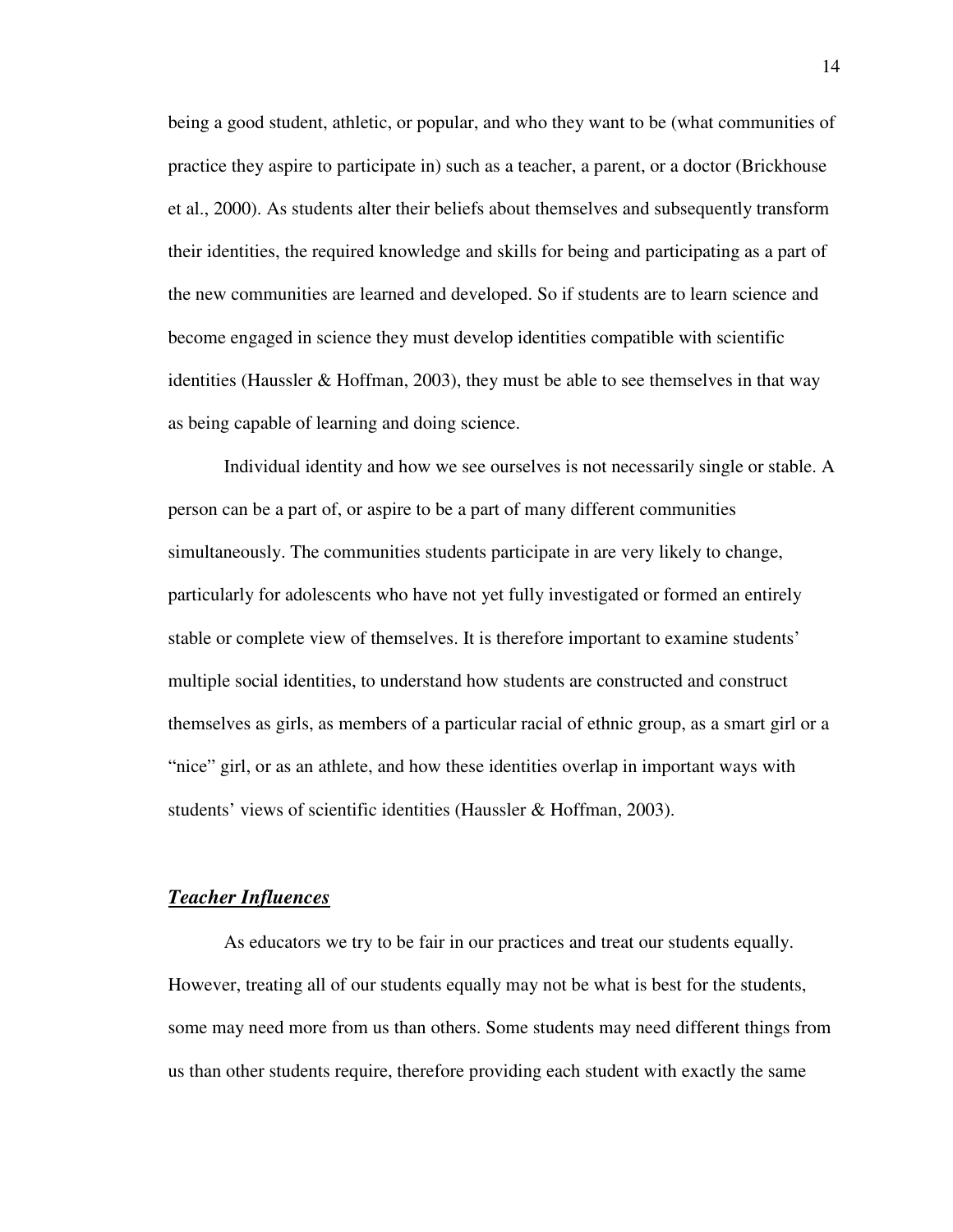learning experiences and opportunities may not really be beneficial or fair to all students in the end. This may be at the root of the issue as to why girls and boys experience different levels of success in science learning.

 Research as to why women are not pursuing careers in science and technology implicates the educational system and process as a factor influencing women's career choices (Sanders, 2005). Researchers have proposed two ways that education may fail girls. First, teachers may inadvertently favour boys, especially in areas that society considers to be in the traditionally male dominated, by providing them with more and better instruction. Also, gender bias may occur in classrooms if boys and girls differ in their interests and attitudes, prior experiences, achievement, self-confidence, or in learning styles such as cooperative methods versus competitive goal structure, and asking for added assistance from the teacher (Voyles et al., 2008).

As a result of differential treatment, experiences, and situations girls and boys can have very different ideas towards and levels of participation in science. At this time in our world one may not expect gender biases in teacher interactions with or expectations for our students or in current resources used in the science classroom, but they still do exist. New resources still possess ideas or messages that may impact the perceptions and abilities of the students using them, Whiteley (1996) and Elgar (2004) identified science textbooks from Jamaica and Brunei that were written with strong male biased and gender stereotyped patterns. Interestingly enough Dhindsa (2005) found that students in Brunei have the general perception of gender equity in their classroom environments while American students had a perception of gender inequity (Guzzetti & Williams, 1996). Guzzetti  $\&$  Williams reported that girls in affluent schools in the Southwestern states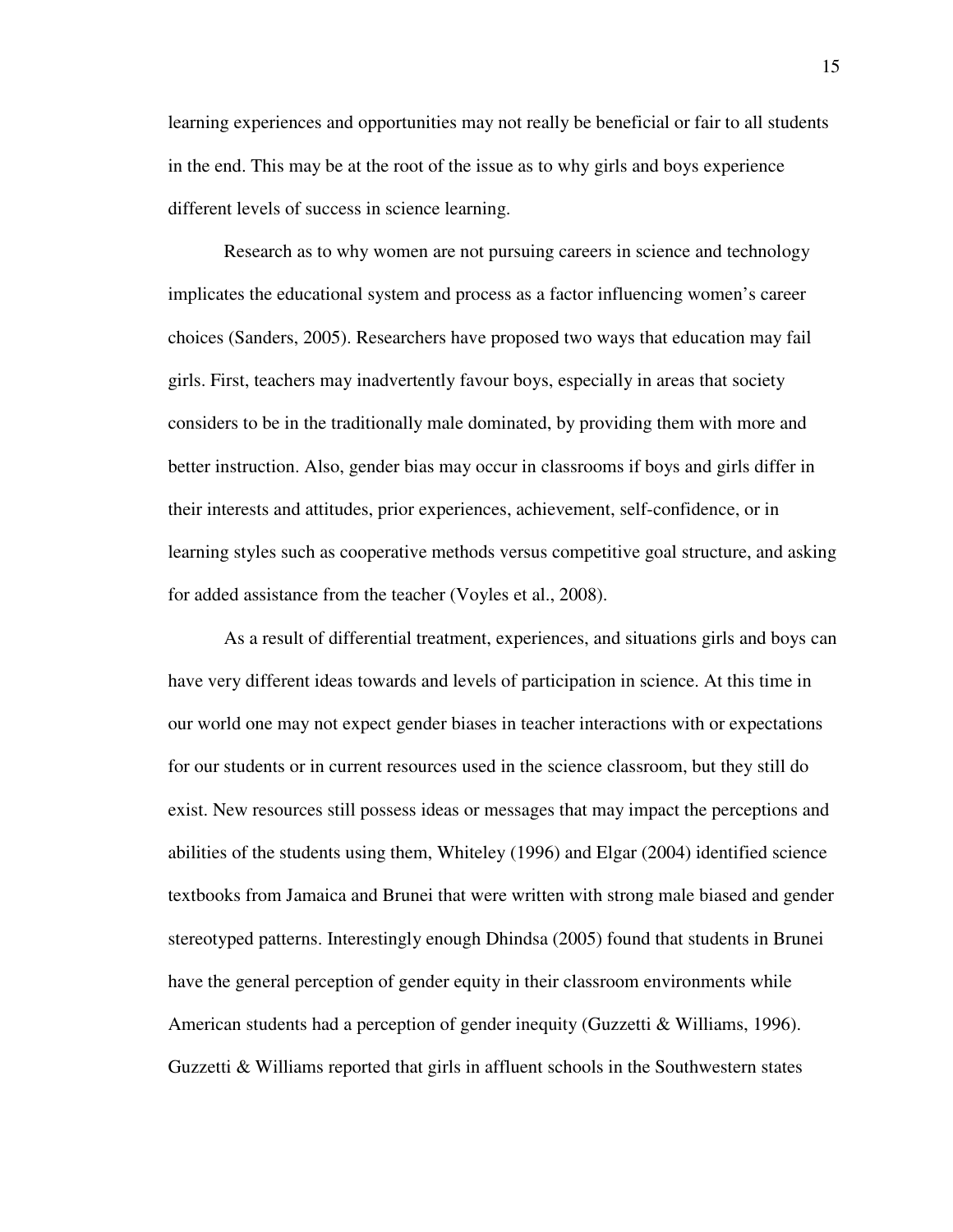were especially aware of inequitable classrooms situations and of the gender biases in their textbooks and other resources.

 Consistent with these findings studies from multiple countries show biases in classroom interactions between female students and teachers as well as between the girls and the scientific work being investigated (She, 1999; Kahle & Meece, 1994). These studies found evidence that girls often manipulate scientific apparatus less frequently than their male counterparts; more surprising however is that this pattern continues to occur in classes with experienced teachers that are concerned with gender equity (Guzzeti & Williams, 1996; Jovanovic & Steinbach, 1998). There are circumstances that exhibit quite the opposite of this trend, in a district of Hawaii girls are equally engaged in the use of scientific equipments as the boys are (Greenfield, 1997). In this specific district students participate in hands on scientific experiments in elementary school developing an interest and proficiency for doing science at a young age.

 Teachers have been found to give boys both more praise and more criticism (Drudy & Chathain, 2002), call on boys more often and accept more things blurted out from boys, and they tend to follow up more often and at greater length with the responses from boys (Martin & Newcomer, 2002). Teachers at times help girls by completing the task for them whereas with boys they explain the underlying concepts but expect the boys to do it themselves (Sadker & Sadker, 1994). A number of studies have shown that boys are more often asked higher level questions (Martin  $\&$  Newcomer, 2002) than girls. Interestingly several studies have reported that both male and female teachers show such biases towards their students (Martin & Newcomer, 2002), indicating that the practice is so ingrained in us that we are not even aware that we are doing it.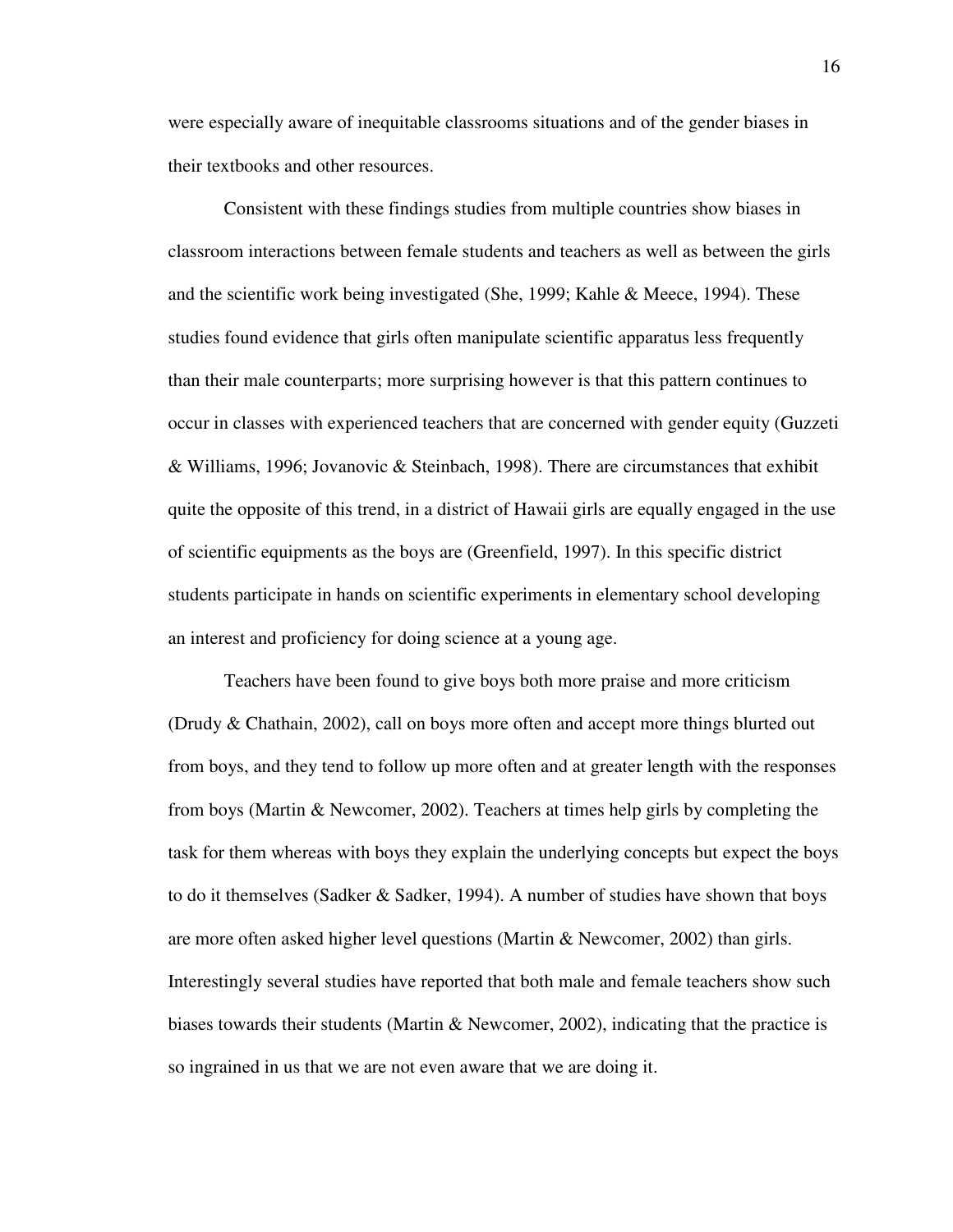Teacher awareness and teacher education about gender biases occurring in the classroom and specifically girls' limited opportunities to experience and engage in science are necessary to address the issue of equity and access of science for girls. Clearly as educators we are not fully aware of the ideas or biases that we ourselves possess and pass on to our students. Educating new teachers about gender issues that they may be blind to, as part of their course coverings, may not be a bad idea. When new teachers were mentored by or collaborated with experienced teachers that were attuned to issue of gender equity the student teachers were shown to participate in more equitable classrooms interactions with their students (Bailey, Scantlebury, & Johnson, 1999; Scantlebury, K., Johnson, E., Lykens, S., Clements, R., Gleason, S., & Lewis, R., 1996).

 Perhaps even something as basic as encouraging and helping teachers to be more reflective about their teaching methods, gender equity issues, and applying more gender equitable practices in their teaching could be helpful in at least starting to address the issue (Bullock, 1997). In a study by Bullock (1997) it was discovered that even though teachers may be open and even enthusiastic initially about addressing issues of gender equity in the classroom, as they faced the many daily challenges such as limited resources, low academic skills, or satisfactory performance by their students they became less concerned with the issues surrounding gender equity in their teaching.

### *Self-Efficacy*

 Although the significance of vicarious experiences in predicting self-efficacy for girls in physical science is moderated by the low structure coefficient, it is well established that modeling is a powerful source of learning (Schunk, 1999). It therefore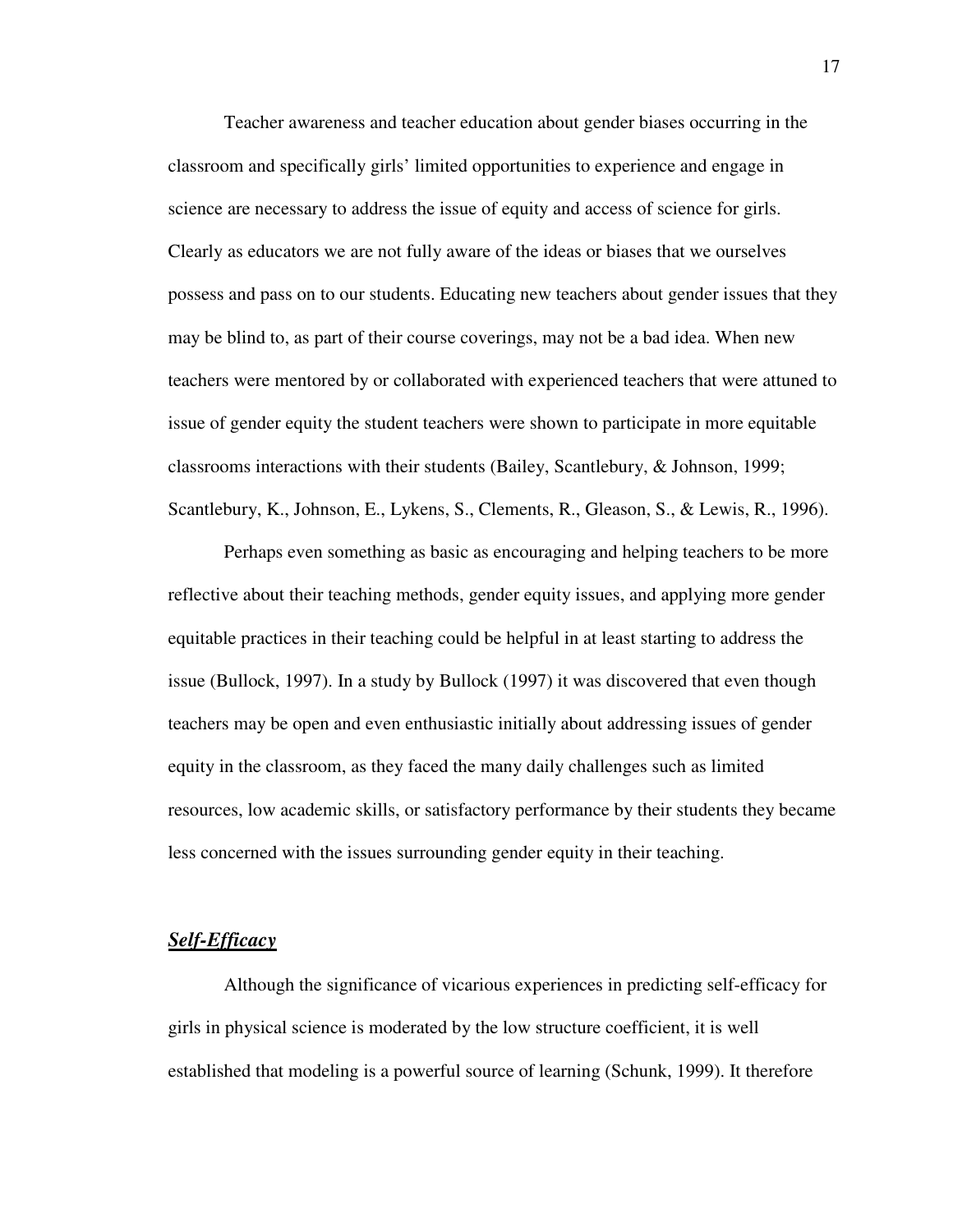would be beneficial to expose both male and female students to a variety of models in all of the sciences. Ji, Lapan, and Tate (2002) found that the social-cultural context played a strong role in students' career plans, in that students expressed higher interest and stronger self-efficacy for occupations which they perceived to involve a higher percentage of their own gender.

Ivie et al. (2002) suggested that parents play a strong role in developing girls' ''self-esteem'' however, as they then referred to a ''strong belief in one's intellectual ability'' and ''confidence in one's ability'' this seems more a reference to self-efficacy than to self-esteem. Qualitative data from their study strongly supports the importance of social persuasions to a strong and resilient confidence and self-efficacy in women who pursued a career in physics. Respondents also spoke of the value of vicarious influences, both negative and positive. Many of them were strongly influenced by family members in science fields and by female professors and researchers who encouraged them and inspired them. However, a majority felt that the view held by much of society that physics is inappropriate for women was a significant hurdle which they had to overcome. It is prudent to remember that social persuasions need not be intentional to be effective and are not limited in their effect to those to whom they are addressed (Pajares & Usher, 2006).

The role of identity in students' learning of and engaging in science has yet to be fully understood. Much of the research so far has taken on a rather simplistic approach to determining the differences between the attitudes towards science and how the learning of science is constructed differently between the sexes. The simple binary division that is most often used, distinguishing between the sexes (Brotman & Moore, 2008) and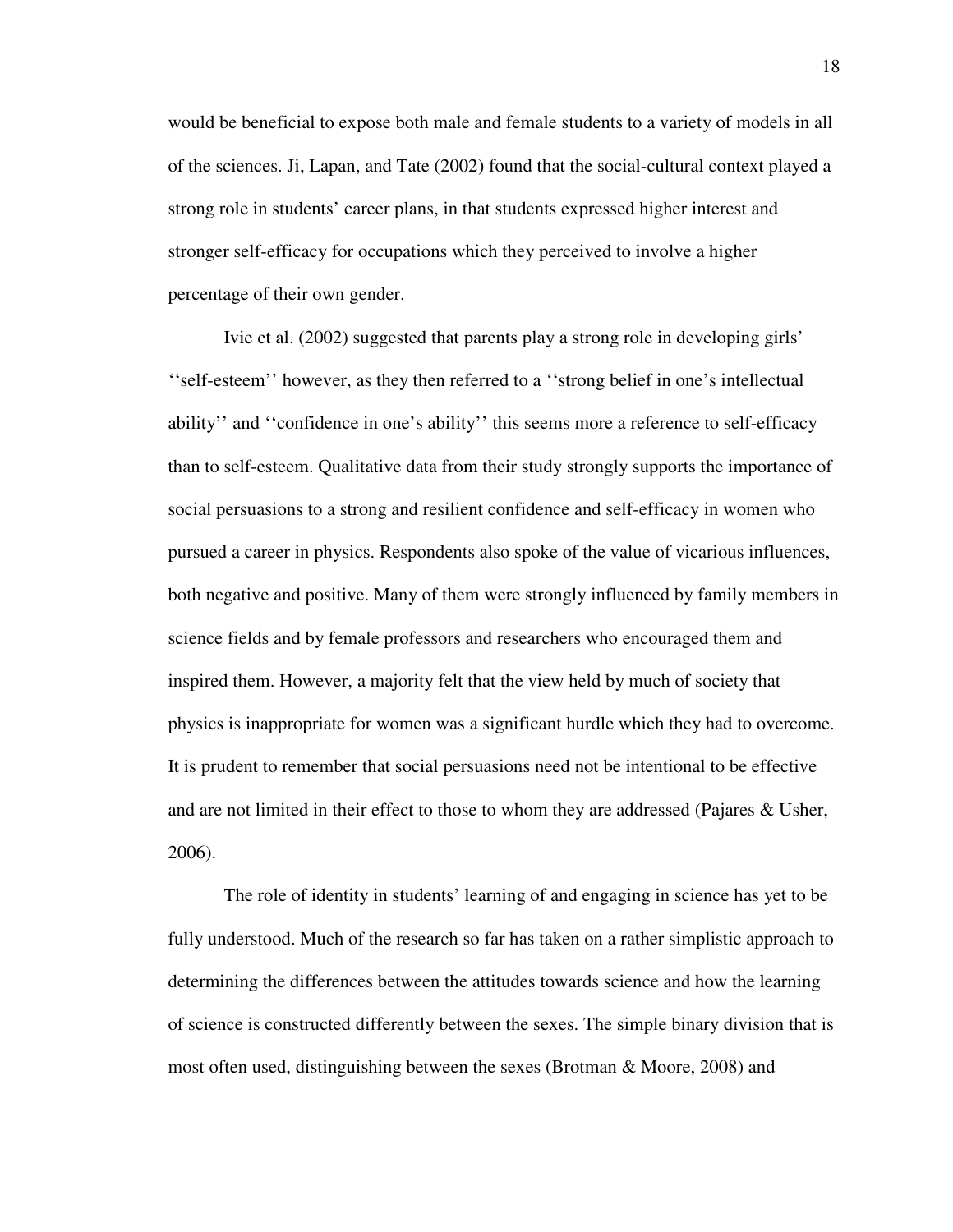applying it to learning ability, does very little except to merely scratch at the surface of the issue. Girls and boys cannot be treated as two unitary groups (Brotman & Moore, 2008). There are many girls and women that are interested in science, enjoy it, and actively engage in it. What is it about these girls and women that is different from those who do not develop an interest in science or enjoy it?

A critique that comes up repeatedly is that in the past, studies that deal gender and the learning of science fail to look past that singular focus (Atwater, 2000). Most studies fail to even consider the other various aspects of an individual (such as language, ethnicity, religion, class and lifestyle) that all play vital roles and interact to define an individual and their experiences (Atwater, 2000). Failing to acknowledge the many factors that contribute to one's identity, it can be then said that the white females are the norm in many of these studies that focus on gender and scientific learning (Atwater, 2000; Scantlebury & Baker, 2007).

In learning science (or any other subject for that matter), students need to view their own multidimensional identities as coinciding with the pursuit of the science, or they need to perceive themselves as being compatible or alike to the scientific identities (Brickhouse et al., 2000). If we cannot find commonalities between ourselves and those that we identify as having scientific knowledge or capable of doing science then we are less likely to put ourselves in the same category as those individuals or see ourselves as capable of accomplishing the same things (Britner & Pajares, 2006).

According to Brickhouse (2001) learning and what one chooses to learn is based on one determining what kind of person one is and also the kind of person that they would like to be, and then participating in the activities that would serve to make one part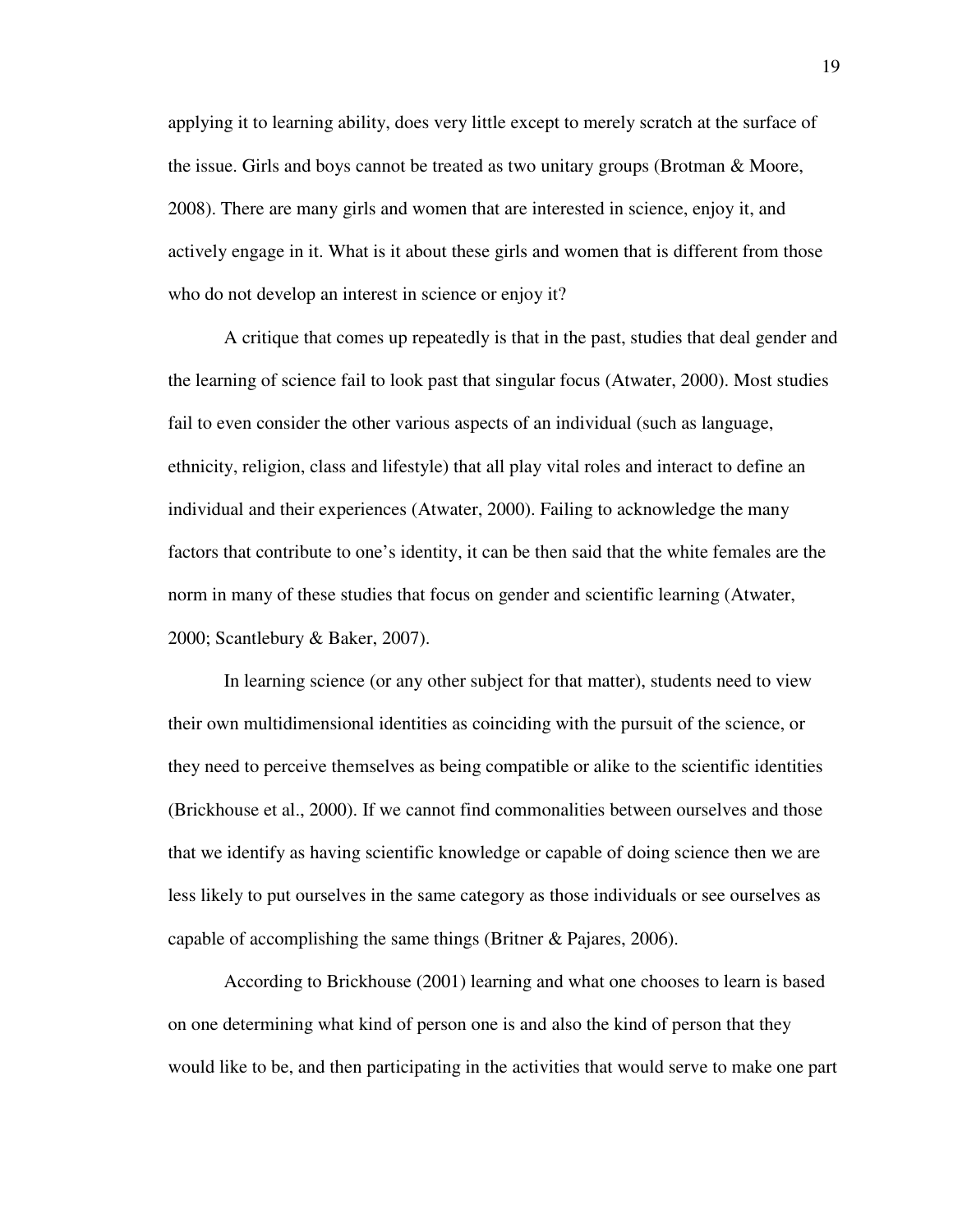of the relevant communities in which involvement is sought. So identity formation is essential to learning (Brotman & Moore, 2008) and as gender is a part of identity it is integral to learning. It is important to remember however that gender is one of numerous factors that contribute to the formation of one's identity; there is a diversity that exists in males and females in their interest and ability to learn science (Brickhouse et al., 2000). Understanding how and why girls learn science, or are not succeeding at science, means appreciating and knowing far more about them than knowing they are girls (Brickhouse et al., 2000).

In a study of minority girls and girls from low income families it was demonstrated that the girls had difficulty adopting a scientific identity (Brickhouse  $\&$ Potter, 2001). Girls in the study often approached science and developed scientific identities in a manner different from their peers that fell outside of their ethnic or socioeconomic groupings. The study found that girls that approached science and learning in ways more consistent with traditional gender and school norms were received in a more positive manner by teachers than those that did not. Girls that wanted to be competent in science but who did not want to take on the identity often associated with belonging to a school science community faced many challenges in their learning as they were not accepted the same way that their more traditional peers were. This illustrates how schools or teachers may marginalize students that are interested and confident about their abilities in science simply by rejecting their unconventional approach or scientific identities.

In 2004, Carlone conducted a study of girls, from a predominantly white and upper middle class suburb, in a school implementing a reform based curriculum. The goal of the curriculum was to be more inclusive and to encourage and promote "broader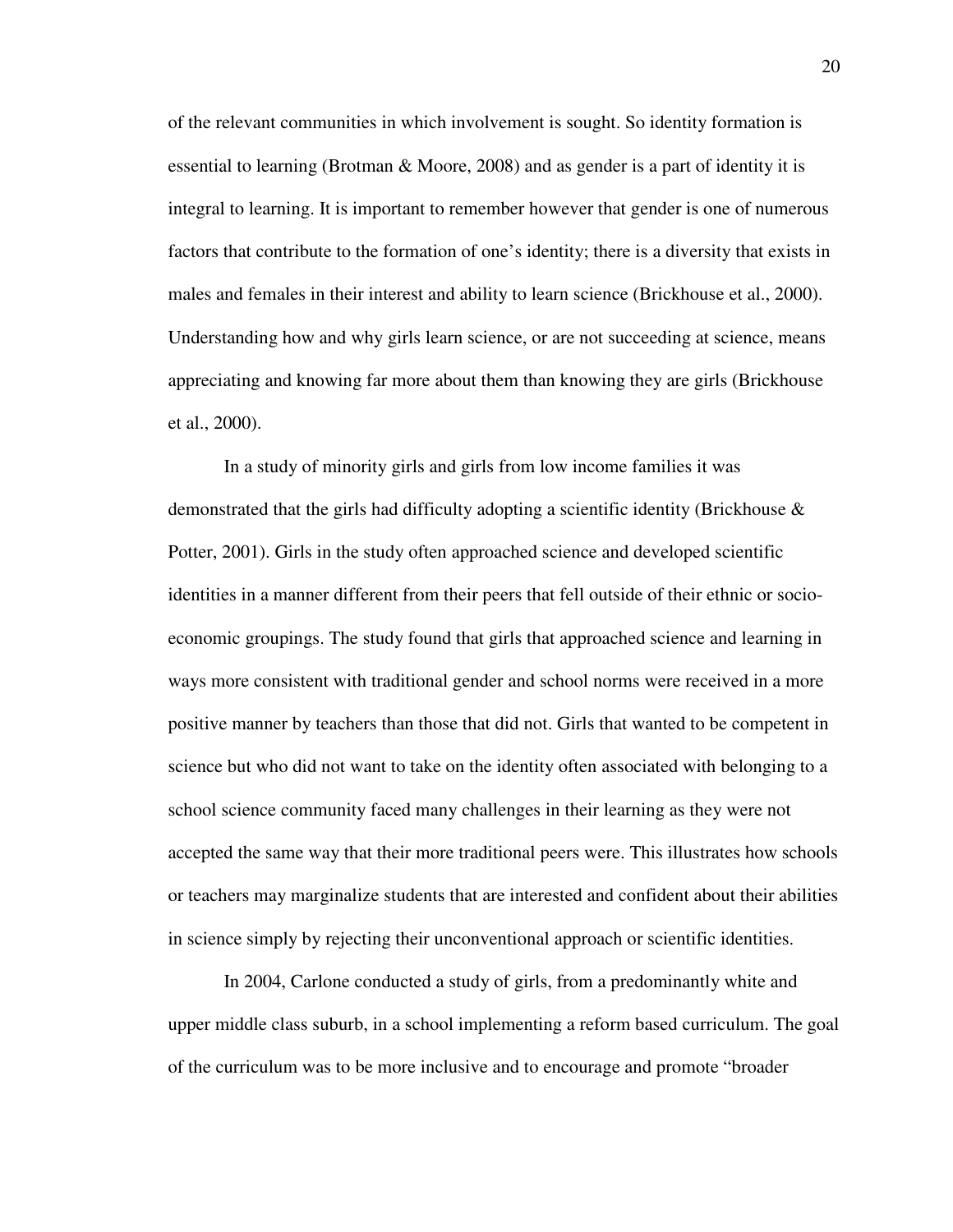meanings of science and scientist". The girls resisted classroom practices that strayed from more traditional methods of instruction and that challenged their identities as good students (Carlone, 2004). The curriculum was rejected by the girls who favoured more traditional approaches to learning science, approaches that did not impact their ability to get good grades and maintain their image a good students (Carlone, 2004).

In their learning girls often construct identities for themselves as being strong writers and readers, much more readily than they construct a scientific identity for themselves. Looking at elementary school resources and the access that girls have to a good choice of science related books, the reading material was found to be available and appealing to the girls, interestingly though the parents often underestimated their daughters' interest in this genre of reading material (Brotman & Moore, 2008). In considering the major bookstores that would be frequented by many of these families it was found that the selection of scientific reading for girls was limited, instead what was found was the marketable and traditional reading materials that young girls often read that reinforces and perpetuates stereotypical ideas about girls and girlhood (Brotman & Moore, 2008).

Society needs to break free of the traditionally held stereotypes about science and gender and allow for and promote varying identities that defy stereotypical norms. The ways that students buy into or challenge dominant beliefs about science and gender greatly affect their ability to form their own scientific identity. An individual may justify their interest and proficiency in science as being a result of their possession of qualities, traits and skills, that other girls who do not enjoy or perform well in science, fail to possess or master. Another individual may construct their scientific identity because they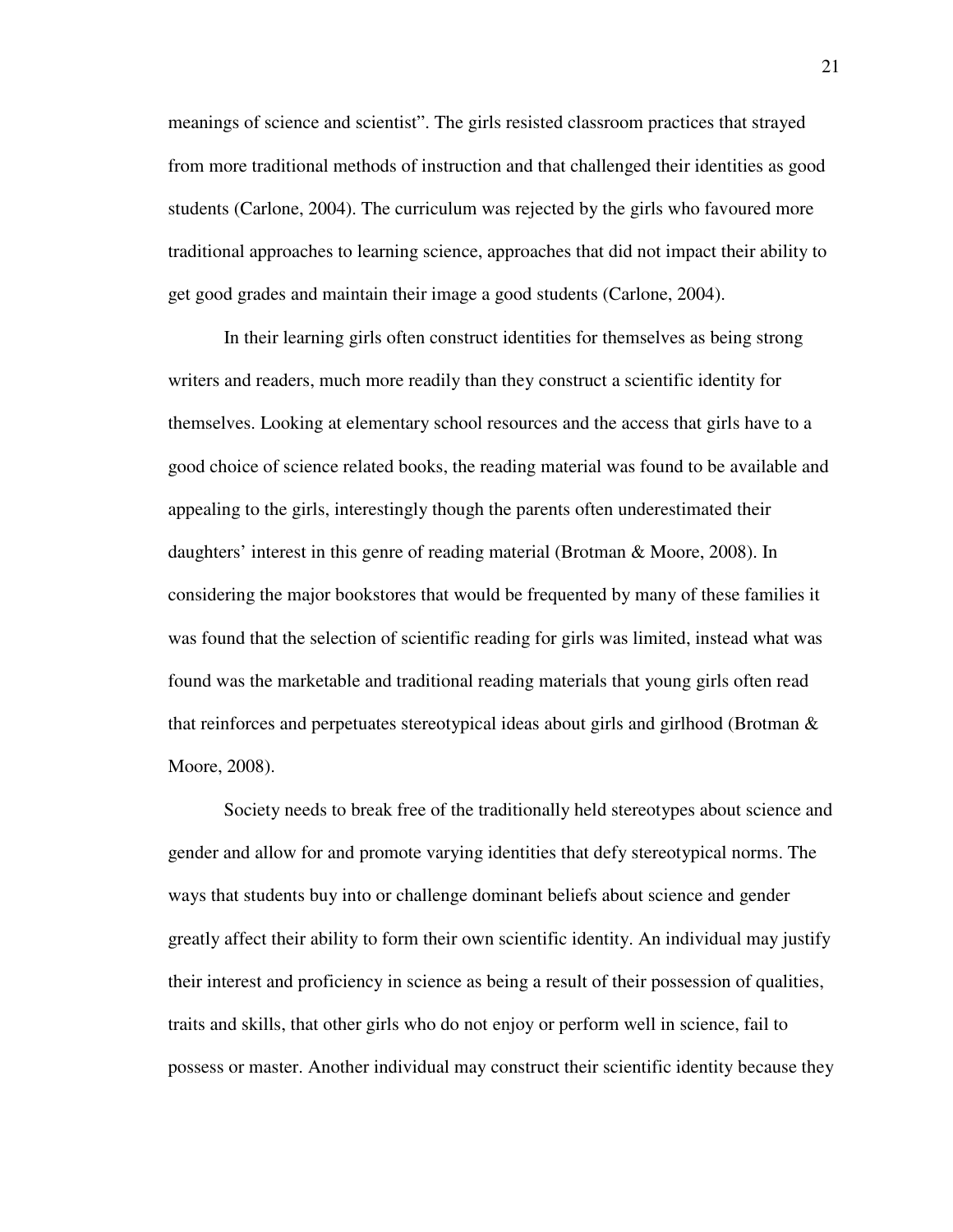may not view themselves as possessing the same "feminine" traits that other girls may exhibit more, traits that often have not been presented as being compatible with science, learning science, or being a scientist (Hughes, 2001). Who we are and how we define ourselves is not fixed, positioning theory contradicts the belief that who we are and how we define ourselves cannot be changed, it suggests that people have the ability to take on an shifting array of qualities or positions (Davies, 1994). As individuals and as a society we have the ability to take our familiar and accepted notions about gender and science and to challenge and change those beliefs.

In summary, whole gains have been made in the area of girls learning science and mathematics; this is evident in the increase of women earning degrees in STEM subject areas over the past few decades. However, many young girls are not even open to considering studying science or mathematics once it is no longer a compulsory credit in secondary school. Therefore we still need more understanding of why young girls do not participate in the learning of science quite as much or as actively as their male counterparts, and why they also do not enjoy it as much or perceive it to be as useful in their own personal lives as boys often do. Thus, this study will aim to gain a better understanding into why some girls choose to exclude science from their studies altogether once it becomes an elective area of study, and also gain some insight into why many girls do not appreciate science or enjoy learning it as much as boys do. Chapter 3 outlines the procedures following in this study.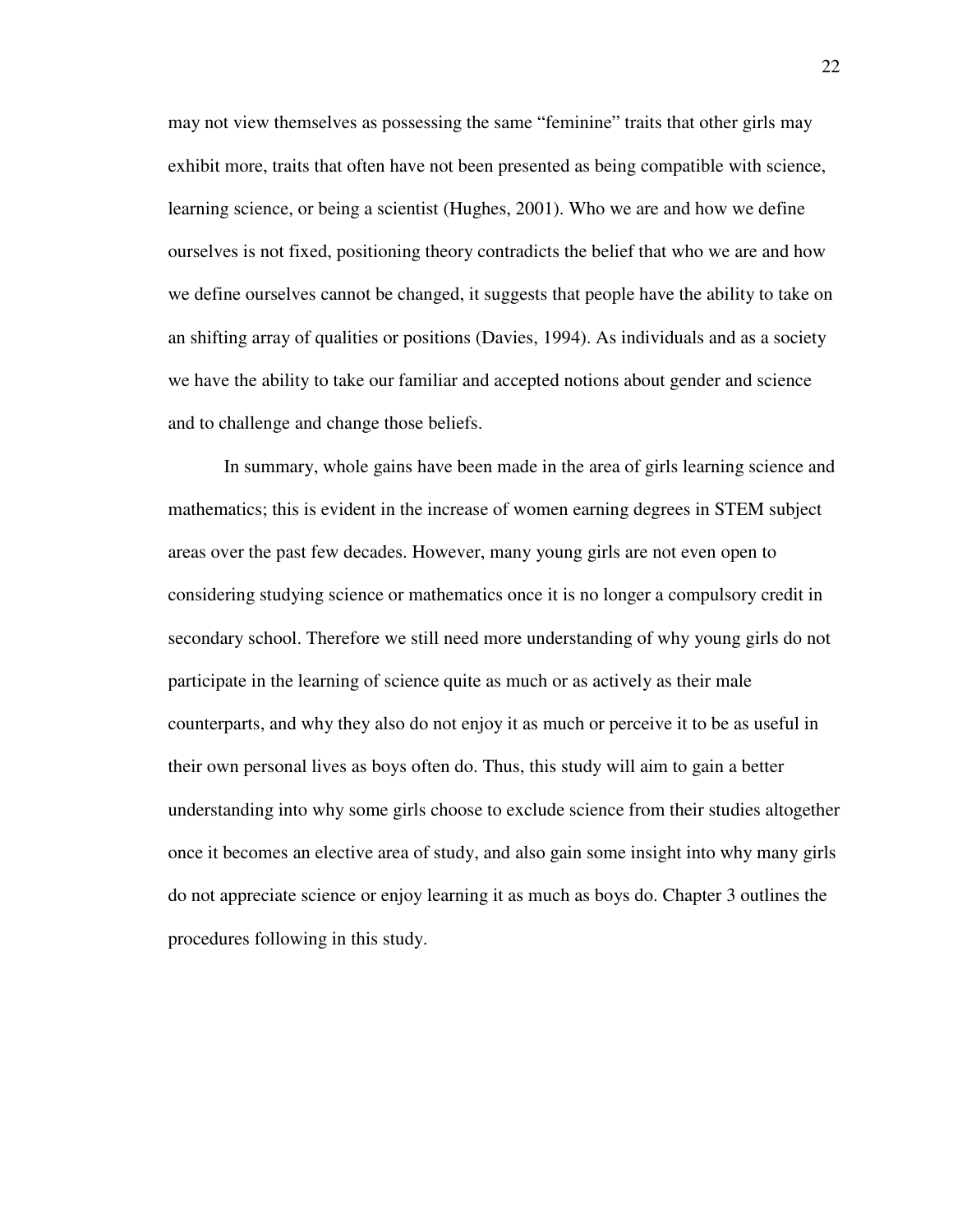## **Chapter 3 – Research Methods**

There were two stages to the research that I conducted. The first stage involved surveying a sample of senior high school girls, both those that chose to no longer study science as well as those who chose to continue their study of science, after completing the mandatory intermediate science courses for secondary school graduation. The second stage involved choosing a smaller group of girls from the larger group surveyed, to gain a more comprehensive understanding of why they chose to not continue their study of science in their senior years of high school.

## *Introduction*

The purpose of my research interest is to investigate the perceptions of young women in secondary school and why they choose to participate (or not participate) in elective senior science courses such as biology, chemistry, and physics, (often the more interesting science courses) at a lower proportion than their male counterparts. After being in the same compulsory grade nine and ten general science courses as the boys, what is the difference in terms of the experiences that the girls have compared to that of the boys, that leads many young women to no longer want to study science? It is my aim to gain a better understanding of school-related factors, such as the perceptions of students' abilities by the teacher or the teaching style used, that influence some young women's decisions to no longer study science once it is no longer a mandatory credit.

 Grade nine and grade ten general science courses are mandatory in Ontario and all students must complete these courses in order to receive their Ontario Secondary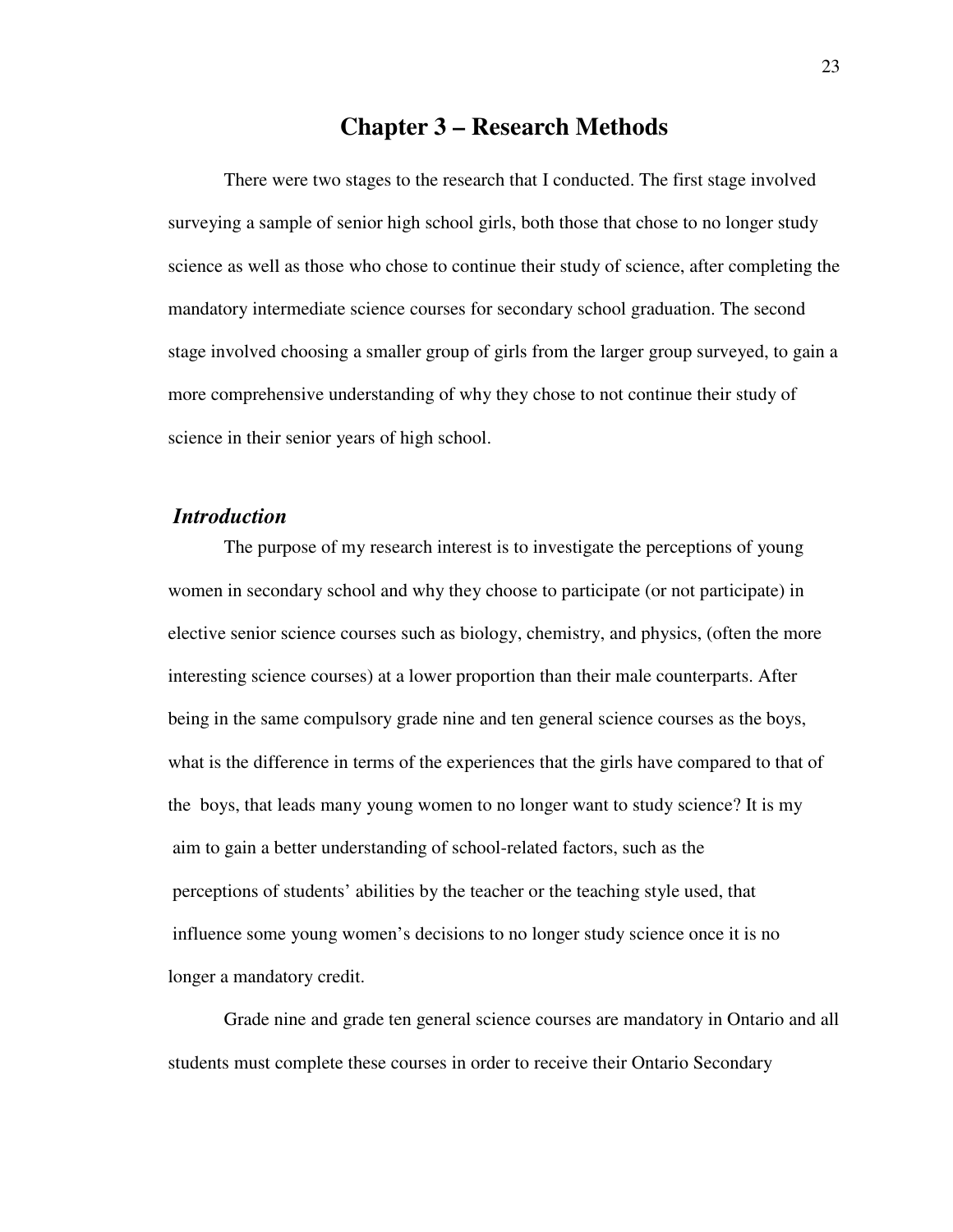School Diploma (OSSD) and graduate from secondary school. After students have completed the mandatory grade nine and ten science courses they are not required to take any senior science course. However it is only after the necessary intermediate level science courses, that is grade nine and grade ten general science, does the secondary school science curriculum break down the study of science into the more focused biology, chemistry, and physics streams.

 In both male and female students the proportion of individuals participating in senior science courses drops after the completion of the required secondary school courses, the drop however is more pronounced with female students, especially in the areas of physics and chemistry. Since I am interested in the factors that affect young women in high school and their decision to continue or cease their study of science, I will be enrolling female students to conduct my research.

## *Ethical Issues*

Students interviewed were asked to share their personal experiences in their previous science courses: their beliefs and expectations of their success in science courses while they were enrolled in the courses; their perceptions of their science teachers; their ideas of how their science teachers perceived their abilities as a student; and their opinions on the methods of teaching will all be discussed. From the interviews I hoped to gain some insight into the learning experiences of the young women and how their experiences may have impacted their subsequent educational decisions and choices.

Since I asked the interview participants to be very open and honest with me it was my intention to use students that knew me, either as one of their previous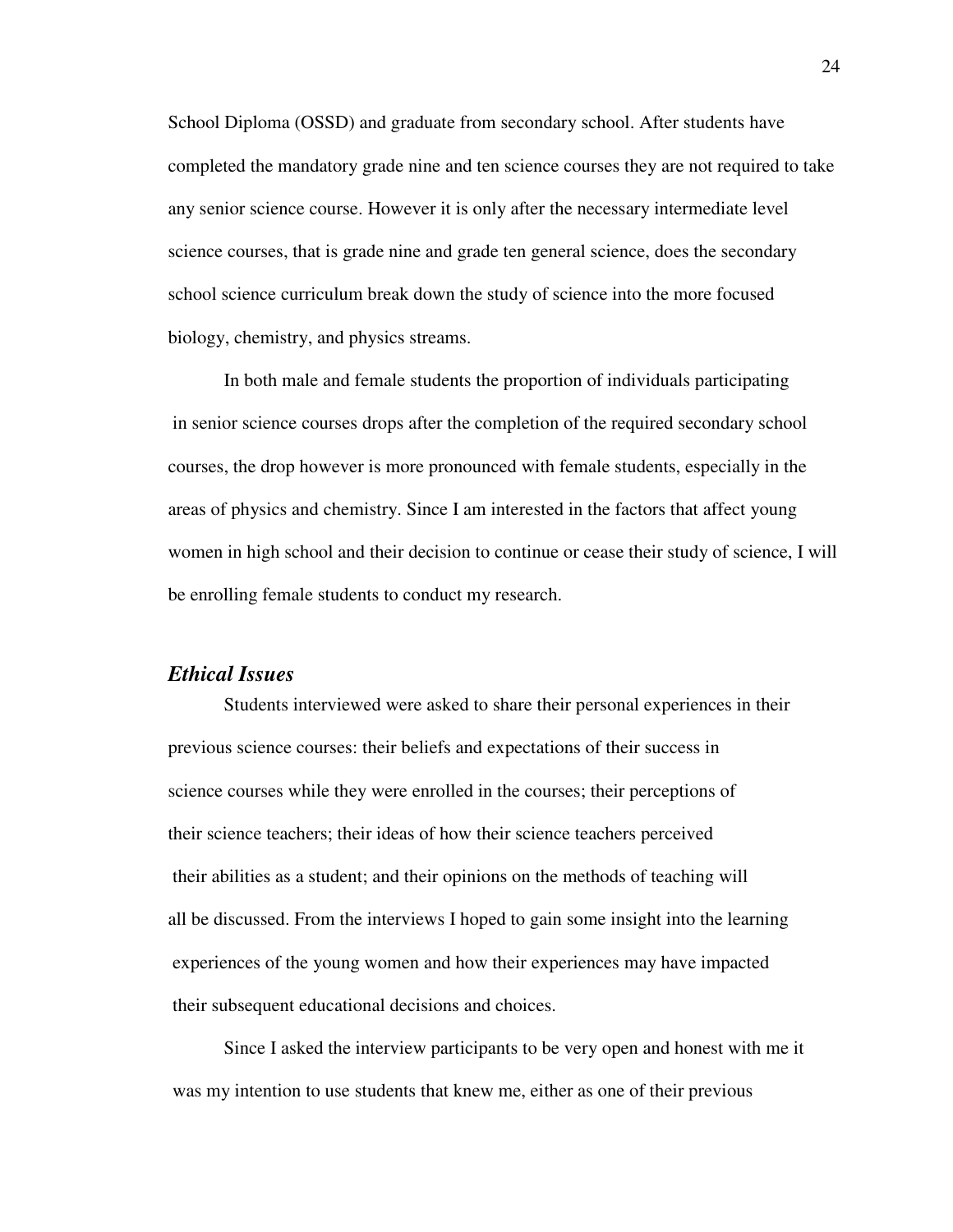science teachers or just as a teacher in their school that they were familiar with. It is my hope that this may have alleviated some or all of the apprehensions that the girls may have had about sharing their personal experiences, some of which may be negative.

 I chose to use grade twelve students as they were not in a position to have me as a teacher anymore. If students plan on studying science after they have completed the compulsory science credits they most often choose to do so in their grade eleven year. Only a small number of students choose to enroll in their first senior science course during their grade twelve year. This meant that none of the students participating, in both the survey and the interview phases, were likely to have me as a teacher again. This is the reason that I chose the grade twelve cohort as my larger study group to survey and also to select my interview participants from. I did not want any of the students to feel pressured to participate. I also did not want them to feel that they needed to answer in any specific manner or that they should censor out any of their thoughts, perceptions, or opinions for fear of any later repercussions if they were to have me as a teacher again.

## *Research Methods*

A mixed methods approach was used in this study. A survey and statistical analysis provided information on how girls responded to statements concerning variables identified in the literature. This data was used to investigate differences in the perception of science education held by those continuing with the study of science and those who did not. The survey then provided a basis for the interview questions used with the selected students for the second part of the study.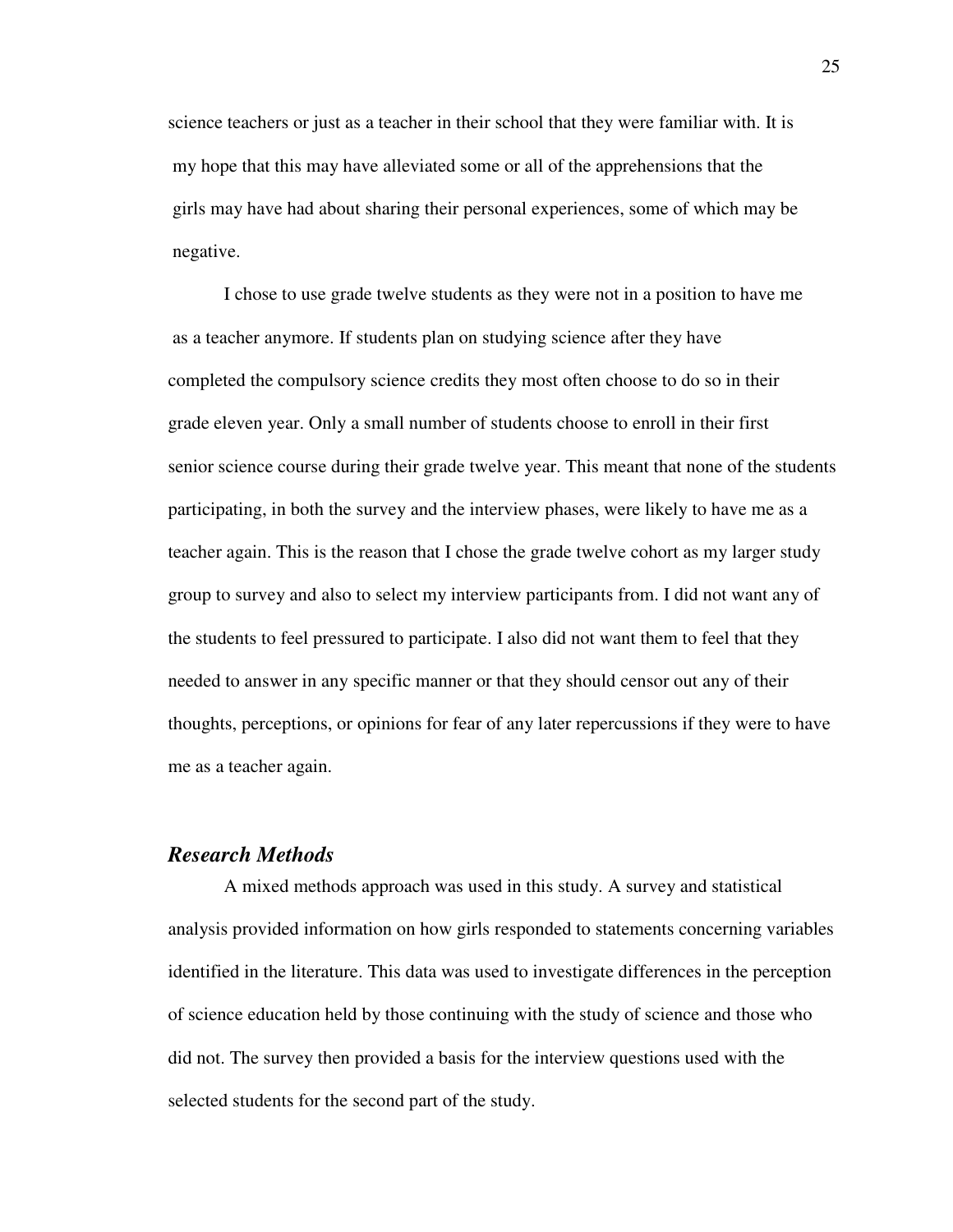Information was collected in two ways. First, a survey was distributed to all grade twelve female students, those who have not taken a senior science course ever as well as those who chose to study senior elective science courses. Based on their responses, specifically strong negative responses, volunteers were identified to be interviewed to gain a more in-depth view of their perspectives on why they chose to cease their study of science. Participants whose responses indicated that they believed that they were just not good at science or it was too hard, as influences on their choice of their courses were accepted to be interview subjects.

The purpose of the survey was to acquire an understanding of girls' attitudes about their previous experiences in science courses, to get an idea of their experiences and perceptions about learning science from sources outside of the classroom (such as parents and the media), and to see how all those aspects had an impact upon their decisions to either continue or discontinue their studies in science once it was no longer a compulsory credit course. The survey consisted of twenty statements to which a Lickert scale response was sought (see Figure 1). The statements were largely written to align with factors identified from the literature.

 The survey statements addressed girls' perceptions of the difficulty of learning science and their own ability in science as well as their beliefs around what role gender played in achieving success in science. Statements to the impact that aspects of previous science teachers had on the girls' continuing to study science; did they feel that they might have continued their studies in science, that they might have been more interested and enjoyed it more, or that they might have been more successful in science, if they had had different science teachers along the way? The importance and relevance of science in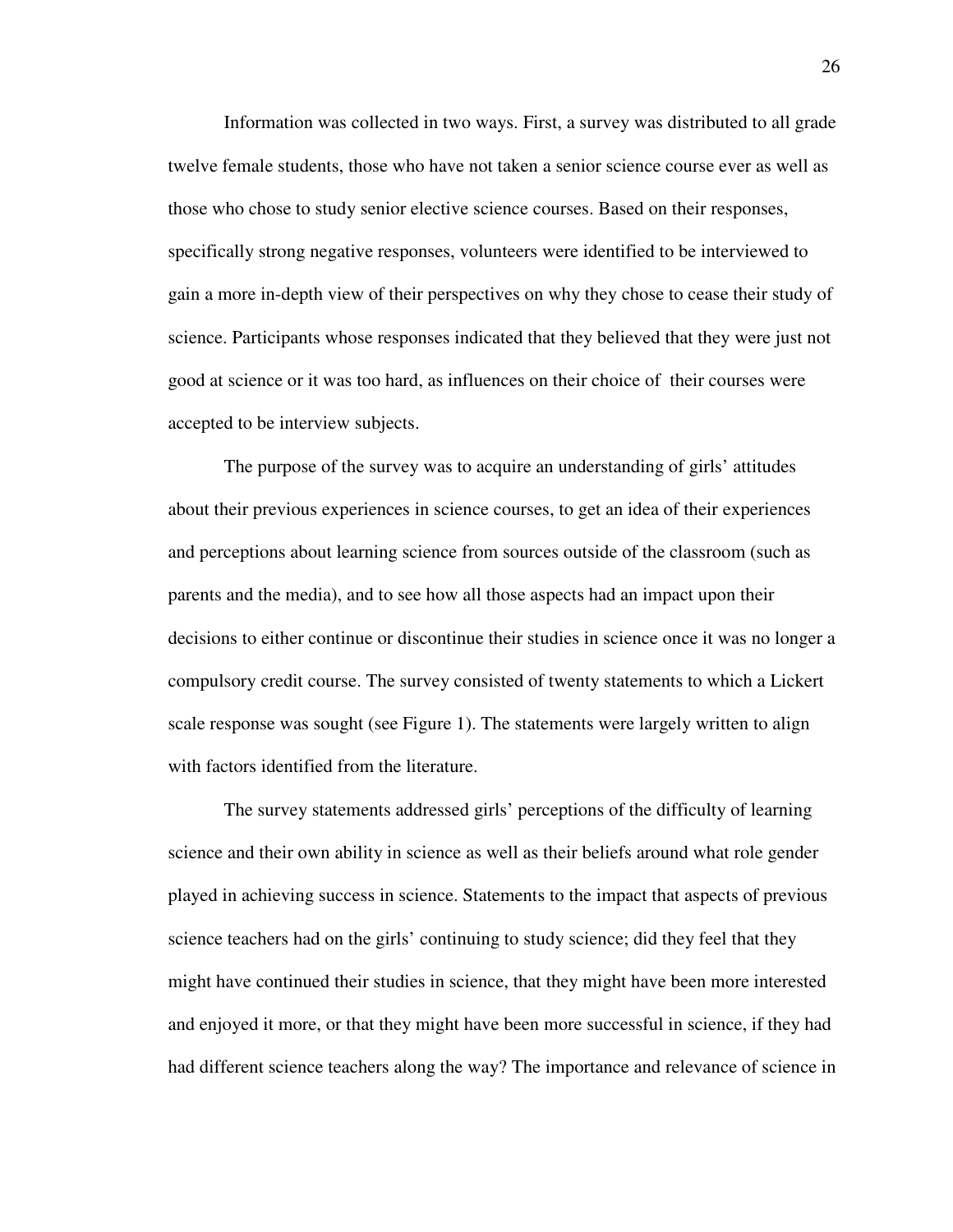the world and whether they thought that one would use scientific knowledge in their daily lives, was also addressed.

 The survey was given to all girls in their grade 12 year at a Southwestern Ontario secondary school. They girls were told that participation in the survey was optional and that it would have no impact on their grades. A total of 37 girls chose to respond, 17 of whom had not continued their studies in science once it was no longer a compulsory credit, and 21 of whom had chosen to continue with their studies in science.

In Figure 3.1, the items categorized with each characteristic are identified: **Im** – Importance of science; **In** – Interest in science; **T** – Teacher as an influence; **D** – Difficulty in learning science; **G** – Gender; and **SE** – Self efficacy. These markings were not on the survey form presented to the students.

#### **Why Are Secondary School Girls Not Embracing Science?**

- 1. List the courses that you are enrolled in for the current school year?
- 2. Explain why you chose those courses.
- 3. What do you plan to do after you finish secondary school? If you intend on pursuing post-secondary education, what program or area of study do you think you might consider?
- 4. Did you ever consider taking any science courses after you completed the required science courses needed to graduate from secondary school? If so, why did you decide against any further study of science?

For the following statements circle the number that best describes your feelings.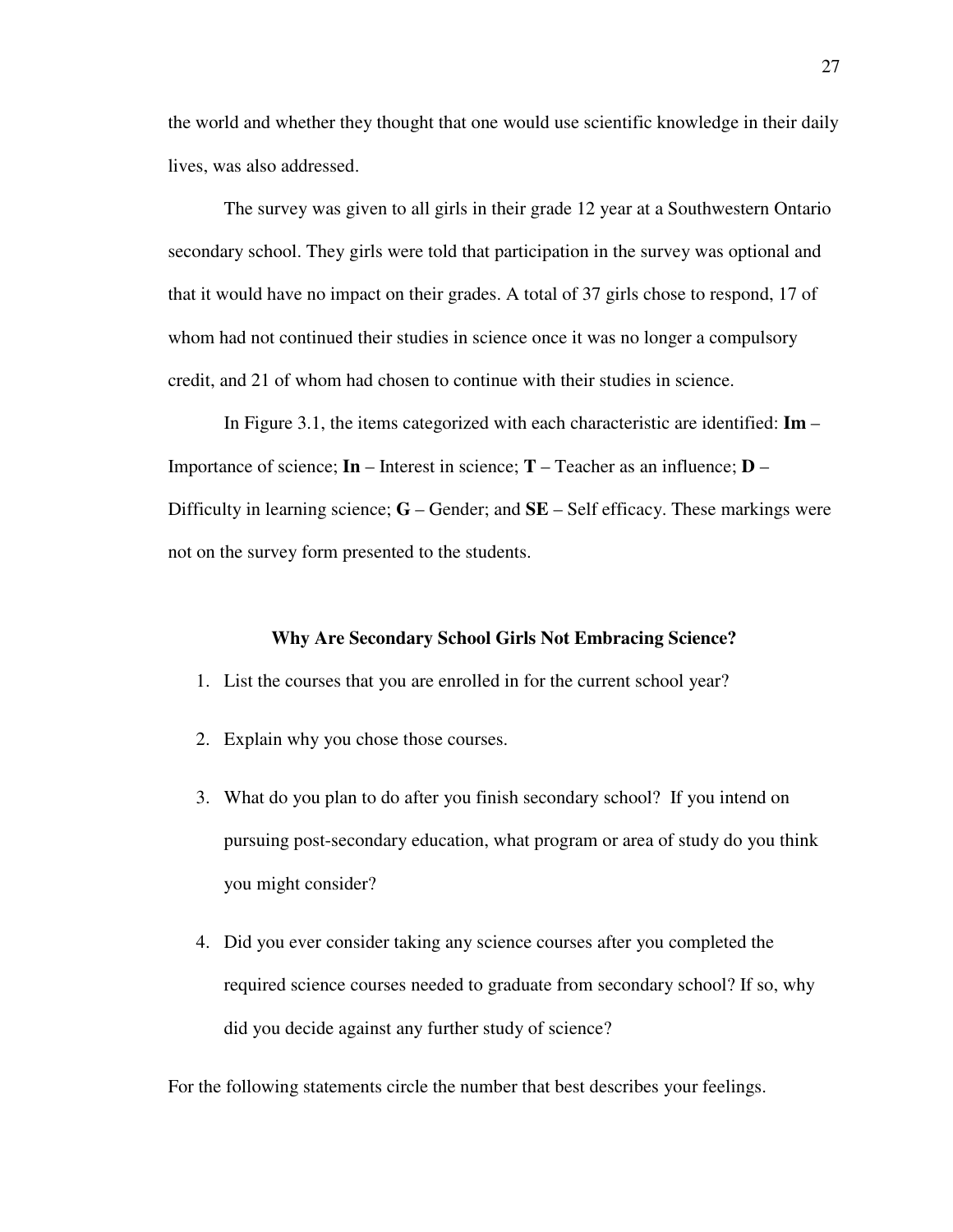Please use this scale to answer the statements that follow:

- 1- Strongly disagree
- 2- Disagree
- 3- Somewhat Agree
- 4- Agree
- 5- Strongly Agree

| Science is an important aspect in our lives and the world. Im                    | 1            | $\overline{2}$ | 3              | $\overline{4}$ | 5 |
|----------------------------------------------------------------------------------|--------------|----------------|----------------|----------------|---|
| Understanding science can make life easier. Im                                   | 1            | $\overline{2}$ | 3              | $\overline{4}$ | 5 |
| Everyone should have an understanding of the science around them.Im1             |              | $\overline{2}$ | 3              | $\overline{4}$ | 5 |
| The science being taught in the classroom is interesting. In                     | 1            | $\overline{2}$ | 3              | $\overline{4}$ | 5 |
| The science being taught in the classroom is useful. Im                          | $\mathbf{1}$ | $\overline{2}$ | 3              | $\overline{4}$ | 5 |
| A good teacher can make learning science more fun. T                             | $\mathbf{1}$ | $\overline{2}$ | 3              | $\overline{4}$ | 5 |
| Some people are just not good at science. SE                                     | 1            | $\overline{2}$ | 3              | $\overline{4}$ | 5 |
| My teachers had an impact on my choosing to not study science $T$                | $\mathbf{1}$ | $\overline{2}$ | 3              | $\overline{4}$ | 5 |
| If I had different teachers I may have enjoyed learning science more. <b>T</b> 1 |              | $\overline{2}$ | 3              | $\overline{4}$ | 5 |
| If I had different teachers I may have continued my study of science. $T$ 1      |              | $\overline{2}$ | 3              | $\overline{4}$ | 5 |
| In past science courses, the teachers thought I was a capable student. $T_1$     |              | $\overline{2}$ | $\overline{3}$ | $\overline{4}$ | 5 |
| Science is a hard subject. D                                                     | 1            | $\overline{2}$ | 3              | $\overline{4}$ | 5 |
| Most girls are not good at science. G                                            | $\mathbf{1}$ | $\overline{2}$ | $\overline{3}$ | $\overline{4}$ | 5 |
| Only smart people do well in science. D                                          | $\mathbf{1}$ | $\overline{2}$ | 3              | $\overline{4}$ | 5 |
| Boys are naturally better at science. G                                          | $\mathbf{1}$ | $\overline{2}$ | $\overline{3}$ | $\overline{4}$ | 5 |
| Science is a confusing subject. D                                                | $\mathbf{1}$ | $\overline{2}$ | $\overline{3}$ | $\overline{4}$ | 5 |
| I find science interesting. In                                                   | $\mathbf{1}$ | $\overline{2}$ | 3              | $\overline{4}$ | 5 |
| I find science useful. Im                                                        | 1            | $\overline{2}$ | $\overline{3}$ | $\overline{4}$ | 5 |
| I enjoyed learning science. In                                                   | $\mathbf{1}$ | $\overline{2}$ | 3              | $\overline{4}$ | 5 |
| I am not a science person. SE                                                    | $\mathbf{1}$ | $\overline{2}$ | 3              | $\overline{4}$ | 5 |
| <b>Figure 3.1: Initial Survey Given to All Participants</b>                      |              |                |                |                |   |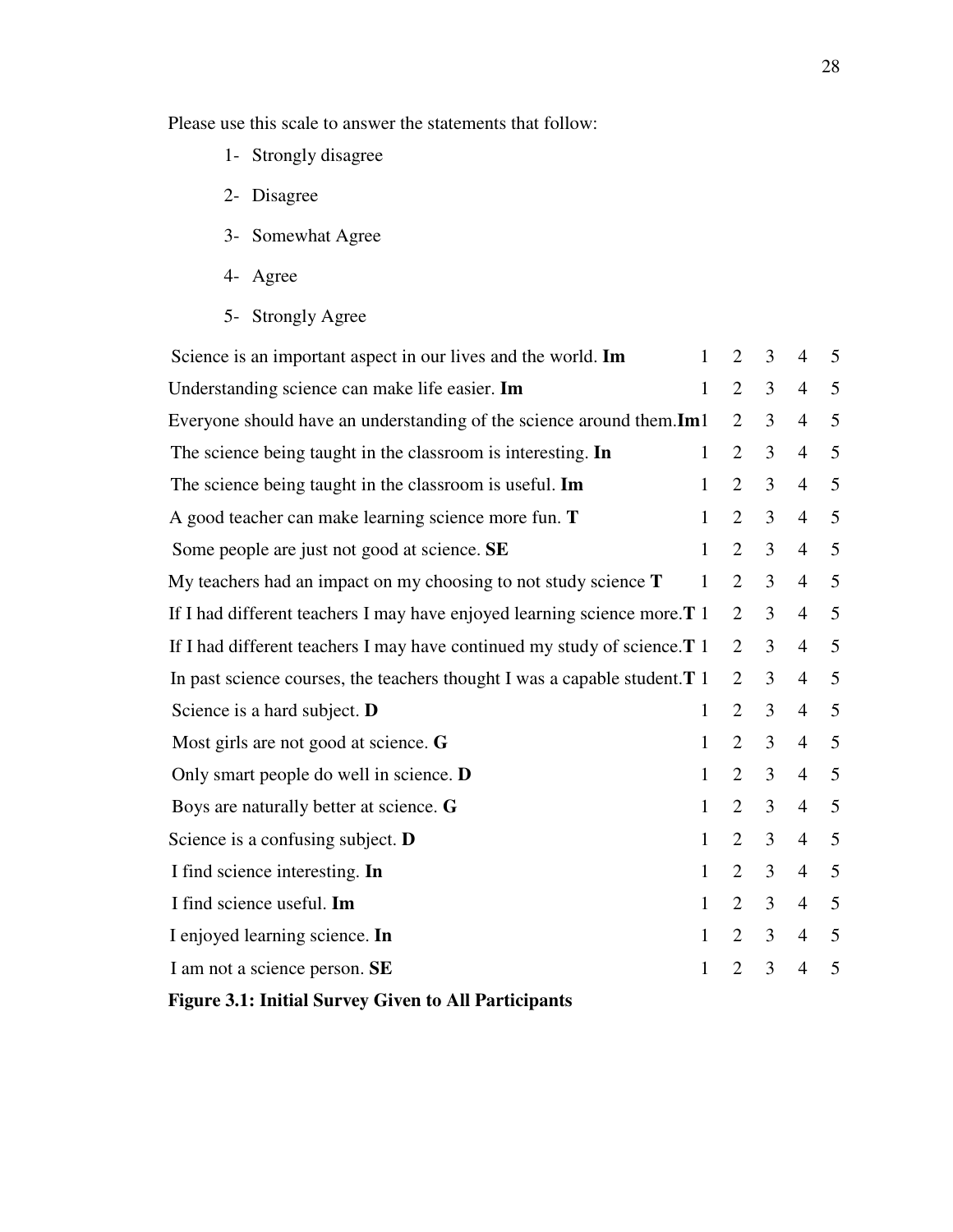## *Analysis of the Survey*

Following the administration and coding of the responses, statistical analysis using SPSS compared the responses of the girls not continuing to study science with those girls that chose to do so. First, a cross-tabulation compared responses on each item in the survey. This was followed by the formation of variables, based upon the characteristics identified above, shown in the table that follows. In Table 3.1, and subsequent discussion, the use of the letter "S" refers to the "statement number."

| <b>Calculation Equation</b>            | Range    | <b>Neutral Value</b> |
|----------------------------------------|----------|----------------------|
| Importance = $S1 + S2 + S3 + S5 + S18$ | $5 - 25$ | 15                   |
| $Interest = S4 + S17 + S19$            | $3 - 15$ | 9                    |
| Teacher = $S6 + S8 + S9 + S10 + S11$   | $5 - 25$ | 15                   |
| Difficulty = $S12 + S14 + S16$         | $3 - 15$ | 9                    |
| Gender = $6 - S13 + S15$               | $2 - 10$ | 6                    |
| Self-efficacy = $12 - S7 - S20$        | $2 - 10$ | 6                    |

**Table 3.1: Survey Response Variables: Calculation** 

 In the case of negatively worked items, rescoring involved subtracting the initial response score from 6, so that for example, an "Agree" which carried a score of 4 became the equivalent of a 2 ("Disagree") for the scores having positive statement. T-tests were then used to compare the responses of the two groups of girls on each variable (S1–S20).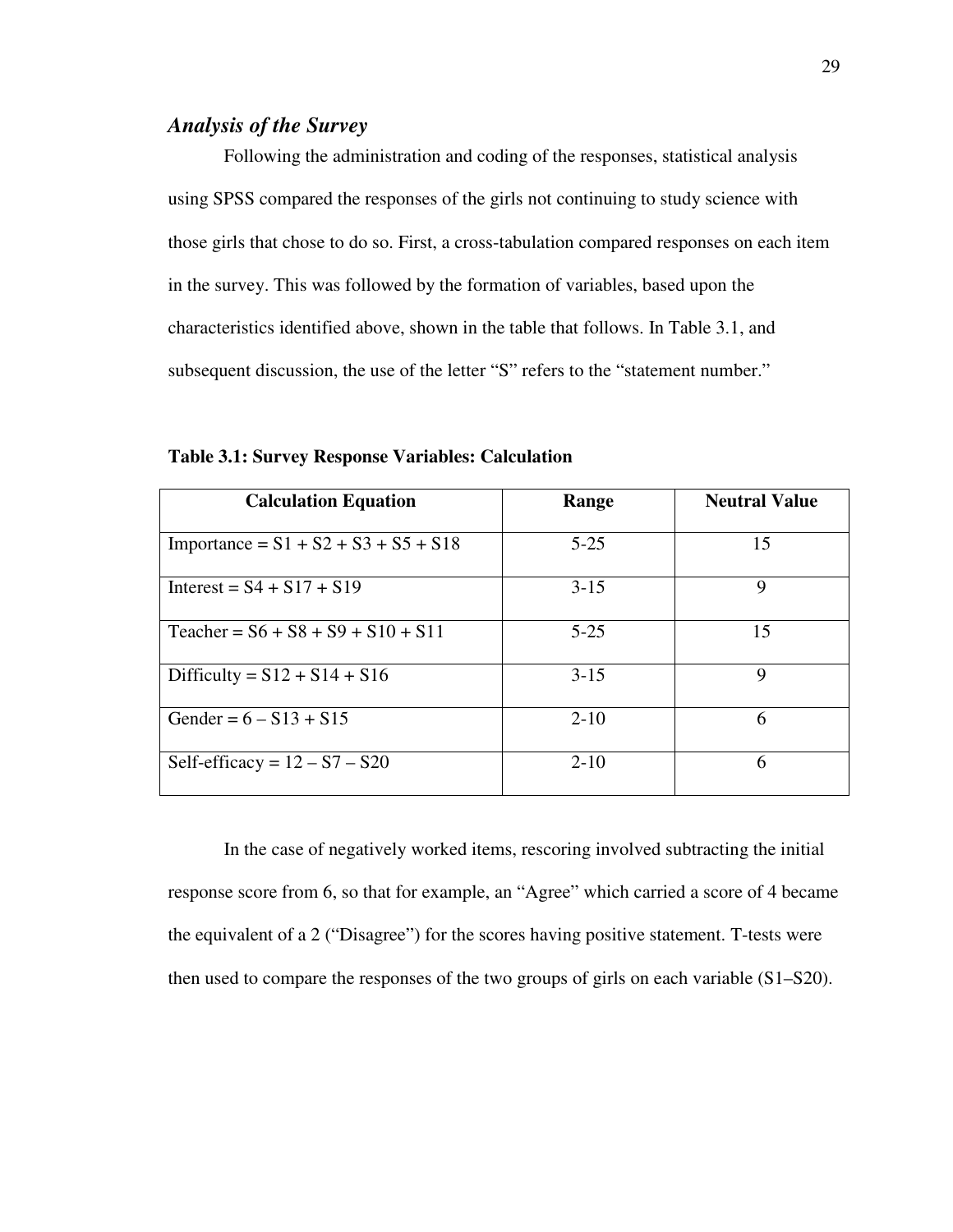# *The Interview*

After the surveys were given an initial analysis, 8 girls who had not chosen to continue their studies in science (and had exhibited a willingness to participate) were selected to be interviewed, the overall academic success of the girls as a group exhibited abilities right across the spectrum. Selection was based upon an indicated willingness to participate, and to reflect a diverse range of attitudes as indicated by their survey responses.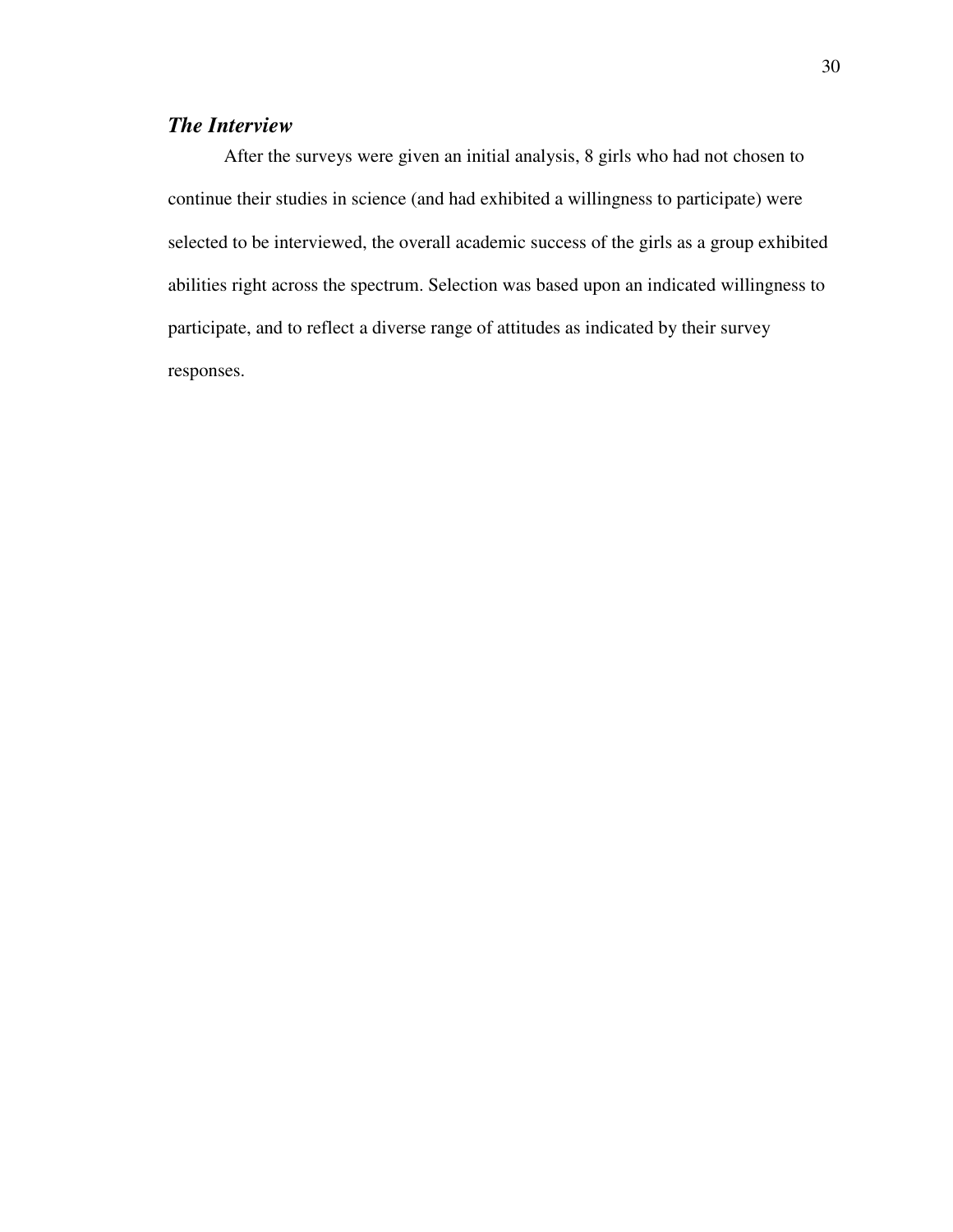### **Why Are Secondary School Girls Not Embracing Science**

- 1. When you were taking science courses did you enjoy them? Why or why not?
- 2. Did you consider yourself to be good at science? Why or why not?
- 3. Do you think boys and girls are equally capable of doing well in science? Why? Do you think science teachers treat male and female students differently? If so, then how? Do you think that society views males and females as equally capable in scientific study/work? Explain.
- 4. Do you believe that some people are just naturally smarter or better at science and that is why they are more successful in science courses? What qualities or skills do you believe that these individuals possess that make them more successful at science?
- 5. Do you feel that science teachers treat students that do better in their classes differently than students that may not be doing as well? Do they give them more help or offer them more support and encouragement?
- 6. Did you ever get advice from anyone about your choice of courses? Did the subject of you taking any science courses ever come up as part of these discussions?

### **Figure 3.2: Interview Questions**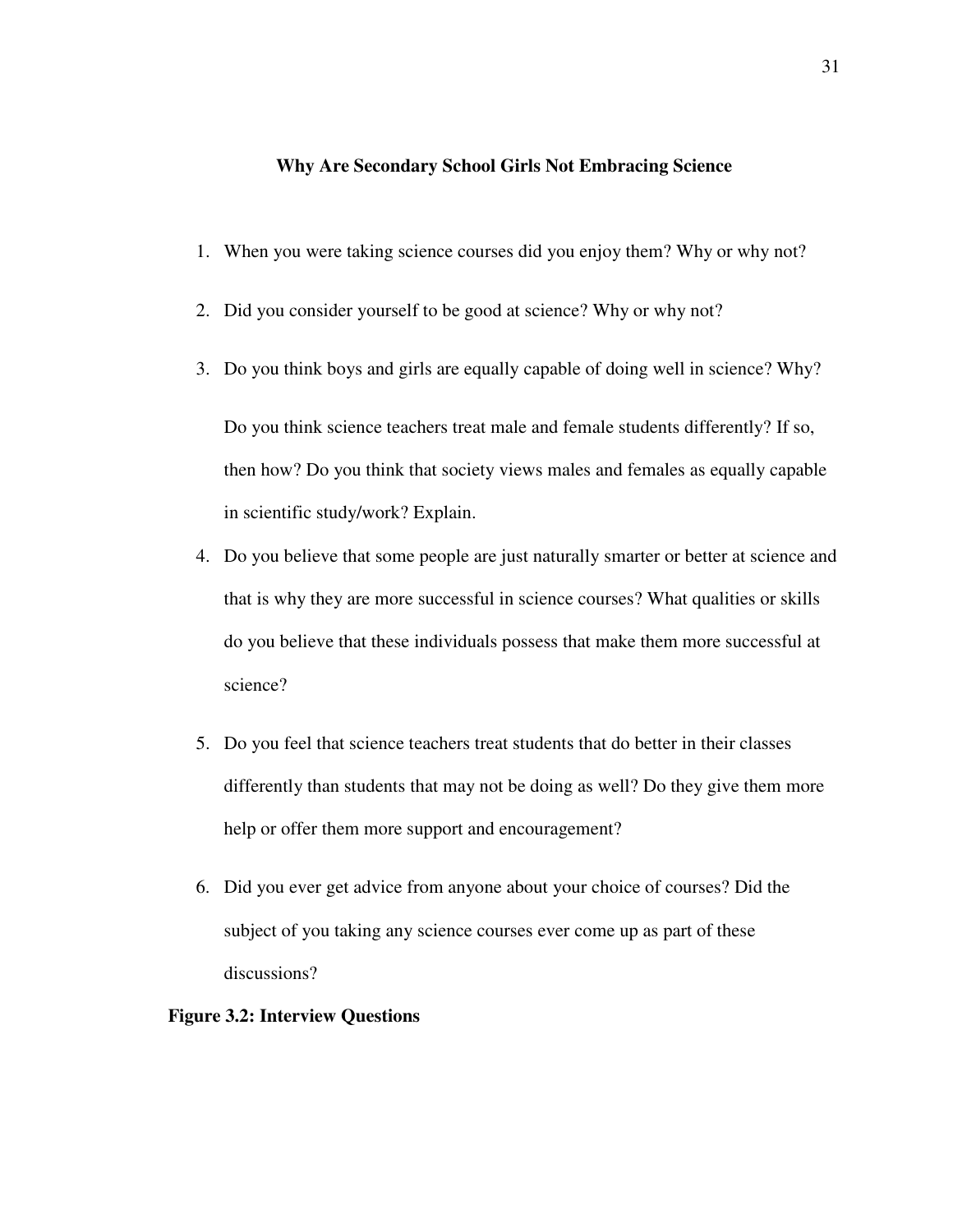## *Analysis of the Interview*

 The interview was semi-structured and was conducted on an individual basis with each of the 8 girls, in an empty classroom in their school so that they would be most comfortable and open. The interviews lasted on average approximately thirty minutes, responses were manually recorded as well as by tape recorder, so that they could later be transcribed.

After transcription of the interviews, the actual transcripts were cut up into the individual questions. Each girl's answer for a specific question was then compared with the responses of the other girls, looking for common threads or themes that emerged. From the answers that were received, themes were developed, based on commonalities illustrated in the girls' responses to the questions.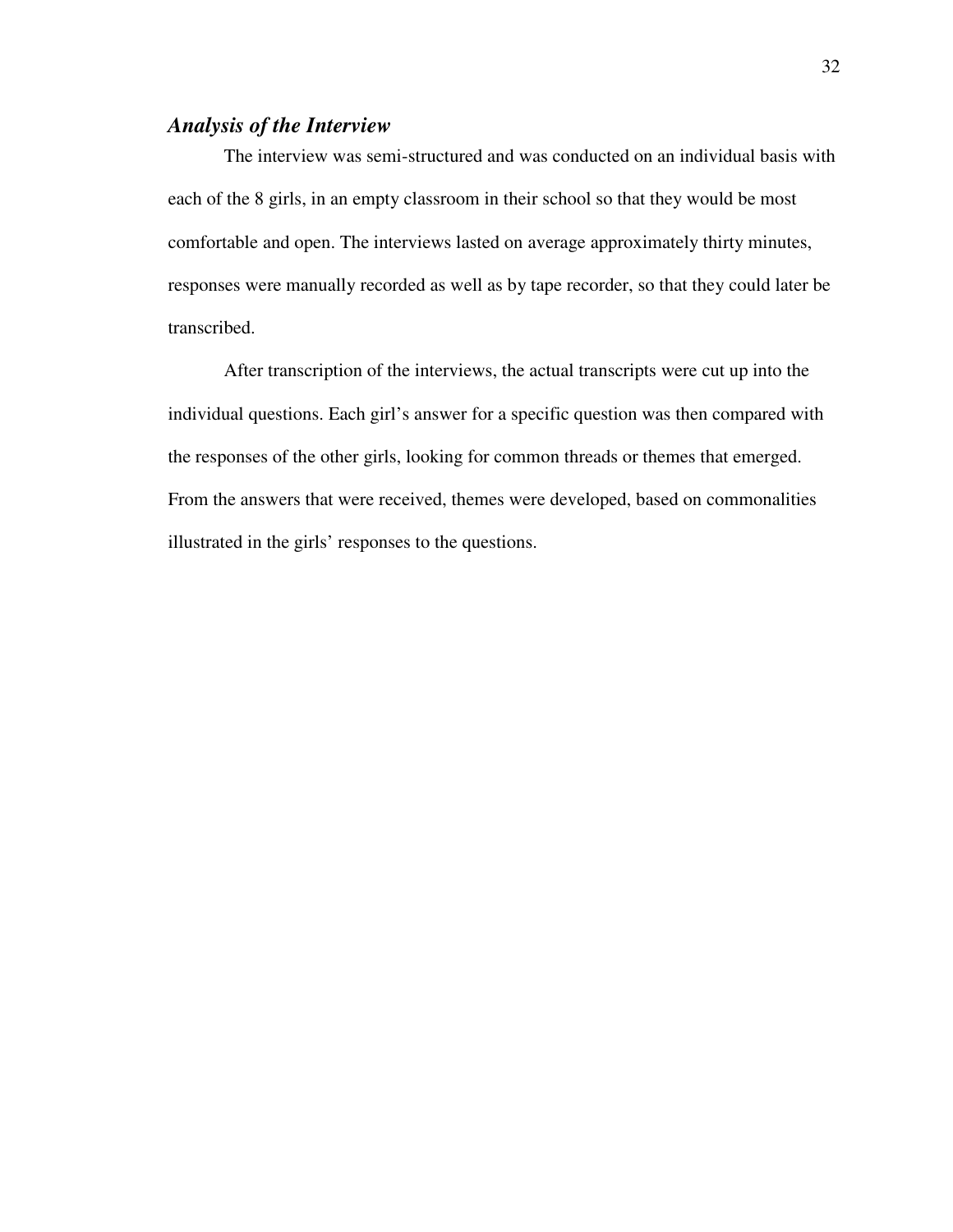# **Chapter 4 – Survey and Interview Results**

The statistical analysis of the girls' survey responses is limited by the size of the sample. Never the less, there are some observations of interest to be made. A comparison of the responses to the individual items given in the questionnaire provided some insight into the views of the girls in general, and into what differentiated those choosing to continue their studies in science from those who did not. For the purposes of presentation, items will be discussed by the type of issue addressed rather than in the order that they appeared on the instrument. The items have been divided into six themes: importance, interest, teacher, difficulty, gender, and self-efficacy. After the consideration of individual items, the results formed by creating scales by the addition of individual responses will be discussed.

### *Importance*

"Importance" as a theme can be described as whether or not the girls felt that science was important in their own lives, in the lives of others, as well as in the world around them.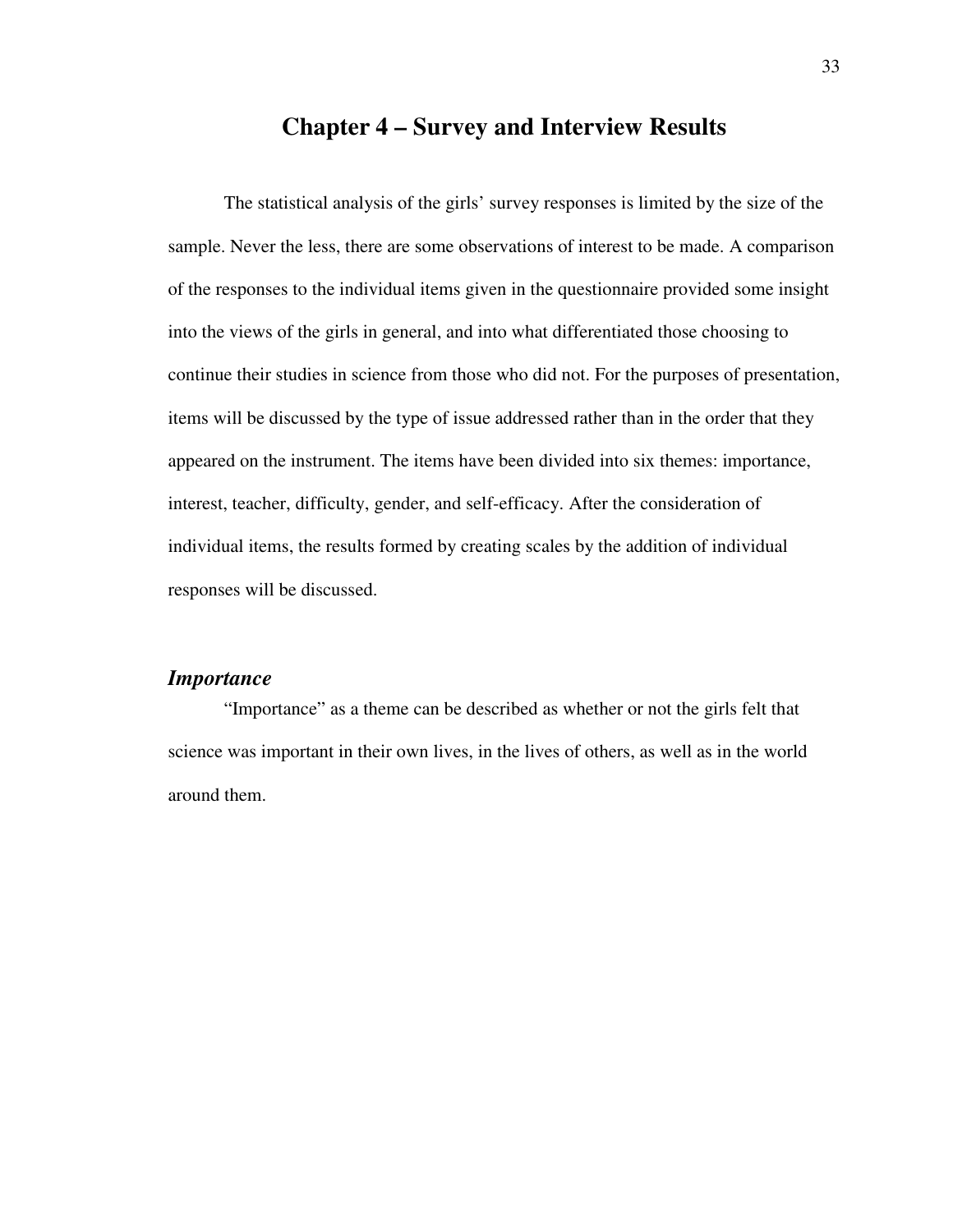While those taking science overwhelmingly agree (18 of the 21 girls) that science is important in our lives and the world, the responses from those not continuing to study science are more equivocal, with 7 of the 17 girls responding with less than agreement (see Table 4.1).

|                          | <b>Chose Science?</b> |                |                |  |
|--------------------------|-----------------------|----------------|----------------|--|
|                          | <b>Not Science</b>    | <b>Science</b> | <b>Total</b>   |  |
| <b>Strongly Disagree</b> | 1                     | $\Omega$       |                |  |
| Disagree                 | $\overline{0}$        | $\overline{0}$ | $\overline{0}$ |  |
| Somewhat Agree           | 6                     | 3              | 9              |  |
| Agree                    | $\overline{4}$        | 10             | 14             |  |
| <b>Strongly Agree</b>    | 6                     | 8              | 14             |  |
| <b>Total</b>             | 17                    | 21             | 38             |  |

**Table 4.1: Science is an important aspect in our lives and the world. (S1)**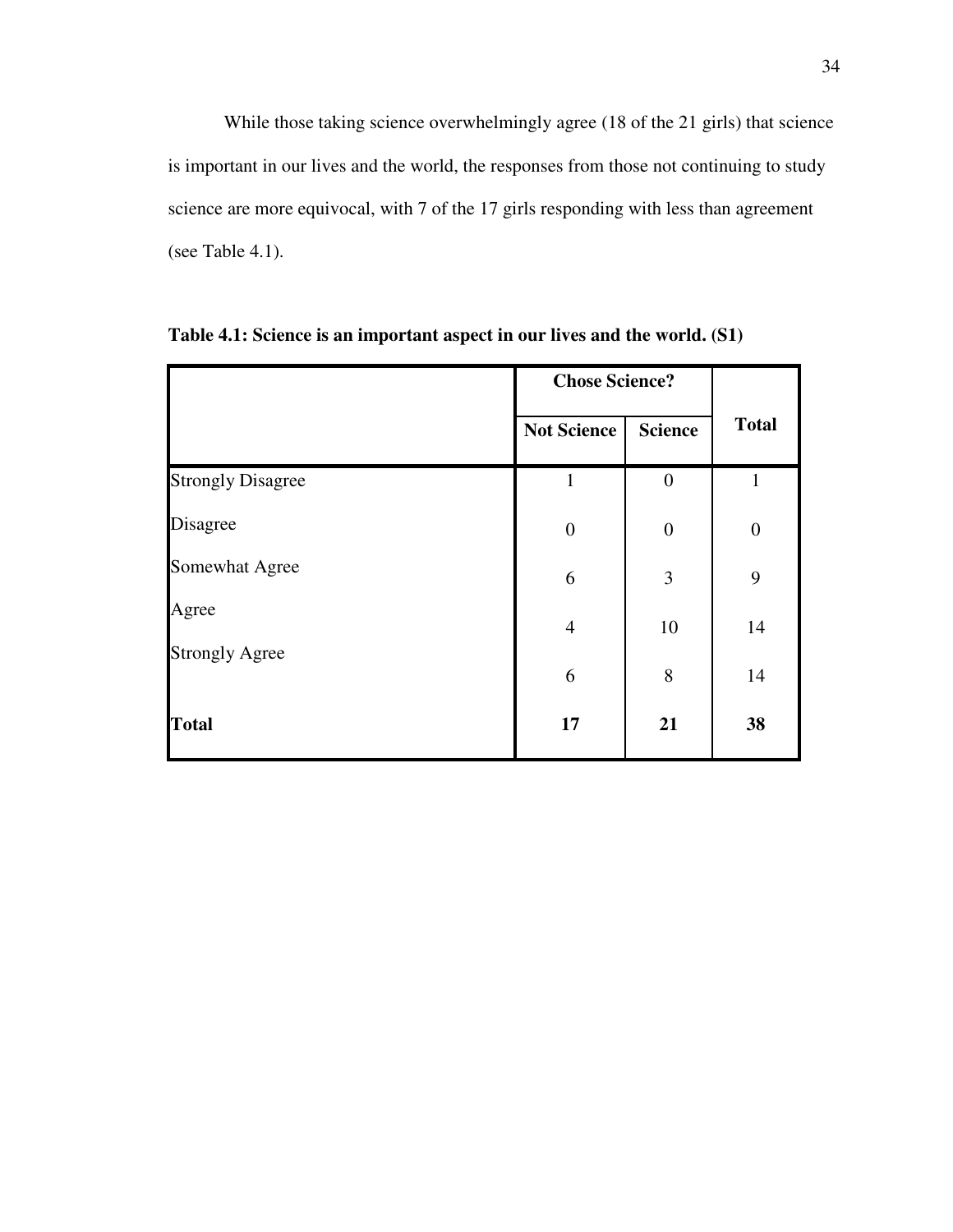There is disagreement between the two groups of girls whether understanding science can make one's life easier. In those that chose to continue their studies in science there was clear agreement within the group, with 17 of the 21 girls agreeing with the statement. In those that did not choose to continue their studies in science, the group was close to being evenly split, 8 of the 17 girls agreed with the statement while 9 of the 17 indicated less than agreement (see Table 4.2) .

|                          | <b>Chose Science?</b> |                |              |
|--------------------------|-----------------------|----------------|--------------|
|                          | Not science           | <b>Science</b> | <b>Total</b> |
| <b>Strongly Disagree</b> | 0                     | 0              | $\Omega$     |
| Disagree                 | 3                     | $\mathbf{0}$   | 3            |
| Somewhat Agree           | 6                     | $\overline{4}$ | 10           |
| Agree                    | 6                     | 12             | 18           |
| Strongly agree           | $\overline{2}$        | 5              | 7            |
| <b>Total</b>             | 17                    | 21             | 38           |

**Table 4.2: Understanding science can make life easier. (S2)**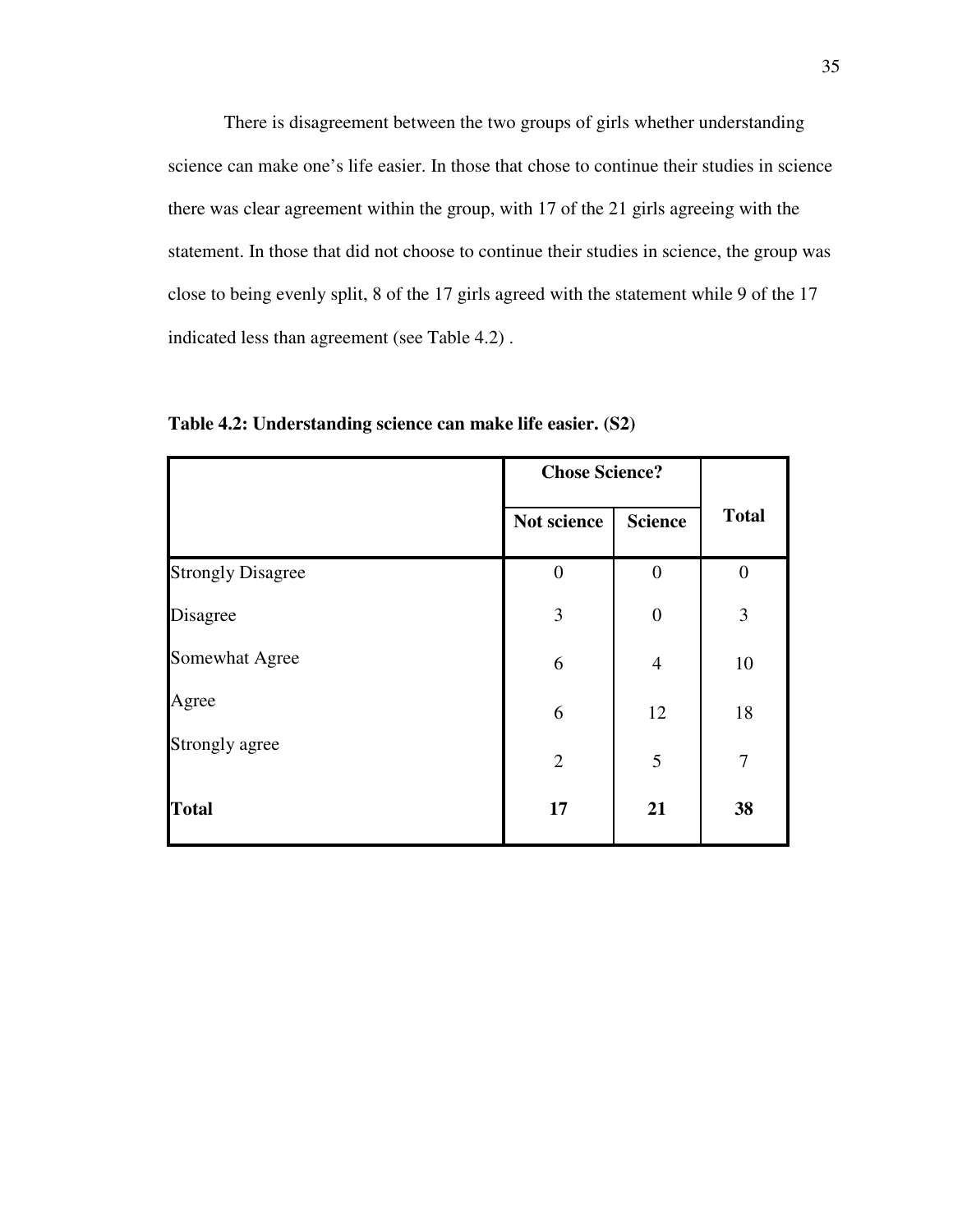In general there is agreement that everyone should understand the science around them, within both groups and across two groups. Those continuing their studies in science show a very clear agreement with the statement, with 18 of the 21 girls supporting the positive view. The difference between the groups is not strong, with 12 of 17 of the girls not continuing their studies in science agreeing with the statement (see Table 4.3).

**Table 4.3: Everyone should have some understanding of the science around them. (S3)**

|                          | <b>Chose Science?</b> |                  |                |
|--------------------------|-----------------------|------------------|----------------|
|                          | <b>Not Science</b>    | <b>Science</b>   | <b>Total</b>   |
| <b>Strongly Disagree</b> | $\theta$              | $\theta$         | $\Omega$       |
| Disagree                 | $\theta$              | $\boldsymbol{0}$ | $\overline{0}$ |
| Somewhat Agree           | 5                     | 3                | 8              |
| Agree                    | 8                     | 10               | 18             |
| <b>Strongly Agree</b>    | $\overline{4}$        | 8                | 12             |
| <b>Total</b>             | 17                    | 21               | 38             |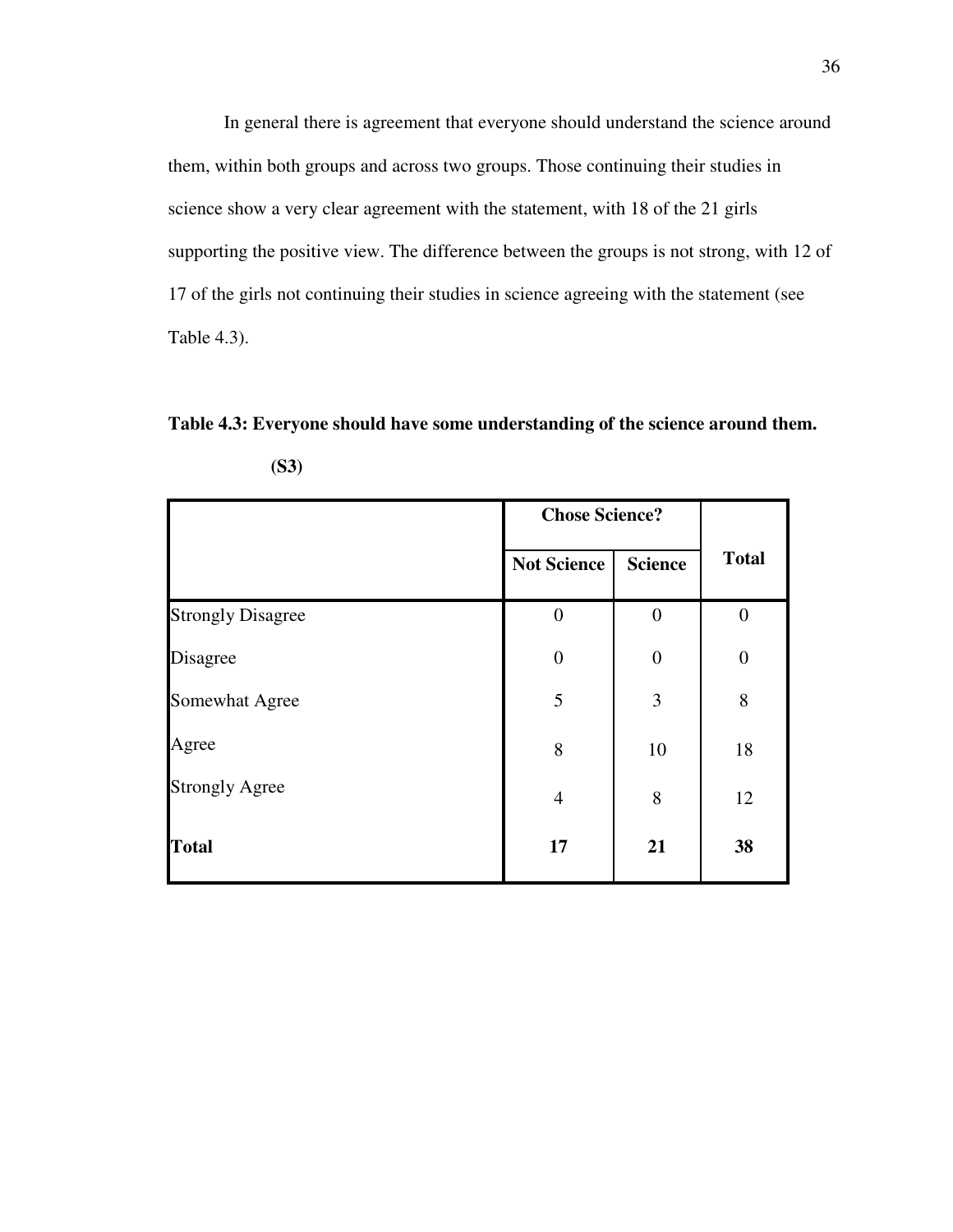When asked whether the science being taught in the classroom is useful there was no real consensus within the groups or across the groups. In those choosing to continue studying science 12 of the 21 were in agreement while the other 9 indicated less than agreement. In the group not choosing to further study science 7 of the 17 agreed with the statement while 10 of the 17 indicated less than agreement (see Table 4.4).

|                          | <b>Chose Science?</b> |                |                |
|--------------------------|-----------------------|----------------|----------------|
|                          | <b>Not Science</b>    | <b>Science</b> | <b>Total</b>   |
| <b>Strongly Disagree</b> | ∩                     | $\Omega$       | $\Omega$       |
| <b>Disagree</b>          | 3                     | $\overline{2}$ | 5              |
| Somewhat Agree           | 7                     | 7              | 14             |
| Agree                    | 6                     | 11             | 17             |
| Strongly agree           | $\mathbf{1}$          | $\mathbf{1}$   | $\overline{2}$ |
| <b>Total</b>             | 17                    | 21             | 38             |

**Table 4.4: The science being taught in the classroom is useful. (S5)**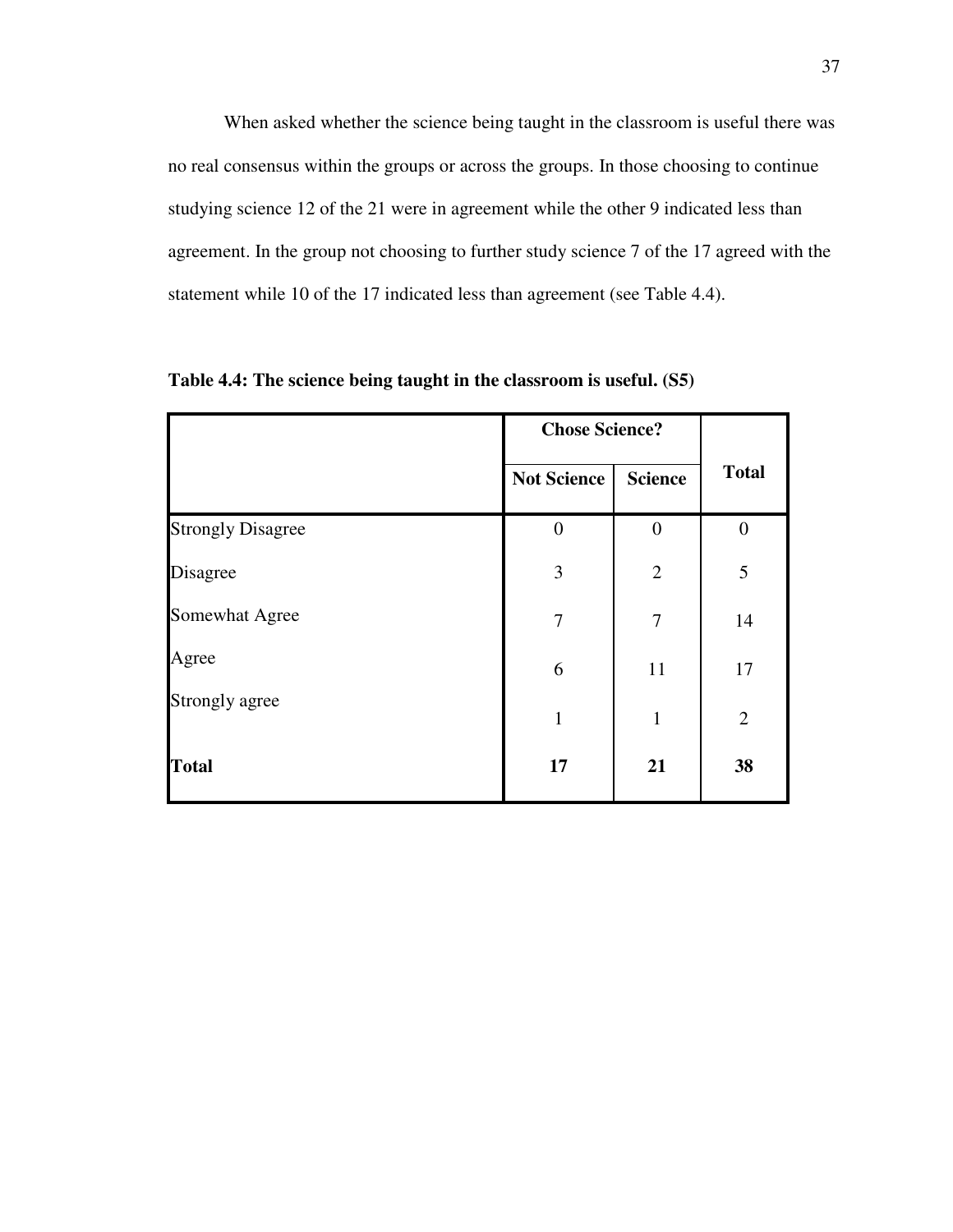There was a general, but not strong, consensus across the groups that the girls found science useful. In those choosing to continue their studies in science 16 of the 21 agreed with the statement while the other 5 girls indicated less than agreement. In the group not choosing to study science 10 of the 17 girls were in agreement with the statement while the other 7 responded with less than agreement (see Table 4.5).

|                          | <b>Chose Science?</b> |                  |                |
|--------------------------|-----------------------|------------------|----------------|
|                          | <b>Not Science</b>    | <b>Science</b>   | <b>Total</b>   |
| <b>Strongly Disagree</b> | $\mathbf{1}$          | $\overline{0}$   |                |
| Disagree                 | $\overline{0}$        | $\boldsymbol{0}$ | $\overline{0}$ |
| Somewhat Agree           | 6                     | 5                | 11             |
| Agree                    | 7                     | 11               | 18             |
| <b>Strongly Agree</b>    | 3                     | 5                | 8              |
| <b>Total</b>             | 17                    | 21               | 38             |

| Table 4.5: I find science useful. (S18) |  |  |  |  |  |
|-----------------------------------------|--|--|--|--|--|
|-----------------------------------------|--|--|--|--|--|

## *Interest*

 The theme of interest can be described as whether the girls were engaged by the science they were learning and doing, and whether they enjoyed learning and doing the science that was being presented to them.

 When asked whether the science being taught in the classroom was interesting the two groups responded very differently. The girls that chose to continue their studies in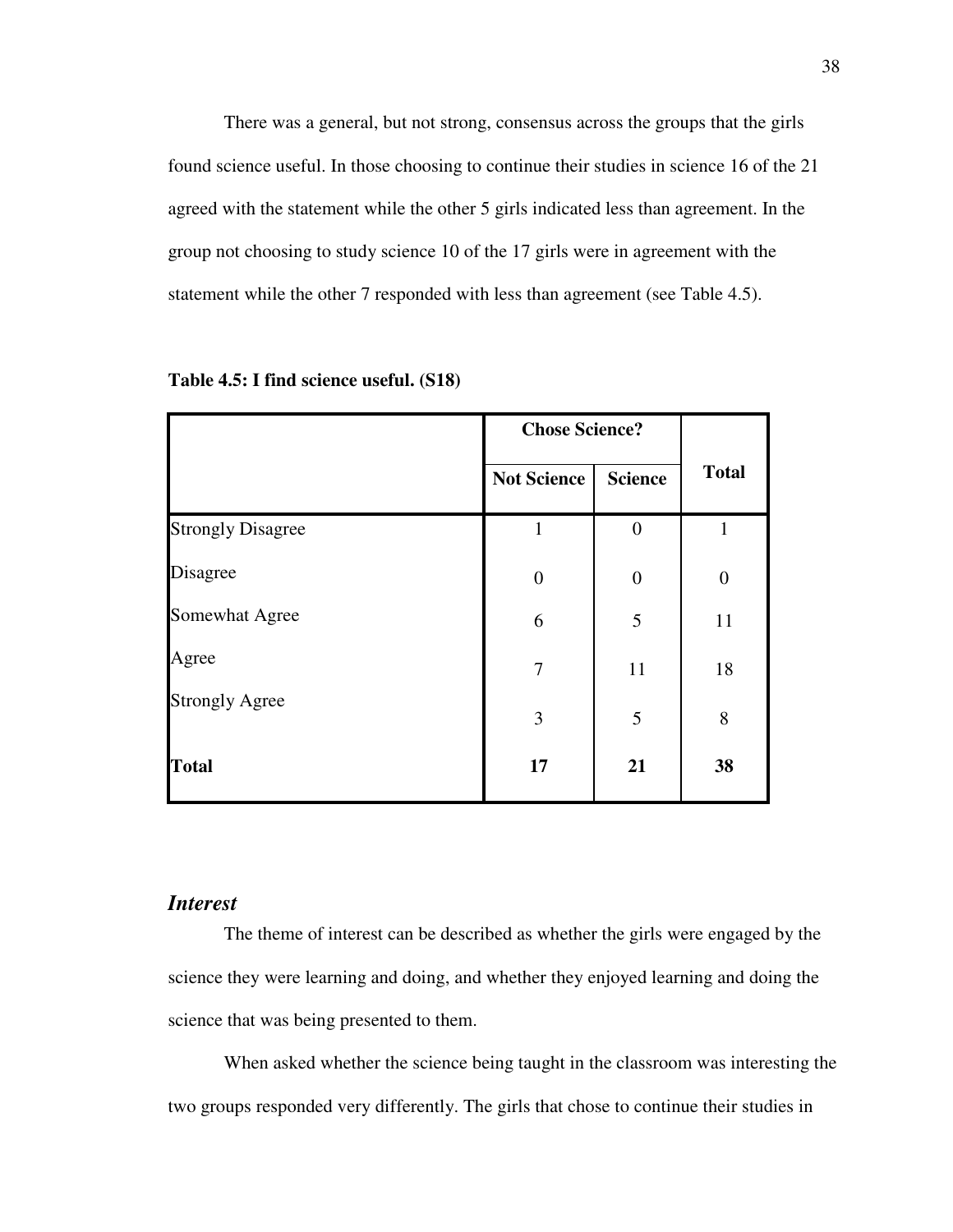science were split as a group with 12 of the 21 girls feeling that the science was interesting while the other 9 responded with less than agreement to the statement. In the groups that chose to not continue their study of science there was general agreement with 12 of the 17 girls indicating less than agreement with the statement and only 5 of them feeling that the science was interesting (see Table 4.6) .

|                          | <b>Chose Science?</b> |                |                |
|--------------------------|-----------------------|----------------|----------------|
|                          | <b>Not Science</b>    | <b>Science</b> | <b>Total</b>   |
| <b>Strongly Disagree</b> | $\mathbf{1}$          | $\theta$       | $\mathbf{1}$   |
| Disagree                 | 1                     | $\overline{2}$ | 3              |
| Somewhat Agree           | 10                    | $\overline{7}$ | 17             |
| Agree                    | 5                     | 10             | 15             |
| <b>Strongly Agree</b>    | $\overline{0}$        | $\overline{2}$ | $\overline{2}$ |
| <b>Total</b>             | 17                    | 21             | 38             |

**Table 4.6: The science being taught in the classroom is interesting. (S4)**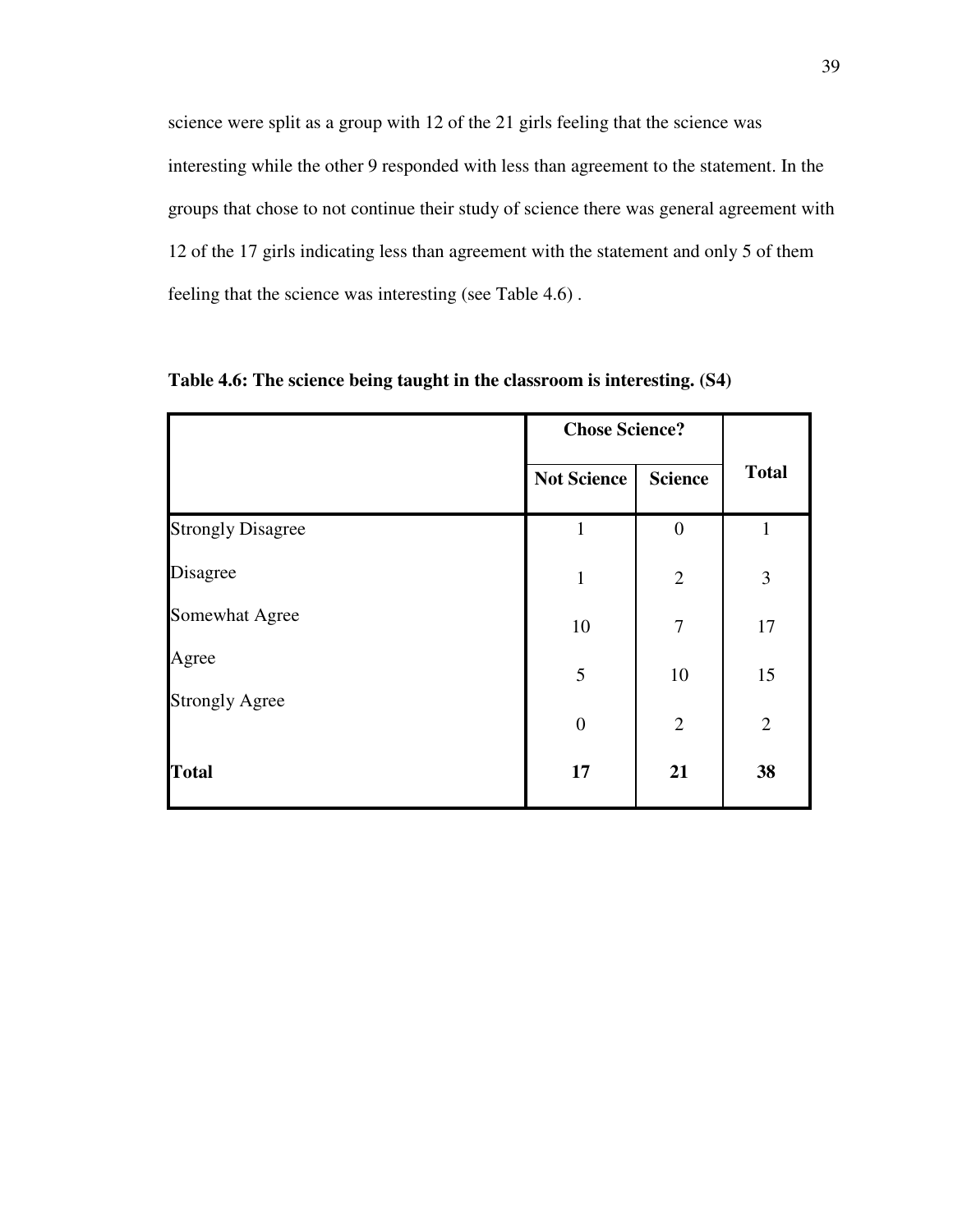As with the last statement, the two groups of girls again responded very differently when asked whether they themselves found science interesting. There was general agreement within the group that chose to continue their studies of science with 16 of 21 girls saying that they found science interesting. In those not studying science 11 of the 17 girls indicated less than agreement with the statement and only 6 of them said that they found science interesting (see Table 4.7).

|                          | <b>Chose Science?</b> |                |                |
|--------------------------|-----------------------|----------------|----------------|
|                          | <b>Not Science</b>    | <b>Science</b> | <b>Total</b>   |
| <b>Strongly Disagree</b> | $\mathbf{1}$          | 0              | 1              |
| Disagree                 | 3                     | $\mathbf{1}$   | $\overline{4}$ |
| Somewhat Agree           | 7                     | $\overline{4}$ | 11             |
| Agree                    | 3                     | 10             | 13             |
| <b>Strongly Agree</b>    | 3                     | 6              | 9              |
| Total                    | 17                    | 21             | 38             |

**Table 4.7: I find science interesting. (S17)**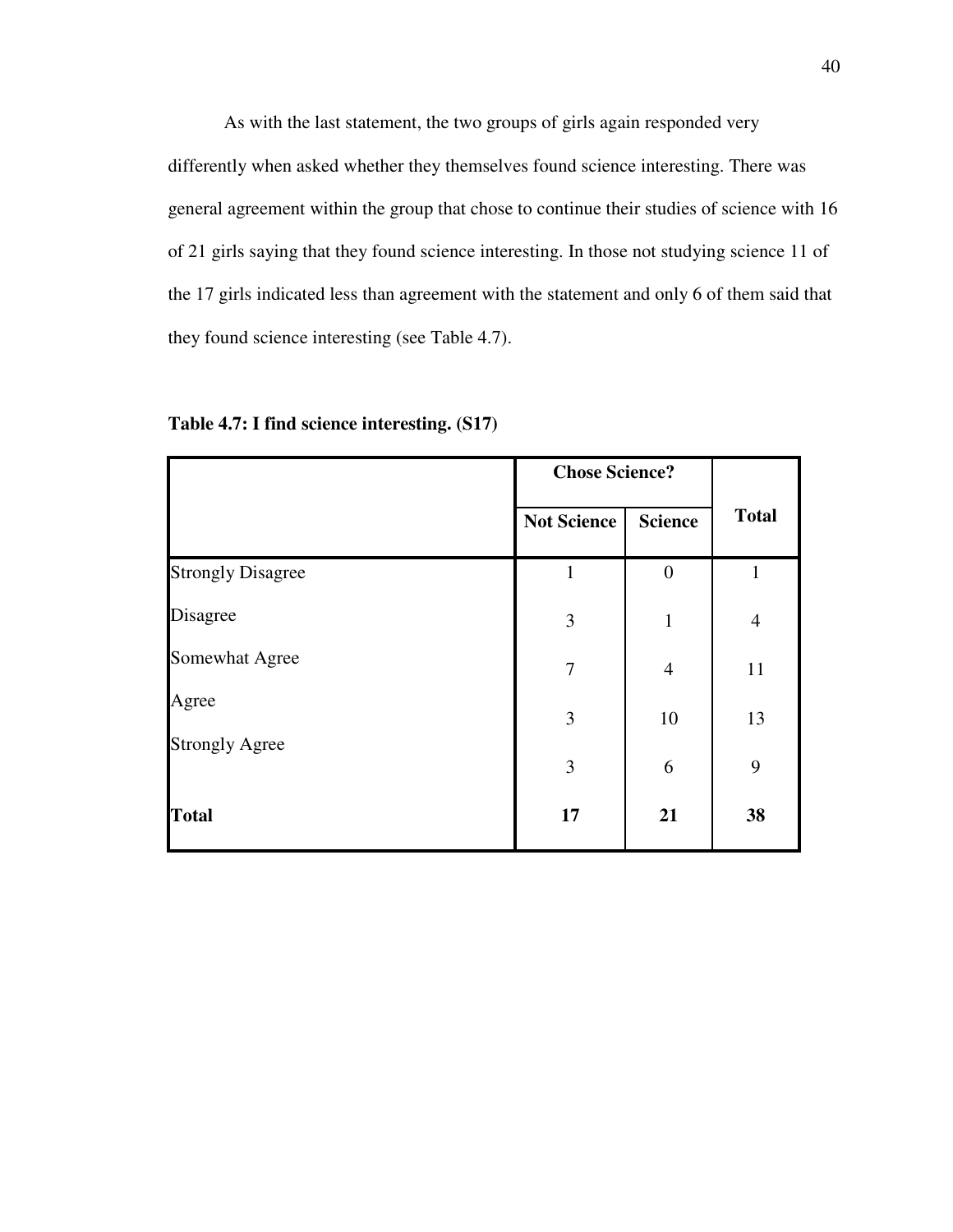When asked whether they enjoyed learning science the girls choosing to continue studying science were split as a group, 13 of the 21 girls said that they enjoyed learning science while the other 8 responded with less than agreement to the statement. In the girls that did not choose to study science there was a much stronger consensus within the group with only 4 of the 17 girls indicating they enjoyed learning science while the rest indicated they did not (see Table 4.8).

|                          | <b>Chose Science?</b> |                |                |
|--------------------------|-----------------------|----------------|----------------|
|                          | <b>Not Science</b>    | <b>Science</b> | <b>Total</b>   |
| <b>Strongly Disagree</b> | $\overline{4}$        | 1              | 5              |
| <b>Disagree</b>          | $\mathfrak{Z}$        | $\mathbf{1}$   | $\overline{4}$ |
| Somewhat Agree           | 6                     | 6              | 12             |
| Agree                    | 3                     | 9              | 12             |
| <b>Strongly Agree</b>    | $\mathbf{1}$          | $\overline{4}$ | 5              |
| <b>Total</b>             | 17                    | 21             | 38             |

**Table 4.8: I enjoyed learning science. (S19)**

# *Teacher*

 The teacher as a theme addressed an array of aspects related to teachers and their effect in the classroom. It examined not only the impact that teachers had on the girls learning, enjoying, and choosing to continue their studies in science, but it also addressed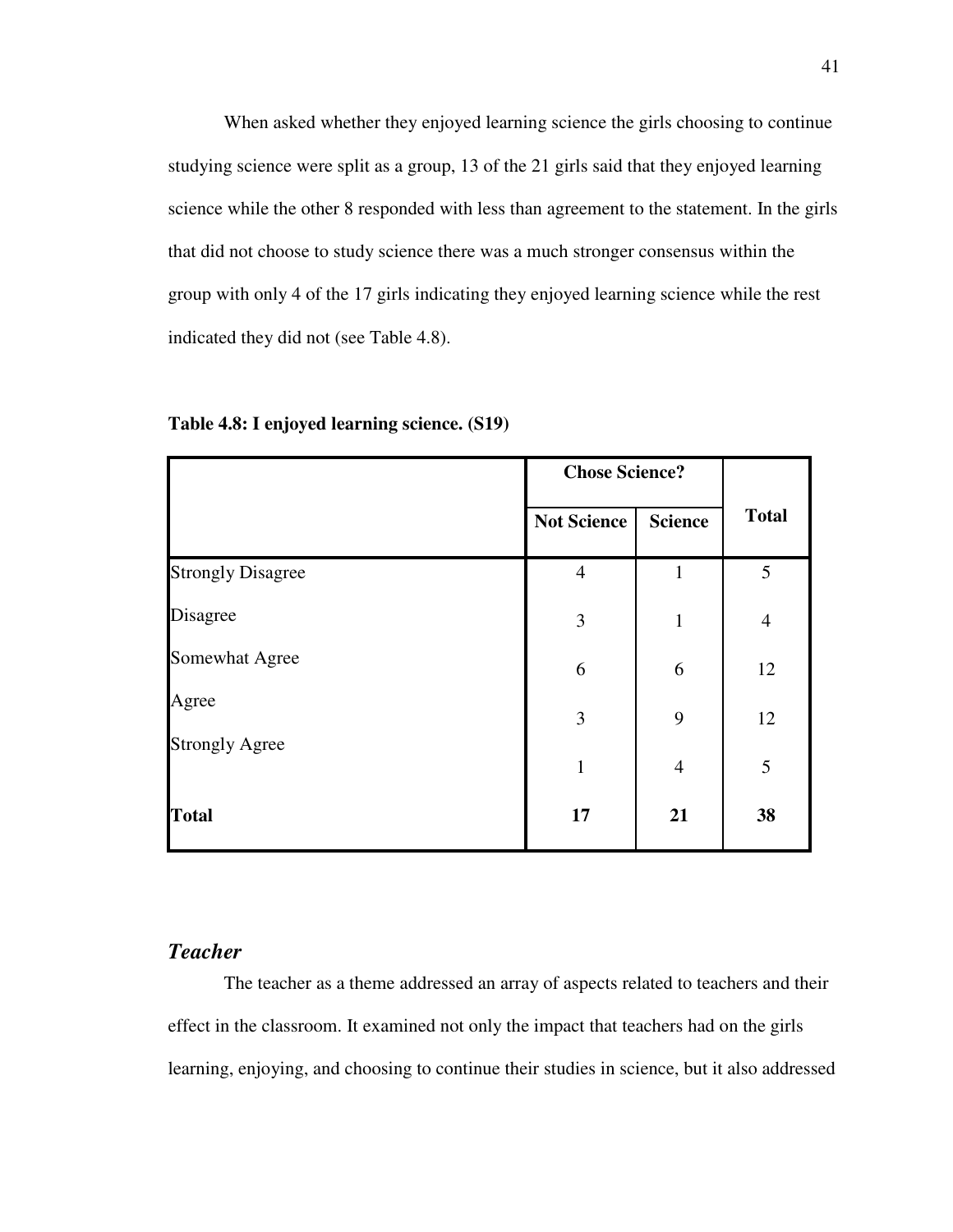the girls' perception of whether or not they felt that their teachers had seen them as students capable of being successful in their science courses. The purpose of the grouping of these items under this theme was to determine whether or not teachers had a substantial impact on the way girls learned science and whether they played a real role in whether or not the girls continued to study science after it was no longer a compulsory subject.

In general there was disagreement with the idea that the teachers the girls had experienced could impact on whether the girls chose to continue or cease their study of science. In those choosing to continue their studies in science 18 of the 21 girls responded with less than agreement while 12 of the 17 girls, in the group not choosing science, responded with less than agreement to the statement (see Table 4.9).

**Table 4.9: My teachers had an impact on my no longer choosing to study science. (S8)** 

|                          | <b>Chose Science?</b> |                |              |
|--------------------------|-----------------------|----------------|--------------|
|                          | <b>Not Science</b>    | <b>Science</b> | <b>Total</b> |
| <b>Strongly Disagree</b> | $\overline{2}$        | $\overline{4}$ | 6            |
| <b>Disagree</b>          | 9                     | $8\,$          | 17           |
| Somewhat Agree           | $\mathbf{1}$          | 6              | 7            |
| Agree                    | $\overline{4}$        | $\mathfrak{Z}$ | 7            |
| <b>Strongly Agree</b>    | $\mathbf{1}$          | $\overline{0}$ | $\mathbf{1}$ |
| <b>Total</b>             | 17                    | 21             | 38           |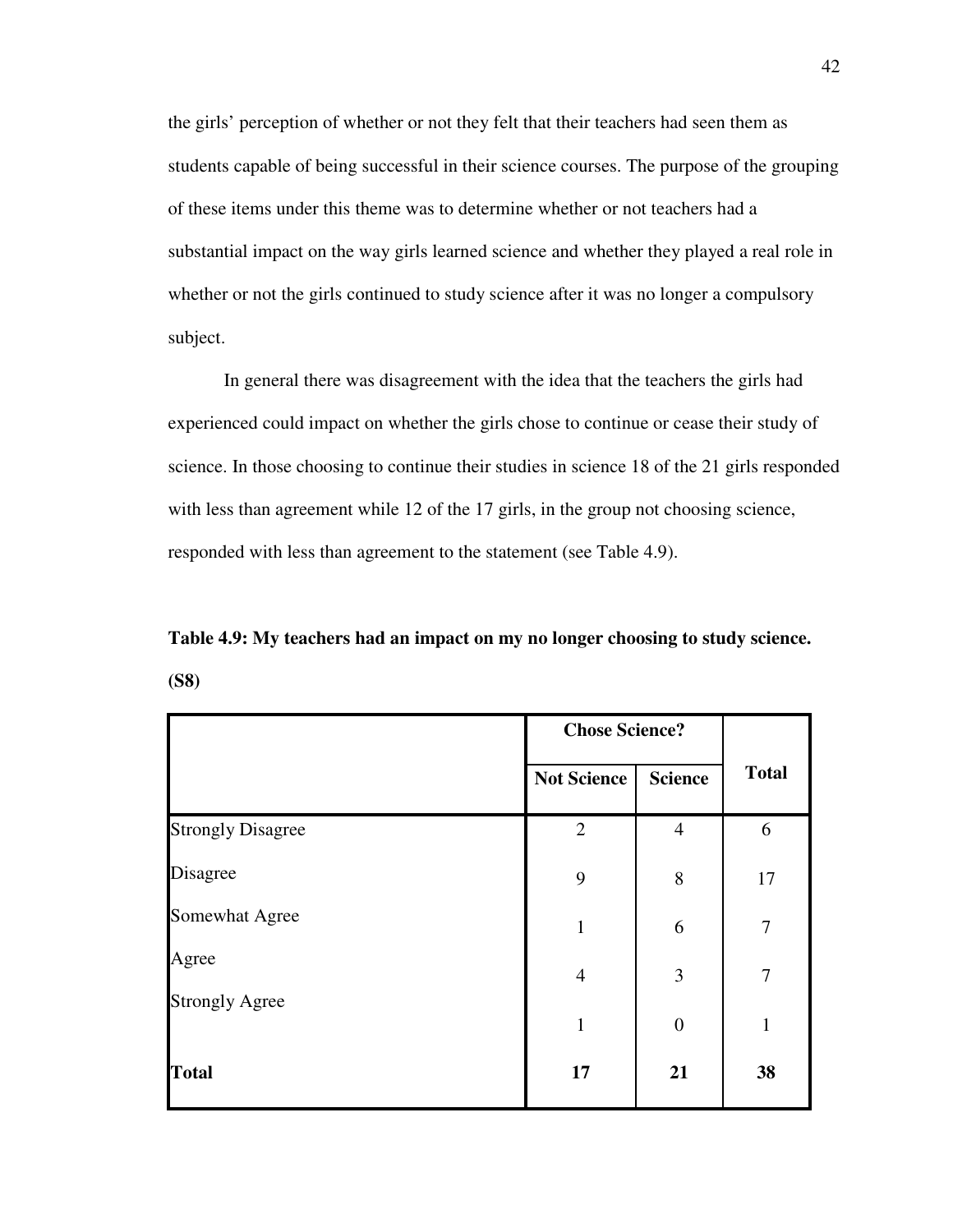When asked whether they felt that having different teachers might have allowed them to enjoy science more, there was general agreement within the groups and across the groups. Of those continuing to study science only 5 of the 21 girls felt that different teachers might have affected how much they enjoyed science, in the group that did not choose to continue studying science only 5 of the 17 girls felt that different teachers might have impacted their enjoyment learning science (see Table 4.10).

|                       | <b>Chose Science?</b> |                |                |
|-----------------------|-----------------------|----------------|----------------|
|                       | <b>Not Science</b>    | <b>Science</b> | <b>Total</b>   |
| <b>Strongly Agree</b> | $\Omega$              | $\theta$       | 0              |
| Disagree              | $\theta$              | $\overline{0}$ | $\overline{0}$ |
| Somewhat Agree        | 3                     | $\overline{0}$ | 3              |
| Agree                 | 3                     | 8              | 11             |
| <b>Strongly Agree</b> | 11                    | 13             | 24             |
| Total                 | 17                    | 21             | 38             |

**Table 4.10: A good teacher can make learning science more fun. (S6)**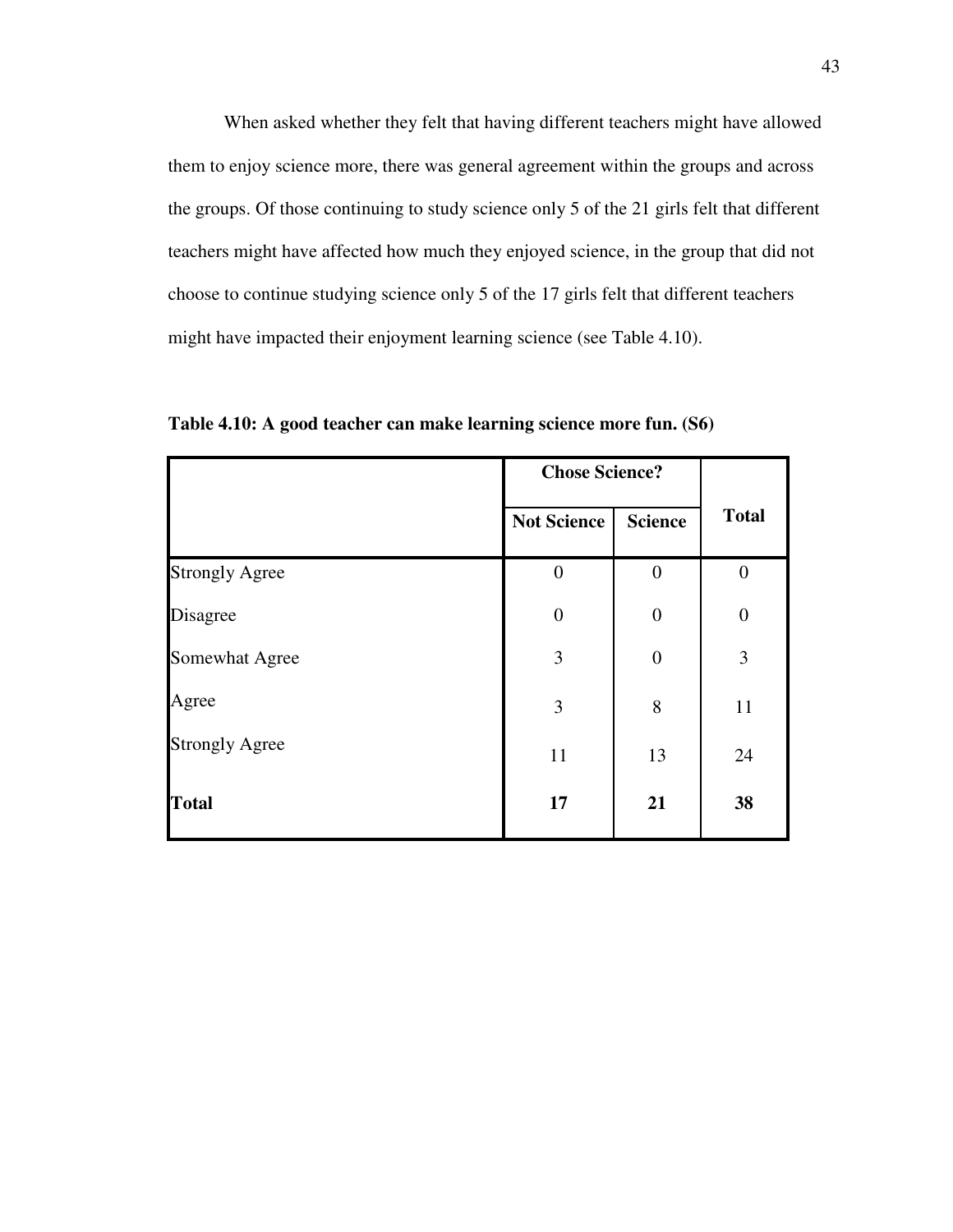Similar to the previous questions, when asked if having different teachers might have increased their chances of studying more science there was a strong consensus within the two groups and across the groups. In those choosing to continue studying science 17 of the 21 girls responded with less than agreement to the statement while 14 of the 17 girls, in the group not choosing science, responded with less than agreement (see Table 4.11).

**Table 4.11: If I had different teachers I may have continued my study of science. (S10)**

|                          | <b>Chose Science?</b> |                |                |
|--------------------------|-----------------------|----------------|----------------|
|                          | <b>Not Science</b>    | <b>Science</b> | <b>Total</b>   |
| <b>Strongly Disagree</b> | $\overline{2}$        | $\overline{2}$ | $\overline{4}$ |
| Disagree                 | $8\,$                 | 8              | 16             |
| Somewhat Agree           | $\overline{4}$        | $\overline{7}$ | 11             |
| Agree                    | $\mathbf{1}$          | 3              | $\overline{4}$ |
| <b>Strongly Agree</b>    | $\overline{2}$        | $\mathbf{1}$   | 3              |
| <b>Total</b>             | 17                    | 21             | 38             |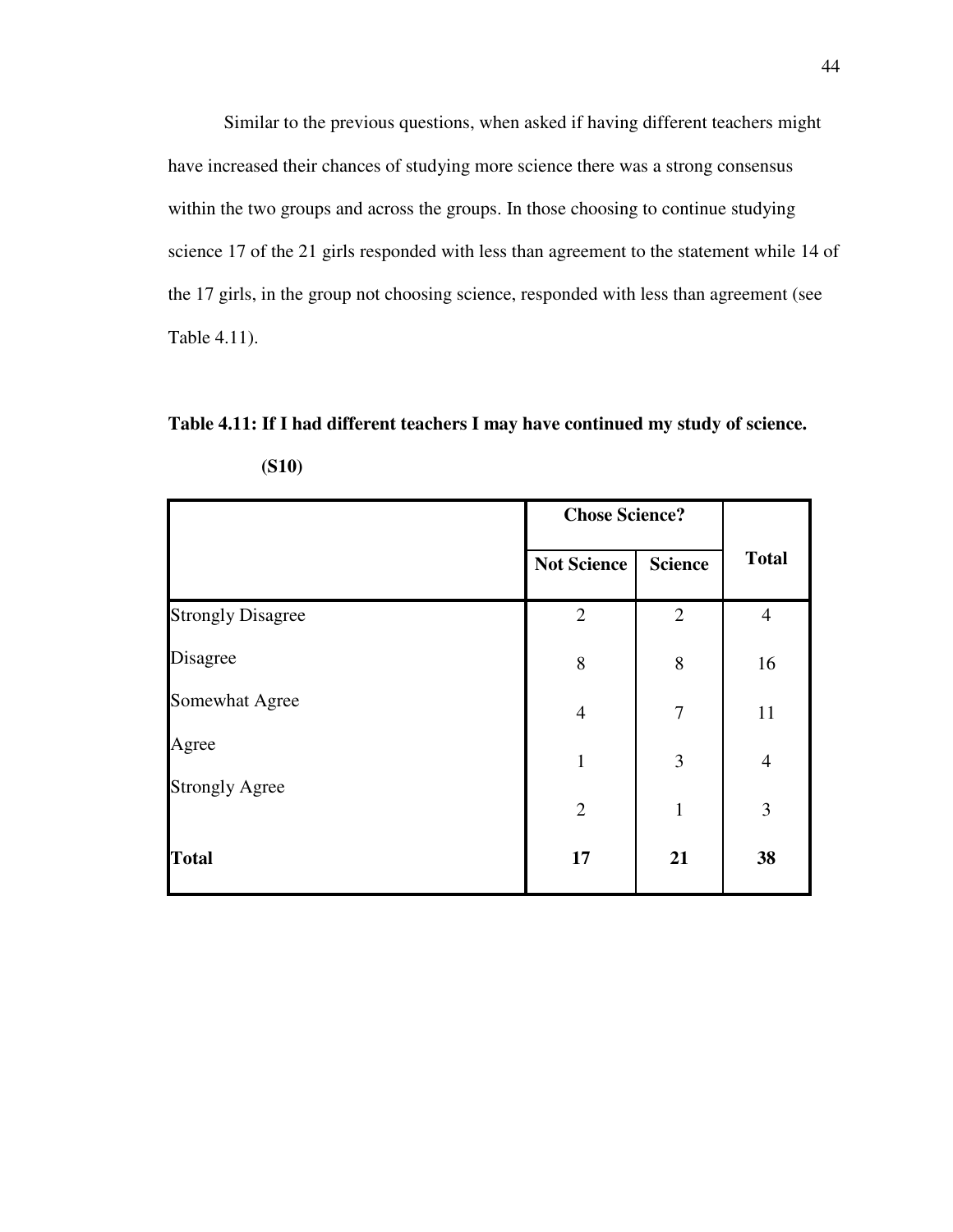When asked whether they felt that their science teachers had perceived them as a capable student the two groups responded opposite of one another. In those not choosing science only 6 of the 17 girls felt that their teachers had thought of them as a capable student in science, while 16 of the 21 girls in the group choosing science, felt that their teachers had thought of them as a capable student in science (see Table 4.12).

**Table 4.12: In past science courses, the teachers thought I was a capable student.** 

|                          | <b>Chose science?</b> |                |                |
|--------------------------|-----------------------|----------------|----------------|
|                          | <b>Not Science</b>    | <b>Science</b> | <b>Total</b>   |
| <b>Strongly Disagree</b> | $\mathbf{1}$          | $\overline{0}$ | 1              |
| <b>Disagree</b>          | 6                     | $\mathbf{1}$   | $\overline{7}$ |
| Somewhat Agree           | $\overline{4}$        | $\overline{4}$ | $8\,$          |
| Agree                    | 6                     | 10             | 16             |
| <b>Strongly Agree</b>    | $\boldsymbol{0}$      | 6              | 6              |
| <b>Total</b>             | 17                    | 21             | 38             |

 **(S11)**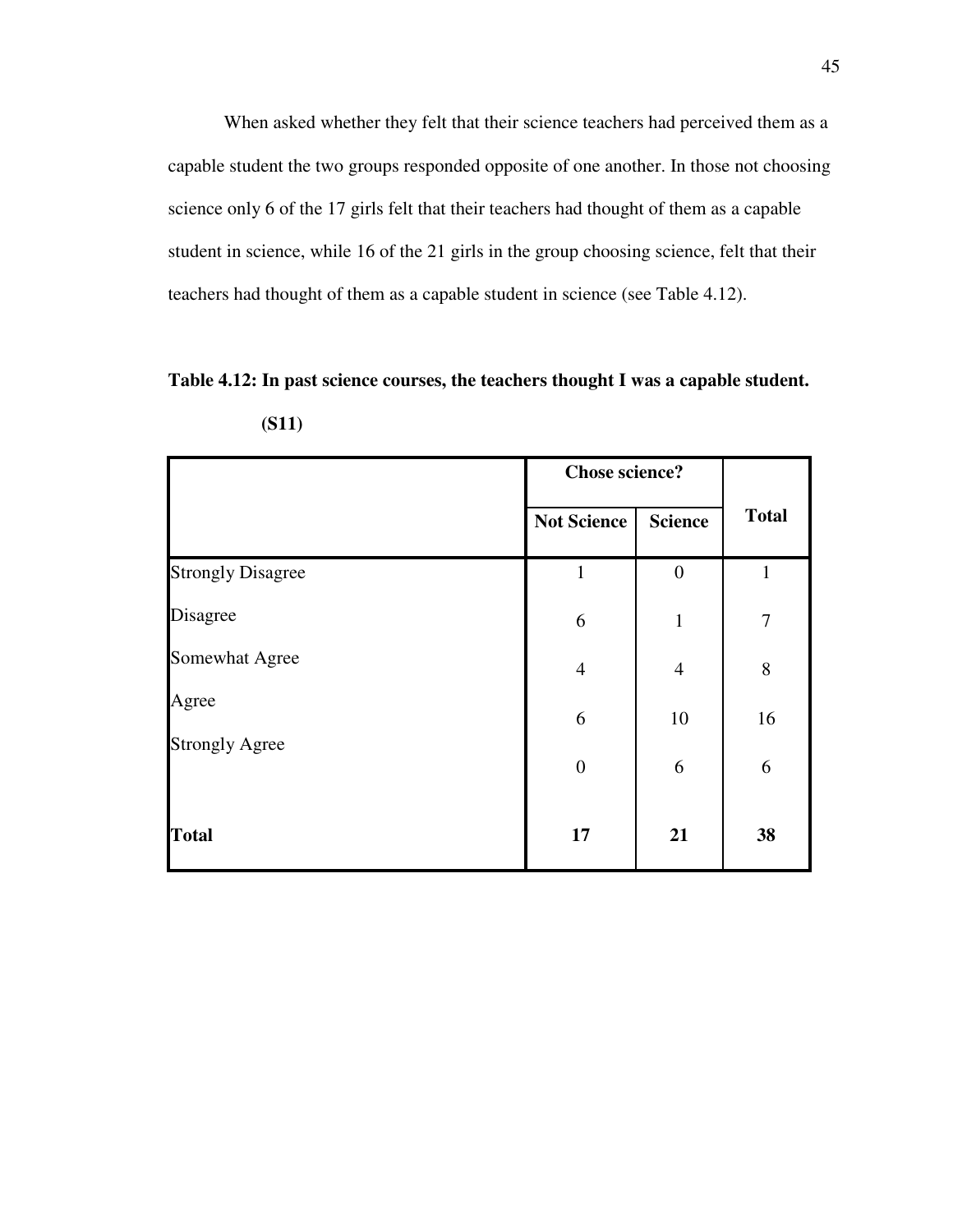For the issue of whether or not the girls felt that if they had had a different teacher for their science courses might they have enjoyed learning science more, there was a general consensus among the two groups of girls. In those choosing to continue their studies in science, 9 of the 21 girls disagreed with the statement and 5 of the 21 girls agreed with it. In those girls not choosing to continue their studies in science, 9 of the 17 girls disagreed with the statement and 5 of the 17 girls agreed with the statement (see Table 4.13).

**Table 4.13: If I had different teachers I may have enjoyed learning science more. (S9)**

|                          | <b>Chose Science?</b> |                |                |
|--------------------------|-----------------------|----------------|----------------|
|                          | Not science           | <b>Science</b> | <b>Total</b>   |
| <b>Strongly Disagree</b> | $\mathbf{1}$          | $\overline{2}$ | 3              |
| <b>Disagree</b>          | 8                     | 7              | 15             |
| Somewhat Agree           | 3                     | $\overline{7}$ | 10             |
| Agree                    | $\overline{2}$        | $\overline{2}$ | $\overline{4}$ |
| <b>Strongly Agree</b>    | 3                     | 3              | 6              |
| <b>Total</b>             | 17                    | 21             | 38             |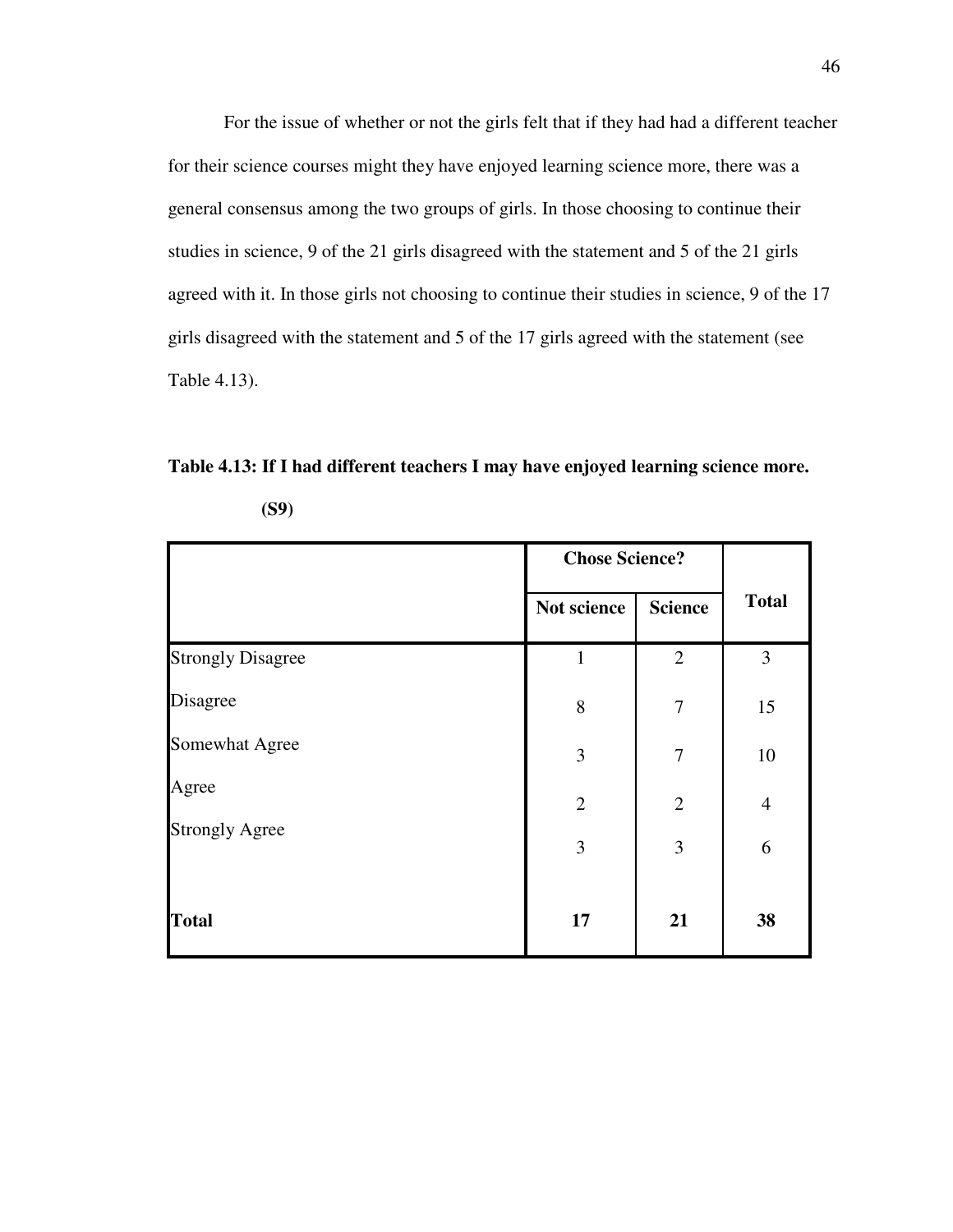# *Difficulty*

Difficulty as a theme involves how the girls perceived the learning of science to be as an experience. A categorizing of "difficult" would indicate that the girls consider the learning science more challenging compared to other subjects that they studied, and that being successful in science would require more than an average effort.

 There was general agreement across the two groups when asked whether or not they felt that science was a hard subject, though there was no real consensus within either group. In those not choosing to continue their studies in science 11 of the 17 girls responded in agreement while 14 of the 21 girls, in the group choosing science, responded in agreement (see Table 4.14).

|                          | <b>Chose Science?</b> |                |                |
|--------------------------|-----------------------|----------------|----------------|
|                          | <b>Not Science</b>    | <b>Science</b> | <b>Total</b>   |
| <b>Strongly Disagree</b> | 1                     | $\overline{0}$ | 1              |
| <b>Disagree</b>          | $\mathbf{1}$          | $\overline{2}$ | $\mathfrak{Z}$ |
| Somewhat Agree           | $\overline{4}$        | 5              | 9              |
| Agree                    | 6                     | 9              | 15             |
| <b>Strongly Agree</b>    | 5                     | 5              | 10             |
| Total                    | 17                    | 21             | 38             |

**Table 4.14: Science is a hard subject. (S12)**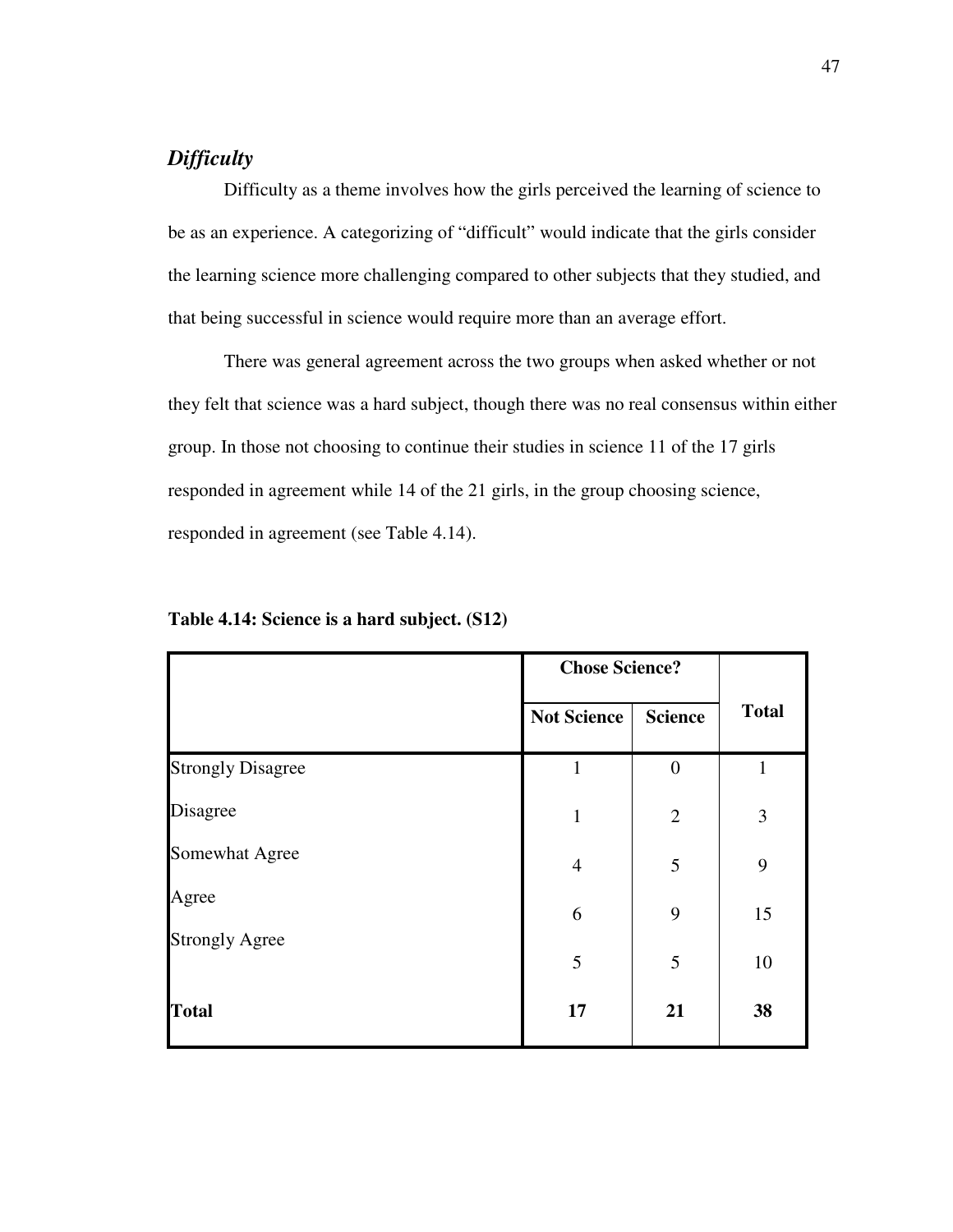Again there was general agreement across the two groups when asked if they felt that only smart people do well in science, there was also a strong consensus within the groups this time. Of those choosing to continue learning science 19 of the 21 girls disagreed with the statement while 12 of the 17 girls, in the group not choosing further studies in science, disagreed with the statement (see Table 4.15).

|                          | <b>Chose Science?</b> |                |                  |
|--------------------------|-----------------------|----------------|------------------|
|                          | <b>Not Science</b>    | <b>Science</b> | <b>Total</b>     |
| <b>Strongly Disagree</b> | 3                     | 5              | 8                |
| Disagree                 | 5                     | 7              | 12               |
| Somewhat Agree           | $\overline{4}$        | $\tau$         | 11               |
| Agree                    | 3                     | $\overline{2}$ | 5                |
| <b>Strongly Agree</b>    | $\overline{2}$        | $\overline{0}$ | $\boldsymbol{0}$ |
| <b>Total</b>             | 17                    | 21             | 38               |

**Table 4.15: Only smart people do well in science. (S14)**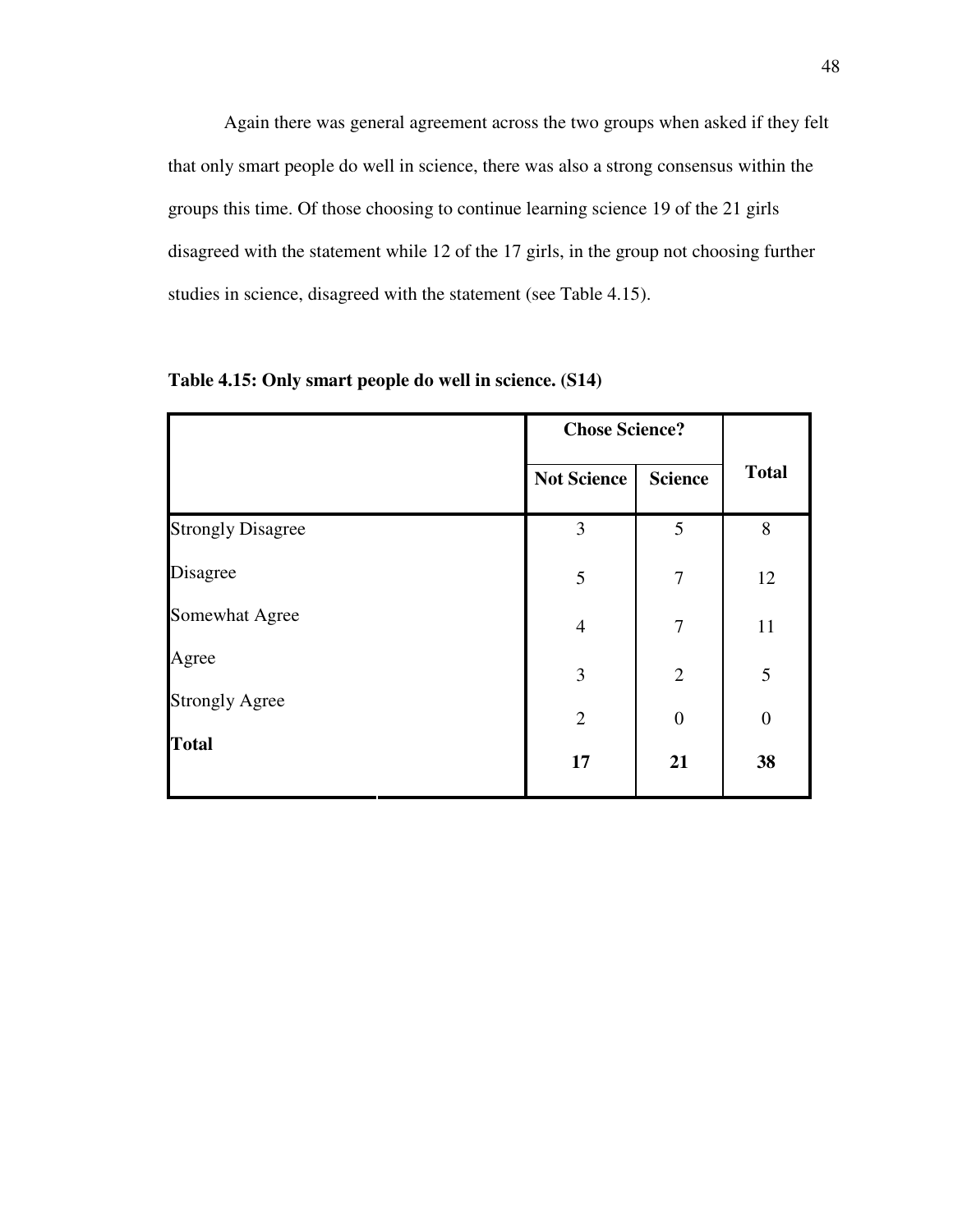When asked if they felt science was a confusing subject the two groups answered differently. In those not choosing to study science there was a bit of a split with 10 of the 17 girls agreeing that science was a confusing subject. Of the girls choosing to study science further there was more of a consensus with only 6 of the 21 agreed that science was a confusing subject (see Table 4.16).

|                          | <b>Chose Science?</b> |                |                |
|--------------------------|-----------------------|----------------|----------------|
|                          | <b>Not Science</b>    | <b>Science</b> | <b>Total</b>   |
| <b>Strongly Disagree</b> | $\boldsymbol{0}$      | 1              | 1              |
| Disagree                 | 3                     | $\overline{4}$ | $\overline{7}$ |
| Somewhat Agree           | $\overline{4}$        | 10             | 14             |
| Agree                    | $\mathfrak{S}$        | 3              | 8              |
| <b>Strongly Agree</b>    | 5                     | 3              | 8              |
| <b>Total</b>             | 17                    | 21             | 38             |

### *Gender*

When looking at the issue of gender a weak relationship exists between how girls perceive their ability to be successful in science and whether or not they choose to study it after it is no longer a required course. Though they all said that boys were not naturally better at science they still indicated that being female may in some way be related to them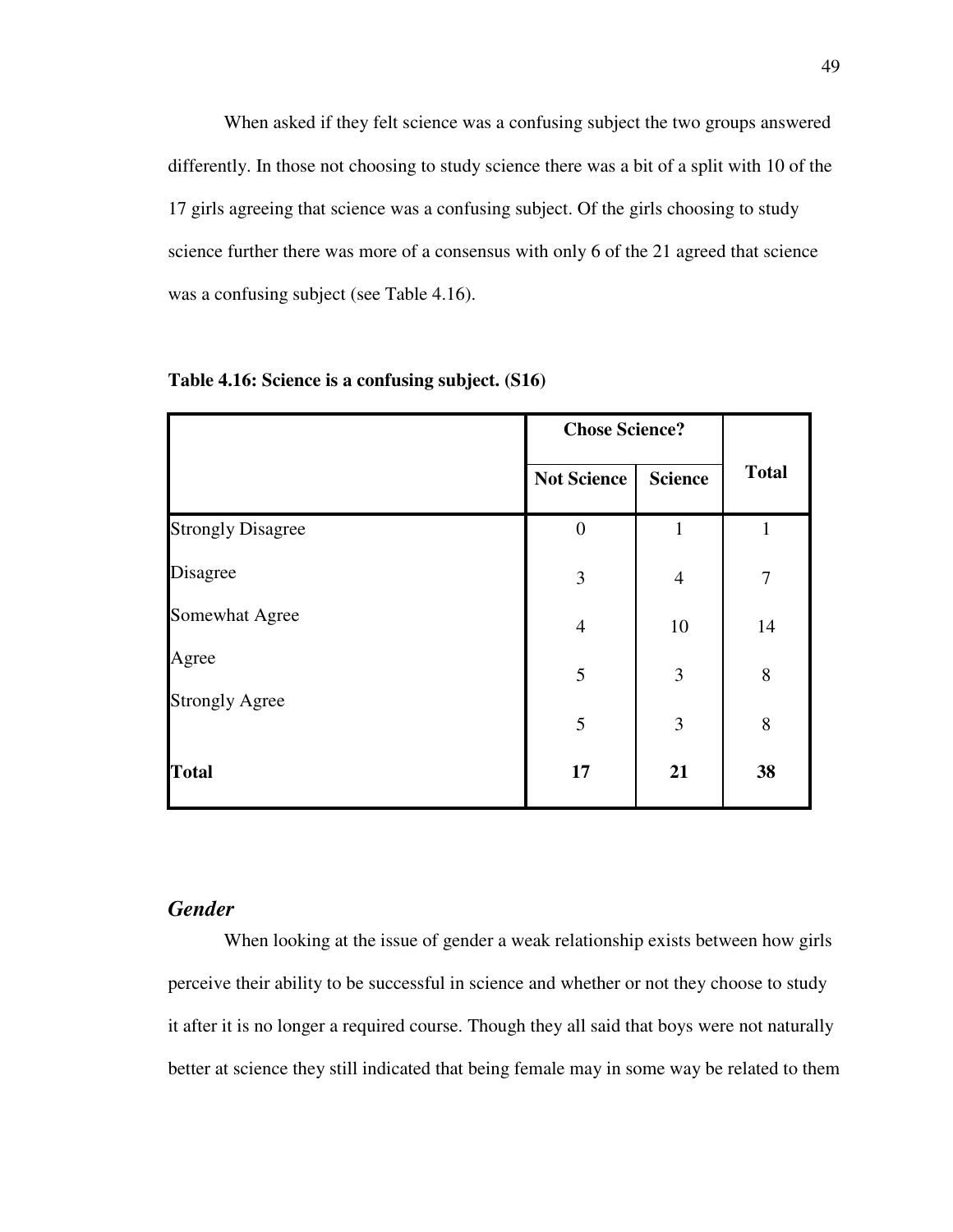not being as successful in science as their male counterparts. There was a weak but significant correlation in the belief that gender may play a role in one's ability to succeed, and subsequently in them choosing to take additional science courses.

There was general agreement within the two groups as well as across the groups when asked whether they believed that most girls are not good at science. There was a strong consensus amongst most of the girls in their disagreement with the idea that most girls are not good at science. In those choosing to continue their studies in science 20 of the 21 girls responded with less that agreement. In those not choosing to study science 13 of the 17 girls responded with less than agreement (see Table 4.17).

|                          | <b>Chose Science?</b> |                  |                |
|--------------------------|-----------------------|------------------|----------------|
|                          | Not science           | <b>Science</b>   | <b>Total</b>   |
| <b>Strongly Disagree</b> | 6                     | 15               | 21             |
| Disagree                 | $\tau$                | 5                | 12             |
| Somewhat Agree           | 3                     | $\mathbf{1}$     | $\overline{4}$ |
| Agree                    | 1                     | $\boldsymbol{0}$ |                |
| <b>Strongly Agree</b>    | $\boldsymbol{0}$      | $\overline{0}$   | 01             |
| Total                    | 17                    | 21               | 38             |

| Table 4.17: Most girls are not good at science. (S13) |  |  |  |  |
|-------------------------------------------------------|--|--|--|--|
|-------------------------------------------------------|--|--|--|--|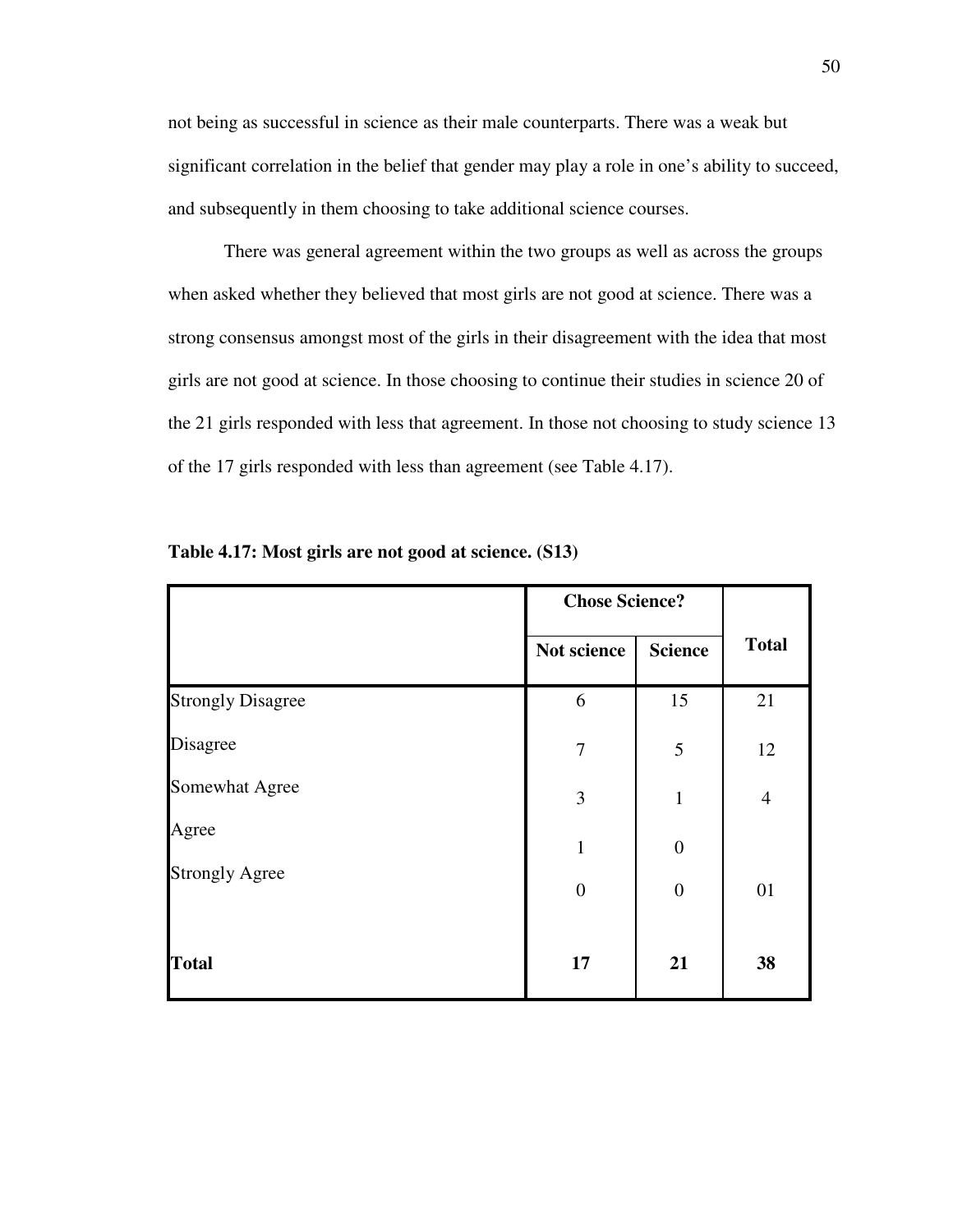As with the previous statement there was a strong consensus amongst the girls, both within the groups and across the two groups, in their feelings towards the idea that boys are naturally better at science. In those choosing to study science 21 of the 21 girls responded with less than agreement while 16 of the 17 girls, in the group choosing to not study science, responded with less than agreement (see Table 4.18).

|                          | <b>Chose Science?</b> |                  |                  |
|--------------------------|-----------------------|------------------|------------------|
|                          | <b>Not Science</b>    | <b>Science</b>   | <b>Total</b>     |
| <b>Strongly Disagree</b> | 8                     | 13               | 21               |
| Disagree                 | 6                     | 6                | 12               |
| Somewhat Agree           | $\overline{2}$        | $\overline{2}$   | $\overline{4}$   |
| Agree                    | $\mathbf{1}$          | $\boldsymbol{0}$ | $\mathbf{1}$     |
| <b>Strongly Agree</b>    | $\boldsymbol{0}$      | $\overline{0}$   | $\boldsymbol{0}$ |
| <b>Total</b>             | 17                    | 21               | 38               |

**Table 4.18: Boys are naturally better at science. (S15)**

# *Self-Efficacy*

There is a tendency, in the girls that do not take science, to be more inclined to agree with the statement "most girls are not good at science" and also to identify with the statement "I am not a science person". Perhaps it is their way of explaining or justifying to themselves why they experience difficulties or are not successful in science. There exists a weak correlation between girls and their perceived self-efficacy in science and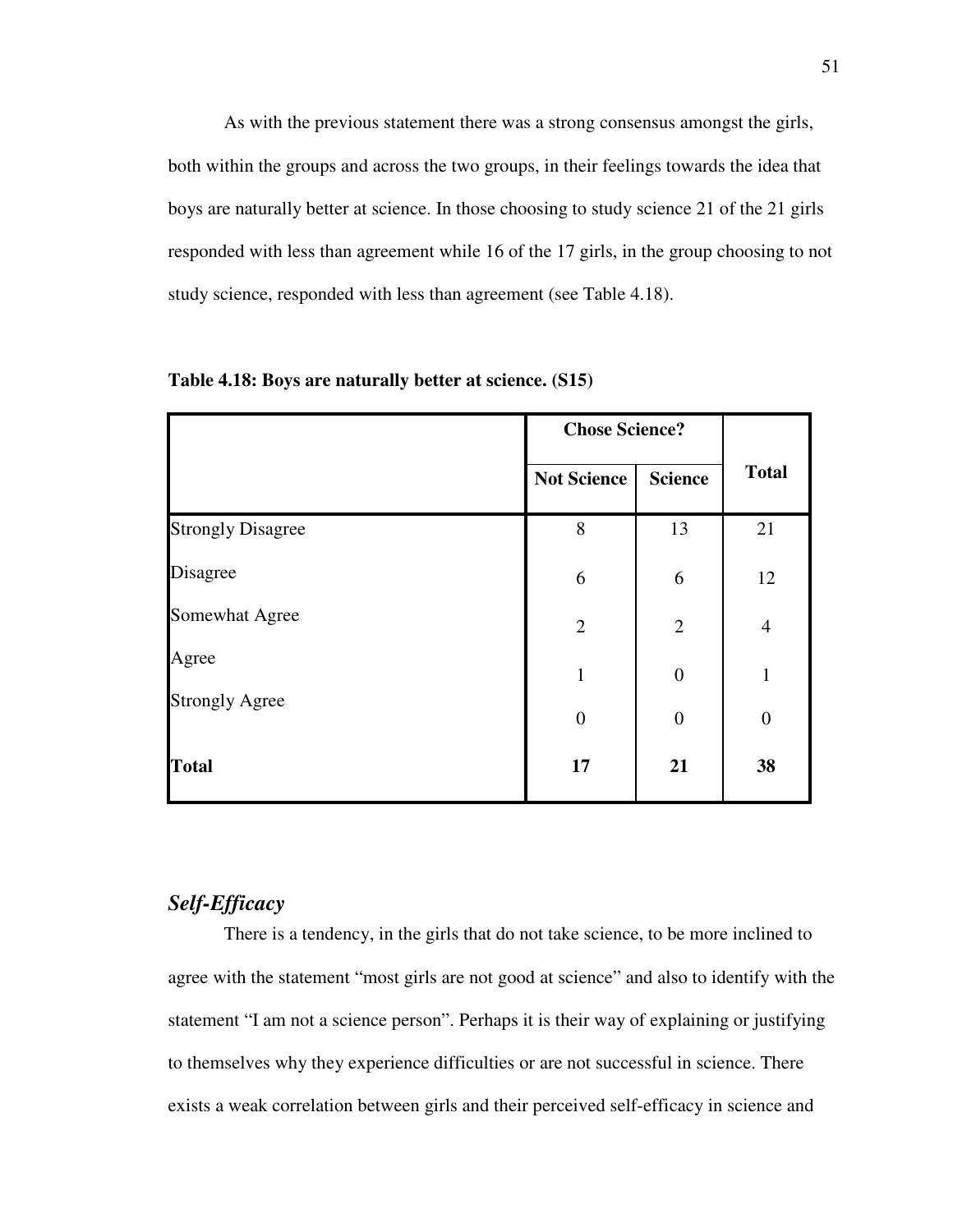whether or not they choose to study it further. The less they see themselves as a "science" person", the more likely they are to believe that some people are "just not good at it".

When asked if they felt that some people are just not good at science there was a general agreement in the girls. Of those continuing to study science there was a split with 13 of the 21 girls indicating that they felt that some people are just not good at science. In those choosing to not study science there was more of a consensus within the group with 14 of the 17 girls responding in agreement to the statement (see Table 4.19).

|                          | <b>Chose Science?</b> |                |                |
|--------------------------|-----------------------|----------------|----------------|
|                          | <b>Not Science</b>    | <b>Science</b> | <b>Total</b>   |
| <b>Strongly Disagree</b> | $\theta$              | $\Omega$       | $\overline{0}$ |
| Disagree                 | 1                     | $\mathbf{1}$   | $\overline{2}$ |
| Somewhat Agree           | $\overline{2}$        | 7              | 9              |
| Agree                    | 6                     | 7              | 13             |
| <b>Strongly Agree</b>    | 8                     | 6              | 14             |
| <b>Total</b>             | 17                    | 21             | 38             |

**Table 4.19: Some people are just not good at science. (S7)**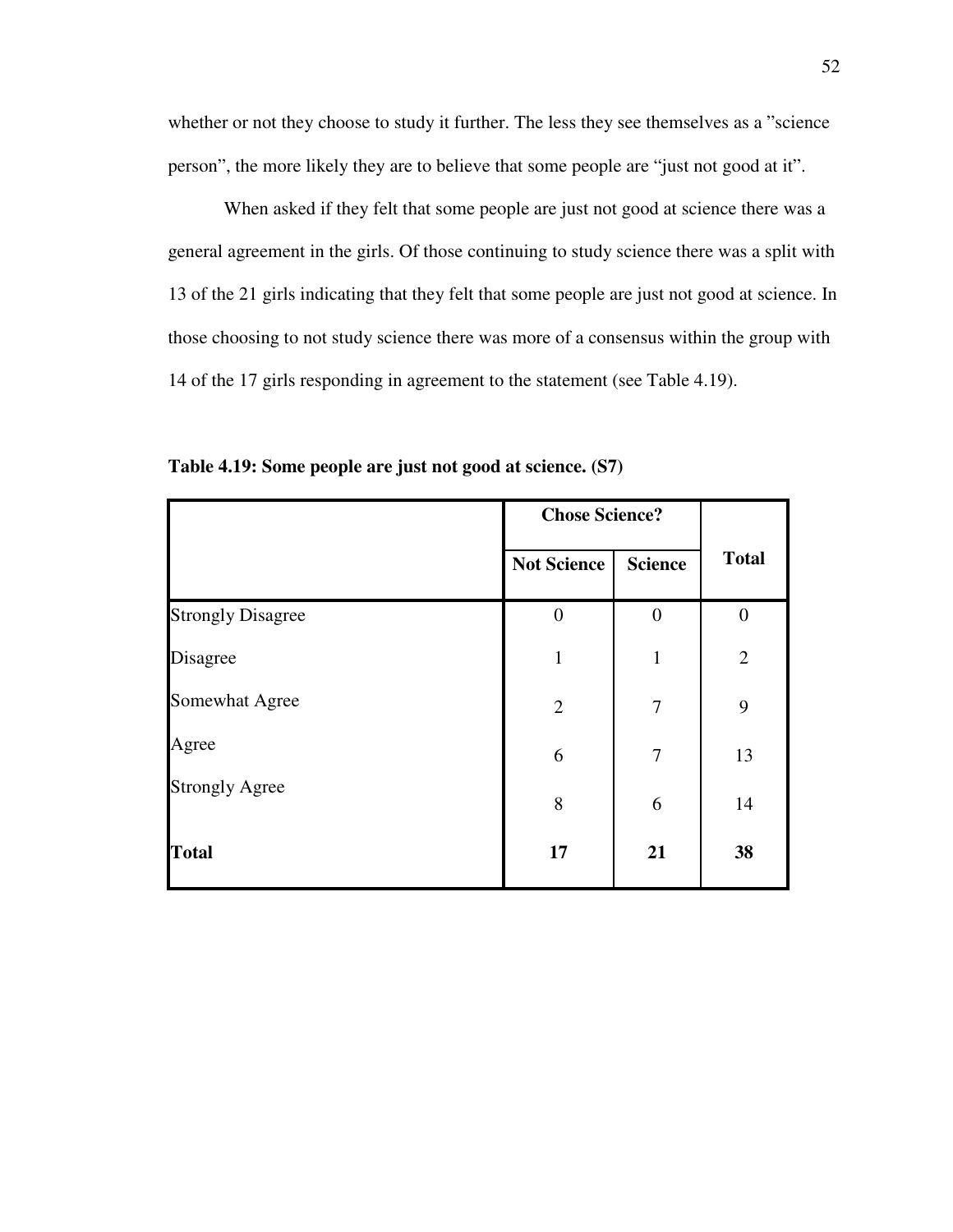When asked if they identified themselves as being a "science person", someone who has a natural ability to do well in science, there was disagreement between the two groups (those that chose to study science and those that did not). Of those continuing to study science only 6 of the 21 girls indicated that they felt that some people are just naturally good at science, and identifying themselves as such. In those choosing to not study science there was more of a consensus within the group with 11 of the 17 girls responding in agreement to the statement (see Table 4.20).

|                          | <b>Chose Science?</b> |                |              |
|--------------------------|-----------------------|----------------|--------------|
|                          | <b>Not Science</b>    | <b>Science</b> | <b>Total</b> |
| <b>Strongly Disagree</b> | $\overline{2}$        | 5              | 7            |
| Disagree                 | $\boldsymbol{0}$      | $\mathfrak{S}$ | 5            |
| Somewhat Agree           | $\overline{4}$        | 5              | 9            |
| Agree                    | $\overline{2}$        | $\mathbf{1}$   | 3            |
| <b>Strongly Agree</b>    | 9                     | 5              | 14           |
| <b>Total</b>             | 17                    | 21             | 38           |

**Table 4.20: I am not a science person. (S20)** 

The girls as a group felt that science is important in the world and in people's lives (society in general, not necessarily their own lives) and they mostly agreed that understanding science can make one's life easier. When asked if they felt that the science being taught in the classroom was useful they were less in agreement, in general they felt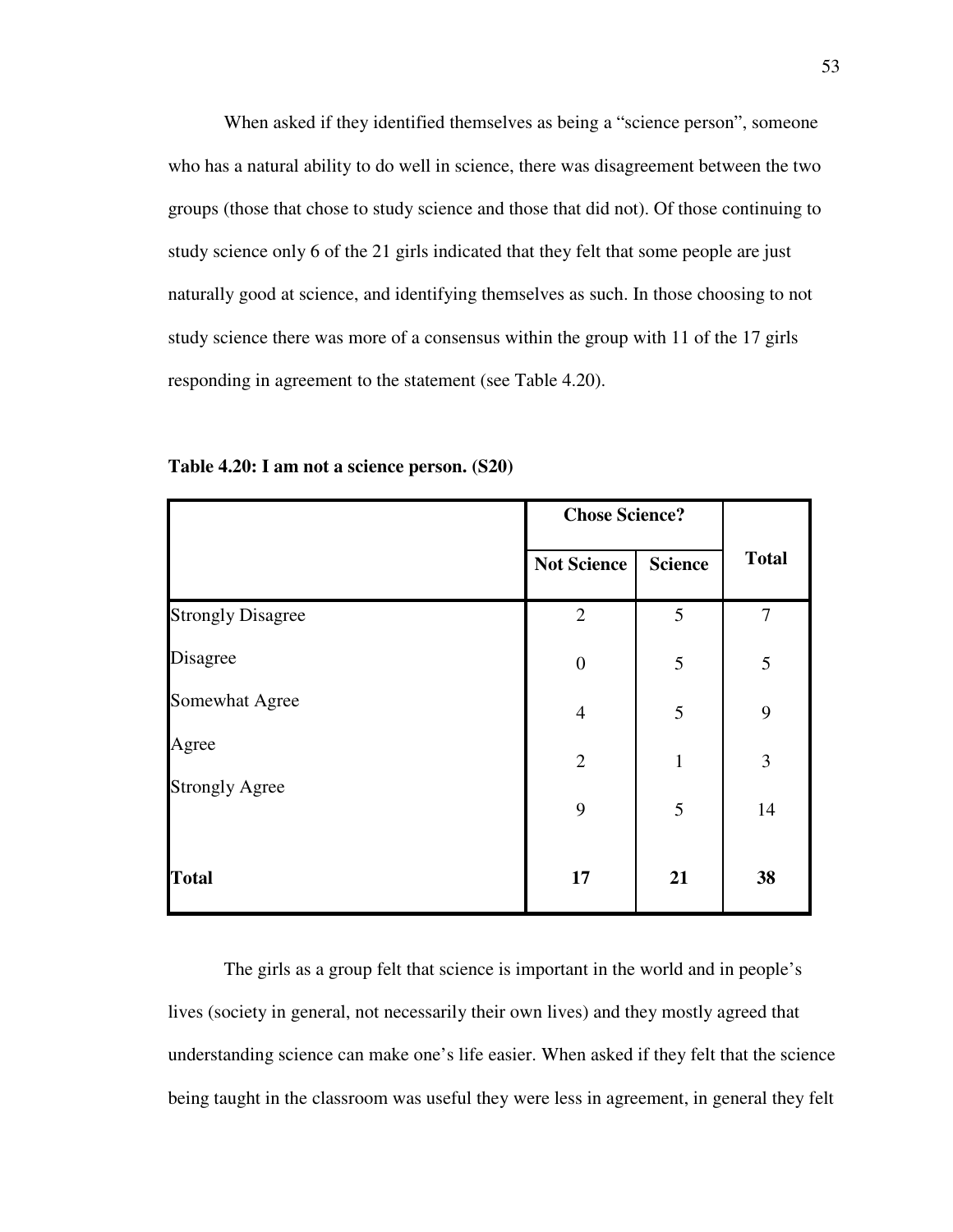that some of it was useful but that much of it was not useful to one's life. The same trend was noticed when they were asked about whether or not they themselves find science useful, some agreed with the statement "I find science useful" while others disagreed. Interestingly, even though the group as a whole felt that science is important in the world and in the lives of people, they did not really feel that everyone needs to be able to understand the science around them. In general the group's results indicated that to the girls, there was no relationship between the importance of science in the world and the need for everyone to understand the science around them. Perhaps this is because the girls can see and appreciate the importance of science in the world and to society (research and things which are developed from it) but it is not a part of their day-to-day world. Maybe it is their belief that since everyone does not use science directly (or even indirectly) we all don't need to understand it.

There exists a weak but significant correlation between the belief that understanding science can make one's life easier and whether or not the girls chose to study science. Of those that chose to study science, in 21 of the 38 girls studied, there was a link for them between their perceptions of science making one's life easier and them choosing to study science. For these same girls there also existed a moderate correlation between whether or not they felt that their science teachers thought that they were a capable student in science. The girls were more likely to choose to continue their studies in science if they felt that their science teachers thought that they were capable students in the area of science. In all the girls there was a strong disagreement with the statement (most girls are not good at science), 33 of the 38 disagreed or strongly disagreed. There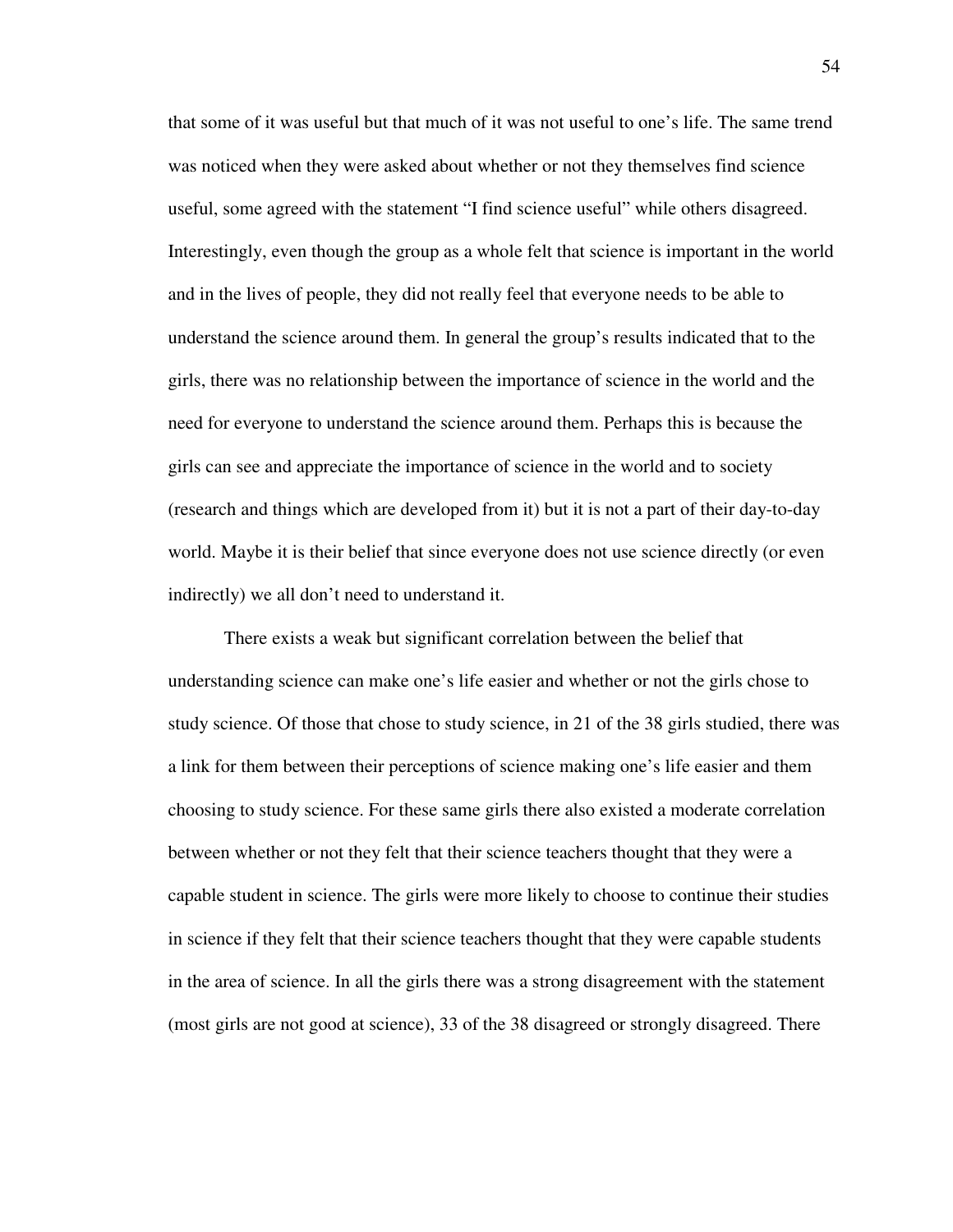was a weak but significant correlation between that and the girls choosing to study science as an elective course.

When it came to being interested in science more of the girls that chose to continue their studies in science said that they found science interesting compared to the girls who did not, 16 of the 21 that chose to study science indicated that they found it interesting while only 9 of the 17 that chose not to study science said that they found it interesting. Interestingly, the statistical data only showed a weak but significant correlation between the girls' interest and their choosing to further study science after it is no longer required of them. In relation to interest the girls were asked whether or not they enjoyed learning science, of the girls that chose to further study science 13 of the 21 indicated that they did enjoy learning science while only 4 of the 17 that chose to stop studying science said that they enjoyed learning science. A weak but significant correlation existed between the enjoyment of one learning science and the girls choosing to continue their studies in it. When asked whether they identified with the statement "I am not a science person" (someone that is good at science and understands it easily), 6 of the 21 girls that chose science identified with the statement while 11 of the 17 girls that did not chose science identified with the statement. The data showed a weak but significant correlation between the girls self-identifying with being a science person and their choosing to further study science as an elective.

### *Grouping of Survey Criteria (S1-S20)*

Subsequent to the analysis of the individual items, the statement items were then grouped into scales identified as representing some variables relevant to the decisions of girls to

55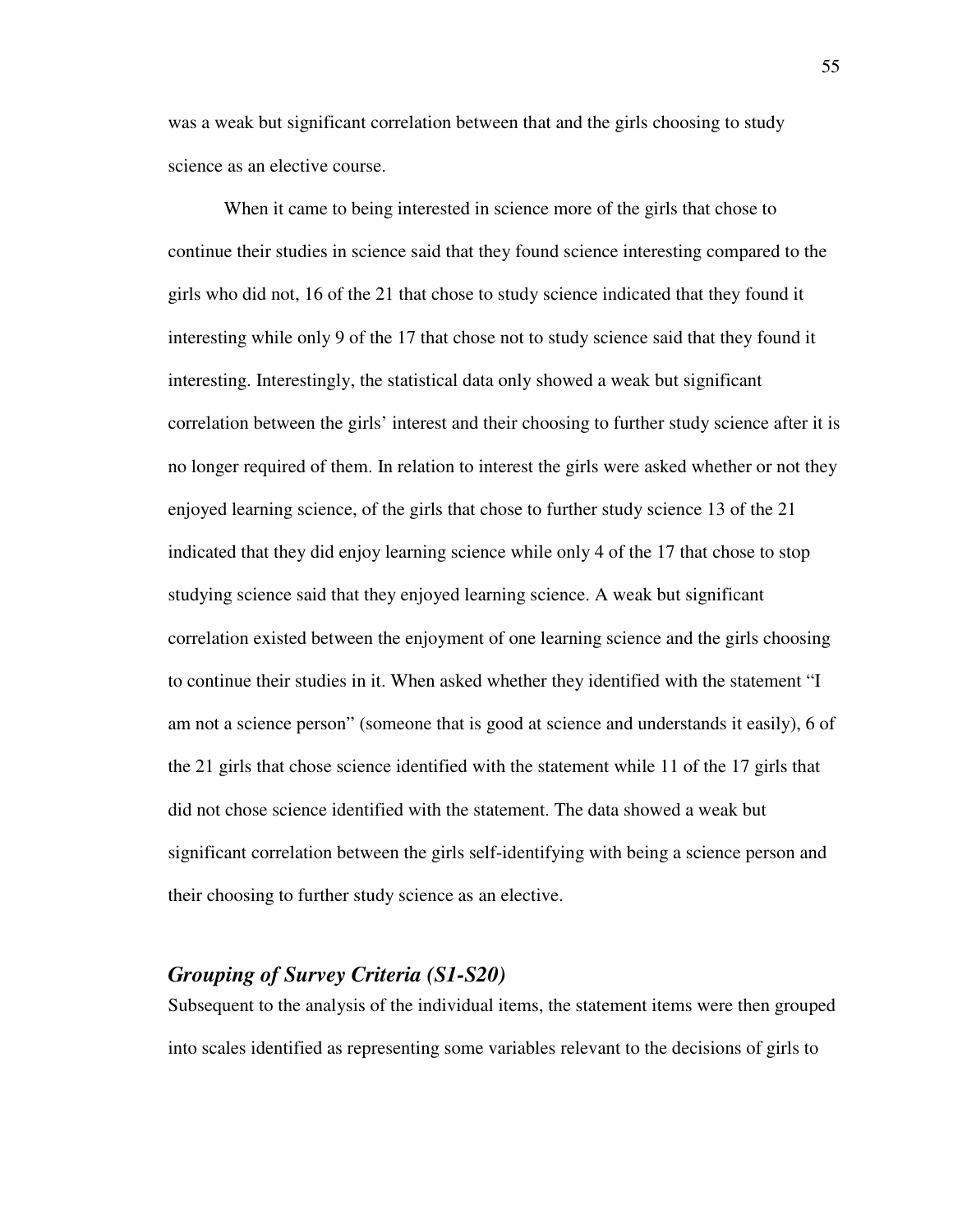pursue their study of science. As stated in Chapter 3, the items were originally constructed with this data reduction in mind.

The variable scales were as follows (see Figure 4.1). As some statements were worded with negative meaning, those were re-coded by subtracting the value of the response from 6; items are identified as positive (+) or negative (-).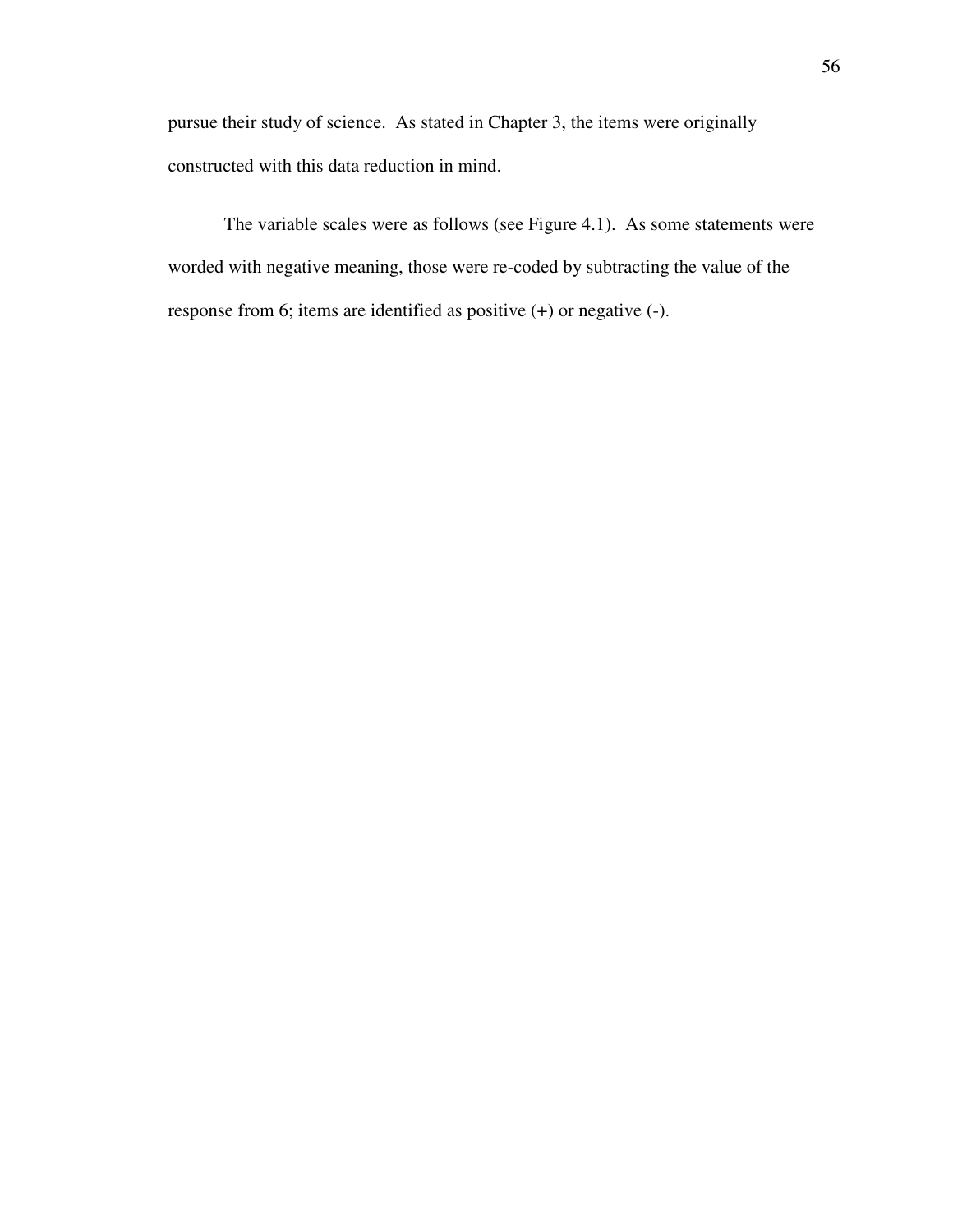#### **Importance**

- 1. Science is an important aspect in our lives and the world. +
- 2. Understanding science can make life easier. +
- 3. Everyone should have some understanding of the science around them. +
- 5. The science being taught in the classroom is useful. +

18. I find science useful. +

 $Importance = S1 + S2 + S3 + S5 + S18$ 

### Interest

4. The science being taught in the classroom in interesting. +

17. I find science interesting. +

19. I enjoyed learning science. +

Interest =  $S4 + S17 + S19$ 

### Teacher

- 6. A good teacher can make learning science more fun. +
- 8. My teachers had an impact on my choosing to no longer study science. +
- 9. If I had different teachers I may have enjoyed learning science more. +

10. If I had different teachers I may have continued my study of science. +

11. In past science courses, the teachers thought I was a capable student. +

 $Teacher = S6 + S8 + S9 + S10 + S11$ 

#### **Difficulty**

12. Science is a hard subject. + 14. Only smart people do well in science. + 16. Science is a confusing subject. + Difficulty =  $S12 + S14 + S16$ 

#### Gender

13. Most girls are not good at science. - 15. Boys are naturally better at science. + Gender =  $6 - S13 + S15$ 

#### Self-Efficacy

7. Some people are just not good at science. - 20. I am not a science person. - Self-Efficacy =  $12 - S7 - S20$ 

### **Figure 4.1 Variable Scales Coding**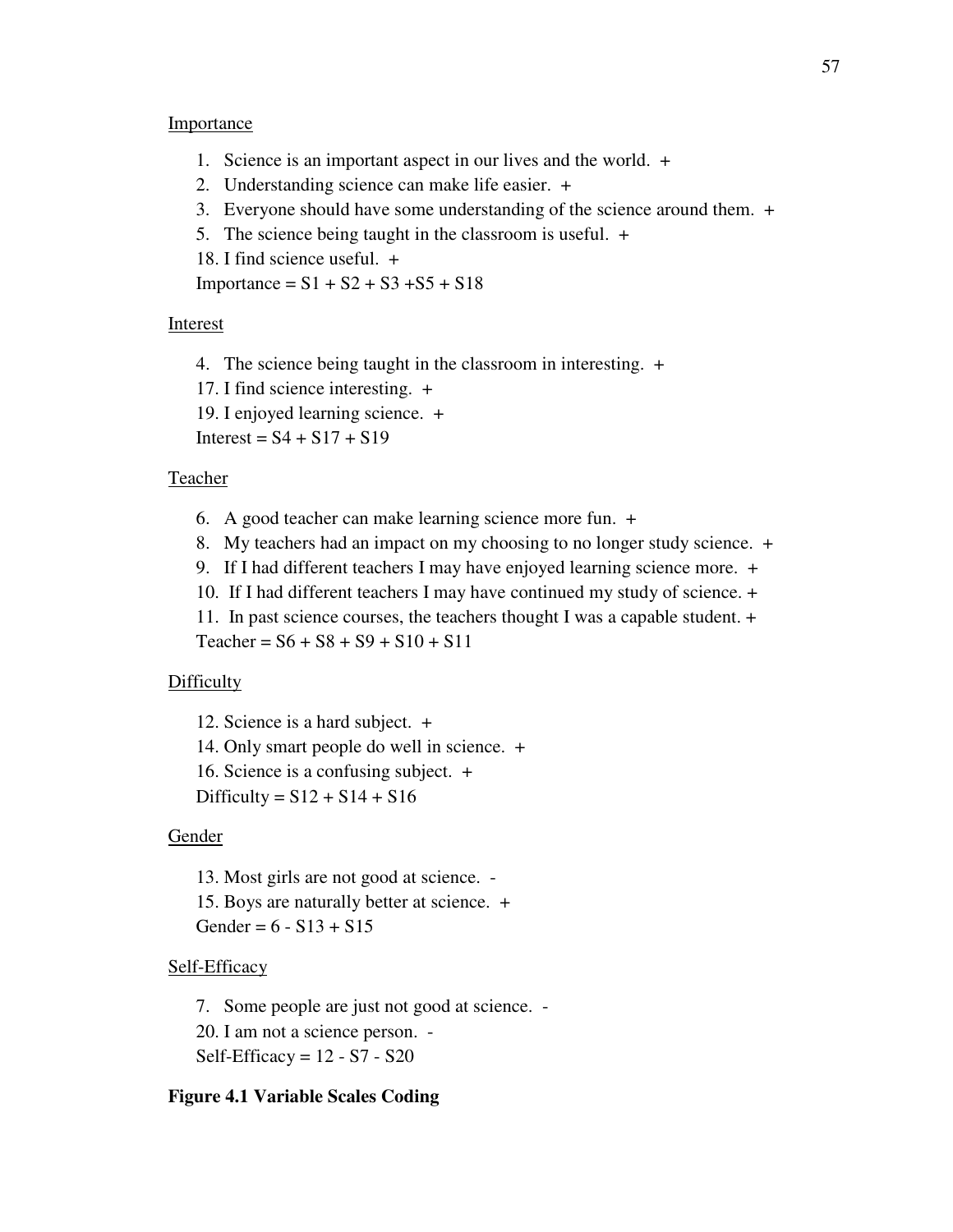The descriptive statistics for the scales are presented below in Figure 4.21.

Reliability estimates were obtained for each, using Cronbach's  $\alpha$  as a measure of internal consistency, and they displayed a good level of reliability in the range of .71 to .86, with the exception of the self-efficacy scale, only moderately so at .59 (see Table 4.22).

It is worth noting that the girls in both groups tended to see science as important. The girls not pursuing science were equivocal as a group, in expressing interest in the subject. While the girls choosing science were near neutral as a group concerning their selfefficacy in science, the non-science girls clearly saw themselves as lacking efficacy. It is also notable that both groups of girls saw science as only moderately difficult and that they strongly held that gender was not an issue. (See Table 4.21)

| <b>Grouping Category</b> | <b>Mean</b> | <b>Standard</b>  | Range of | <b>Midpoint</b> | <b>Standard</b> |
|--------------------------|-------------|------------------|----------|-----------------|-----------------|
| (Chose/                  |             | <b>Deviation</b> | possible |                 | <b>Error</b>    |
| Did not choose           |             |                  | scores   |                 | <b>Mean</b>     |
| Science)                 |             |                  |          |                 |                 |
| Importance               |             |                  |          |                 |                 |
| Science                  | 20.1        | 2.8              | $5 - 25$ | 15              | .62             |
| Not Science              | 18.1        | 3.0              |          |                 | .74             |
| <b>Interest</b>          |             |                  |          |                 |                 |
| Science                  | 11.2        | 2.2              | $3 - 15$ | 9               | .49             |
| Not Science              | 9.0         | 2.6              |          |                 | .62             |
| <b>Teacher</b>           |             |                  |          |                 |                 |
| Science                  | 16.5        | 2.9              | $5 - 25$ | 15              | .64             |
| Not Science              | 15.4        | 4.1              |          |                 | 1.00            |
| <b>Difficulty</b>        |             |                  |          |                 |                 |
| Science                  | 9.2         | 2.4              | $3 - 15$ | 9               | .52             |
| Not Science              | 10.2        | 3.0              |          |                 | .73             |
| <b>Gender</b>            |             |                  |          |                 |                 |
| Science                  | 2.8         | 1.2              | $2 - 10$ | 6               | .26             |
| Not Science              | 3.8         | 1.8              |          |                 | .44             |
| <b>Self-Efficacy</b>     |             |                  |          |                 |                 |
| Science                  | 6.7         | 2.1              | $2 - 10$ | 6               | .45             |
| Not Science              | 8.2         | 1.9              |          |                 | .47             |

**Table 4.21: Descriptive Statistics for Scales Used**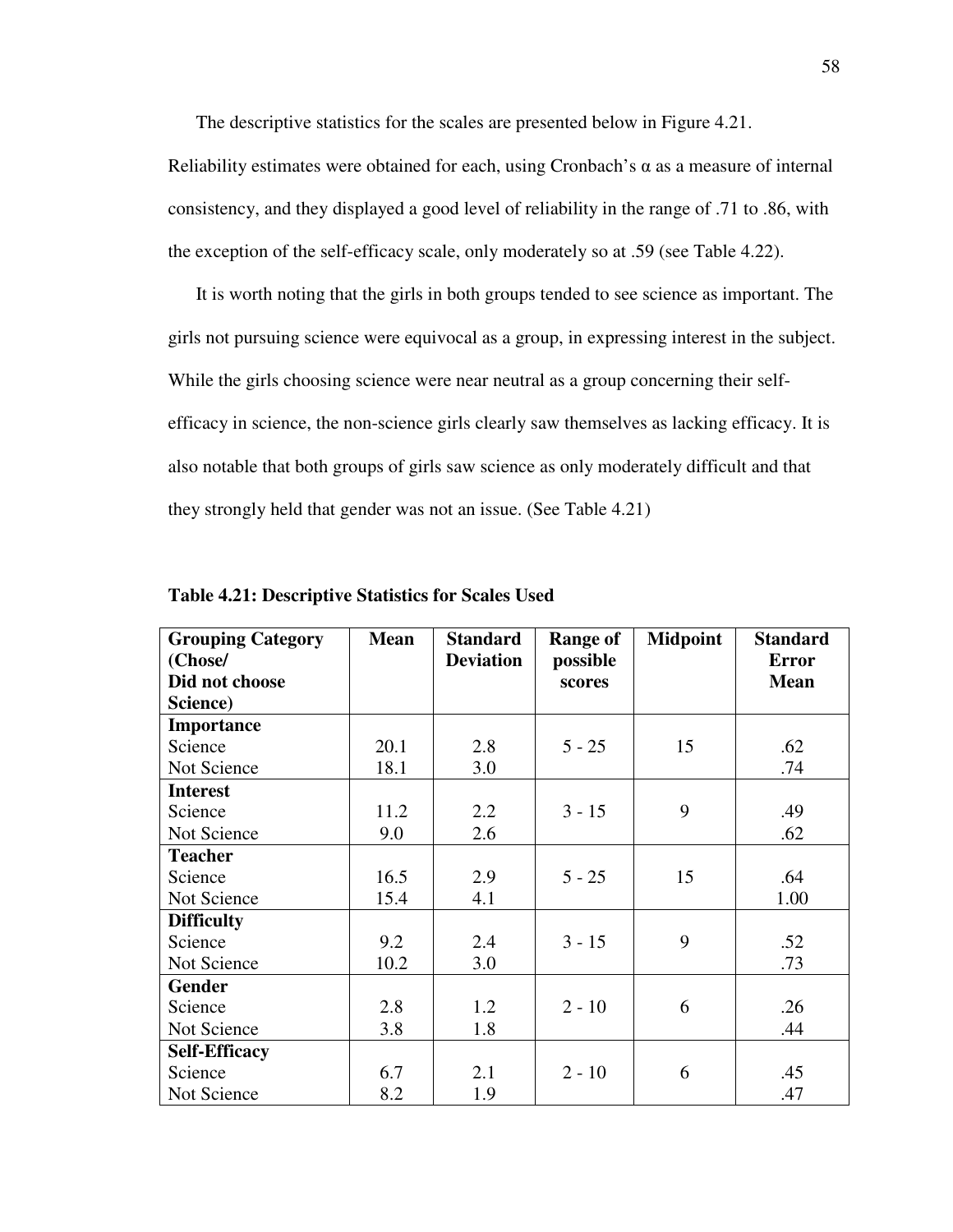| <b>Variable</b> | Reliability (Cronbach's $\alpha$ ) |  |  |
|-----------------|------------------------------------|--|--|
| Importance      | .78                                |  |  |
| Interest        | .79                                |  |  |
| Teacher         | .71                                |  |  |
| Difficulty      | .76                                |  |  |
| Gender          | .86                                |  |  |
| Self-Efficacy   | .59                                |  |  |

**Table 4.22: Scales: Reliability Estimates** 

The mean scores for the responses from the two groups of girls, **Chose Science** and **Did not choose Science**, were then compared using the independent samples t-test (Table 4.23). Significant results were found for the variables *Science is Important*  (t=2.027, p<.05), *Science is Interesting* (t=2.867, p<.007) and *Efficacy* (t=-2.289, p<.028). Given the small sample size, it is also noted that *Gender* approached yielding a significant result, given the use of a two-tailed test ( $t=1.936$ ,  $p<.061$ ). All t-tests met the Levine's F test for equality of variances between groups. While these differences were significant, when the effect sizes were calculated, the significant effect sizes as calculated using the point bi-serial correlation showed a mild to reasonably strong effect, with Cohen's d (Nowicki and Hinson, ND) indicating the mean differences being of the order of between 0.65 and 0.93 of pooled variance (see Table 4.23).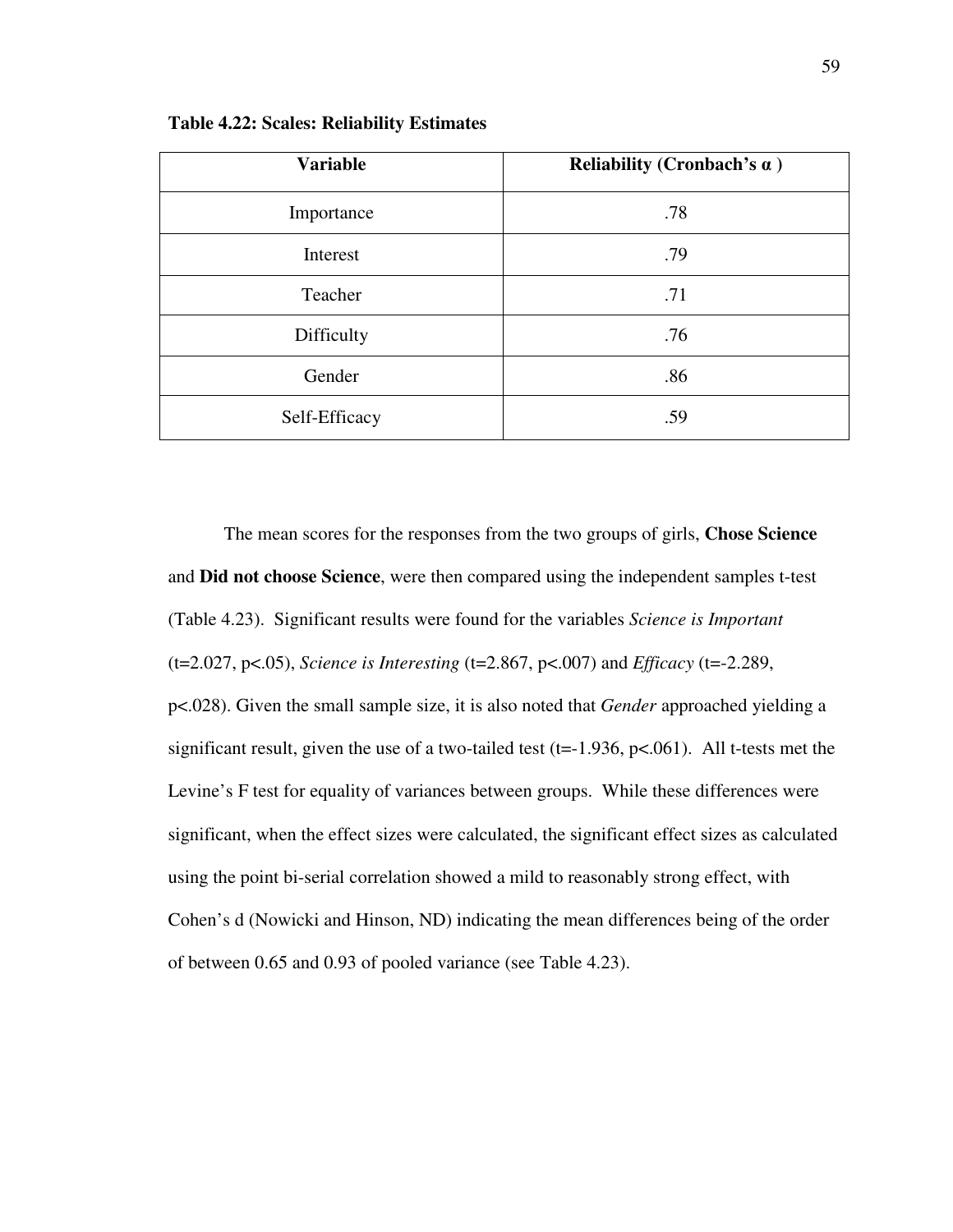|                   | t-test for Equality of Means |    |                       |                               |               |               |                                   |
|-------------------|------------------------------|----|-----------------------|-------------------------------|---------------|---------------|-----------------------------------|
|                   | t                            | df | $Sig. (2-$<br>tailed) | Mean<br><b>Differenc</b><br>e | Cohen'<br>s d | Cohen'<br>s U | <b>Effect</b><br><b>Size</b><br>r |
| Importance        | 2.08                         | 36 | .050                  | 1.9                           | 0.68          | 0.75          | 0.32                              |
| Interest          | 2.86                         | 36 | .007                  | 2.2                           | 0.98          | 0.84          | 0.43                              |
| <b>Teacher</b>    | .97                          | 36 | .337                  | 1.1                           |               |               |                                   |
| <b>Difficulty</b> | $-1.14$                      | 36 | .260                  | $-1.0$                        |               |               |                                   |
| Gender            | $-1.94$                      | 36 | .061                  | $-1.0$                        | $-0.65$       | 0.74          | $-0.30$                           |
| Efficacy          | $-2.29$                      | 36 | .028                  | $-1.5$                        | $-0.76$       | 0.78          | $-0.36$                           |

Table 4.23 Independent Samples t-Test and Effect Size

Three of the variables (importance, interest, self-efficacy) show significant differences, and one (gender), approaches significance. Interest in science was the strongest differentiating variable ( $t = 2.869$ ) with the effect size  $r = 0.43$ , and Cohen's d indicated a difference in the means of 0.96 of the pooled standard deviation. A sense of self-efficacy between the girls showed a differentiating variable of  $(t = -2.289)$  with the effect size  $r = -0.36$ , and Cohen's d indicated a mean difference of  $-0.76$  of the pooled standard deviation. Importance amongst the girls showed a differentiating variable of  $(t =$ 2.027) with the effect size  $r = 0.32$ , and Cohen's d indicated a difference of means of 0.68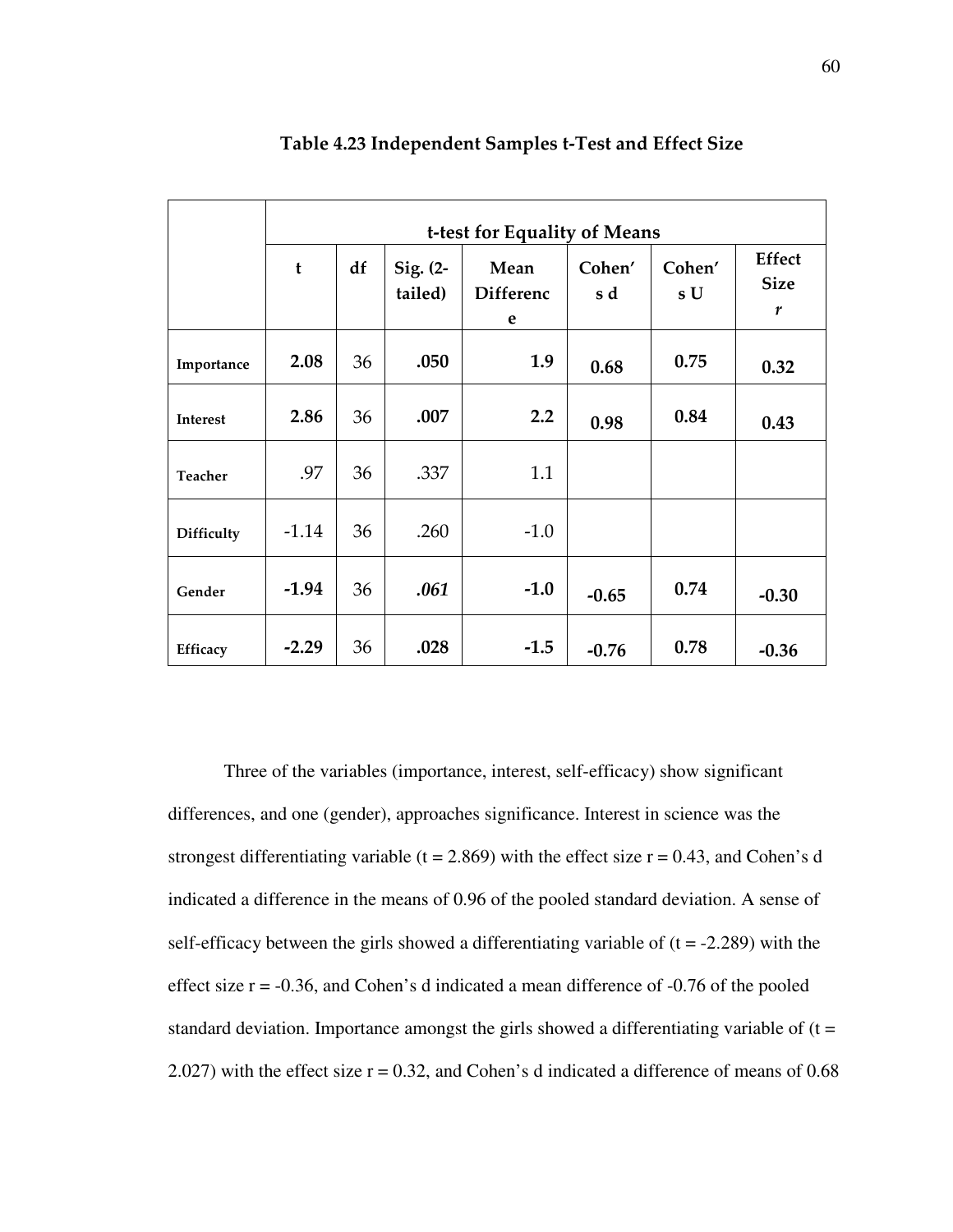of pooled standard deviation. For the variable gender, which comes close to being significant, it had a differentiating variable of  $(t = -1.936)$  with the effect size  $r = 0.65$ , and Cohen's d indicated a difference of means of 0.30. The effect size is 0.30 and Cohen's d is -0.65.

From Cohen's U (non-overlap U) we can see that the average girl among those selecting science will see science as more important than 75% of the girls not continuing to study science. Similarly, the average girl in the group selecting science will express a higher level of interest than 84% of the girls that did not choose to continue studying science. The scale related to believing gender differences existed indicates that the average girl who did not choose to study science, was likely to believe such differences existed more strongly than 75% of those that chose to study science. Care needs to be taken in the interpretation of the results of the scale for self-efficacy, as it rated a high score for low self-efficacy. Hence, the average girl who did not choose to study science will express lower self-efficacy than 78% of those that did choose to study science.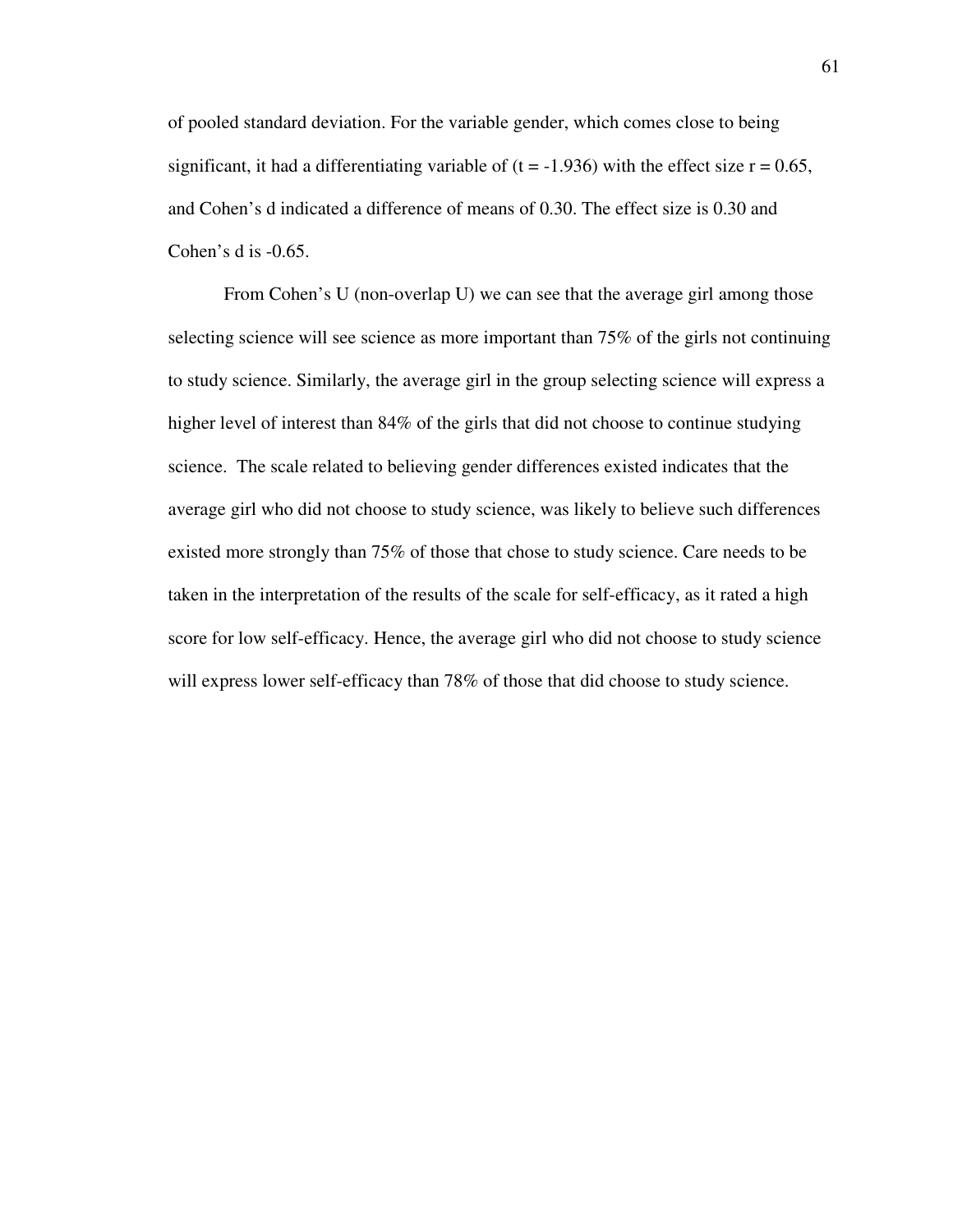# **Chapter 5 – Interview Analysis: The Students' Views**

 This chapter first presents the interview summaries for each of the 8 girls interviewed. These descriptions are followed by a collating of the girls' responses as they related to the variables identified in the literature and the survey.

### *Student 1*

Student 1 has never really enjoyed science, she has always experienced difficulty with it. She directly correlates her enjoyment of learning science to how successful she was in science courses, "I don't really enjoy them because I never really did well in science." She believes that she might have done better in science courses had she had a better understanding of the material being studied. Student 1 indicated that she had had a fair interest in biology and that she worked at it to some degree, but that her efforts did not pay off and her mark never reflected the effort she put in. She felt that no matter how hard she worked in her science courses she never experienced success in them. Student 1 attributes this lack of success to her not possessing some natural ability at science which she believes may make one more successful at it, she says "I'm not a science person, some people are just better at it." Student 1 does admit however, that she did not work to her full potential in biology and that she could have worked harder. Because she put in some effort but did not see the results she hoped for she did not have the desire to work harder but admits that perhaps she could have done better had she increased her effort.

Though student 1 believes that some people are just naturally better at understanding science she does not feel that this is related to sex. She feels that both male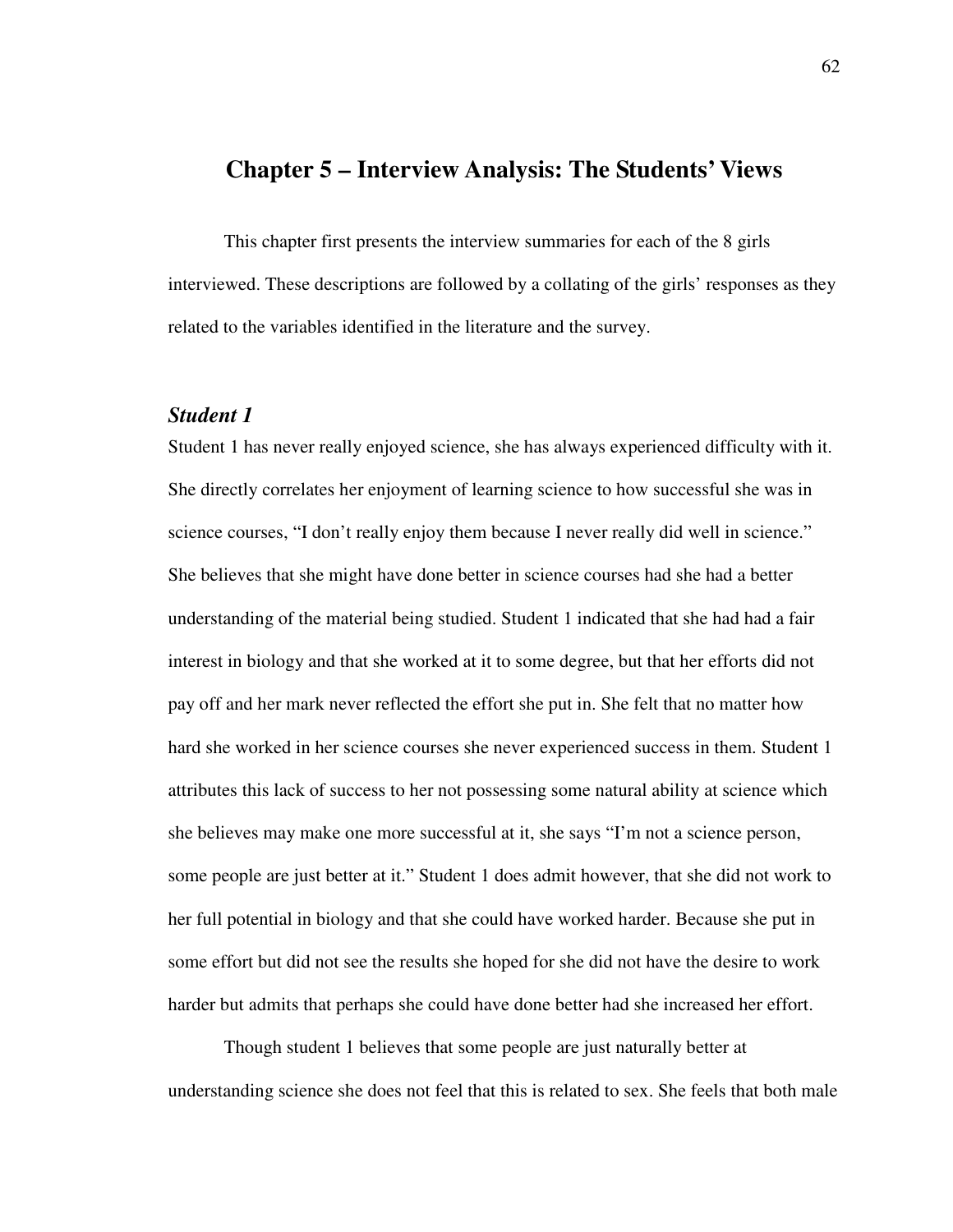and female students have an equal ability to do well in science and that success in science courses is based on the individual, their level of interest in science, and how much effort they are willing to put into their course work. Student 1 believed that people that were good in science liked math and problem solving, that they enjoyed school and learning, that they are smart, and that they worked hard and studied a lot. "Some people seem to just be better at science. It is easier for them and they don't have to work as hard."

 Student 1 felt that for the most part, teachers treat their male and female students in the same manner. She did express the belief that teachers may ask male students the harder questions or may interact with them more in class, she thought that this may be due to the fact that they were among the more successful students in the class and that it may not have had so much to do with their sex. On the issue of society and its views on the abilities of males and females in scientific study and vocations, student 1 felt that society sees males and females as being closer to being equal in their abilities than it has in previous times. She does however state that even though society may be closer to accepting that males and females have equal abilities in science that it is not at the point where males and females are considered to be equal. She bases this conclusion on the roles that men and women fill in the real world as well as on the stereotypes of male and female roles and abilities that she sees on television.

### *Student 2*

 Student 2 strongly expressed the belief that she was not good at science. She found science to be a difficult subject and as it was not a subject that she enjoyed at all she felt that her dislike of science only made learning science harder, "…I don't find science to be a real easy subject and it's definitely not a subject I like very much so I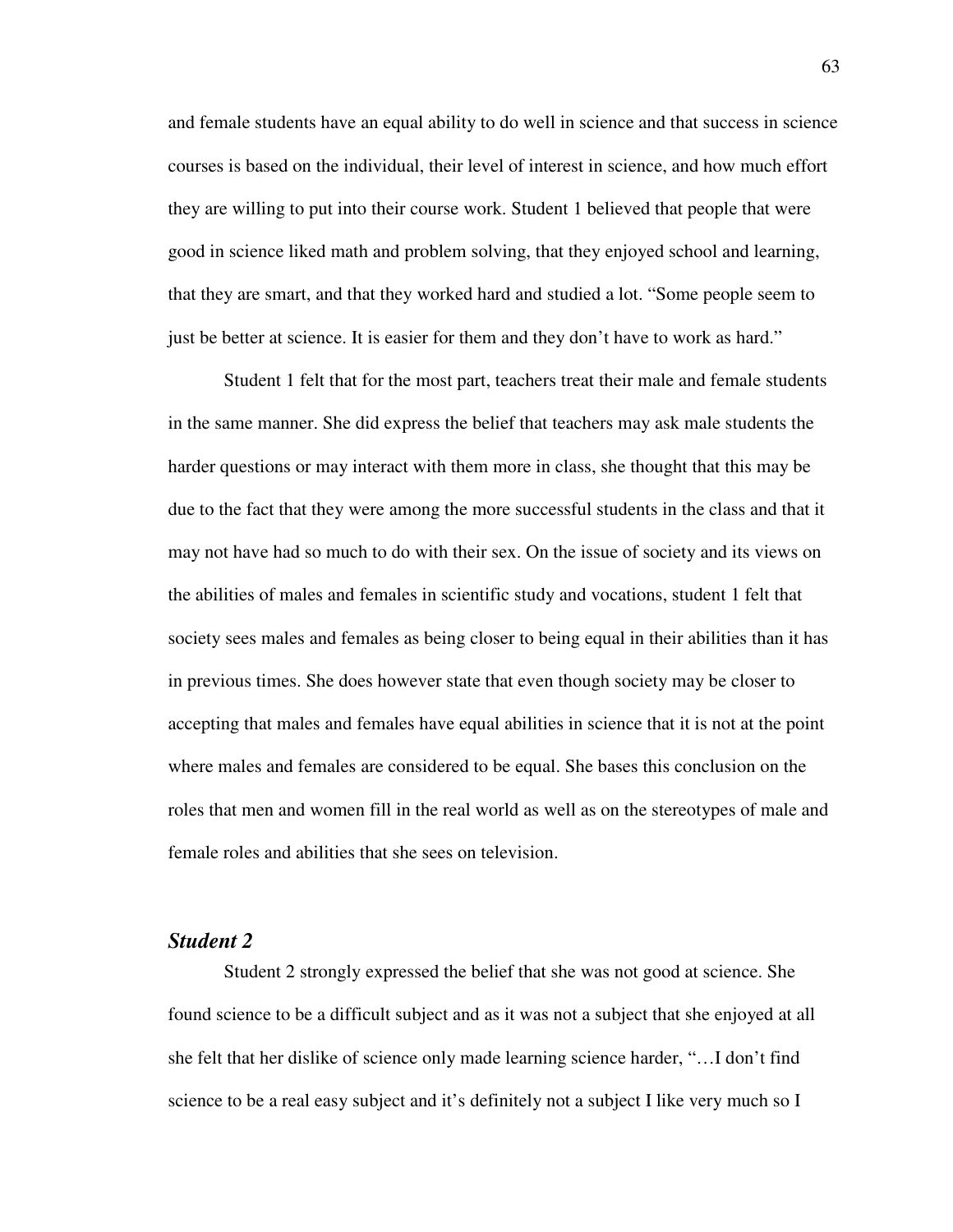would find it harder." She equated disliking science with having no interest in it. When asked what she found difficult about science she communicated that she did not construct a meaningful understanding of the topics being studied, she felt that she only ever possessed a superficial understanding of what she was being taught. She expressed frustration at lacking a deeper understanding of the material that she was learning, and since learning science often builds on earlier concepts that have been taught, she felt that this lack of a complete and meaningful understanding of earlier concepts inhibited her learning of later concepts and ideas. Student 2 admitted that she did not put forth a very strong effort in her science courses, she also stated that she was not interested in science. She said that she gave her science courses a "good effort" but did not do well, she went on to say that if science was something that she was more interested in she would have worked harder.

 Student 2 did not feel that there was a link between learning science and being successful in it and one's sex. She felt that if one was interested in science and enjoyed it that they could be successful in it. When asked about how science teachers treat male and female students, she suggested that teachers may treat males and females differently though she had not witnessed it herself. When asked to elaborate student 2 said that she thought that female science teachers may push their female students harder because they know that the female students are capable of being successful in science even if the female students may not perceive themselves as such. She suggested that female science teachers may act and be seen as role models for female students studying science, showing young girls that women can be successful at science, but she also said that these female teachers would still treat their male students fairly. This suggests that perhaps she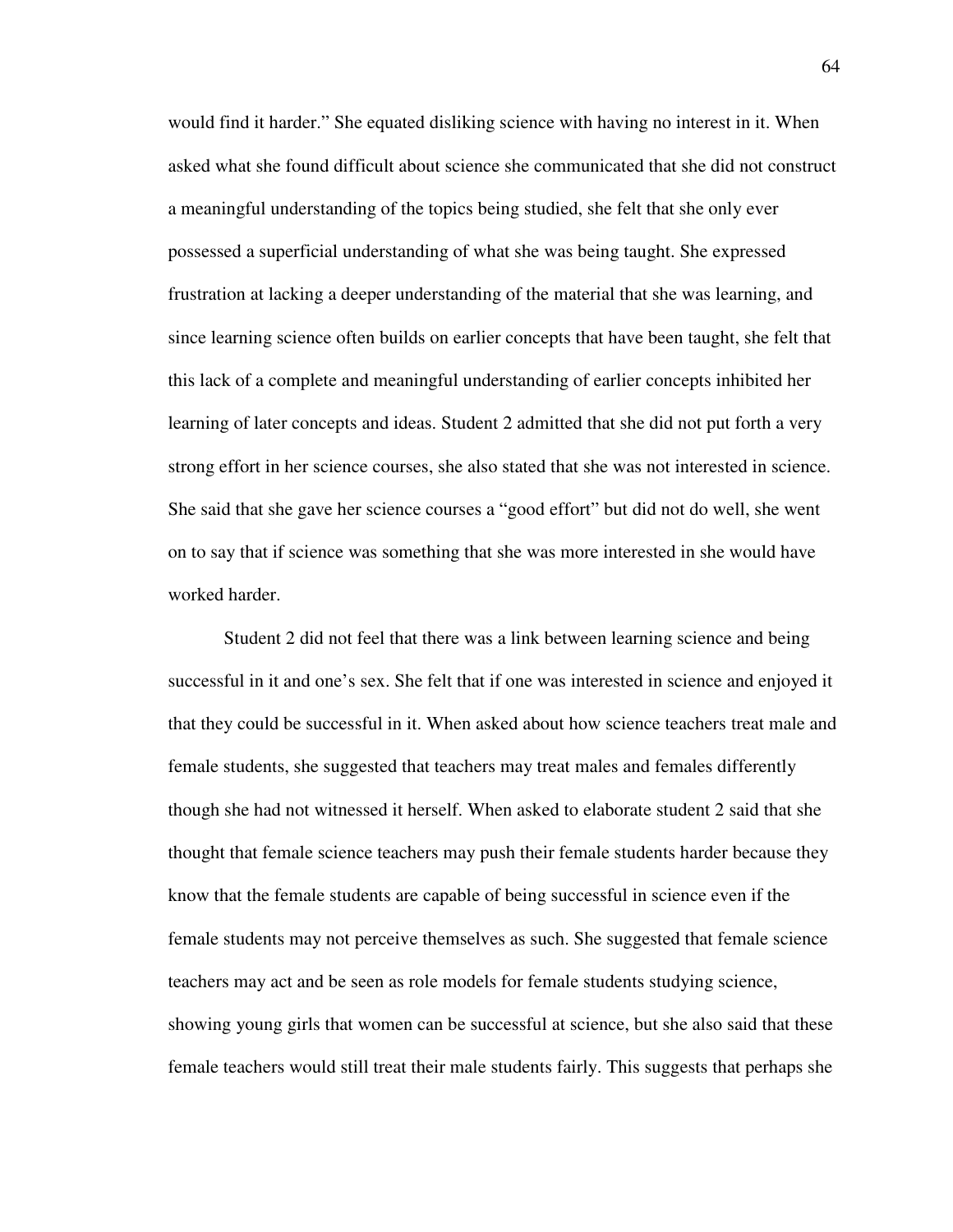feels that male science teachers may not push their female students as much as their female colleagues do.

 When asked about general abilities in science student 2 said that she didn't feel that some people are necessarily smarter but then she goes on to say that they are better at science, and that they just seem to understand it better and easier, "It's not that they are naturally smarter, some people are better at it, if they enjoyed the subject then they excel at it, some people can just understand it." She felt that if people enjoyed science then they were more likely to excel at it, since they enjoyed learning science then they tried harder in those courses than people who may not enjoy science as much, and as a result experienced more success in science courses. Student 2 did not feel that there were specific skills or abilities that one might possess that might make them more successful in science.

 On the issue of fairness and how teachers treat their male and female students, student 2 did not believe that teachers treat their male and female students differently, instead she felt that at times the "smarter" students may be given more attention or encouragement. She felt that science teachers may be more supportive of students that are successful in their courses in that they may try to further stir their interest in science and encourage them to continue their studies in the area, she did not feel teachers would discourage students from studying science just because they were not very successful in it. In discussing societal views on the abilities of males and females in science, student 2 felt that society has come a long way in its acceptance of equal between the sexes, but that it has not achieved equality and that stereotypes still exist. It was her feeling that in the area of scientific research that a man would be considered more credible than a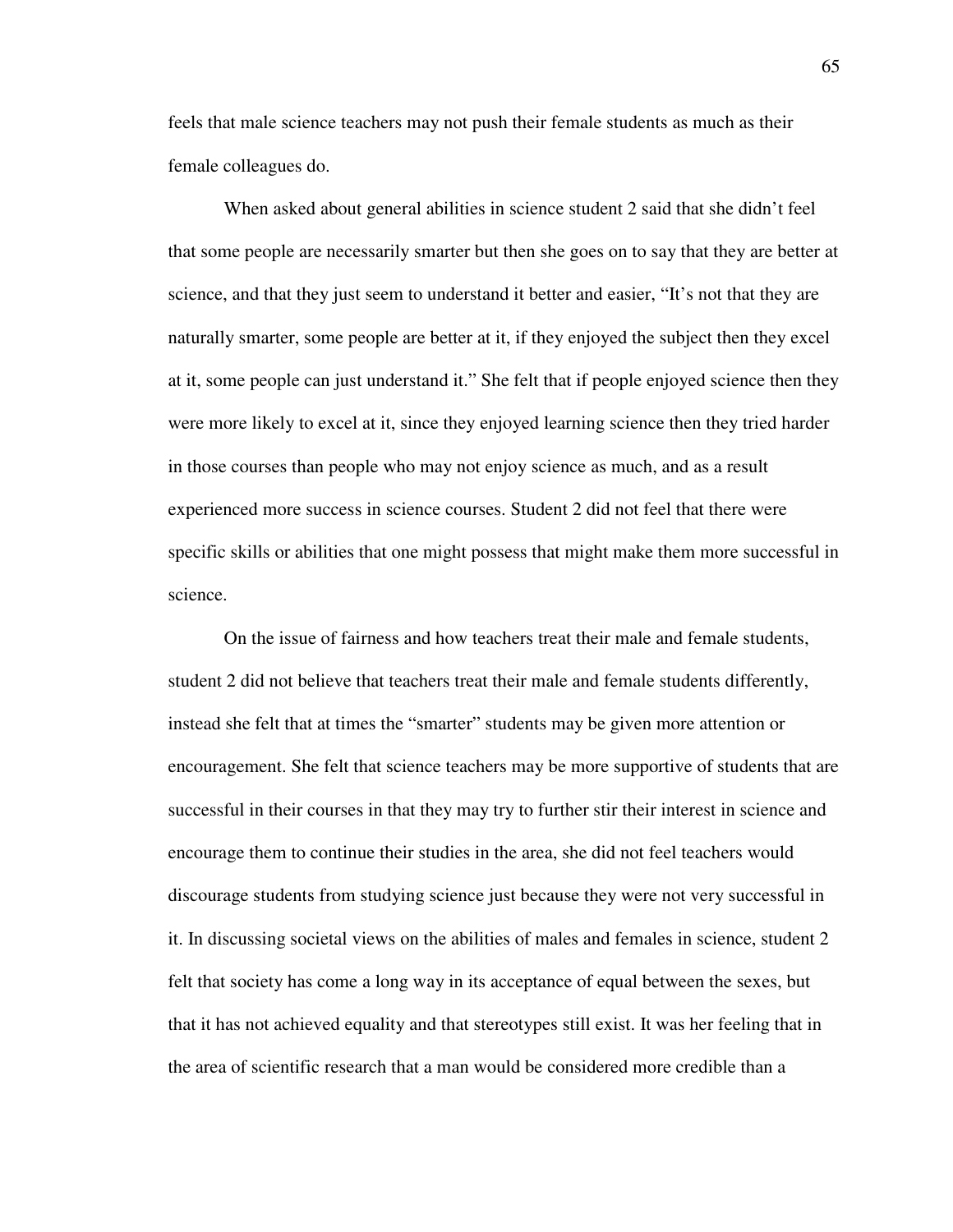woman when reporting their findings, because of their sex and based on the belief that men are smarter than women in science. Based on the media, portrayals on television, and looking at who often has the more powerful jobs, student 2 feels that society still sees men as being more capable in science than women.

## *Student 3*

 Student 3 expressed an extremely strong dislike of learning science. Interestingly though, she cannot place exactly when this dislike emerged or what happened to cultivate it, "…I strongly dislike science. I'm not sure what happened and why I didn't like it, I've never liked it." She recalls that in elementary school and in grade nine and ten, she never enjoyed science class and she never had an interest in science. Since she was not interested in science ever she never felt the urge to put in any extra effort into studying in her science courses or doing extra research or seeking extra help. This lack of extra effort is what she attributes to her lack of success in her science courses, "…because I was never really interest so I never really had that extra push to go and do extra studying and extra research and everything so I never really achieved success in science." Being an honours student, the low 70s that student 3 achieved in her science courses were not perceived as being successful marks for her.

 On the issue of male and female ability and being successful at science, student 3 does not associate success in learning science with one's sex. It is her belief that success is based on the individual and that there are both males and females that are capable and successful in science, and equally so. When asked about societal views on the scientific abilities of males and females, student 3 felt that society definitely views males and females as unequal. She points to men doing "higher up" jobs in general but especially in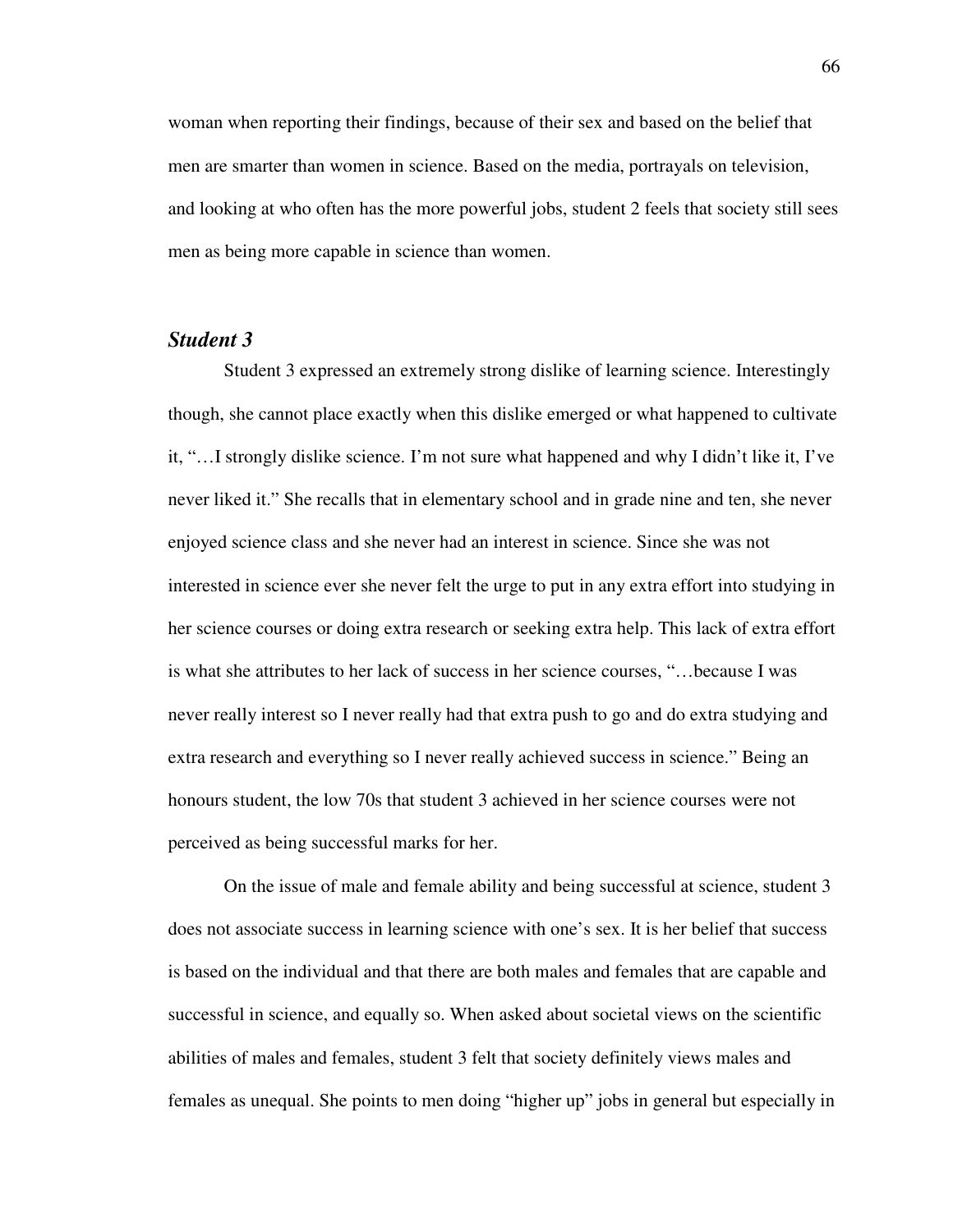science and engineering as an indicator of how and where society views and values male and female contributions, she continues on to say that women are perceived as being more capable of doing more social sciences. When asked where she sees this message being expressed, student 3 said "everywhere, magazines, tv shows". She went on to say that it was an implied message, men were portrayed as the top lawyer or scientist or researcher and women were seen in roles supportive to the men.

 When asked about people having a natural ability in science, student 3 said felt that people that do well in science have some natural ability but also that their success can depend on their interest. She felt that if girls are exposed to science at a young age they are more likely to develop an interest in it and that interest will be propagated further on in their studies as they continue their schooling. When asked what skills a person successful in science might have, student 3 answered, "Well definitely they are interested in more the math science areas. They are not more driven because you can be driven in any subject but there is just something about them, they're not different but part of them is".

 On the topic of how teachers treat their students, student 3 suggested that she felt that teachers treated the students that did well in their courses better than those who did not, this perception was based on the personal experiences of student 3, "…from past experiences, in other courses the teachers treated me better than students that don't do as well." She felt that she did not get as much attention from her science teachers as the more successful students since she didn't have a high level of interest in science, she wasn't into discussing science with them, and she wasn't doing her homework regularly (which she felt the teachers knew).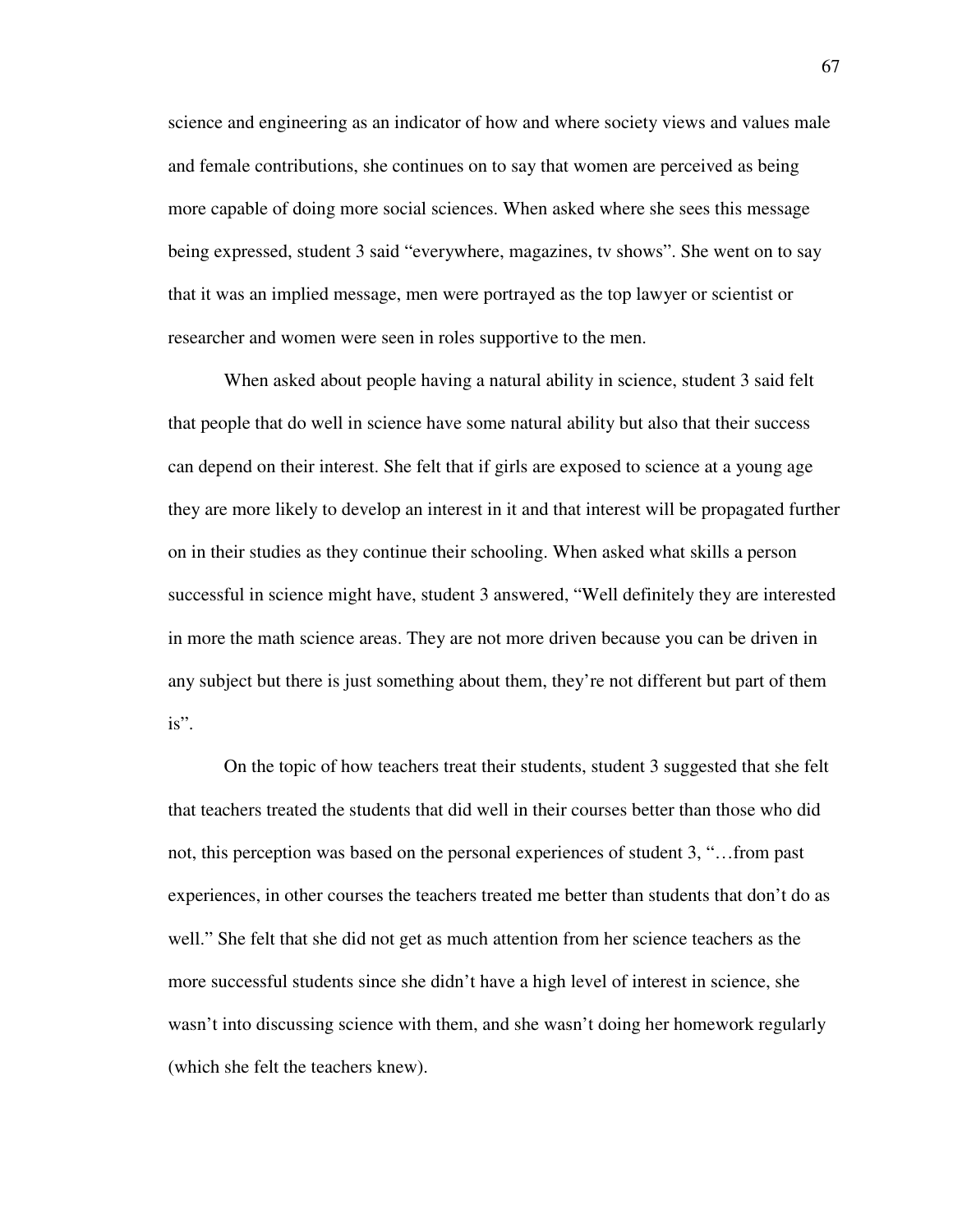## *Student 4*

 Student 4 did not feel that she was good at science. She attributed this to her never having had an interest in them, and taking science courses because that was required of her. When asked about her lack of interest she answered, "Because my teacher in elementary school was bad and really boring, and we didn't really do much science. When I got to high school it was too late." Aside from her lack of interest in science student 4 felt she did not do well in her science courses because she would not "remember stuff easily" and she felt that there were a lot of details one had to remember when learning science. When asked about the components of science that did not require memorization she said that she found mathematical calculations boring and stated that she was not good at math. When pressed further on whether she truly did not like math and calculations or if she had just not been successful at those things, student 4 said that she had never been good at them.

 In discussing the abilities of male and female students in learning and doing science, student 4 indicated that she did not feel that ability had to do with one's sex but instead it was directly linked to one's enjoyment of the subject matter being learned. When asked about how science teachers treat their students she felt that males and females were treated equally by their teachers. She did feel however that teachers might encourage or address student needs more if a student had been applying a consistent effort and interest all the time as opposed to just sometimes during the course, "…Well if a person has a question and they always asked a lot of questions, then the teacher would answer them first because they have been asking questions since the start of the course." When asked about how she feels society views the abilities of males and females in learning and doing science, student 4 felt that in recent years the gap in society's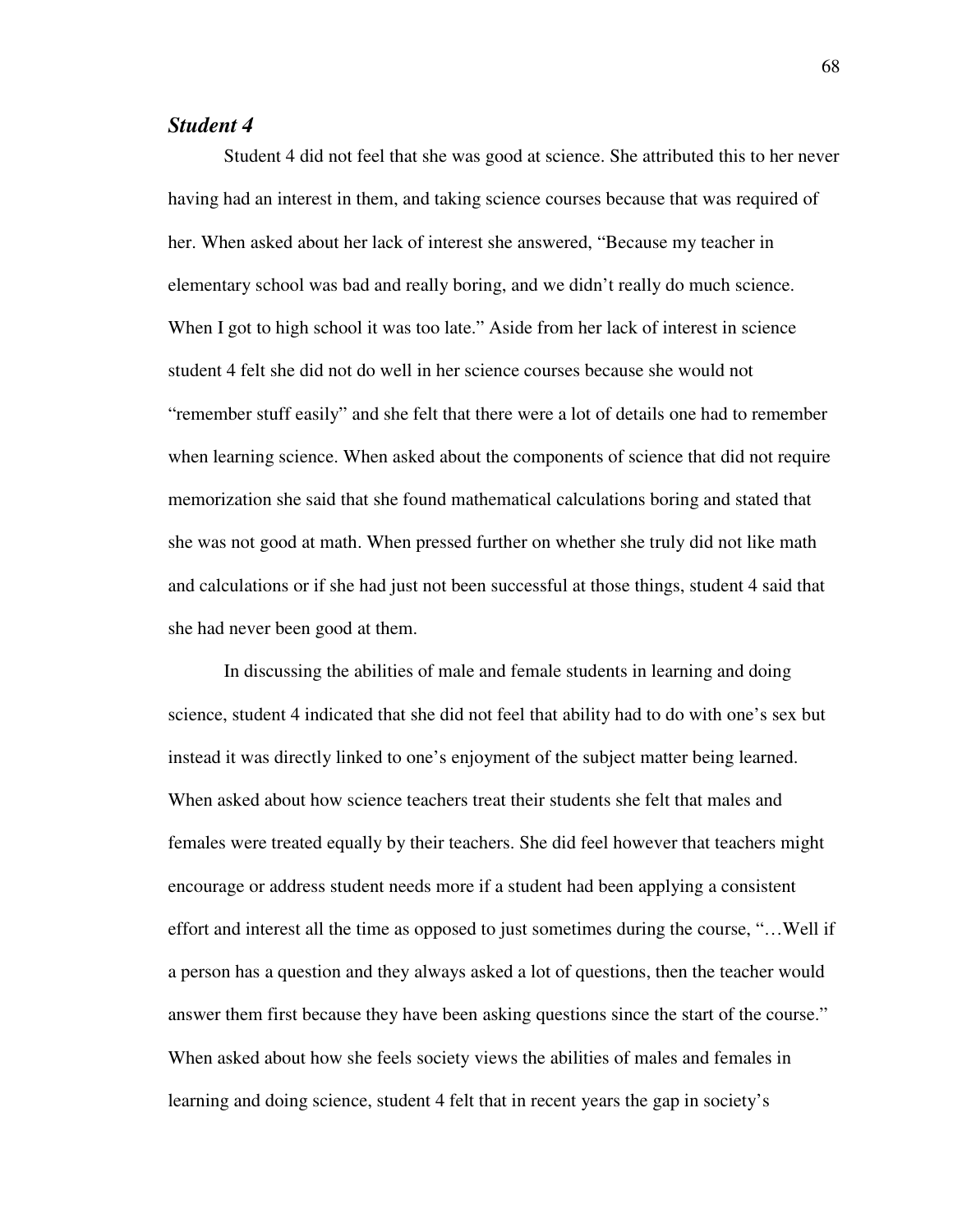perceptions of the abilities of males and females has narrowed and said that "before that women weren't necessarily supposed to take sciences or math courses but more the social sciences".

 Student 4 did not feel that natural ability had any impact on whether a person was successful in science or not, she felt that if one liked science that they would work hard at it and that would allow them to be successful. When asked what skills, abilities, or traits she felt that people who were successful in science possessed she answered, "memorizing and math and stuff", interestingly the exact things that she felt was not good at.

## *Student 5*

 Student 5 actually enjoyed learning science but did not want to put in the necessary effort and do all the work that was required to be successful at it. "The concept to learn was interesting but after that, actually doing the work or figuring it out, I didn't want to do that. It was interesting to learn but I didn't want to put in the time". Student 5 felt that she was good at science and always did well in her science courses, her science marks fell in the 70s range. When asked about the specifics in science learning that she did not enjoy she responded, "I just didn't like the science part, the concepts were good but the labs and calculations and stuff like that I didn't like doing".

 When asked whether she thought males and females were equally capable in learning science she said that she did not feel that sex played a part in potential success. She elaborated that some males do well in science as do some females just as some males do poorly in science and the same with females. Student 5 believed that there was some natural ability in those that are successful in learning science, she felt that they might find it easier to learn because their minds were more open to math or science, and that some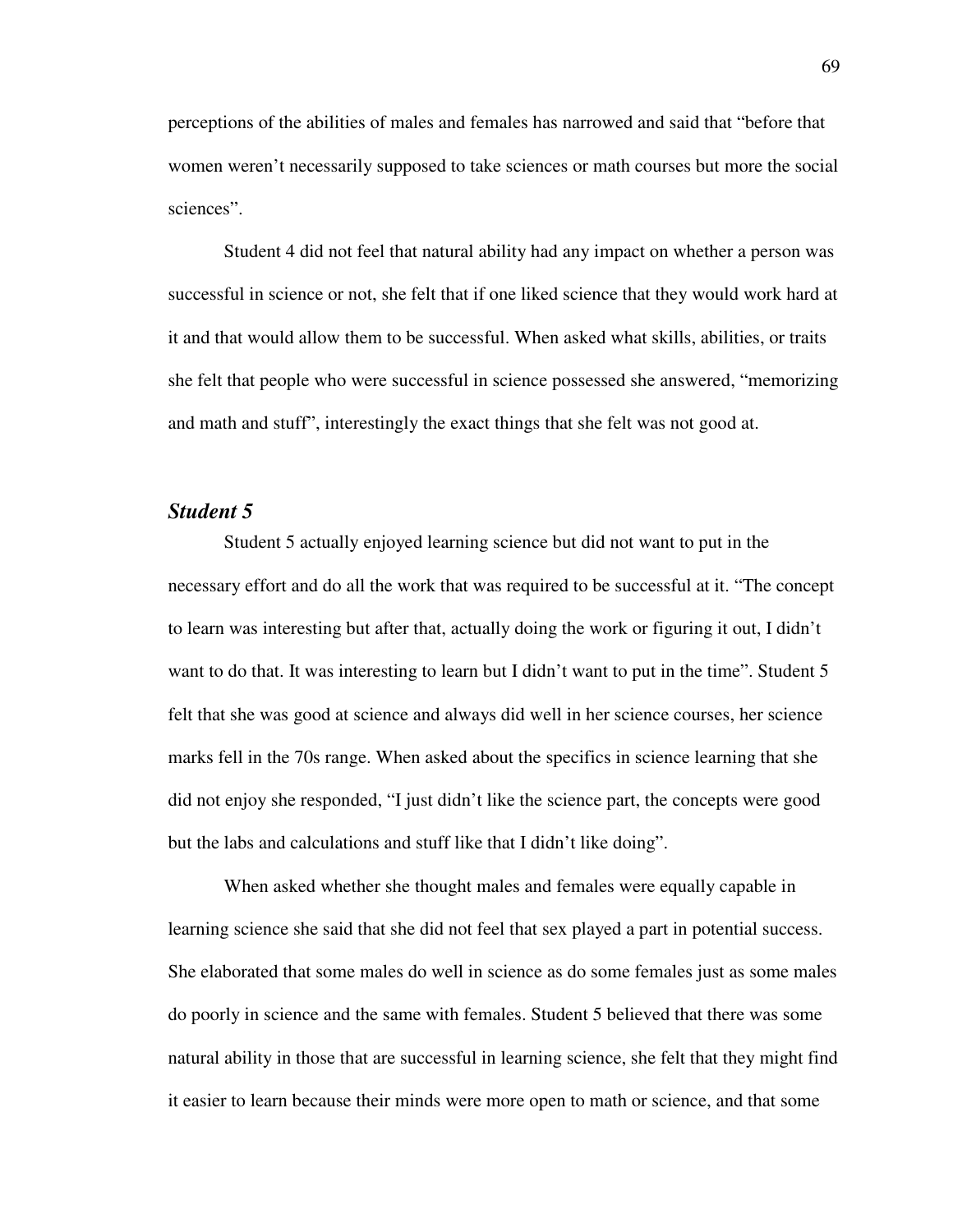people can understand science more quickly or easily. When asked about the qualities that a person successful in science might possess, student 5 suggested that one need's to be observant and curious about what they observe in the world around them, that they have a strong interest in how things work. She felt that they can see and appreciate how things go together and see the pieces of a puzzle in front of them and put it together to form the bigger picture or idea in their head.

 In discussing teacher attitudes towards male and female students, student 5 felt that teachers treated males and females equally, she felt that both sexes received the same assistance and encouragement. Student 5 also felt that teachers did not treat the more successful students in their course any better than those who were not. It was her perception that teachers might pose the hard questions to the more successful students or participate in a more detailed discussion on a scientific topic with them because they knew that some students were more into it than others. She also felt that the teacher might encourage these students more in further scientific studies or pursuits based on their interest.

When asked about societal views on the abilities of males and females in science, student 5 expressed that she felt that society was far from accepting equal ability between the sexes, "I don't think society views males and females as equal in learning or working in science. It might be better than during past times but it is still not equal." When asked how she had come to this conclusion she referenced television and the roles that men and women play, saying that women still are found predominantly in the supporting roles (to men) and that men were still portrayed in the powerful or technical position. When asked why she thought we still had this type of portrayal in the media, student 5 said it was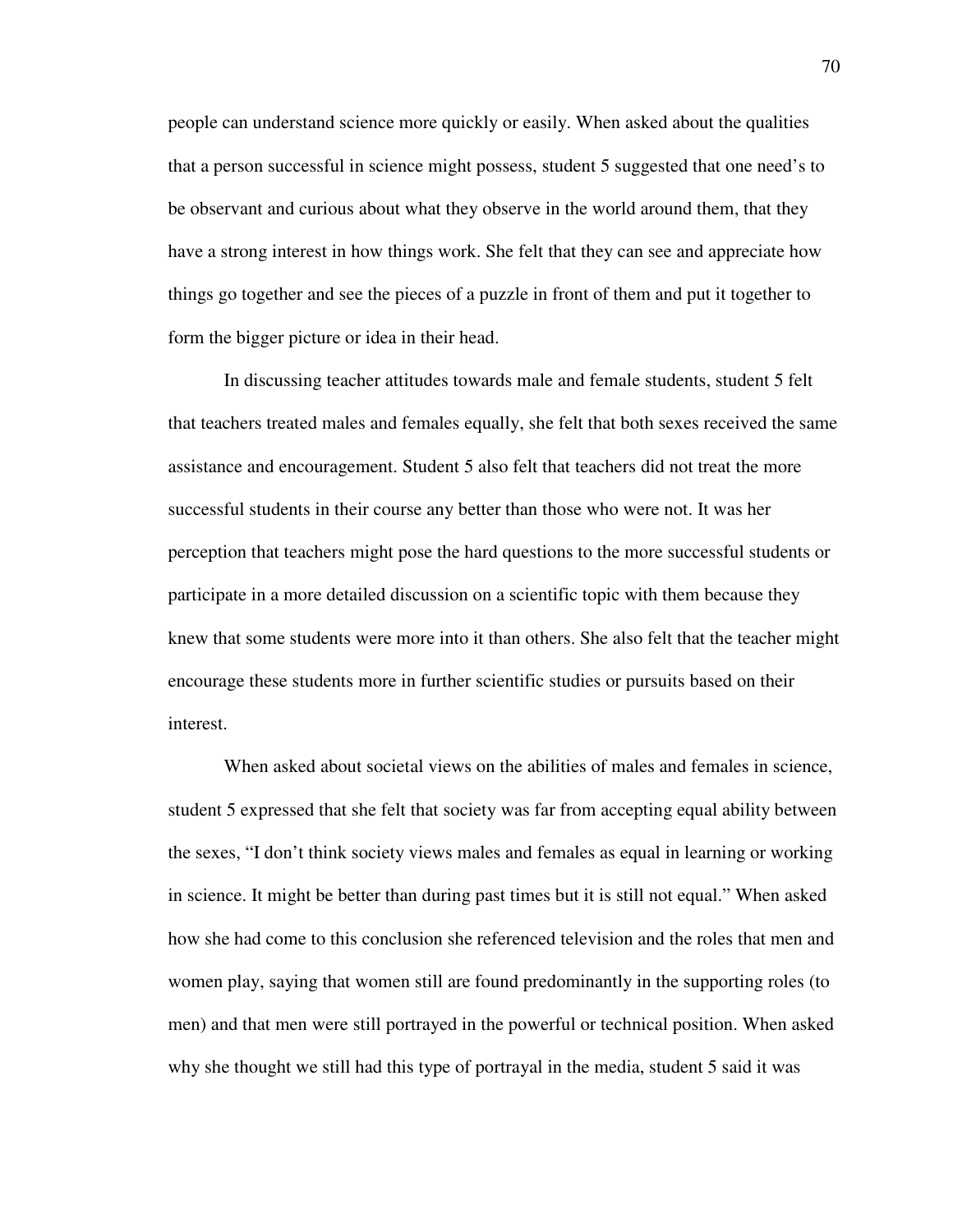because we are more used to men in these types of positions and consequently we trusting them in those ways. She went on to say that if a woman were to do the same thing that she might not be taken as seriously as men are perceived at more knowing or better in some fields.

## *Student 6*

 Student 6 felt that some of the topics that were taught in science courses were not useful to her life and that she'd never need to know them, "…they were interesting some of the stuff we learned but some was really boring too. Some of the topics we learned were not interesting and were not useful to my life and I'd never need to know them." Though she thought that some of the topics were interesting she found many to be uninteresting and boring to learn. Science courses were typically among her hardest subjects and her lowest grades, she felt that she had put in effort but she could not do well in science. She was unsure of whether or not a greater interest on her part in the topics being learned would have translated into a better grade for her, she articulated that perhaps if she had been more interested she may have put in a stronger effort (though she emphasizes that she did put in a good effort) and perhaps that may have caused her to earn a better grade.

 When asked about her opinion on the ability of both sexes to be successful in science Student 6 feels that boys may have an easier time learning science and subsequently do better at it, "…I think many boys have an easier time with it. Maybe because they are just better at it or their minds understand and process those kinds of things better, or maybe because they are expected to be better at technical and hard things and may be pushed or encouraged more in those areas." She cannot explain why she has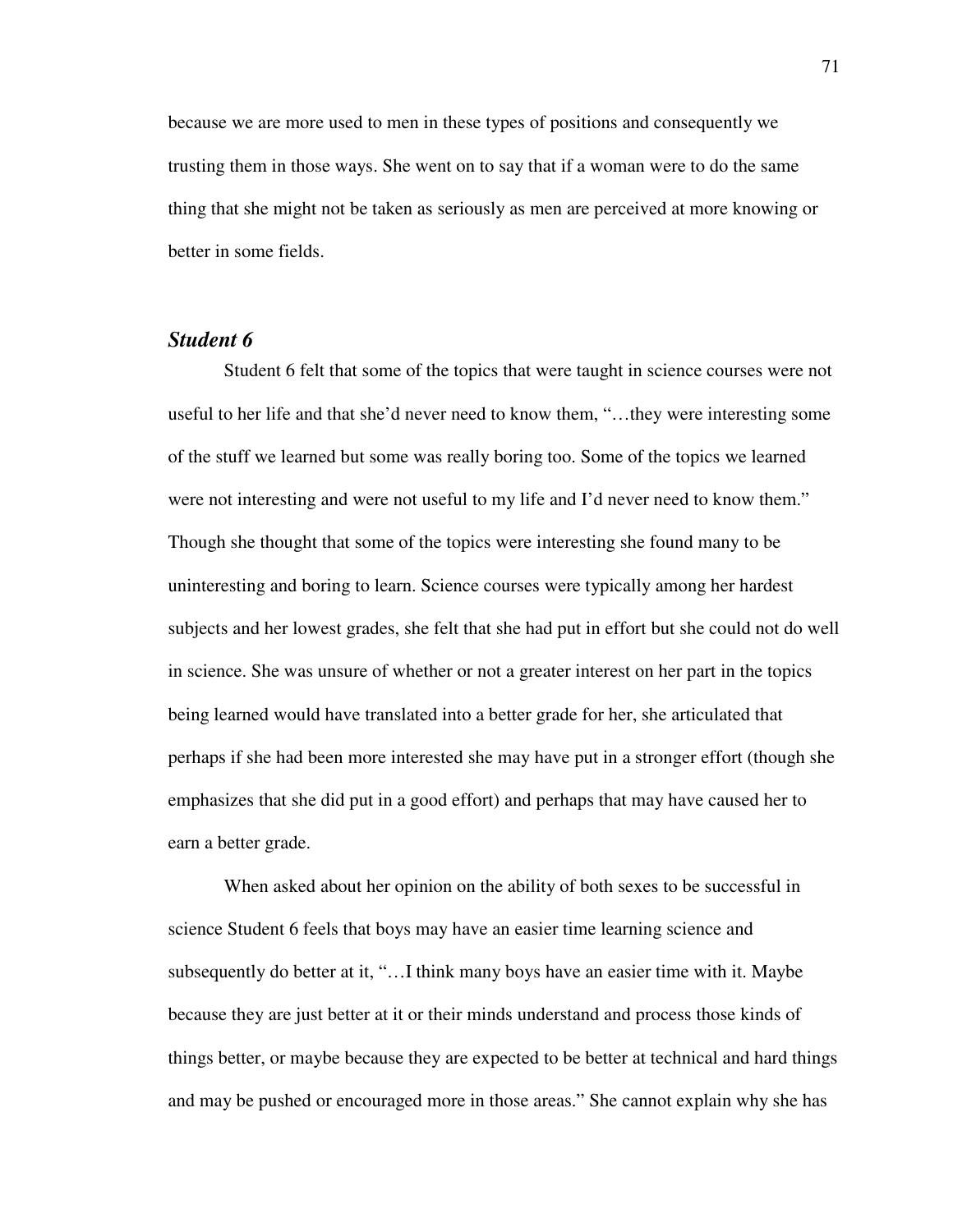come to that conclusion but indicates that this trend (in her view) is more obvious in physics and mathematics courses. She did not feel that teachers treat male and female students differently and are willing to provide the same level of assistance to both male and female students. She went on to say that boys may be given more opportunities to answer questions, if they are doing well in a course, as they may know the correct answer and that is what the teacher is after.

 Student 6 did not feel that there was equality, in the eyes of society, when it came to the abilities of males and females in learning and doing science. She thought that society was closer to accepting the abilities of males and females as being equal than it had been in the past, but we are still not there. She felt that men still held the higher powered jobs and received better pay for their work. She mentioned trends on television showing men as surgeons or scientists and being portrayed as more capable in technical fields than their female counterparts, "TV isn't very helpful, it still shows women in more traditional roles helping people and assisting and supporting men in the job that they are doing. Men are still often shown as the stronger or smart personalities…".

 When asked whether she believed that some people were born with a natural ability at science student 6 indicated that she did indeed think that some people were born being better at science and math so it was easier for them to learn and do well in. She was not sure exactly why some people naturally seemed to be better at science. She suggested that they might have been born that way, or perhaps they were encouraged more in that area as children or they just happened to have developed a strong interest in it. She felt that people that did well in science probably liked math and had a strong interest in knowing how and why the things around them worked the way that they did. She also felt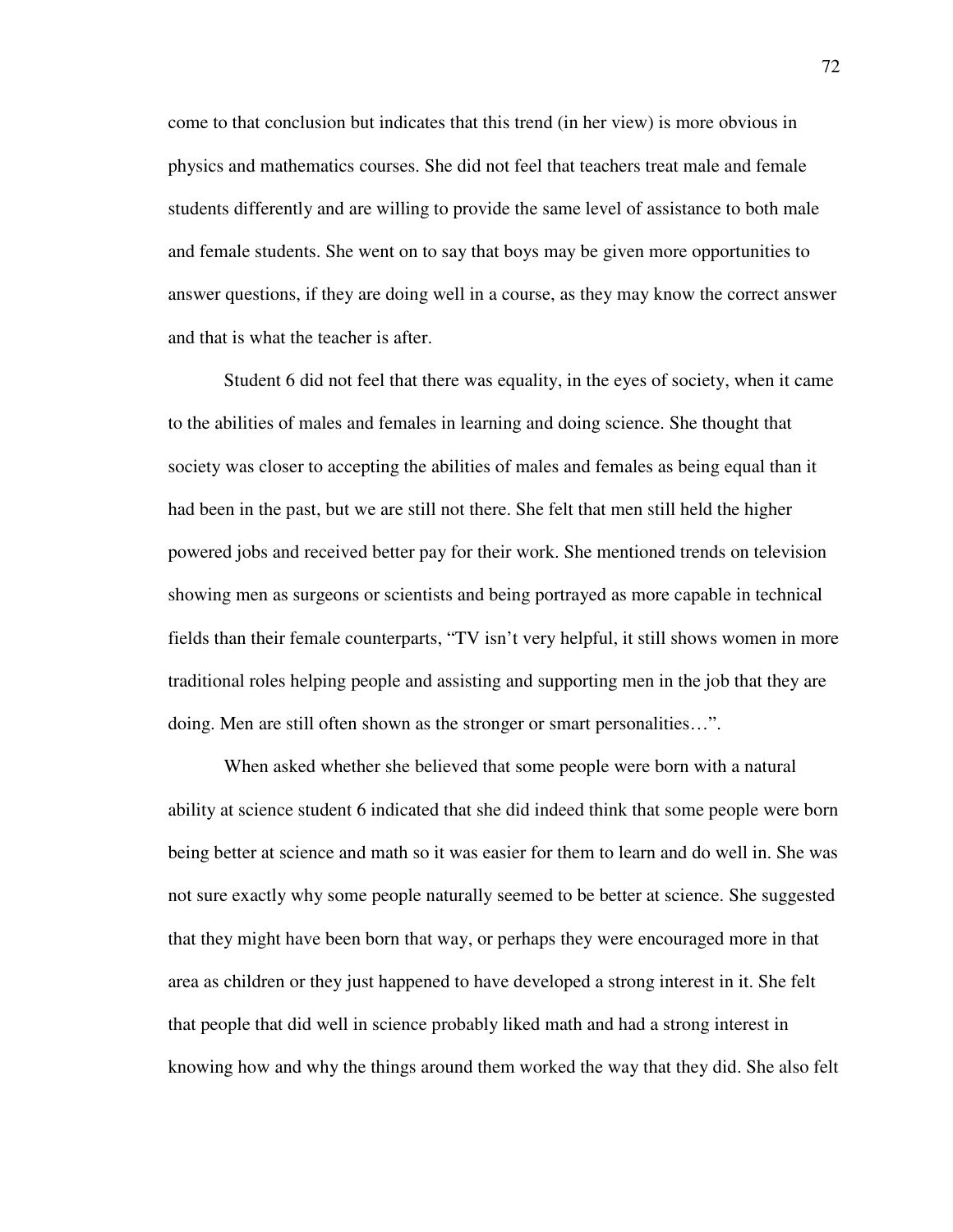that they were very analytical and curious and liked to experiment and investigate to figure things out on their own, and that they were good at organizing and remembering information.

 Student 6 did not feel that teachers treated students that were doing well in their courses much differently than those that were not when it came to the actual course work. She did think that teachers might interact more with these students because of their interest in science and discuss related topics with them because they knew that had an appreciation for it. She also felt that teachers may interact more with these students outside of the classroom too and discuss subjects that were not science related at all.

## *Student 7*

 Student 7 indicated that she had an initial interest in science but that her interest faded as she failed to experience success in her science courses, "…some of the stuff is interesting and useful and pertains to our lives but at least half of it doesn't, so I really wasn't interested in some of the topics we had to learn." She also said that she believed that at least half of what she learned was not important to her life so it did not interest her in any way. She did not feel that she was good at science because it was always her lowest grade. She felt that she did her work most of the time but maybe if she was more interested in the topics being taught she might have done slightly better. According to her putting in a fair effort did not seem to help student 7, she felt that "science was just too hard for me or my brain didn't work that way or something".

 She felt that boys and girls could both be good at science but that boys seem to have an easier time at it than girls usually. When asked why she responded "because they are just better at it or their minds understand and process those kinds of things better, or

73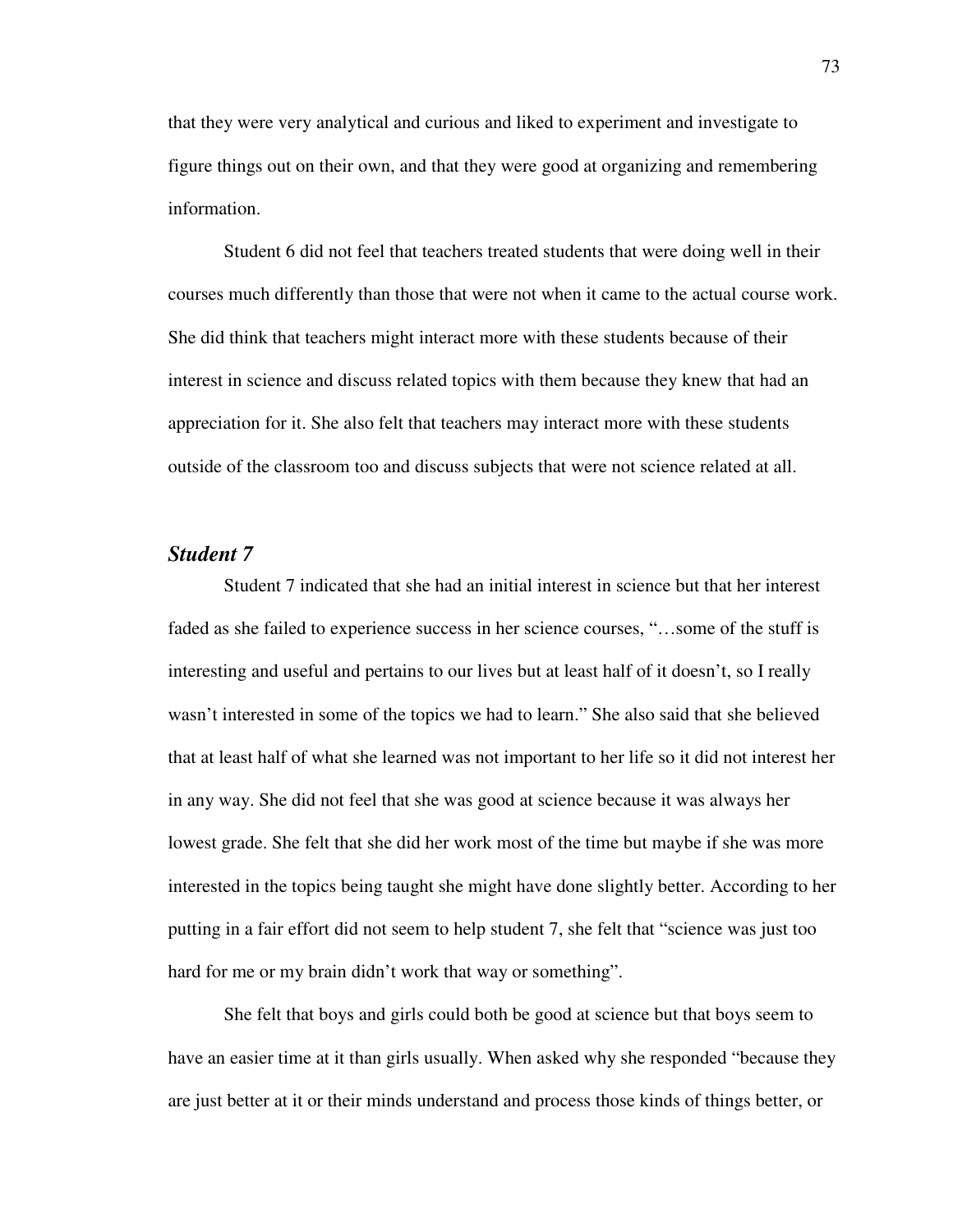maybe because they are expected to be better at technical and hard things and may be pushed or encouraged more in those areas". Student 7 did not feel that teachers treated their male and female students very differently, she did think though that teachers allow the smarter students to answer more questions or explain things to the class more, and that often those students are the boys in the class.

 When asked about society's perceptions about the abilities of males and females in science student 7 felt that we are getting closer a perception of equality between the sexes but that there are still some very strong stereotypes "about what men and women can and should do". She felt that television greatly contributed to the perpetuation of traditional stereotypes. She felt that women were still portrayed in traditional roles often helping people, and in roles where they were required to support men in their jobs. She also said that she felt that men were still shown as the stronger or smarter personalities and that they often had the better jobs and were portrayed as doctors, scientists or the person in charge.

 Student 7 believed that some people do well in science because they work very hard while others do well in science with very little effort at all. She felt that some people had a natural ability and that perhaps it lay in how their minds work and how they process things. She thought these people would be good thinkers, organized, and good at memorizing. When it came to problem solving she felt that they could take the problem at hand and break it down and visualize what needed to be done in order to solve the problem. She also thought they would be good at mathematical calculations, doing hands on tasks, and that they enjoy figuring out things for themselves.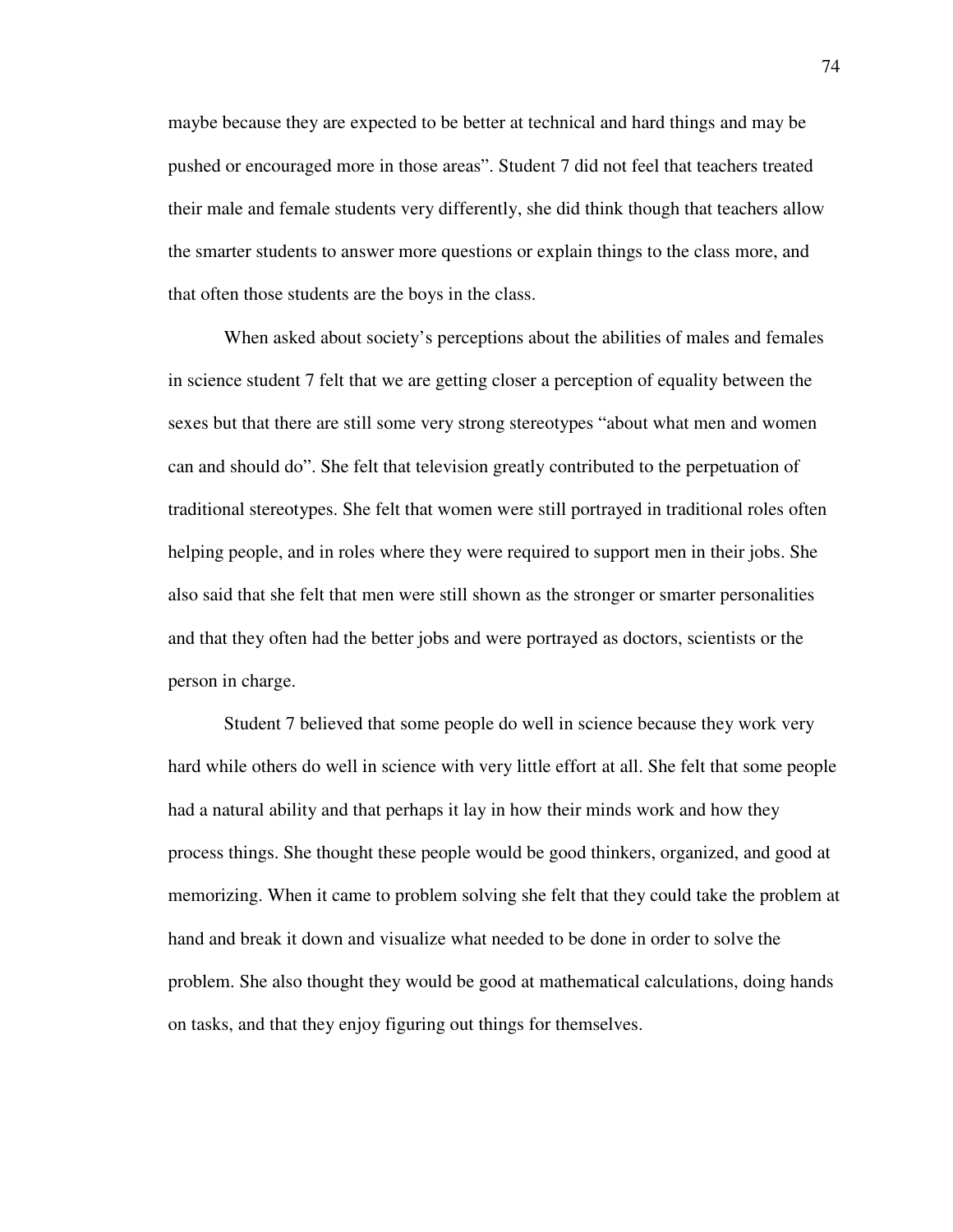She felt at times students that are doing better in a course might get more assistance from the teacher but not always. It was not that teachers are mistreating the students that are not as successful in their course but rather the teacher may be providing extra encouragement to the students that are doing well, so that they may do even better or so that they may continue their studies in science after high school.

#### *Student 8*

 Student 8 clearly never liked science as long as she can remember though she cannot articulate exactly why she had such a dislike for it. She recalled that science seemed to become very hard when she had to do it all the time. She went on to say that she did not remember doing a lot of science in elementary school so she did not have a strong interest in it when she had to start doing it every day in secondary school. At that point science was boring and difficult to her. She did not feel that she was good at science and to her the marks she earned reflected that. "No I've never liked science. I don't know why exactly I just remember it being hard when we had to do it all the time. I don't think I learned much science when I was in elementary school and so I wasn't very interested in it when I got to high school and had to do it every day. I found it difficult and boring." Student 8 did say that she might have been able to do better in her science courses had she worked harder, if she had had more of an interest in it or if her perception of it wasn't that it was so hard.

 Student 8 felt that it may seem boys as a group may do better in some sciences, such as physics, but that both boys and girls are capable of doing well in science. She felt that boys may do better in physics because they might be more interested in that area or because they are expected do better in it than girls by parents and teachers, "I think it is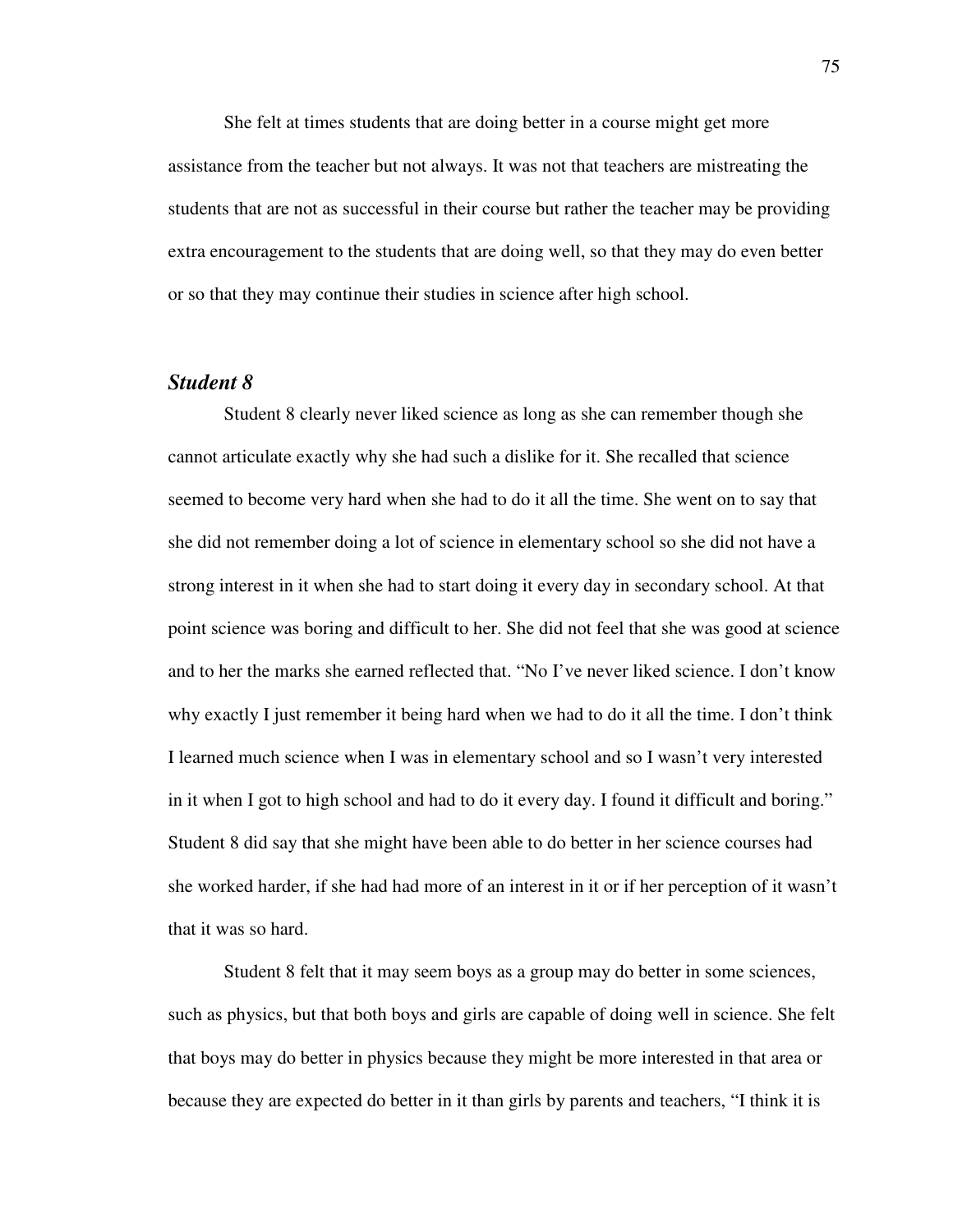because they are more interested in that stuff and are expected to do well in it, more than girls are by their parents or teachers, it's kind of like tech classes too." She likened it to more boys participating and being capable in the various technology classes offered in high school.

When asked about how teachers treat their male and female students, student 8 said that she thought perhaps teachers are more interested in the smarter students and may even like them better than those students that are not as successful in their courses. Often those smarter students are the male students and she felt that teachers will ask them the harder questions or have them explain something to the class or take on some kind of leadership role. Aside from being smart she suggested that teachers might treat boys differently because they are more confident than their female counterparts.

 Student 8 did not feel that society perceives males and females in science and being completely equal. She felt that men are still shown as smarter and more dominant in school and work roles on television, and even post-secondary course materials. "Traditional roles are still very expected and accepted I think by people in general".

 Student 8 felt that some people do understand and learn science easier and better with very little effort. She suggested that the reason for this could be that they can "see it easier" and that their minds focus better on facts, figures, and calculations, things often considered integral in the learning of science. However she also said that some people like science more so they work harder and that is the reason why they can be successful. Regardless of why they did well in science student 8 felt that these people were probably good at mathematics and calculations and memorization. She also thought they should be good at understanding and organizing information and could "see it" so that they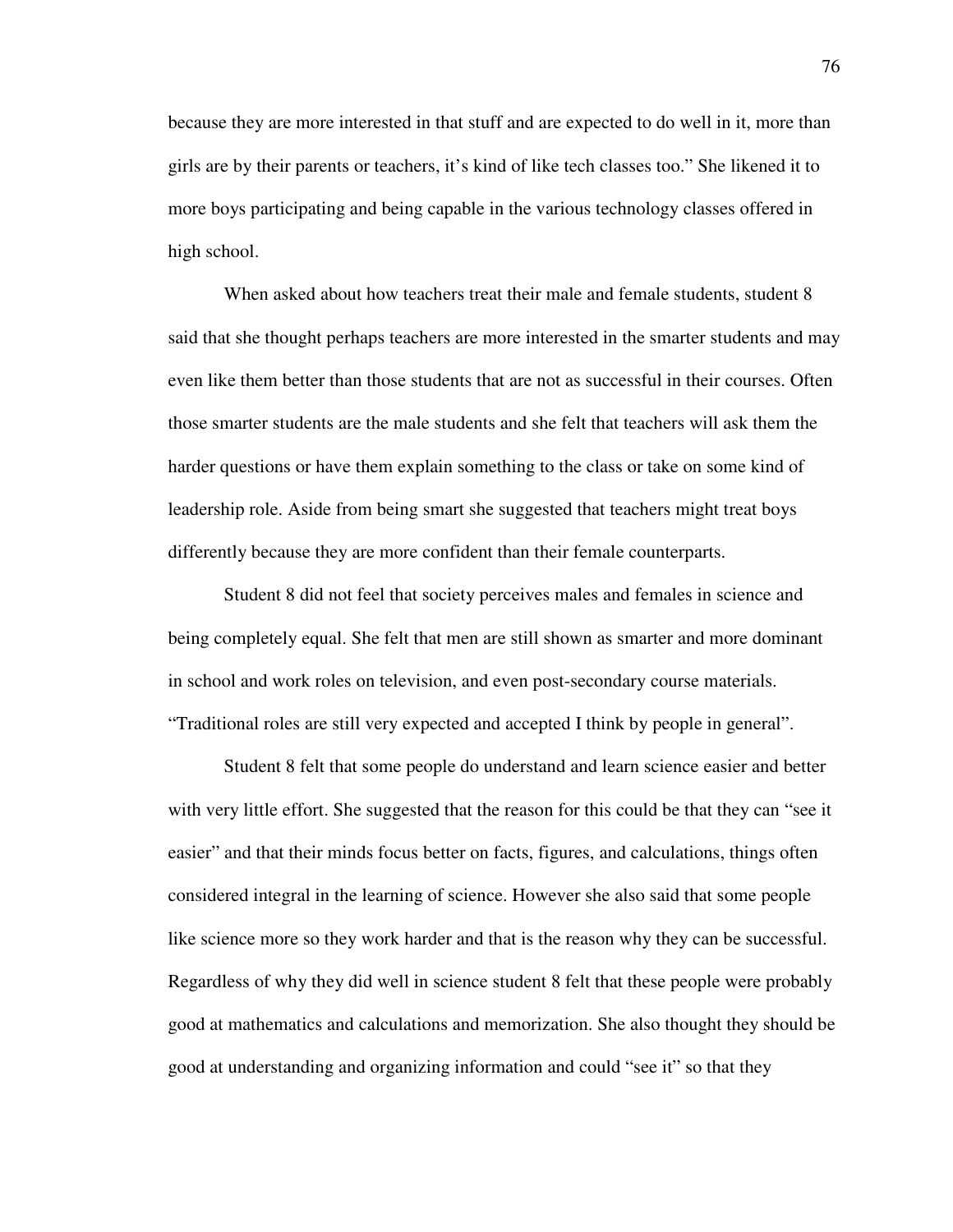could better understand the problem they were trying to solve. She also felt that they were hard workers, they liked experimenting and that they worked well on their own or with little guidance.

 Student 8 did not feel that teachers treated the smarter students better. She thought that they might interact with them more but she suggested that was probably due to the students understanding what they were learning and getting their work done sooner. She also suggested that the smarter students may have in common with the science teacher and may have similar interests, making interactions between them easier. Student 8 also pointed out that teachers may actually spend less time with the students that are doing well in their classes because they need less assistance than those who are not doing as well.

#### *Interview Results as They Relate to the Identified Themes*

#### *Interest*

 Of all the themes that emerged from the interviews about student success in science courses interest was the most common answer, every one of the girls referred to interest as being key in whether or not one is successful in learning science. Interest seemed to be influenced by two main factors for the girls. The first factor was whether or not the girls had been exposed to learning and doing science during their elementary schooling years, and if they had been exposed to science was it a sufficient amount so that they could truly develop an interest in it or have some level of confidence about their abilities in it.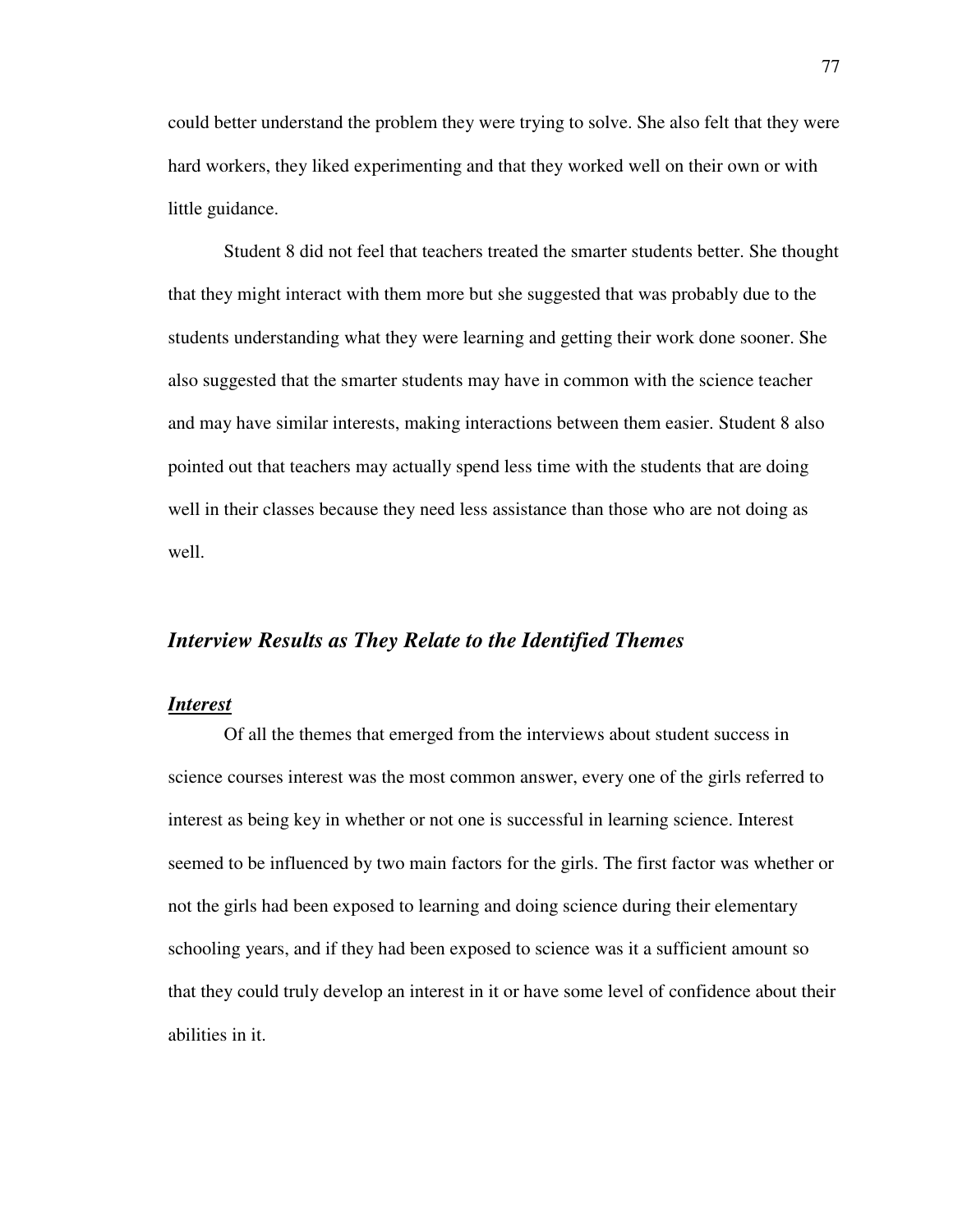Students in elementary school are exposed to varying degrees of learning and participating in scientific activities. If the teacher designated to teach science does not have the necessary background knowledge in science then the students may not receive even the required time, which itself is very minimal, because the teacher may not be comfortable enough with their ability to teach the subject. Also if the teacher does not have a science background they may not see the value of learning and doing science as much as a teacher that is more passionate about the subject, and students may spend less or no time on science if that is the teacher's preference. The structure of individual schools, even within the same school, board can be very different. Some schools may place more of an emphasis on certain subjects than compared to others. Also in high school the grade nine populations are composed of students from various elementary schools within that school board. All these aspects can affect the amount of time that students spend learning and doing science during their elementary schooling years. The result is students in grade nine that have a vast array of skills, abilities, and understandings in learning and doing science.

 If one is exposed to little or no science at all during their elementary school experience it seems this has the potential to impact upon their perceptions about, and abilities in, science when they are required to study and participate in it on a regular basis. The students may not have constructed their own system of learning and understanding science. When they are required to do it on a daily basis, upon entering secondary school, it may become overwhelming for them to have to gain so much knowledge and to be able to demonstrate skills regularly that they may not have had the chance to practice or even develop before. Problem solving and investigative techniques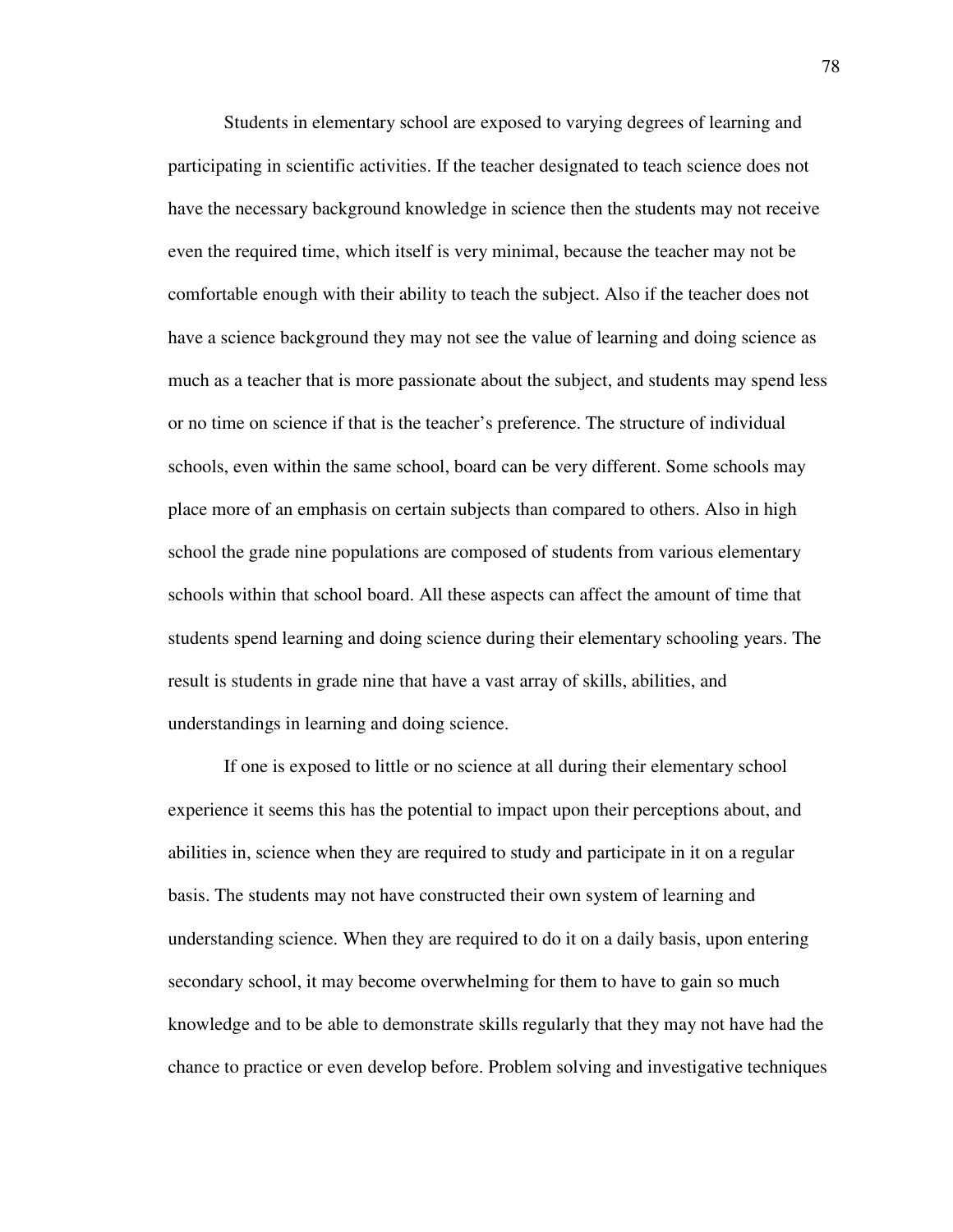can seem quite daunting if one is not familiar with using them and working outside of the more traditional learning structure than they likely experienced during elementary school.

 This trend is easily observed in any grade nine science class, it is certainly one that I have seen in my own classroom, year after year. With students coming from different schools the scientific knowledge, skills, and abilities demonstrated within each year's grade nine cohort varies greatly. So some students start with a disadvantage compared to the rest of their peers from the very first day. It is therefore very easy to understand why some students dislike science and have no interest in it. If students are not allowed to develop an interest in learning and doing science, and they are not given the opportunity to investigate and be curious about science in the world around them in their own way (when they are young and often naturally curious), when we make them do it and every single day at that, it most certainly will not be an enjoyable experience. If they do not enjoy learning science or even hate it, as some students often proclaim, then the students' ability to be successful in science can be greatly hampered.

#### *Importance*

 The second factor that the girls related to being interested in science was whether or not the science they were being taught had any importance to their lives, presently and in the future. In their interviews three of the girls said that they did not enjoy science and were not interested in it because many of the topics they were learning were simply not interesting to them. If one is not interested in something then it is understandable that we may not exert a strong effort or any effort at all, if it fails to hold our interest. Some people may put in a minimal effort because they have to, for example, because they need to get the credit in order to graduate. Others however may fail to be motivated enough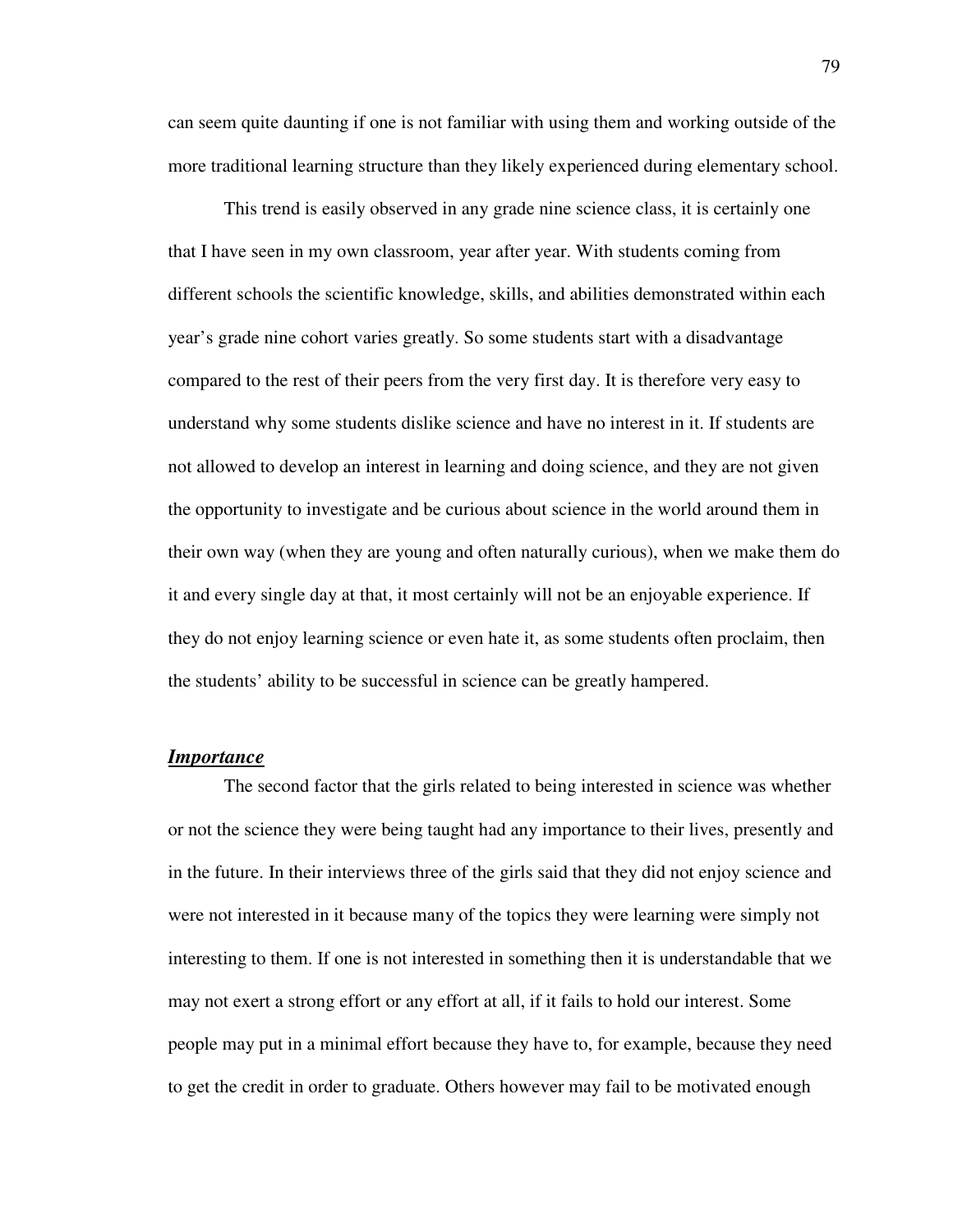even by that, required completion on their part, to put in the necessary effort. There will always be students that have acquired a credit because they have been helped along a little by the teacher, because we are aware that they may not otherwise be successful if left to their own methods.

These girls felt that not only was it boring to learn but also that it had no relevance to their present lives, since they could not see it being useful to them in any way they could not relate to it or draw any connections from it to their daily lives. I have noticed that many of our students do not go on to study science, some only take it because it is required of them to have to science credits in order to graduate, if they have no future school or work plans that include science then a lot of what they are being asked to learn is going to be useless to them both in the present and in the future. If one sees no value in what they are learning they may lack the motivation to put in the necessary effort so that they may increase their knowledge and understanding in that area, and perhaps be more successful.

All of the girls indicated that interest was in some way related to one's ability to succeed in learning science. To fully understand what they mean we need to be able to understand the idea of success that they have constructed for themselves, and their perceptions of how one can achieve this success. In general these girls see two avenues that can allow one to be successful in learning science. The first of these is simple, they feel that one's work ethic can greatly impact the level of success that one can achieve when learning science. I believe it is fair to say that usually there is a strong correlation between one's effort and how well one performs on any given task.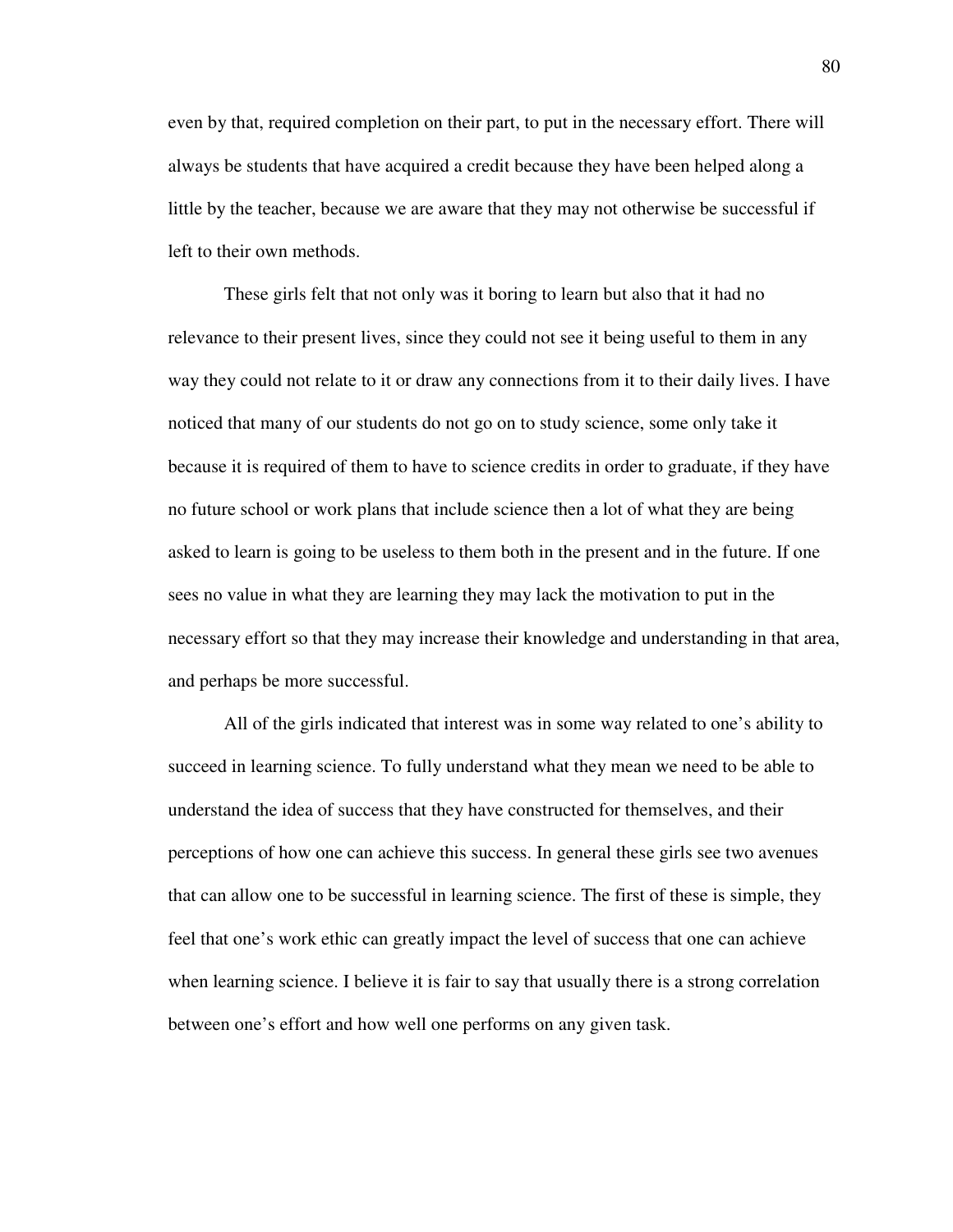All of the girls indicated that they put some effort into their learning during their science courses, nobody said that they didn't try at all. Some put in a minimal effort while others exerted a great deal of effort, some experienced minimal success (simply earning a passing grade in the course) while others received higher marks (but that were not in line with their idea of being successful). However it was the general consensus that if they had been more interested in what they were being taught that they may have put in more of an effort into their school work. Most of them felt that if they had actually liked the material they were learning that they might have been more driven and would have been more willing to work harder, not one suggested that they had put in their maximum effort.

The reasoning of the girls does make sense, for most of us if we are interested in something and enjoy it then we are more likely to put in a greater effort into being good at it, not just for the sole purpose of getting a better mark but because we actually want to learn more about it and gain a better understanding. Besides accrediting work ethic as being connected to how well one does in science, interestingly the girls also felt that the scenario at the exact opposite end of the spectrum could predict one's potential to being successful in learning science. The girls also seemed to believe that some people have an innate ability when it comes to science, that they are naturally good at it and this is why they are successful at it (or more successful than others).

When asked directly whether they believed that some people possessed a natural ability when it came to learning and understanding science only about half of the girls answered yes to the question. As a sub-group they articulated that they believed that some people were naturally better at science because they were possibly born that way,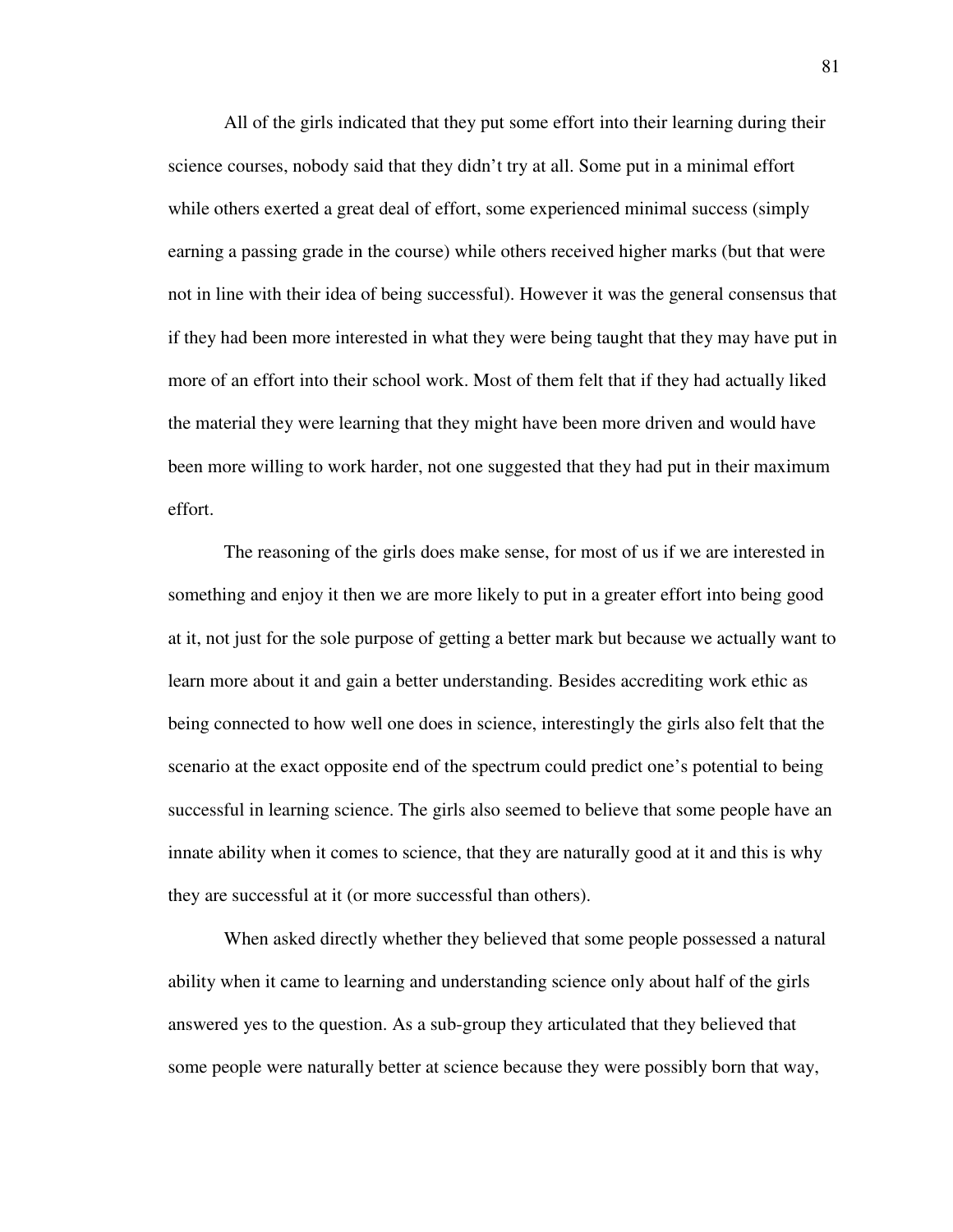they were able to learn and understand concepts easier and better than everyone else in general because their minds functioned in such a way that allowed them that ability. A couple girls also suggested that perhaps these individuals may have been born with a predisposition that allowed them to excel at science, but that they acquired an interest in science and enjoyed it and that this was nurtured or encouraged in them, and that (along with their predisposition for science) allowed them to be successful in learning and doing science.

Most of the girls believed that it was one's interest, and the work ethic that stemmed from that interest, that best predicted one's ability to be successful in their science courses. Interestingly, when asked in general about success in science courses, most of the girls articulated to some degree that they felt that there did exist a natural ability in some people to do well at science. Some of these girls had answered in the opposite manner when they were asked directly if they believed that people could have a natural ability to do well in science, but then in other questions around success they indicated that such an innate ability might be possible. It is not clear why they changed their minds, but I do think that it may have to do with their desire to disagree with clearly decisive statements that leave no room for interpretation.

#### *Gender*

The issue of gender and the girls' perception on how gender related to success in science was one that I was keen to gain a better understanding of. When asked about gender and success the girls were ambivalent, they said one thing when asked directly about their personal beliefs but then many of them indicated that opposite sentiment when asked questions that were more indirectly related. The question I posed was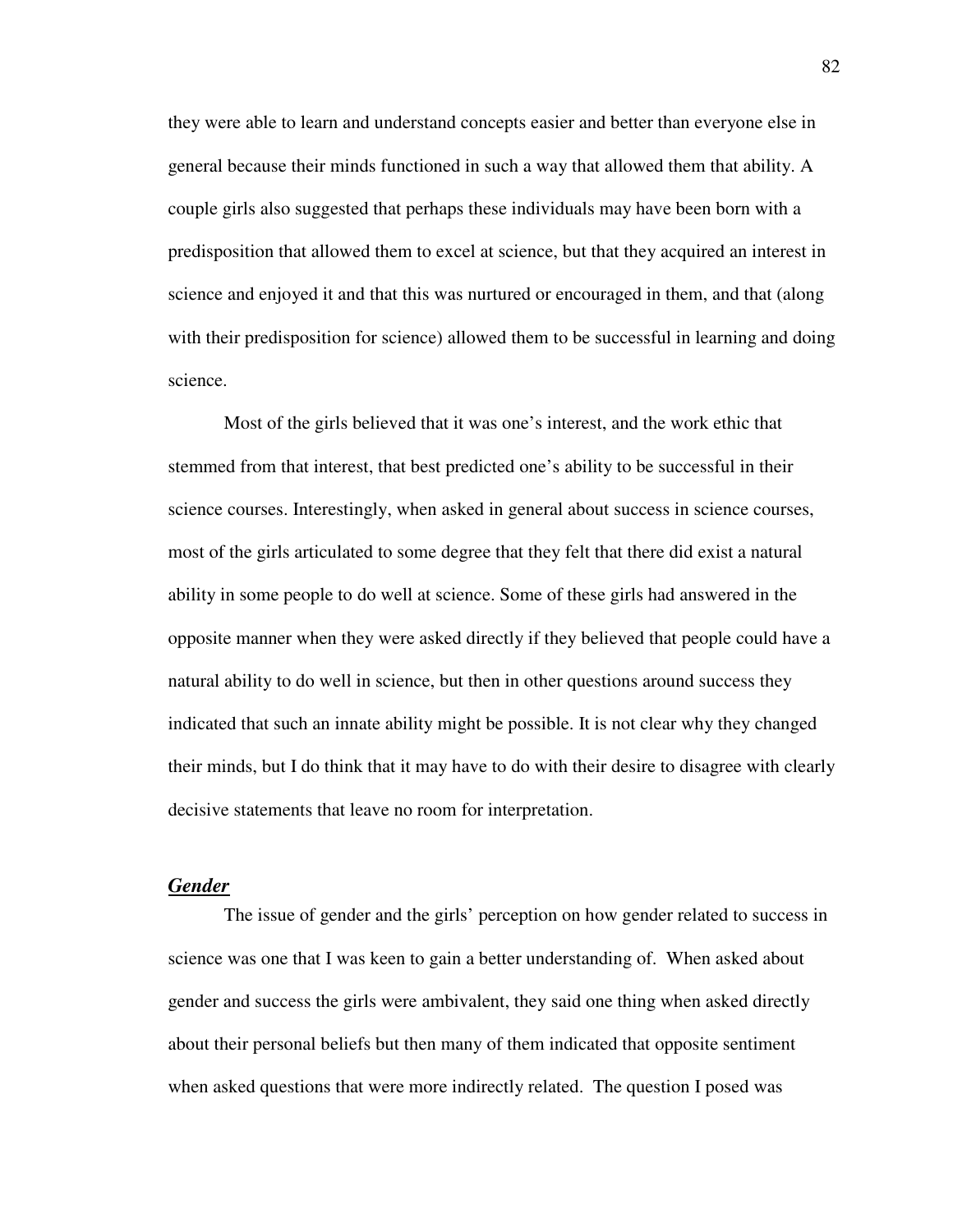whether or not they believed that males and females had equal abilities in science and in their potential to be successful at it. All of the girls said that they felt that both males and females could be good at science at that the gender had no bearing on predicting one's success.

I cannot explain their ambivalence but I suspect it may be due to an immediate and strong negative response to my question, which is that when asked if males are better than females at science, being girls they would naturally be against a sweeping statement that did not favour girls. To explain their indirect inclination to believe that males are better at science than females, I came to the conclusion that it may have to do with their personal learning experiences and the experiences of those close to them compared to what they see happening in general with the larger classroom population.

When asked about society's perceptions of the ability of men and women to participate in science related education programs or jobs all 8 of the girls gave the same response. They felt that society had progressed in its thinking and ideas and the way it perceived the contribution of men and women in more technical fields, such as science and engineering related jobs. However they all felt that society still had some way to go to get to a point where it viewed the contribution of men and women in these areas as equal. When asked what they had formed this opinion on they all spoke of the media, more specifically and in every case, they referred to television.

 When asked about television they all had the same response. They said that they commonly saw women in portrayals of positions that involved helping and taking care of people, and in roles where they were acting in a supportive manner to men that were in positions of authority.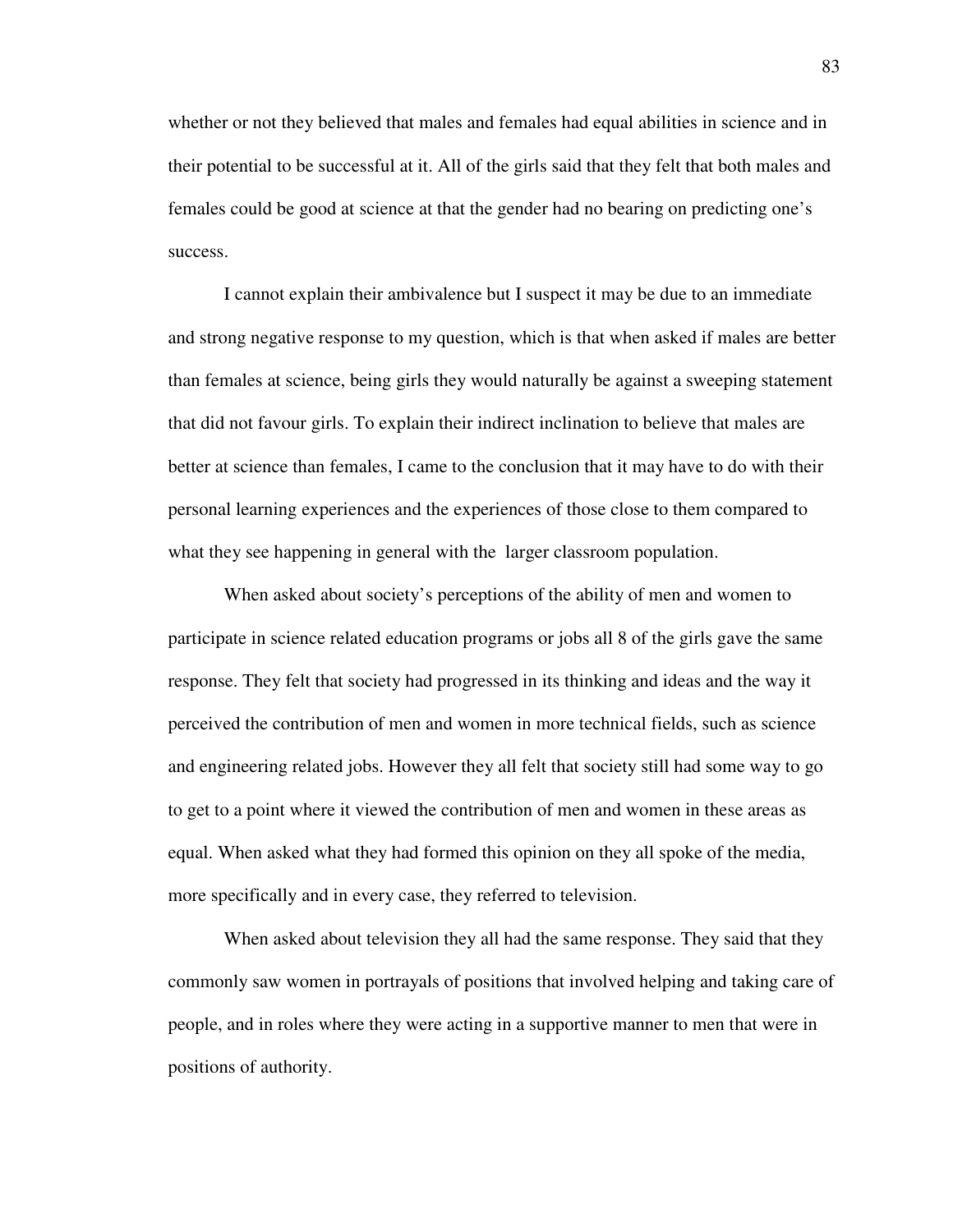They felt that the men were most often portrayed as the people being in charge and doing the technical jobs. They made the decisions and were the leaders, they were often the surgeons or the head scientist or the person in the highest administrative roles in hospitals or larger corporations. If the girls feel they are unsuccessful at science and perceive their own female friends or even other females in the class in the same manner, and if they see the boys in general being more successful in what they are learning, they may be more inclined to feel that perhaps boys may be better at science. They may not be in a position to know, in any detail the personal experiences of the boys in their class that are not doing well. Of the students that are doing well, male and female, the boys may simply express their knowledge better. The boys just might be more confident and louder and more likely to participate in discussions or activities that allow them to be the attention of the class.

#### *Self-Efficacy*

 Whether the girls felt that people could have a natural ability or not in their potential to be successful at science, the group in general had a similar understanding of what they believe to be the characteristics, skills, and abilities that people that are successful at science might possess.

 As certain topics of science overlap with mathematics it is no surprise that the girls felt that people that do well in science both enjoy math and are good at it. They also felt that being able to memorize and recall things easily was a necessary skill for those that excelled at science.

Problem solving skills was a common answer among the members of the group, they felt that one had to be good at solving problems to be good at science. Their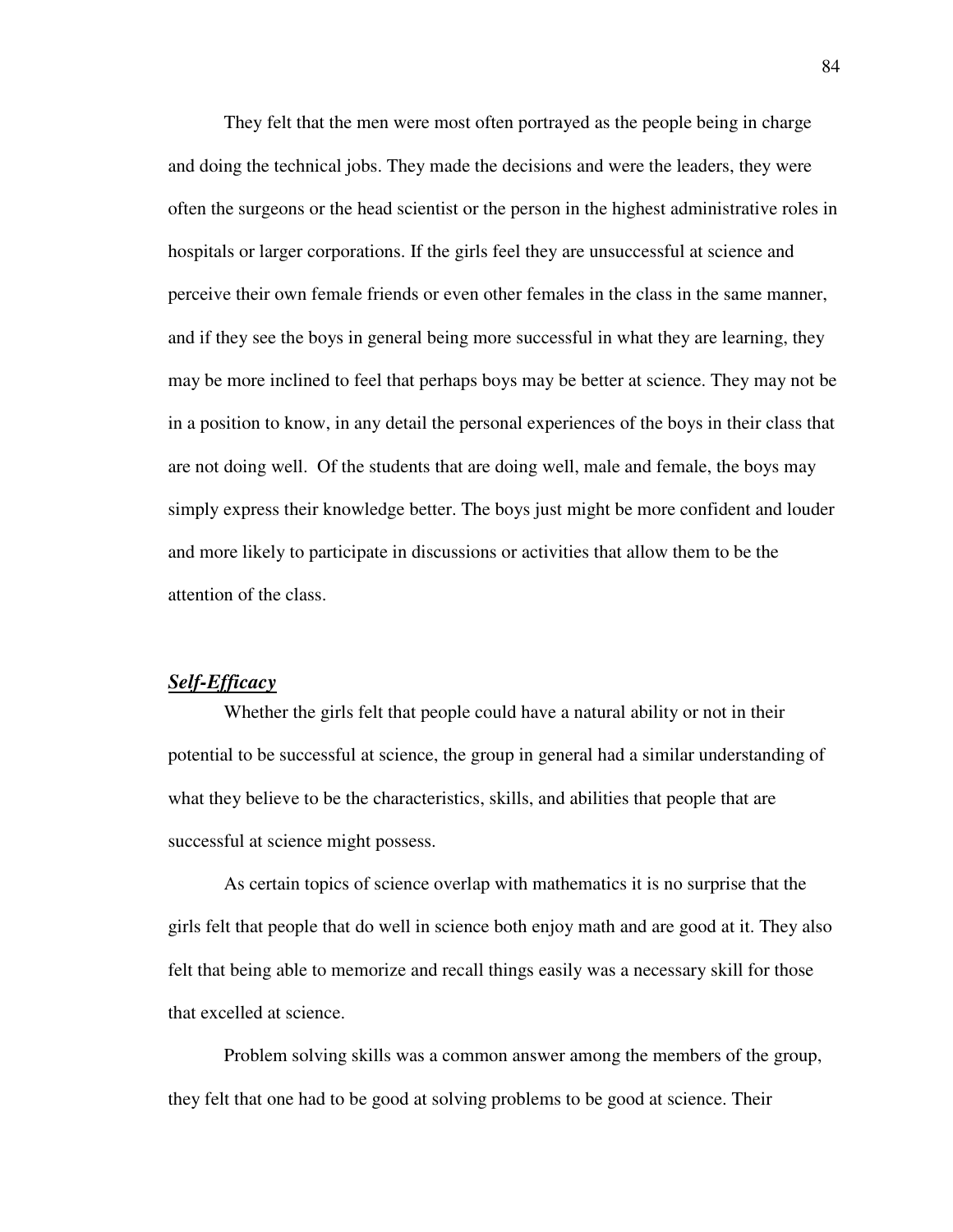perception of problem solving went beyond that however, they also felt that one had to not only be good at tackling problems but that they enjoyed it and they enjoyed being given the opportunity to solve a question and construct their own understanding. They believed that people that were good at science liked investigating and doing hands on activities, and that they were good at working with minimal guidance or instruction. They felt that what set these people apart and allowed them to excel in this area is because they could visualize the problem or task at hand and they could see it and break it down into the smaller pieces necessary to start resolving it.

#### *Teacher*

 This was another area that I was very keen on gaining the students' perceptions. Across the group the girls felt that teachers do not treat students that are doing well in their class any differently, in an academic respect, than they treat students that are not doing as well. They felt that all students usually are treated fairly and receive the attention and help that they need regardless of their level of success in the course.

 Approximately half of the group's members did however comment the nature of the interactions that take place between students and teachers. In academically related interactions, or interactions that were directly involved with course work, the teachers gave their help wherever it was needed. However when it came to interactions that were not directly related to the course work and one's success in the course, the sub-group of girls indicated that they felt that teacher's interacted more with the students that were doing well in their course.

 The girls felt that the amount of time spent interacting as well as the nature of the interactions between students and the teacher was different, and was related to whether or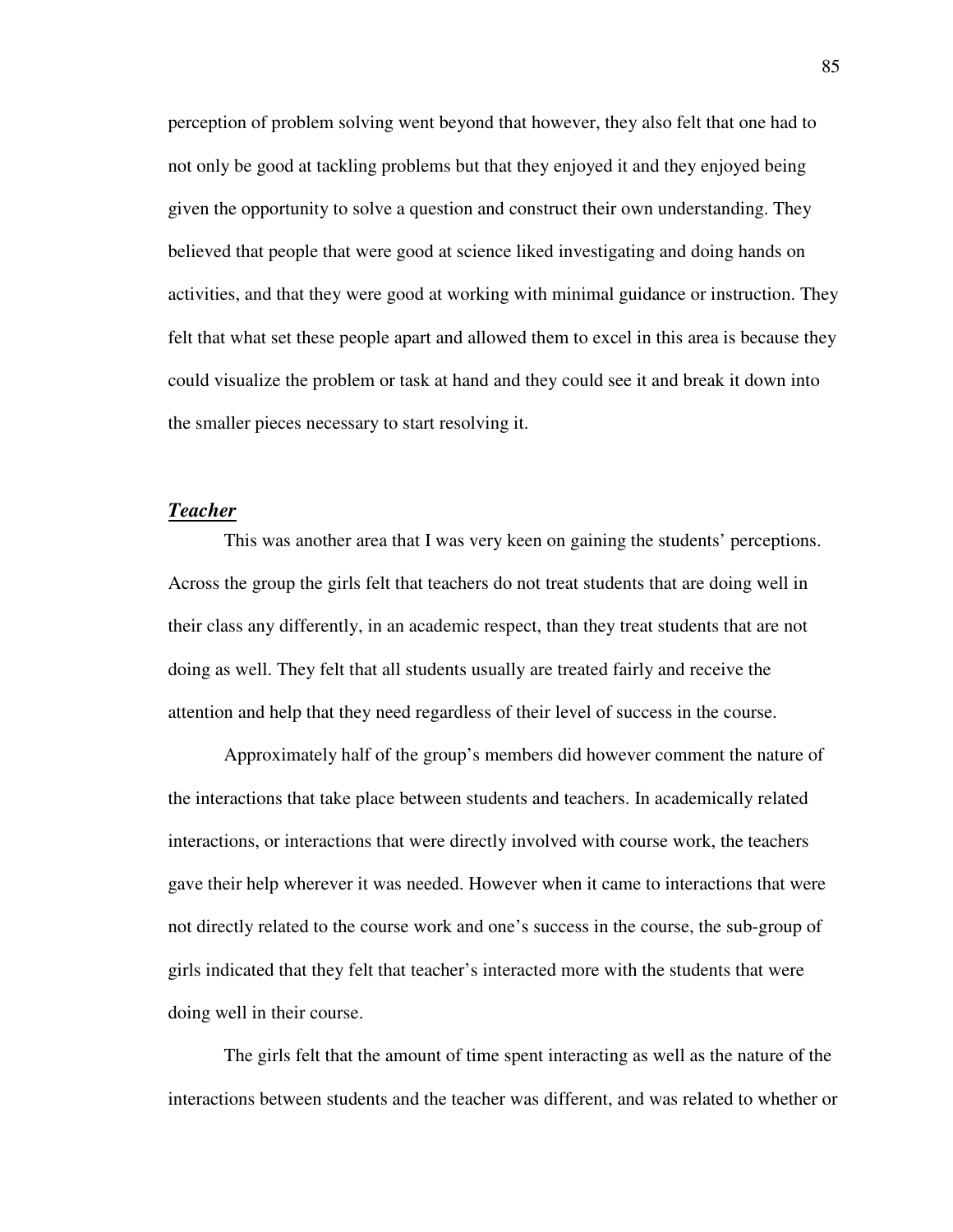not one was doing well in that course. It was suggested that teachers may have more in depth science interactions with the students that are doing well in their course compared to those that are not, the reasoning for this was simple and makes sense. They felt that those students and the teacher might have more in common, like an appreciation of science, so they had more to talk about. It was suggested that if someone is doing well and they seemed to enjoy science that the teacher might discuss more science related things, extensions to the course, with that student to further encourage their interest, to introduce them to potential areas of study or work for their future. They also felt that it only made sense that if someone understood what was being taught in the course and they were doing well that they just might finish their work sooner than others, allowing them free time with which they may interact with the teacher, in this case on a more personal or social level.

#### *Difficulty*

 Difficulty, as a theme, did not prove to be significant. A majority of the girls, regardless of which group they belonged to, expressed a belief that science was a difficult subject to learn and be successful at, as compared to other subject areas that they studied. The girls in the group that had chosen to cease their studies in science, expressed this belief more as a group, than the girls who had chosen science as an elective area of study. It had been my expectation that what the girls express might show a correlation between their perceptions of how difficult science was and their interest in it, so if they perceived learning science to be a difficult task then that might affect how they gauged their interest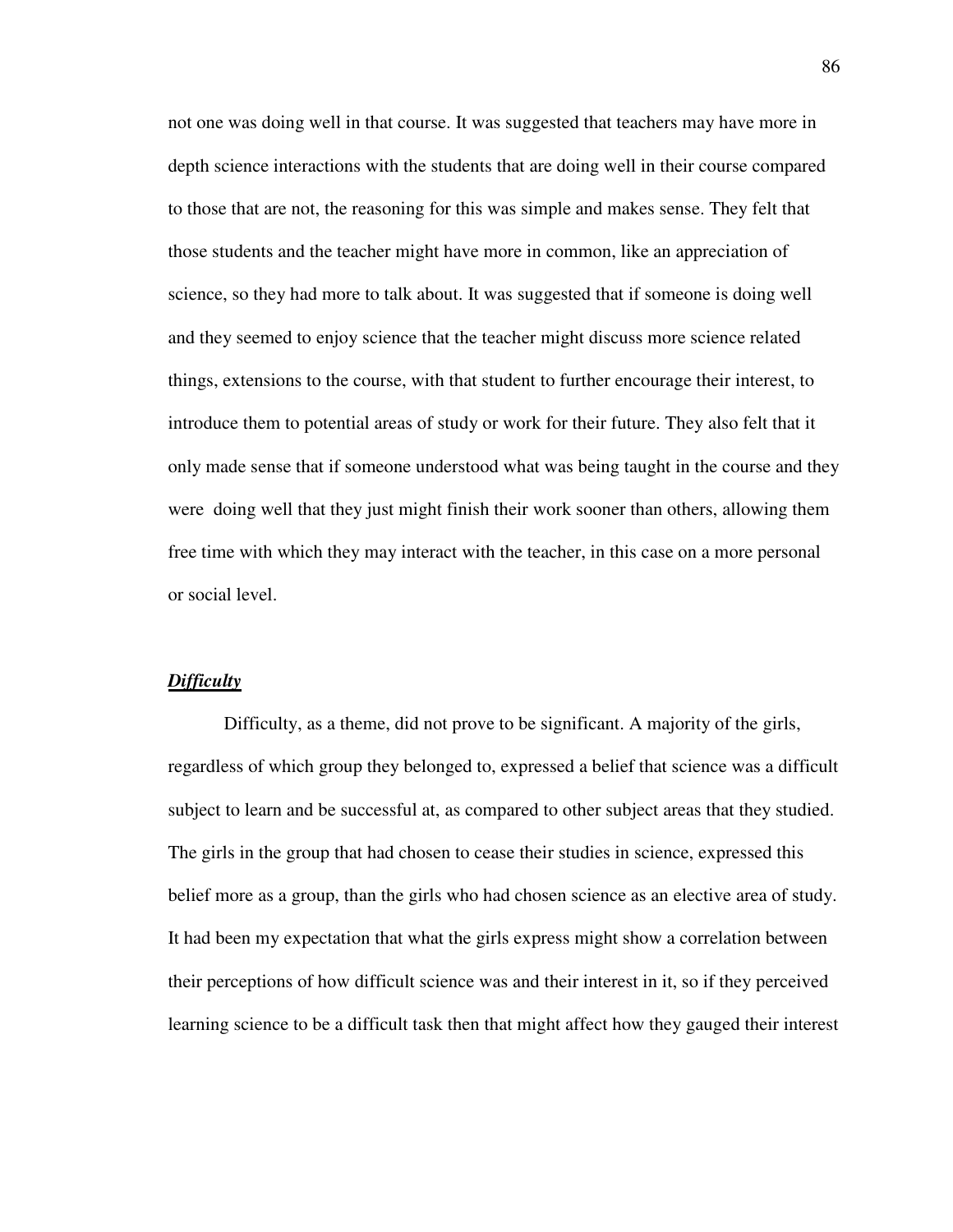in the subject. However, in some instances, even the girls that expressed an interest in science still often perceived it as being a difficult subject.

 In the both groups of girls, when asked whether they felt that only "smart" people do well in science, approximately half of each group disagreed with the statement. This indicates that they may feel that one does not have to be limited by their intelligence and previous success, but that learning science and being successful is a skill that one can improve their ability at. The girls not studying science had more than half of the group expressing the belief that learning science is confusing, while in the girls studying science there was no general consensus within the group.

 Difficulty as an influence on the girls' decisions whether or not to continue their studies in science, was hard to assess. One's definition and assessment of what is "difficult" is very personal and subjective, it varies greatly from person to person based on their knowledge, skills, and experiences. Difficulty in a particular subject area will be influenced by one's previous success or (lack of) in that subject, this can be closely tied to self-efficacy as one's perception of their ability to achieve success in that subject area may influence how difficult they perceive it to be. Also, people may assess something as being difficult initially when presented with a novel idea. An unfamiliar concept or idea at first may seem difficult or confusing, but upon closer inspection and after the application of time and effort to familiarize one's self with the topic at hand, the concept or idea may not appear to be as difficult or confusing as it was initially perceived.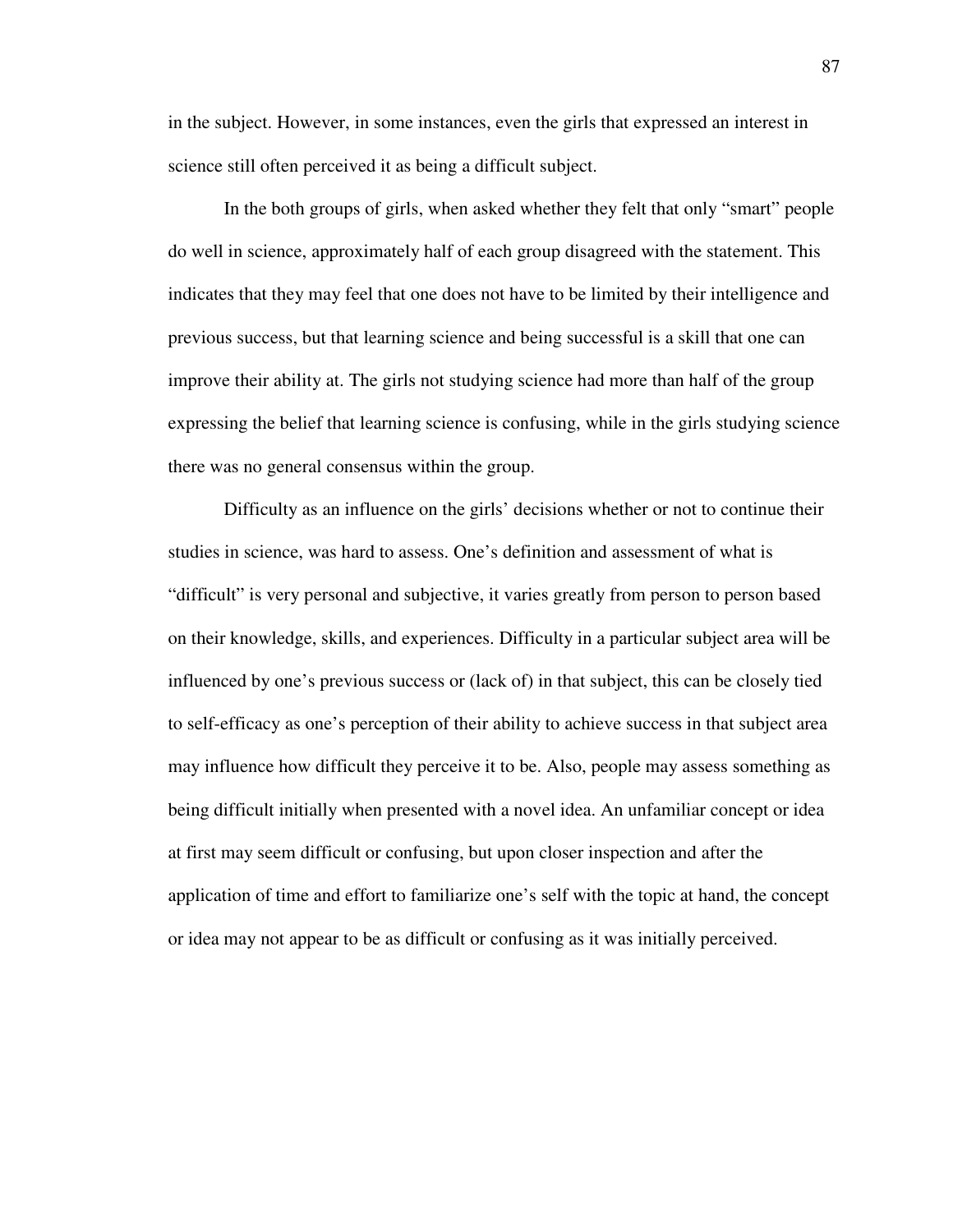# **Chapter 6 – Conclusion**

## *Problem Revisited*

 The purpose of this research was to examine girls' perceptions of the school related factors that had an impact on whether or not girls chose to continue or cease their studies in science, once it was no longer a compulsory credit. It was my perception that overall, once science becomes an elective course in secondary school that more boys continue on with their studies in science while more girls choose to cease their studies in science. I also held the belief that if girls did choose to study senior science that they were more inclined to take biology, while boys were more likely to take chemistry or physics. It was my aim to gain a better understanding of this situation, and if my perceptions were true, then what were the causes for these differences in the paths of study between boys and girls.

## *Context of Study*

The study comprised of two stages, a survey for all participants and an interview for selected participants. All girls in the grade 12 year at a Southwestern Ontario secondary school were given the opportunity to fill out a survey on their school experiences and their feelings as they pertained to learning science. The entire group of girls completed a survey in which they were asked to evaluate twenty statements using a five point Lickert scale. The twenty statements were organized into six themes, as identified from the literature review, based on their similarities; the six themes were importance, interest, teacher, difficulty, gender, and self-efficacy.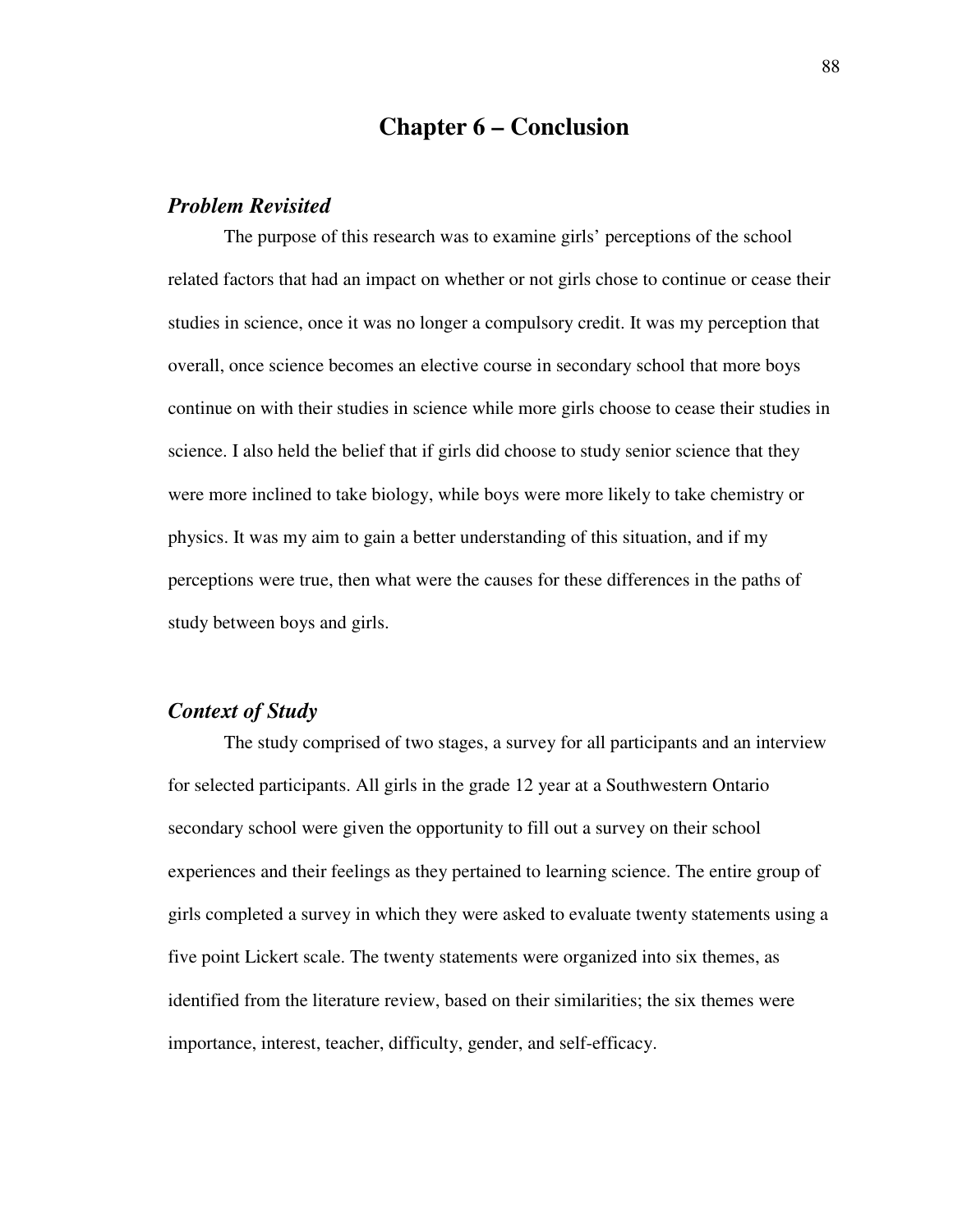Importance was expressed as whether or not the girls felt that science and scientific knowledge were useful and essential in their own lives and in the world in general. Interest included whether or not the girls felt in engaged in the science they were learning and whether or not they enjoyed learning science and had fun doing it. The role of the teacher involved the impact that previous science teachers had on the choices that the girls made pertaining to their course selection, as well as how the girls felt their teachers perceived their abilities at being successful in learning science. Difficulty was addressed in order to determine whether or not girls chose to study or avoid science courses because of a perception that those courses are challenging to learn and be successful at. Gender was a factor of great interest to me, I was curious to discover whether or not the girls felt that the ability to learn science and be successful at it was related to one's gender. Self-efficacy was investigated because I was interested in knowing whether or not the girls felt that some individuals have a natural ability at learning and being successful in science, and whether they themselves identified with being a part of that group.

Based on the survey responses (responses indicating negative experiences in learning science or negative feelings and ideas towards the subject of science), 8 girls were chosen for the interview phase of the study. Responses for each interview question were compared, looking for common themes or reasons as to why the girls made the decisions (about continuing their studies in science) that they did and why they held the beliefs about learning science that they did.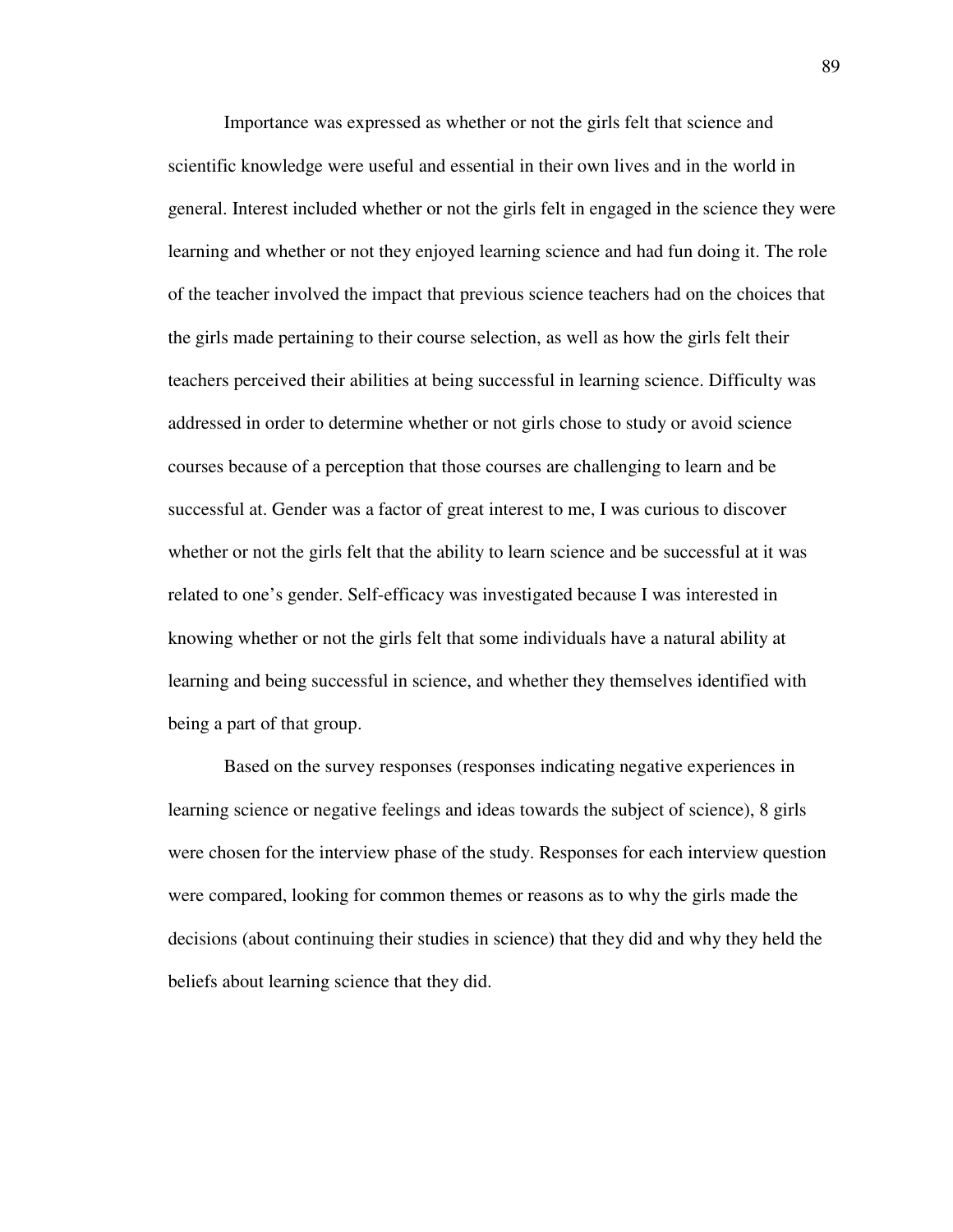## *Summary of Interview Findings*

From the surveys and interviews completed I had expected to come up with a set of factors related to their science schooling experience that influenced the girls' decisions on whether or not they chose to continue their studies in science. I did establish a list of factors but found that they were not strongly related to the girls' learning experiences in their previous science courses. Even more, of the themes established only three of the six proved to actually be statistically significant enough to have an impact on the decisions that the girls made on whether or not to further study science as an elective course.

 I expected that all the themes that I had identified from the literature would prove to be significant factors on impacting the decisions that the girls made about studying science. Of those themes, **importance**, **interest**, and **self-efficacy** were found to be statistically significant factors that were influential in the course selections that the girls made pertaining to science. The themes **teacher**, **gender,** and **difficulty** were shown to not be significantly important factors that influenced whether or not the girls continued their studies in science.

 It is interesting to note one aspect that came out of the interviews. Aside from the importance that the girls placed on science, their interest in the subject, and their beliefs on how successful they themselves could be in science, influential people in the girls' lives tried to play a role in the decisions the girls made on whether or not they should continue their studies in science. Just as previous science teachers did not have a substantial impact on the girls' decisions, guidance counsellors, parents, and even older siblings who did try to influence the girls' decisions to study more science were also not very effective in most cases.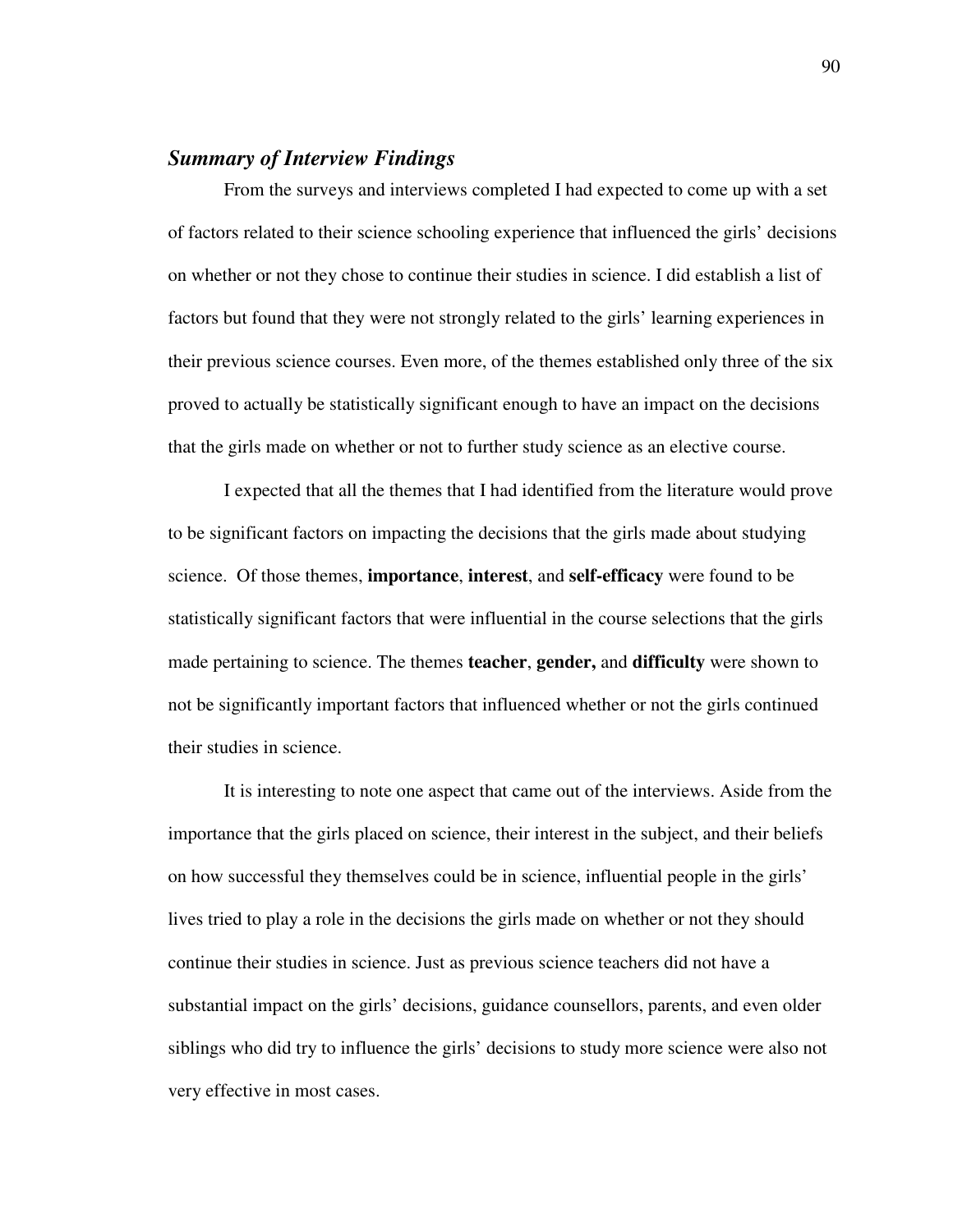When asked about the ultimate decision as to whether to study science or not, all 8 of the girls said it had been their decision and the final choice had been left up to them, however 5 of the 8 girls did have some familial influence in that at least one person in their immediate family had the preference that they continue studying science. Of the girls that had some input from influential people in their lives, most of them chose not to take the advice of their family members:

> No. I chose my courses myself, no one helped me. My mom wanted me to take more science but I wasn't good at it. Mostly it was my decision what course I took. *Student 1*

> I have three older brothers and sisters and all but one of them are in science so they all told me I had to take science. I took biology, but for the French credit (student is enrolled in a French immersion program) not for the biology, science is not my kind of thing but it's theirs so I've dealt with that kind of influence. They wanted me to take more science because they're really interested in it, they really tried to get me to like it.

#### *Student 3*

Mostly it was my choice. My parents would have liked me to take more science, my older brother did and is now doing that at university, but I'm not as good at it as he was. They tried to make me but I didn't like it much and wasn't good at it so they gave up on that. *Student 7*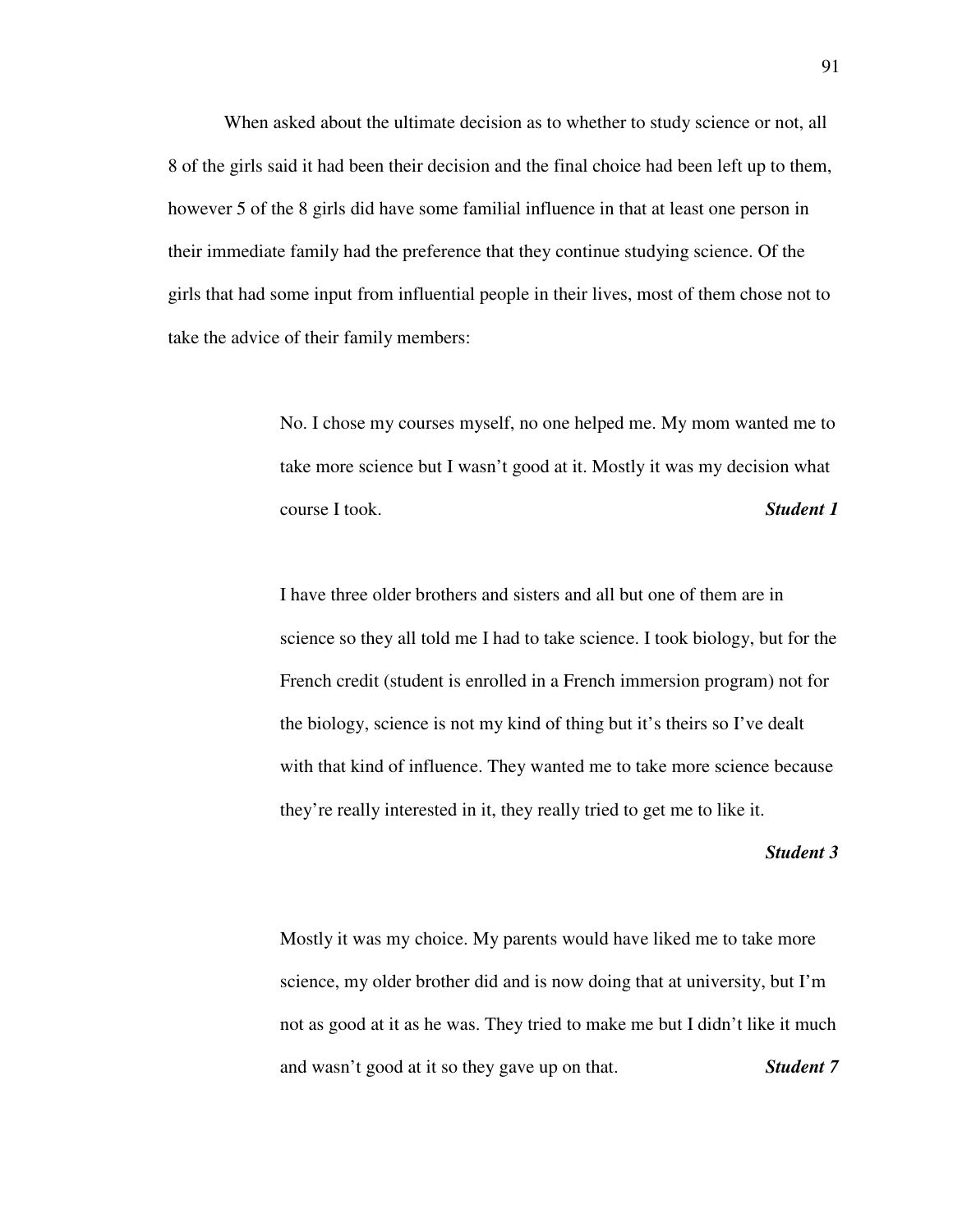It was my decision what courses I took. My dad wanted me to take math and science courses but I'm not a fan of those. I'm not interested in them and I don't do well in them. *Student 8*

Regardless of what influence various people tried to have, the girls for the most part based their decisions to cease or continue their studies in science, on their own beliefs and experiences. It seems that most families tried to have some input, even if the girls did not listen, though 3 of the 8 girls identified no one who tried to sway their choices towards studying science. Student 6 was not interested in study science and she felt as if her mother understood and supported that decision, "It was my decision what I wanted to take. My mom didn't mind that I didn't want to do more science because she never liked it either and understands it's hard."

Guidance counsellors played opposite roles in the cases of two of the girls, which is to be expected, if they are giving the best advice based on the girls' interests and abilities. Student 6 who was not interested in science and had not been particularly successful in previous science courses was advised by her counsellor against any further studies in the area, "My counsellor suggested that I focus my attention on courses that I could do well in and that I had an interest in, that was not science, so they never really tried to tell me to take those." Student 2 was advised by her counsellor to take more science courses, but based her decision to not take them on other things, however later she had to take all the sciences (biology, chemistry, and physics) as she changed her post-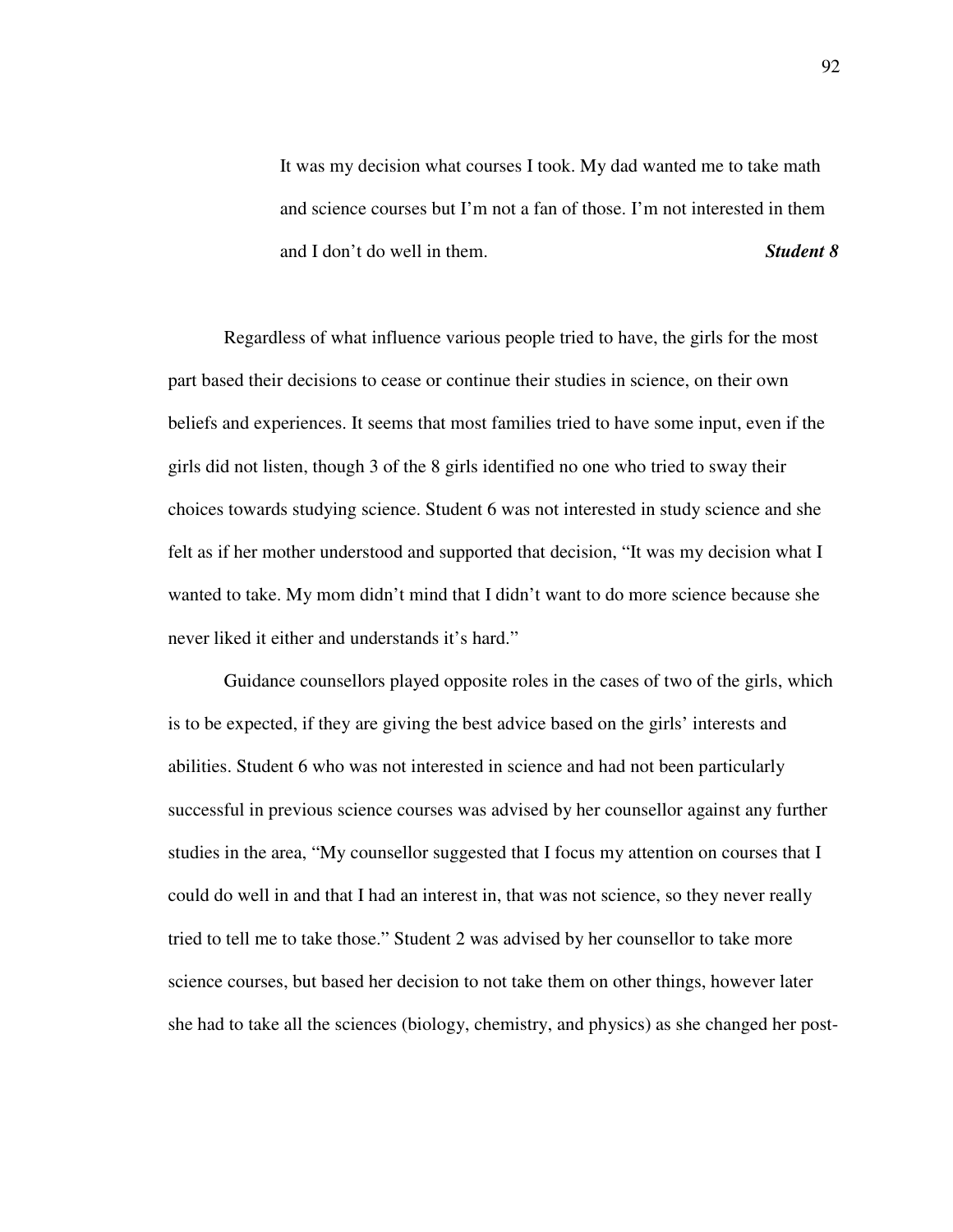secondary plans and required the senior science courses in order to be admitted into her new programs of choice.

> I talked to my guidance counsellor about it a lot when choosing my grade 11 courses and he thought it was a good idea (to continue taking science courses) too. If I had an older friend or an older sibling that took the courses and that person found it difficult, since I'm not really strong in science, that would affect my decision. I went back and changed my mind when I changed my plan for what I wanted to do after high school so I had to take more sciences. I had to take all the sciences for my new choices, but I ended up dropping physics because I didn't think it was going to be an easy course for me, the math and the calculations. *Student 8*

It is interesting to see the role that the guidance counsellors played in the girls' decisions, and it seems that a guidance counsellor may have more of an impact on the decisions that the girls make. Perhaps students are more open to taking the advice of their guidance counsellors than their family members because they may feel that a counsellor is in a better position to help them make that decision. Guidance counsellors do not have the same personal biases that parents may have when it comes to what their kids study, as well they may be more in tune to the trends in the workplace and post-secondary education requirements and opportunities. Regardless of what influence was imparted to the girls, it is clear that they were the ones that made the ultimate decision on what to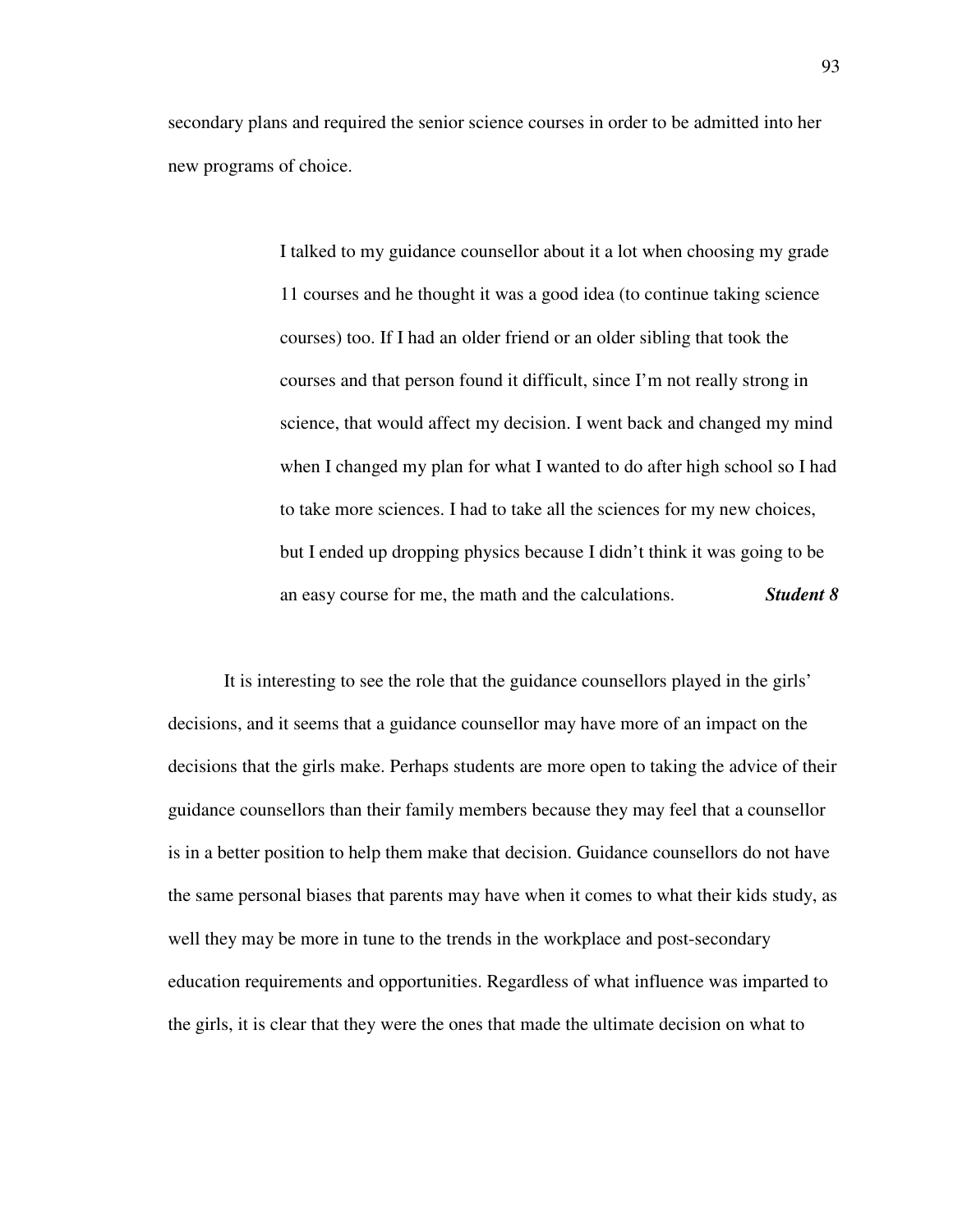study, and those decisions were based more on their beliefs, experiences, and desires than the influence of the people around them.

# *Discussion of Significant Themes (Importance, Interest, and Self-Efficacy)*

## *Interest*

Interest was the theme that had the greatest division between the two groups of girls, when asked to evaluate the statement **The science being taught in the classroom is interesting**, the two groups of girls disagreed. As a group, the girls not choosing science did not find science interesting while approximately half the girls choosing science did (see Table 4.6). For the statement **I find science interesting**, there was disagreement between the two groups of girls. The girls not choosing science had their responses spread across all level of the rating scale while the majority of the girls choosing science agreed that they found science interesting (see Table 4.7). For the final statement pertaining to interest, **I enjoyed learning science**, there again was disagreement between the two groups of girls. The girls not choosing to study more science had their responses spread across all levels of the scale, with no real consensus, while the girls choosing to further study science had over half of the group agreeing with the statement (see Table 4.8).

 Some of the girls suggested that they were not interested in science because many of the topics that they were required to learn about they found boring and therefore could not see the potential connections to their lives, so they did not see the value in continuing their studies in that area. Other students never had an interest in science so it is easy to understand why they did not ever consider studying science as an elective course, but not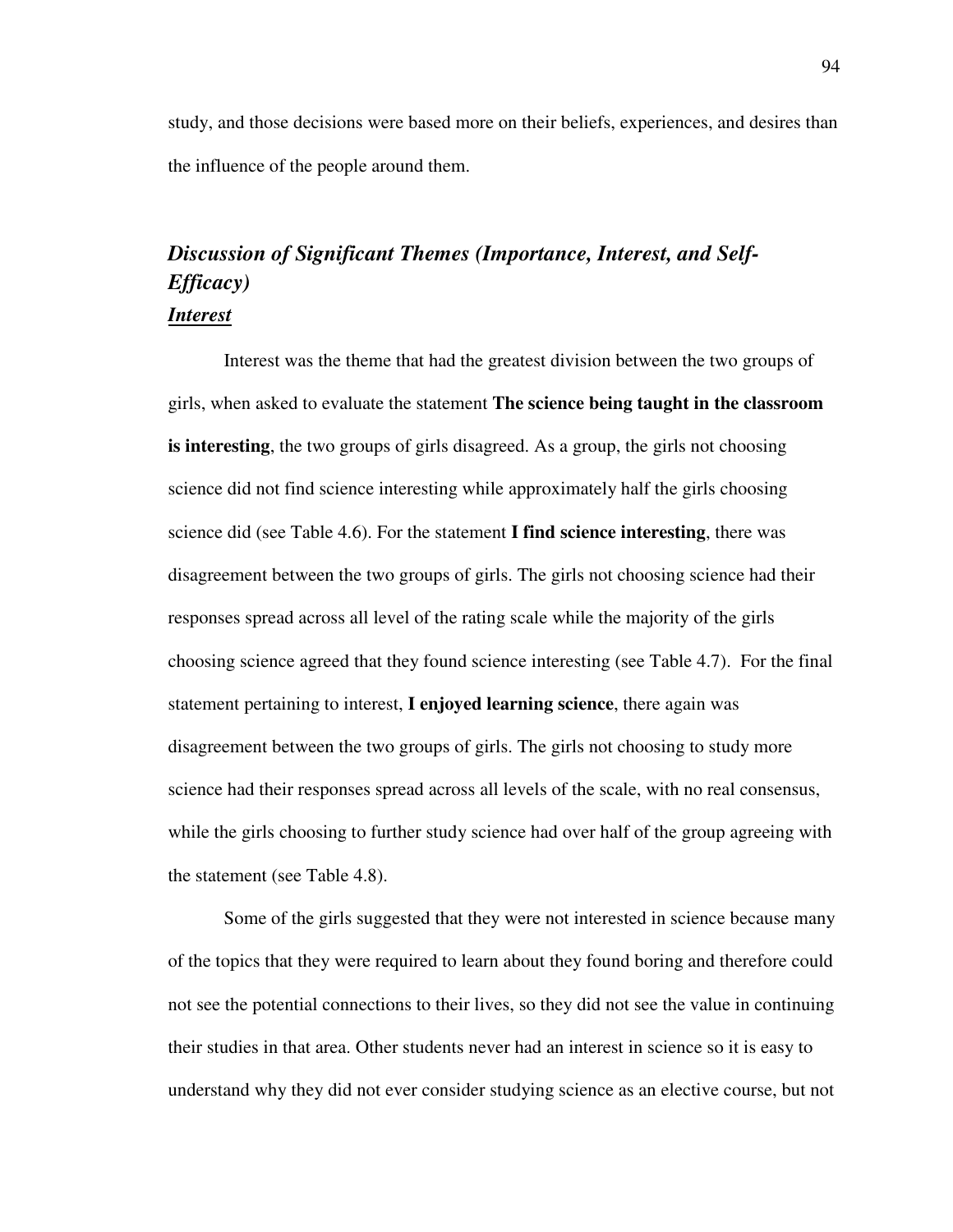all of them were able to articulate why they did not like science while others could. Student 4 expressed having no interest in science, but she can explain her feelings, "Because my teacher in elementary school was bad and really boring, and we didn't really do much science. When I got to high school it was too late." Student 3 also never liked science but cannot explain why that is:

> I strongly dislike science. I'm not sure what happened and why I didn't like it, I've never liked it. I remember in public school and grade nine and ten, I never really enjoyed science class and I was never really interested in it.

 For many of the girls the effort they put into learning science often correlated to their level of interest, for some it was the deterrent that kept them from further studying science and for others it was the reason why they perhaps were not as successful as they could have been. Student 8 had not experienced much success with science in the past and used that experience to make decisions about her future, "My counsellor suggest that I focus my attention on courses that I could do well in and that I had an interest in, that was not science so they never really tried to tell me to take those." Student 3 appreciates that because she was not very interested in science she did not have the drive to put in the extra effort and time that may have helped her be more successful in science, "Not at all, because I was never really interested so I never really had that extra push to go and do extra studying and extra research and everything so I never really achieved success in science." Student 5 actually expressed an enjoyment of learning science but at a very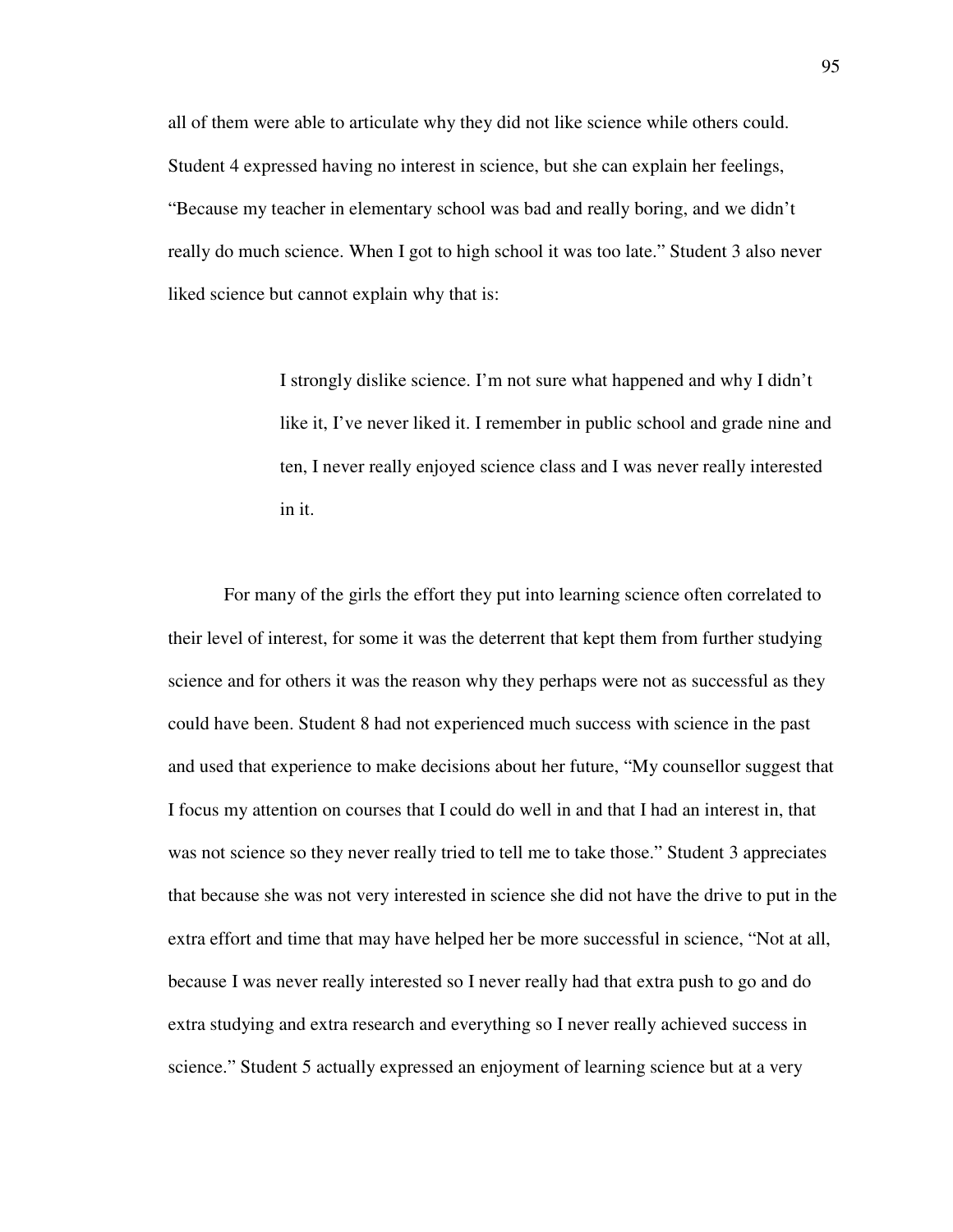superficial level, the basic topics and ideas, but she was not at all interested in putting in the necessary effort in order to gain a comprehensive understanding of the principles behind the ideas:

> I enjoyed them but I didn't like doing the work. The concept, to learn was interesting, but after that actually doing the work or figuring it out, I didn't want to do that. It was interesting to learn but I didn't want to put in the time.

#### *Importance*

 Importance was a theme that the two groups of girls, in general, agreed upon. When asked about the statement **Science is an important aspect in our lives and the**  world, the groups of girls were in agreement. In the girls not choosing to study science more than half agreed with the statement, while the majority of the girls choosing to study science agreed with the statement (see Table 4.1). When asked to rate **Understanding science can make life easier**, there was disagreement between the two groups of girls. In the girls not choosing science less than half of the girls agreed with the statement, while the majority of the girls choosing science agreed with the statement (see Table 4.2). There was a general consensus between the two groups of girls towards the statement **Everyone should have some understanding of the science around them**. The majority of both groups of girls were in agreement with the statement (see Table 4.3). When asked if **The science being taught in the classroom is useful**, there was disagreement between the two groups of girls. In the girls not choosing further science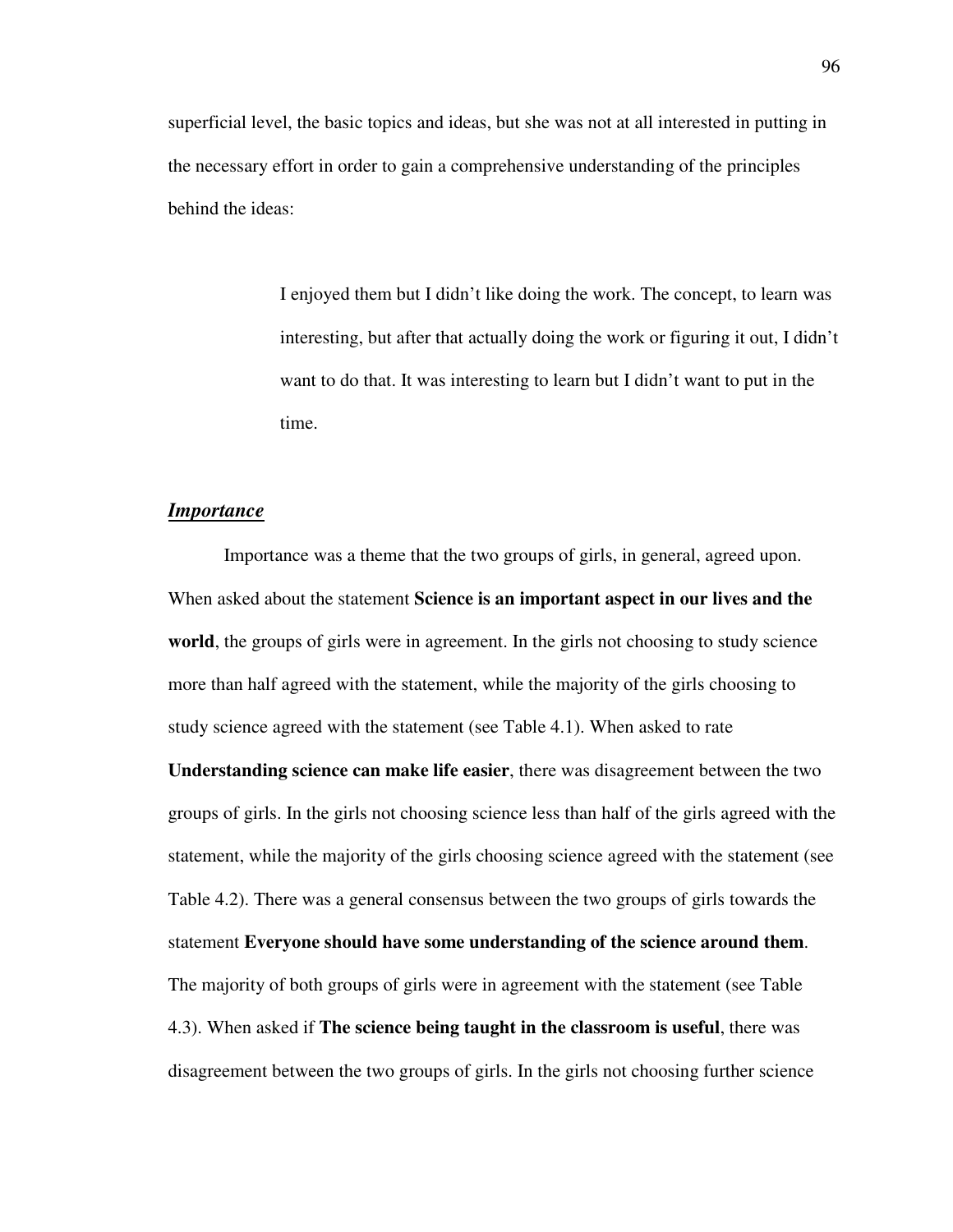studies less than half of the girls agreed with the statement, while in the girls choosing to study science over half of the girls agreed with the statement (see Table 4.4). In the last statement addressing importance, **I find science useful**, there was a general agreement between the two groups of girls. In the girls not choosing science over half of the girls agreed with the statement, while in the girls choosing science the majority of the girls were in agreement with the statement.

 It is understandable that students who clearly do not see themselves working or studying in a specific area or field in their post-secondary future may choose not to study that subject area in secondary school. It makes sense to focus one's attention and effort on the things that will be important and useful in one's future, as well as on things that are of interest. Of the girls that did not choose to continue studying science, there was a general consensus that the topics studied in the mandatory grade nine and ten science courses were not only uninteresting but also that they lacked significance to the daily lives and futures of the girls. Student 6 expressed this feeling, "Some of the time, they were interesting some of the stuff we learned but some was really boring too. Some of the topics we learned were not interesting and were not useful to my life and I'd never need to know them." Student 7 expressed a similar viewpoint, making the point that for her interest, success, and usefulness (of the subject) in one's life are all linked:

> At first I was interested in science but since I wasn't doing so well in those courses my interest kind of went away I guess. Also some of the stuff is interesting and useful and pertains to our lives but at least half of it doesn't, so I really wasn't interested in some of the topics we had to learn.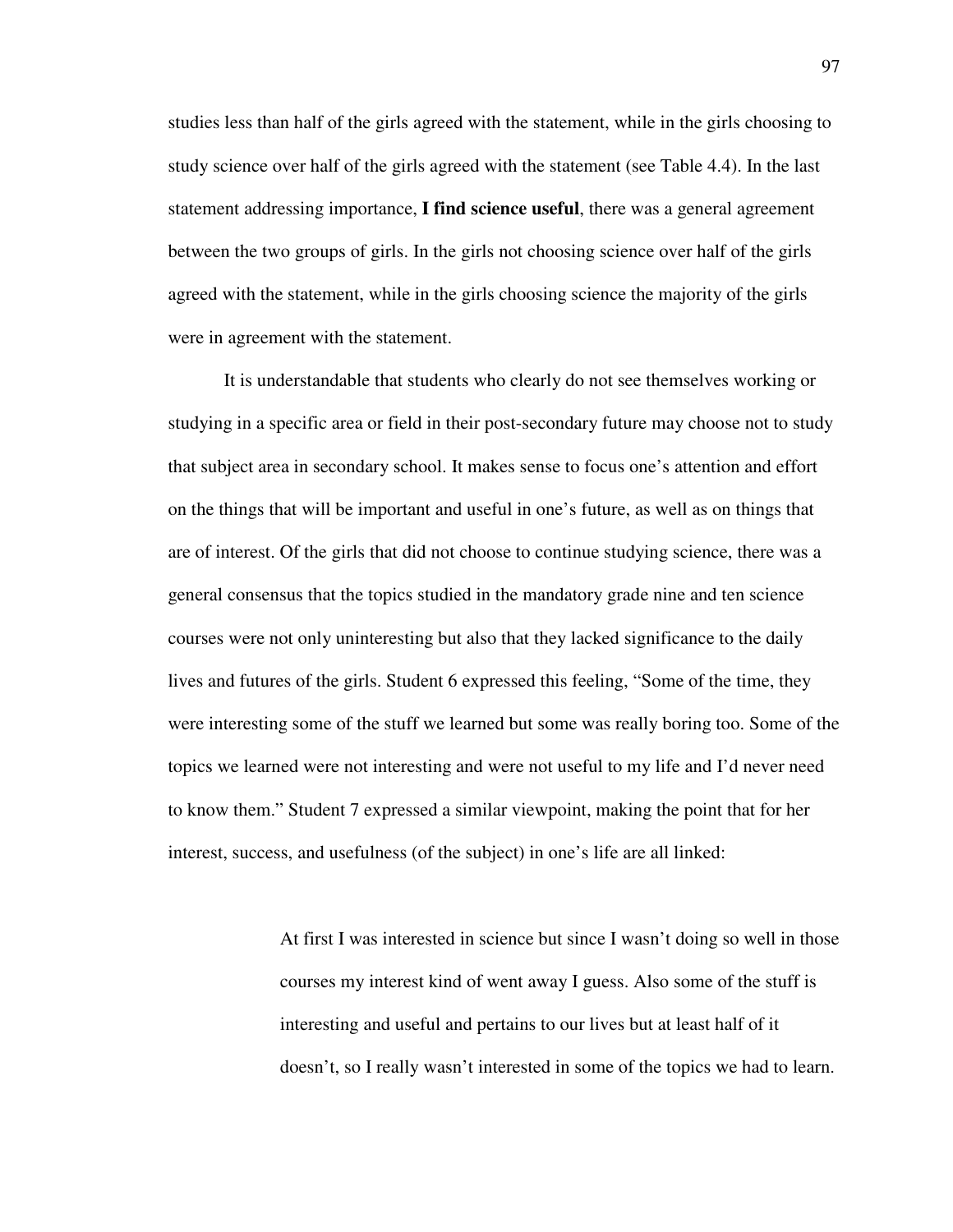#### *Self-efficacy*

Self-efficacy was the third theme that was found to be significant, in the two statements that addressed this theme the girls agreed for one of them but disagreed for the other. When asked to evaluate the statement **Some people are just not good at science**, there was a consensus between the two groups of girls. In the girls not choosing science the majority of the girls agreed with the statement, while in the girls choosing science over half of the girls agreed with the statement (see Table 4.19). When asked about their own abilities in science, **I am not a science person**, there was disagreement between the two groups of girls. The girls not choosing science generally agreed with the statement with a majority of the girls agreeing, while in the girls choosing science only a minority of the girls agreed with the statement (see Table 4.20).

The girls that did not continue their studies in science were more likely to feel that people may possess some natural ability that makes them better suited to learning and being successful at science. Student 6 clearly expressed this belief that some people are just good at science (or mathematics):

> Yes I think that some people have some more natural abilities in science or math and so it is easier for them to learn and do well in. I'm not sure why they are, maybe they were born that way or maybe they were encouraged more in those areas when they were younger or had more of an interest in it.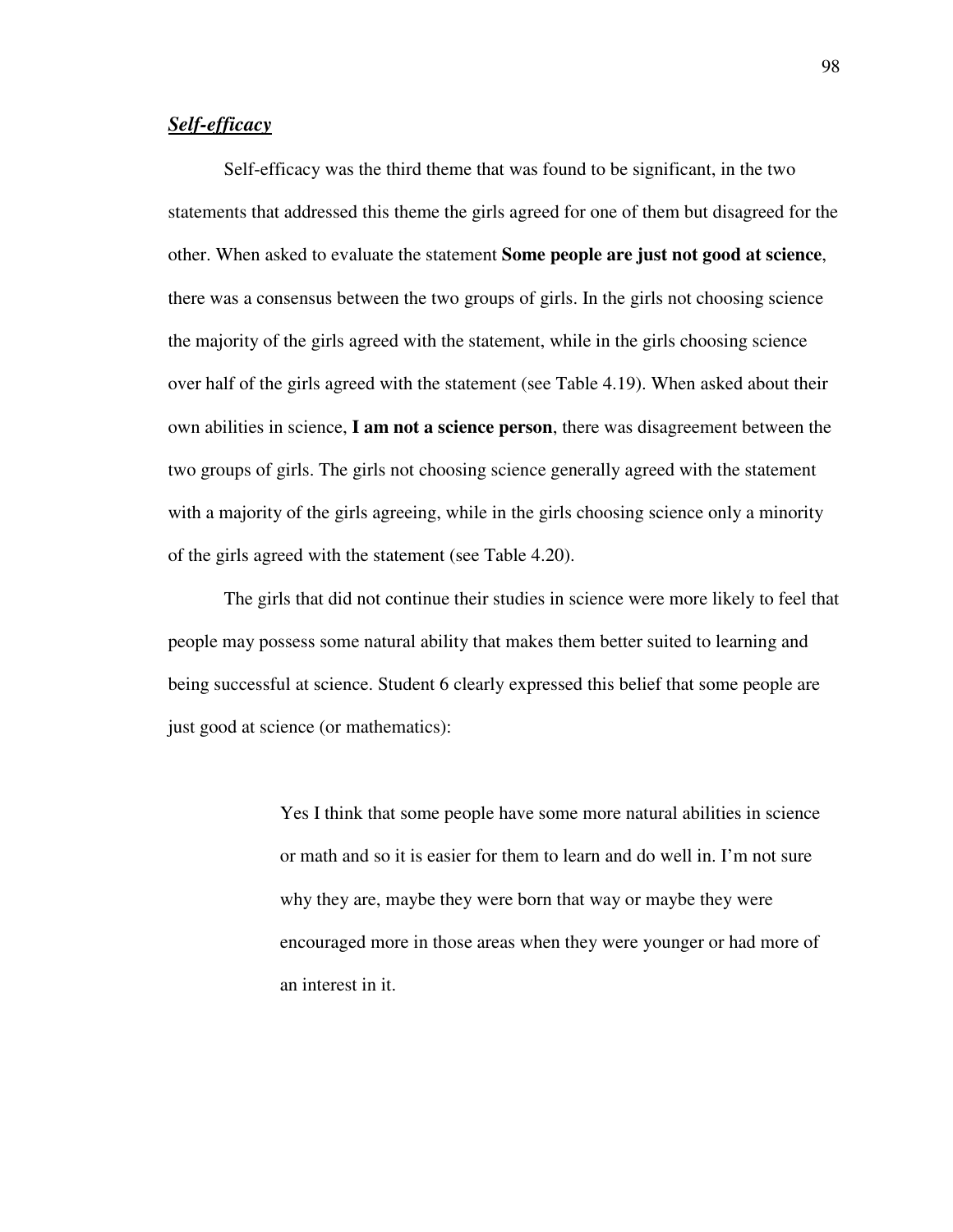Student 7 shares a similar sentiment when it comes to some people possessing a natural ability in science, but she also appreciates that with hard work that others that may not possess this natural ability (or so much of it) can be successful as well:

> Yes I think so. Some people do well in science because they work really hard but others do well in science with not a lot of effort. They just seem to understand science better, it must be something in how they think or how their minds work.

It is interesting that both of the girls clearly feel that some people can possess a natural ability in science, but they do not have any clear understanding or explanation of why this is, with both of them giving different possible reasons.

Girls and boys are placed in the same learning environments, albeit they may get very different experiences from that environment. Research shows that in mandated tests in some states in the USA, girls and boys are performing at the same level in science and mathematics during their elementary and secondary schooling years (Hyde & Mertz, 2009). However, when they make decisions about their careers girls do not stay on the same path as boys, choosing less often to pursue careers in science and mathematics (Huebner, 2009).

 During adolescence girls become interested in boys and being attractive to boys and can take on more feminine roles that often exclude science (Brickhouse et al., 2000). It is at this point that many girls may come to the belief that boys do not like smart, aggressive or competitive girls. It is very possible that girls who are very capable in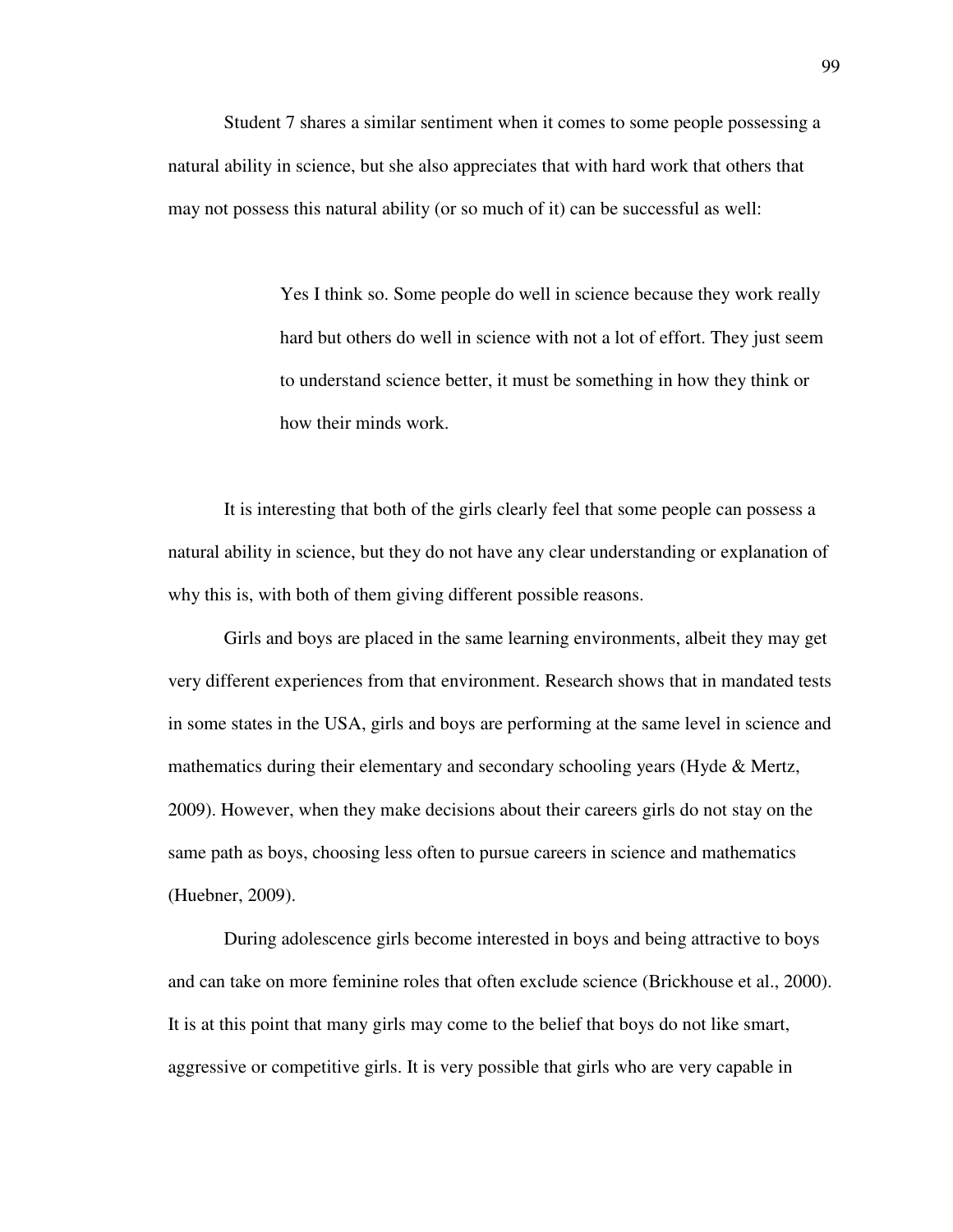science and mathematics may mask their abilities in order that they may not look too smart in those areas, potentially making them more attractive to boys. These girls often fail to investigate, and therefore ignore, their abilities fully in the areas of science while they still possess them, these same girls become women who cannot and do not engage in science (Britner, 2008).

## *Discussion of Non-significant Themes (Teacher, Difficulty, Gender) Teacher*

Surprisingly the teacher, as an influence on the girls' choice to cease or continue their studies in science, was not found to be a significant factor. While the majority of the girls agreed with the statement **A good teacher can make learning science more fun** (see Table 4.10), when given the statement **If I had different teachers I may have enjoyed learning science more** only a minority of the girls agreed with that statement (see Table 4.13). When asked to address **My teachers had an impact on my no longer choosing to study science**, most of the girls disagreed with the statement (see Table 4.9). Similarly, when it was phrased in a different manner and the girls were presented with the statement **If I had different teachers I may have continued my study of science**, most of the girls again disagreed with the statement (see Table 4.11).

Overall, for the previous statements discussed, there was a general consensus across the girls in both groups (those choosing to continue studying science and those that did not). So even though the teacher may have an effect on the learning environment and how much girls may or may not enjoy learning science, in the end it seems that the girls' experiences with their teachers had little or no impact on their decisions to further study science. These findings are not in agreement with some of the literature reviewed, where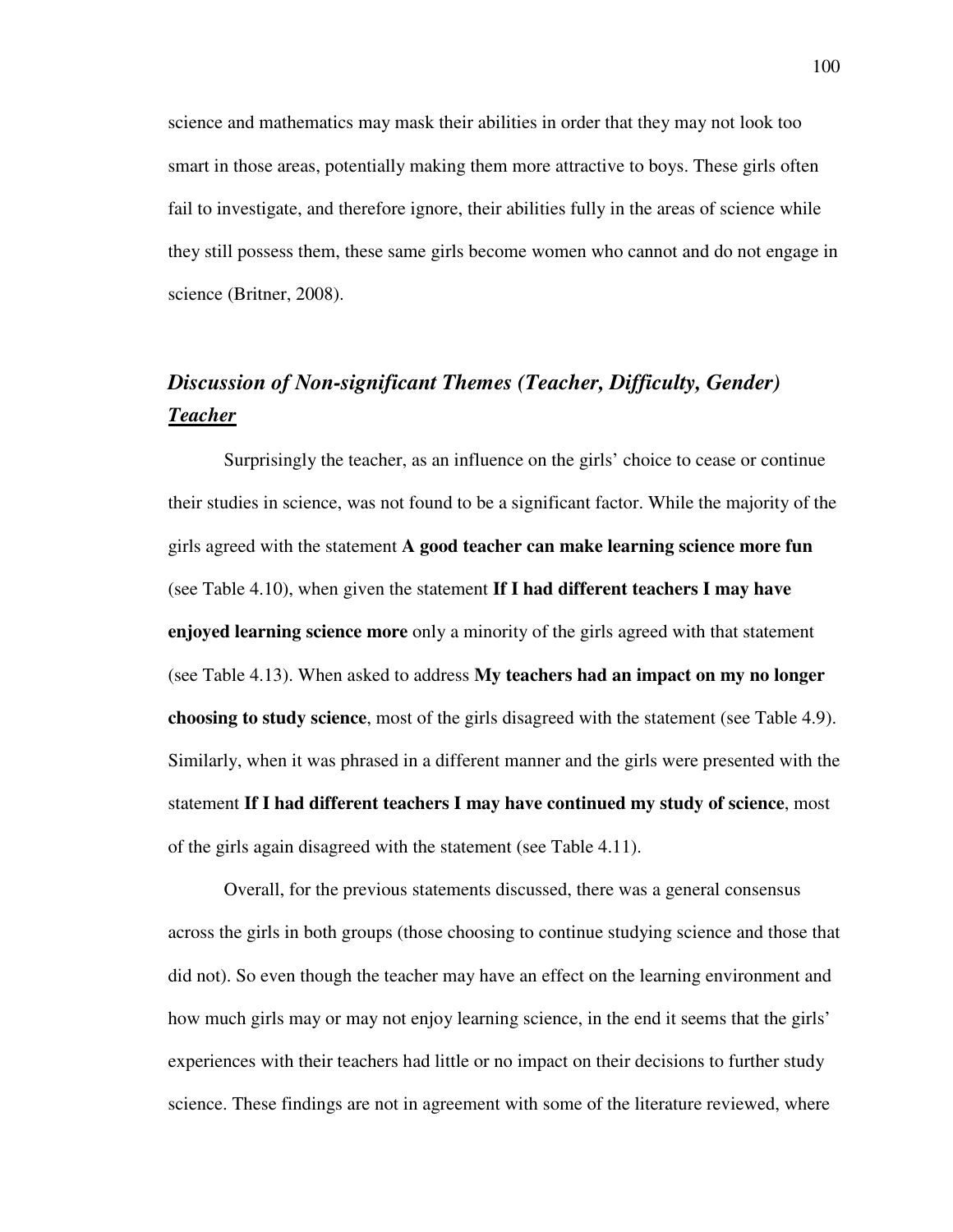it was found that the teacher's treatment of girls in the science classroom can affect the chance at being successful.

The literature examined suggests that teachers may call on girls less frequently and when they do, they ask girls lower level questions (Brickhouse et al., 2000; Martin  $\&$ Newcomer, 2002)). Student 6's interview response indicates that even though she does not feel that overall teachers treat boys and girls differently in the science classroom, students do still pick up on certain trends in the classroom:

> In some science classes though if boys are really smart and understand what we are learning then the teacher might let them answer more questions because they know that they are going to be right. We are all taught the same material and if boys or girls need more help teachers are usually willing to provide it.

When the girls were asked about whether they felt that teachers treated the "smarter" and more successful students differently than those who were not as successful, the general consensus was that teachers did not necessarily treat successful students better in terms of teaching and learning course material but that they might interact with them more (on a personal level) and the girls seemed to have constructed their own understanding of why that was:

> Sometimes. But not that much differently. They may ask smarter students more questions because they know they will have the answer or they may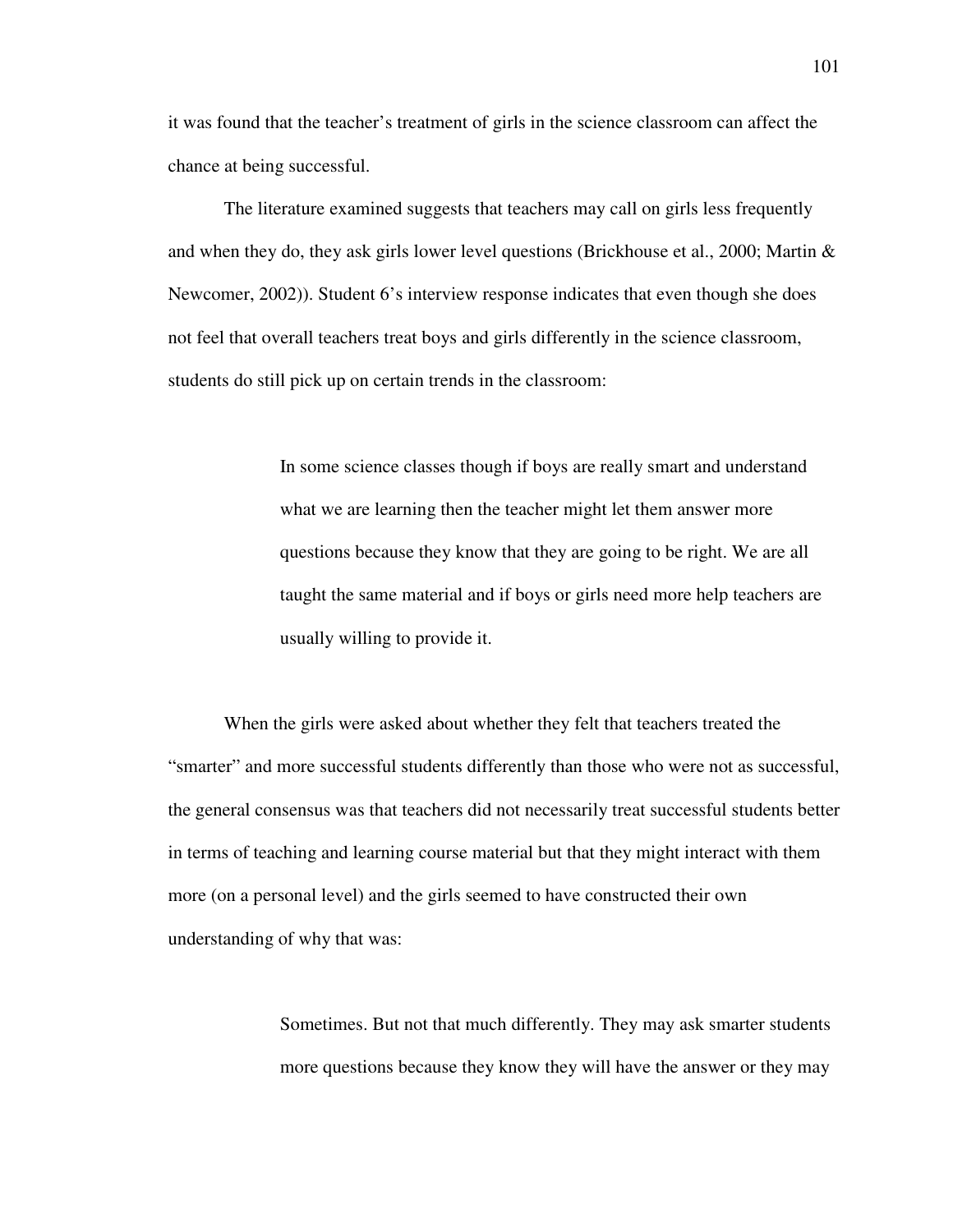discuss something with them more because the students might be more interested than the ones that aren't doing so well. Sometimes they talk to them more because the smarter students will ask more questions than the students that aren't doing well or that don't care about science or don't like it. **Student 2** 

Mostly I think that teachers treat male and female students the same, sometimes a little different though. Sometimes they ask boys more questions in class and talk to them more, and some will ask the smarter kinds (sometimes boys) to answer more questions than the kids that aren't doing well. **Student 1** 

Not really I don't think. Most teachers are fair. They may interact with some students that do well more than others but maybe that is because they understand what they are learning and they get their work done sooner, so they have time to be more social. Also the smarter students probably have similar interests as the teachers, that is why they like science. *Student 8*

Not usually or most of the time. They may interact more with students that have a greater interest in science than those who do not because they know they enjoy it. Teaching the course material though, they tend to treat everyone about the same and are willing to help. But I think they may like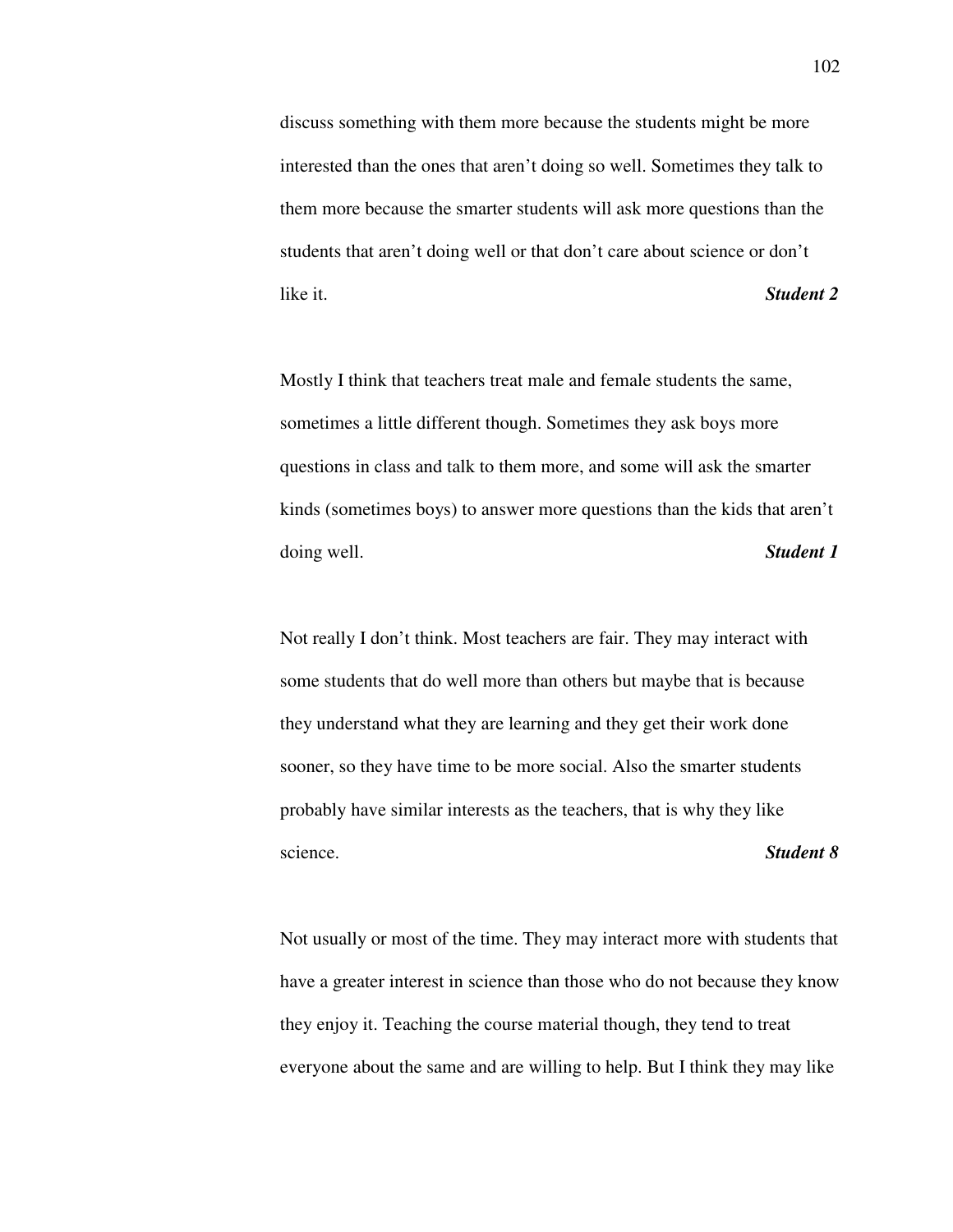the smarter students more because they talk to them more outside of the classroom and talk to them more about even things that aren't science related. *Student 6*

In trying to determine what causes women to not pursue careers in science and technology, it was found that the educational system and process was indeed a factor influencing the career choices that girls made (Sander, 2005). Teachers were also found to give boys more praise and more criticism (Drudy & Chathain, 2002), and they tended to follow up more with the responses from boys (Martin & Newcomer, 2002).

From their differential treatment and experiences, girls adopt different ideas towards science and have much different participation levels than their male counterparts. Biases between female students and teachers (both male and female) in their classroom interactions as well as in scientific investigations do exist (She, 1999; Kahle & Meece, 1994; Martin & Newcomer, 2002), indicating that the practice is so ingrained in us that teachers are not aware that they are doing it. When it came to seeking help from teachers, at times teachers would help the girls by completing the tasks for them whereas with the boys, they would explain the underlying concepts to the boys and expect the boys to complete the task themselves (Sadker & Sadker, 1994).

The last statement concerning the teacher as an influence was the only time that the two groups of girls disagreed (in the discussion around the theme of the teacher). When asked to evaluate the statement **In past science courses, the teachers thought I was a capable student,** there was approximately an equal number of the girls in the group that did not choose to continue studying science disagreeing with the statement as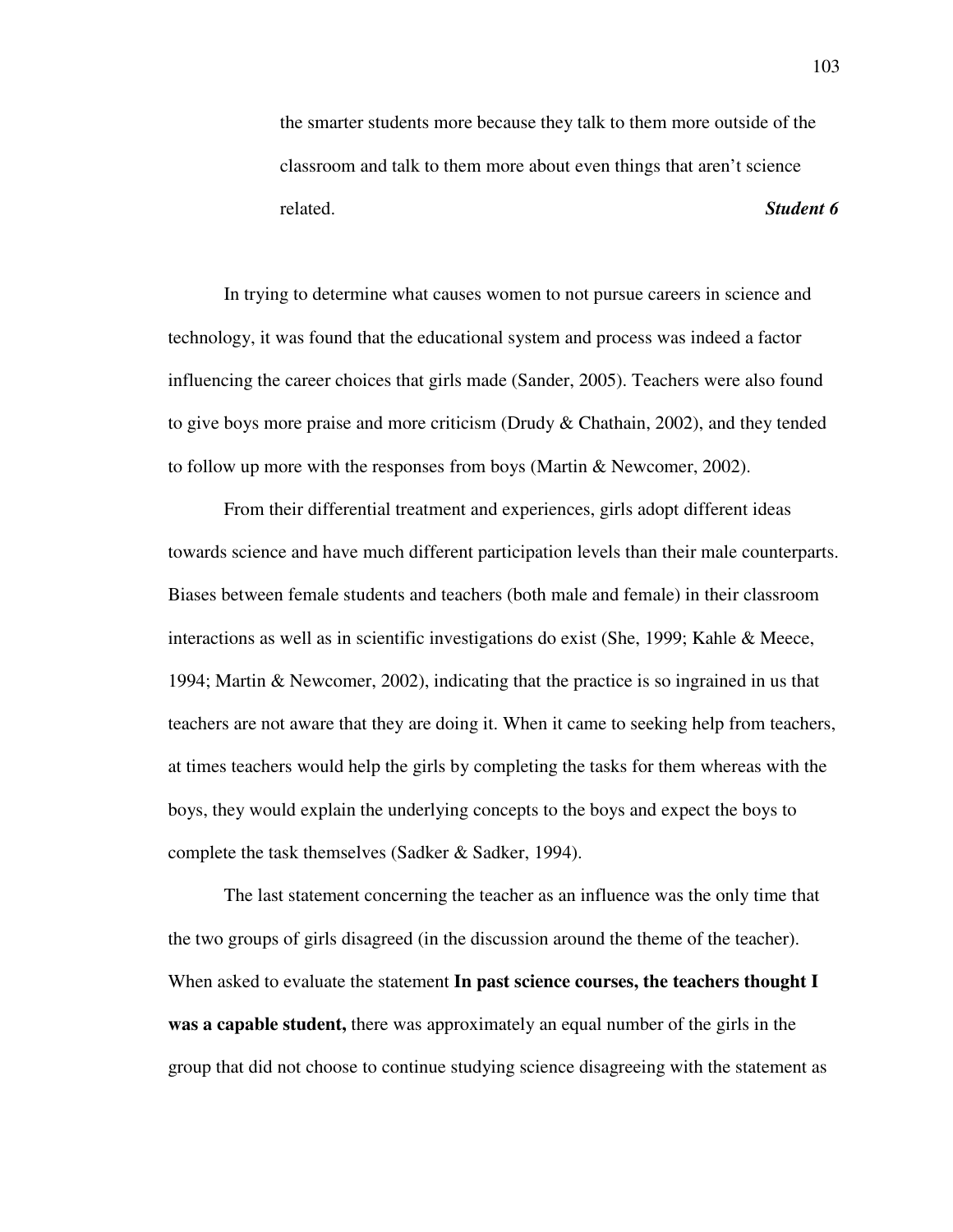those agreeing, while a majority of the girls in the group that did choose to continue studying science agreed with the statement (see Table 4.12).

It is interesting that in the girls who did not continue their studies in science there was no group consensus, approximately an equal number of girls felt that their teachers did not see them as being capable in science as compared to those that felt that their teachers did perceive them as being capable. In the girls that did continue studying science, as a group the majority felt that their teachers did see them as capable at achieving success in science. In the discussion surrounding the role of the teacher, this is the point where the two groups of girls disagreed.

Though both groups of girls felt that a good teacher can make learning science more fun they did not necessarily accredit having different teachers with themselves enjoying learning science more, so though they see and appreciate the potential in different teachers and teaching styles, they do not believe that they would have had a different learning experience had they had different science teachers.

Therefore the role of the teacher is not a very influential one when it comes to the choices that the girls went on to make, regardless of their survey responses. This lack of teacher impact (on the girls' decisions) is further emphasized by the fact that both groups were in agreement, their teachers did not have an impact on their decision to no longer study science and that having different teachers also would not have caused them to continue studying science. Can it be assumed then that these girls came into secondary school with experiences and beliefs about studying science, that then drove them to make the decisions that they about future studies in science?

104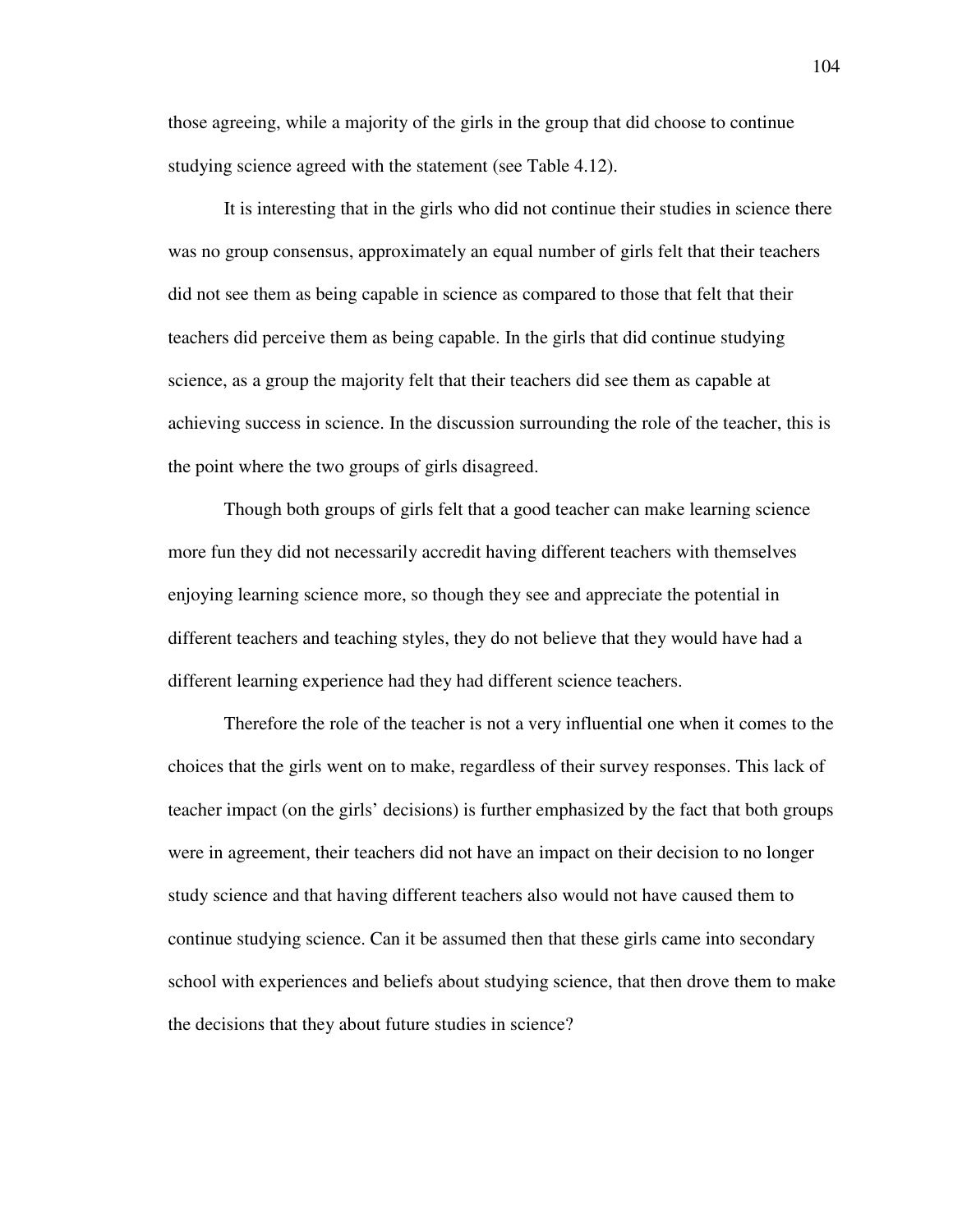The findings suggest that only that the secondary school science teachers did not have a significant impact upon the girls' decisions about studying science, but we cannot assume that all previous teachers that taught them science did not have an influence. In this study I did not address the influence the elementary teachers may have had on the girls' learning and ideas about science. Recall Student 4's comment on why she was not interested in science and ceased her studies in it, "Because my teacher in elementary school was bad and really boring, and we didn't really do much science. When I got to high school it was too late."

The role and impact of the girls' previous elementary science teachers was outside the scope of this study and would be far too difficult to gauge, as a high school population is comprised of students from many different elementary feeder schools, as well as students from outside the feeder schools, and even students outside of that specific school board, which would give a very large number of teachers teaching elementary science (some of whom do not have a science background). Interestingly, it was found that in Hawaii girls are equally engaged in the use of scientific equipment as the boys (Greenfield, 1997), in a school district where students participate in hands on scientific experiments in elementary school and therefore develop and interest and proficiency for doing science at a young age.

The theme of difficulty was also not found to be statistically significant in the girls' decisions about studying science. I was also surprised by this finding, as I assumed that not only interest but also the perceived difficulty of a subject (and therefore the perceived effort necessary in order to achieve success) would be key in choices that students make about the courses that they choose to enroll in.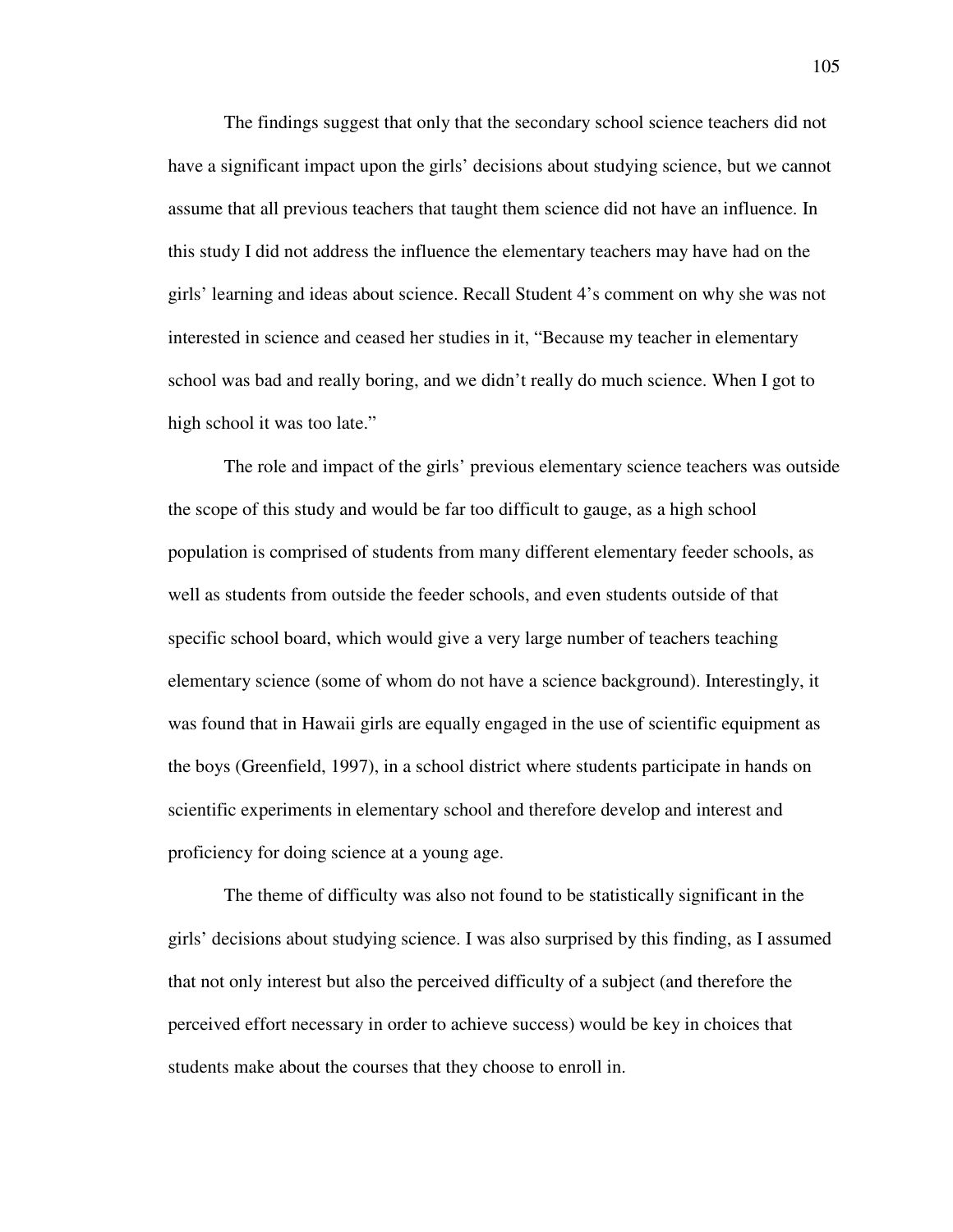Across both groups of girls there was a general consensus that **Science is a hard subject** in which to succeed, in comparison to other subject areas (see Table 4.14). When asked to address **Science is a confusing subject**, there was disagreement between the two groups. In the girls that chose not to study science, over half the girls agreed with the statement while in the girls that chose to study science, there was no real consensus with a split occurring across the five levels of the scale and with approximately half the girls neither truly agreeing or disagreeing (see Table 4.16). When asked to rate **Only smart people do well in science**, approximately half of each group of the girls disagreed with the statement with the other half being spread across the remaining levels of the scale (see Table 4.15).

Difficulty of science, in terms of learning it, is really hard to truly assess on its own. Similar to interest in science being related often with one's effort in science or one's perception of its applicability to real life, difficulty can be linked to one's level of interest and also to perception to one's self-efficacy. Difficulty is hard to measure as everyone's idea of what difficult means is different. I also believe that sometimes people can confuse difficulty with being uncomfortable or being exposed to something new, just because there is something unfamiliar and one may feel uneasy at first with what they are being presented (novel ideas) with, that does not mean that it is difficult and perhaps a little time and effort invested would remove some of the discomfort or apprehension. Student 8 expresses this very well:

> No I've never liked science. I don't know why exactly I just remember it being hard when we had to do it all the time. I don't think I learned much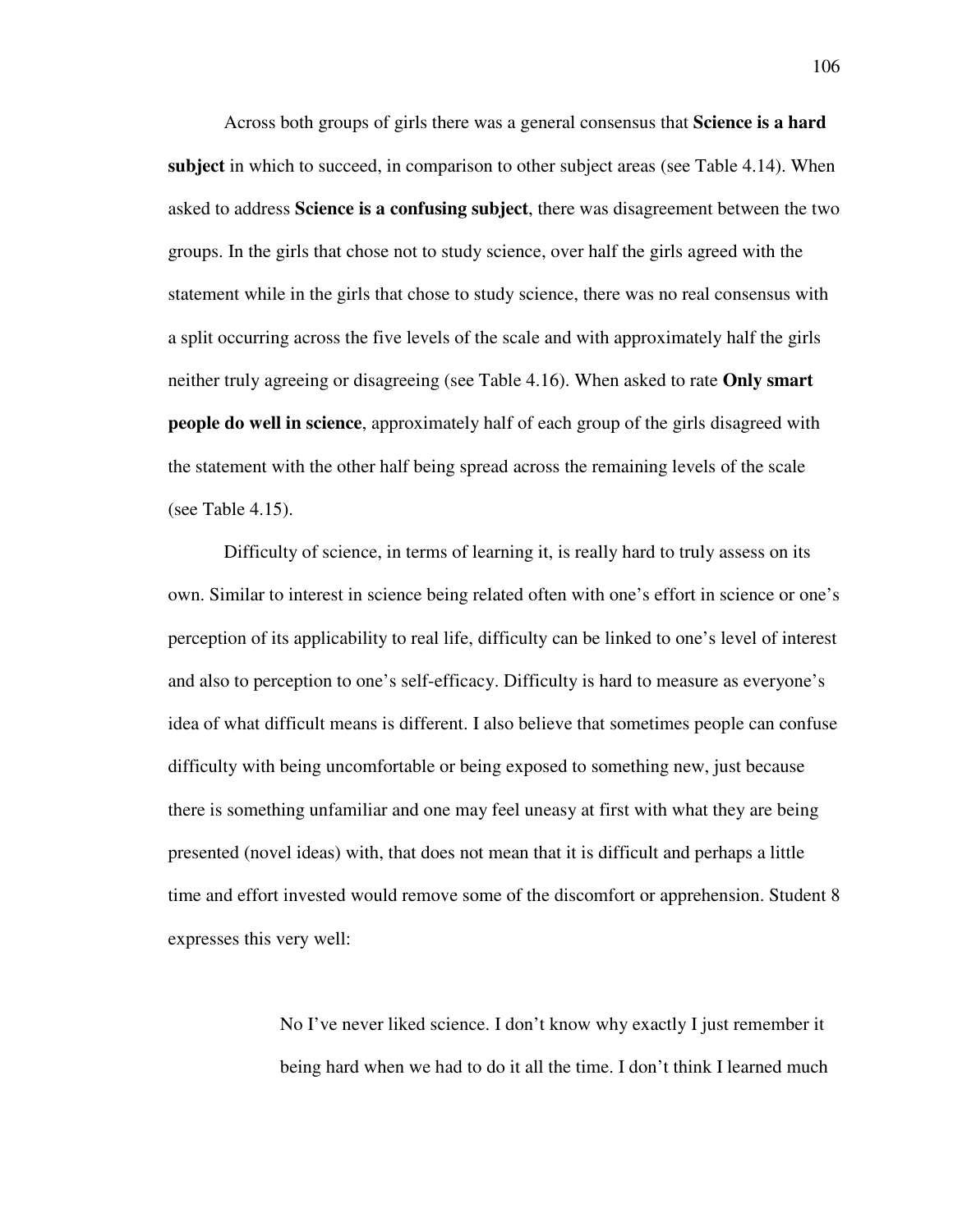science when I was in elementary school and so I wasn't very interested in it when I got to high school and had to do it every day. I found it difficult and boring.

So while both groups of girls agree that science is hard (and therefore requires a lot of effort) to be successful at science, since the girls did not agree on science being a confusing subject to learn, then there must be (according to the girls) other factors that the girls attribute to making science a challenging subject to achieve success in. In support of that, when asked if only smart people do well in science, a fair portion of both groups of girls disagreed, again reinforcing that (in their belief) it isn't just one's ability to learn science that determines success but that there must be other factors that come into play.

Gender, though technically found to be statistically not significant on the girls' decisions about learning science, came close to being significant. When asked about the statement **Most girls are not good at science**, there was a very strong consensus between the two groups of girls, with the majority of both groups disagreeing with the statement (see Table 4.17). And when asked to evaluate the statement **Boys are naturally better at science**, again there was a very strong consensus between the two groups of girls, with the majority of both groups disagreeing with that statement as well (see Table 4.18). Clearly the girls did not feel that one's gender had any effect on one's ability to achieve success in science: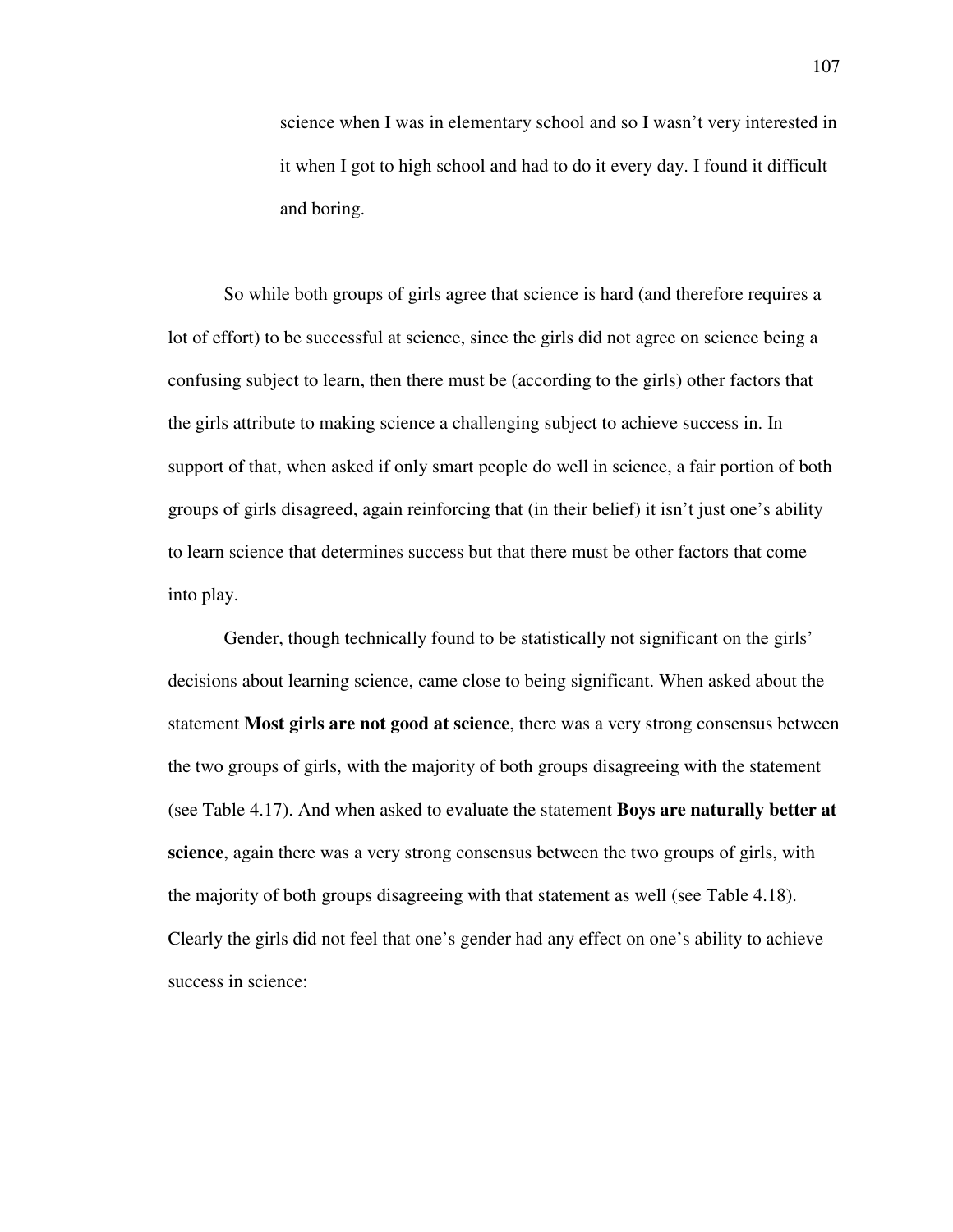I think that boys and girls can both do well in science. It has to do with the person and their interests and how much work they are willing to do. So boys and girls can be equally good at science. *Student 1*

It's not that they (boys) are naturally smarter, some people are better at it (science), if they enjoyed the subject then they excel at it, some people just understand it. If they enjoy it they would try harder... *Student 2*

I don't think so, X (another student) is a genius at science and she's a girl, so I think that there is an equal balance there. It's not a matter of being better at it because they're guys. *Student 3* 

If girls do not see gender as an issue to one's success in being successful at science then what is responsible for the discrepancies? In standardized tests in the USA the differences in achievement between girls and boys was insignificant (Hyde & Mertz, 2009). However, having similar levels of achievement as their male counterparts in elementary and secondary school did not follow girls into their careers, they were not choosing careers in mathematics and science as much as they boys were (Huebner, 2009). Since recent research has all but dismissed the idea that an innate ability between the sexes exists when it comes to learning mathematics and science (Huebner, 2009), it may be that historical practices in the traditional instruction of science may create and support a bias that excludes girls (Carlone, 2001; Eisenhart & Finkel, 1998).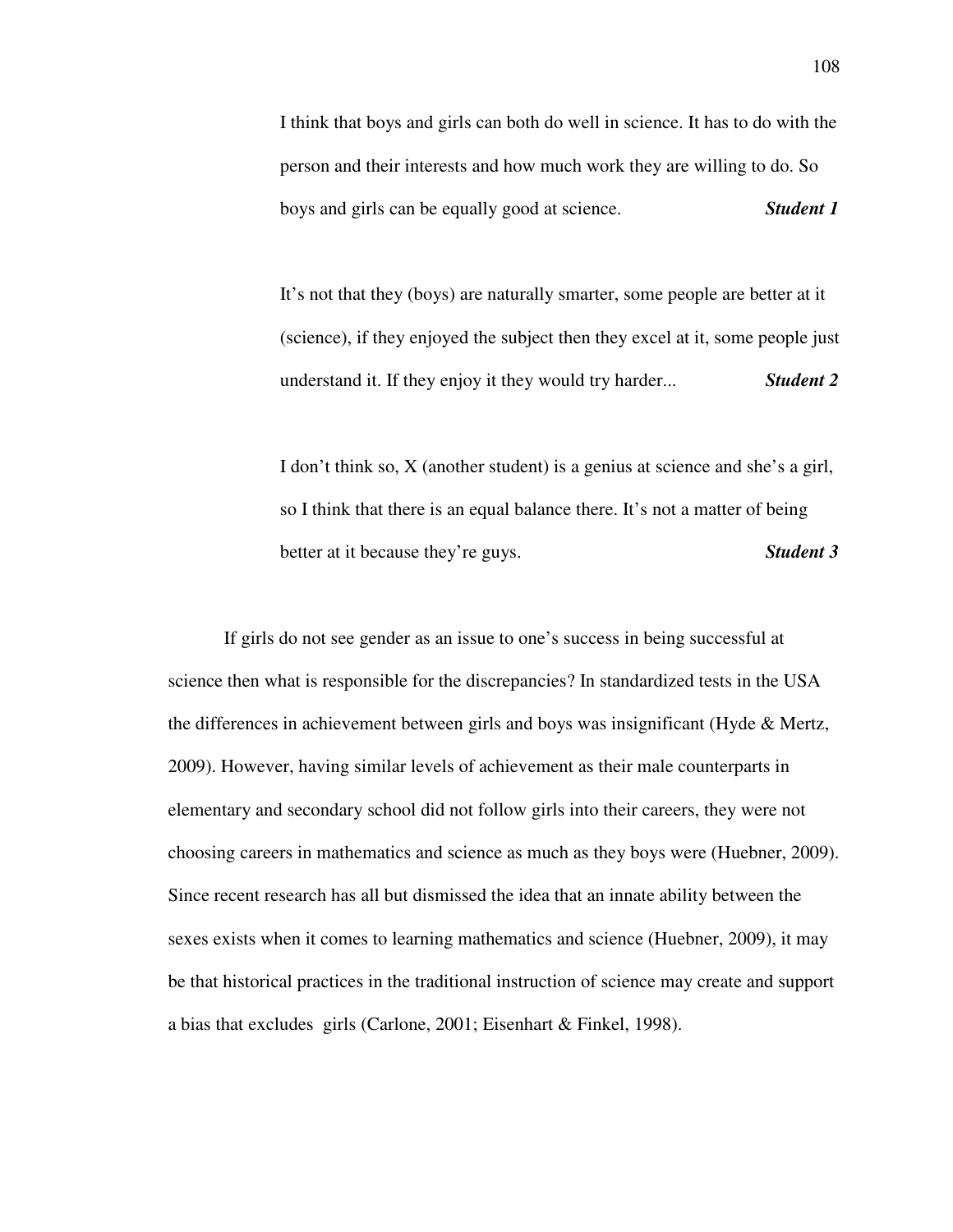Girls tend to work well in groups and in a more cooperative manner than boys (Hammerich et al., 2000), studies have shown that girls enjoy learning science in social settings where they can interact with others as opposed to doing tasks where they work independently such a reading, writing, or taking notes (Baker & Leary, 2006). At the same time, working in small groups does not necessarily alleviate all concerns, girls still may be restricted in their ability and the opportunities for them to participate. When working in smaller groups, stronger (often the more aggressive male students) students may take on a leadership role and lead the activity, leaving the girls to play a supporting role such as a scribe (Brickhouse et al., 2000).

These social roles and gender cues do not only exist in the classroom, but follow the girls from their personal lives and experiences outside of school. A number of writers suggest that girls are at a disadvantage in science before they even begin school, because they are given toys like dolls (and tea sets and make up) as opposed to blocks and other creative toys. Perhaps it is not done consciously but it seems that parents and society encourage and support the nurturing side of girls at a young age, much more than they encourage and support their curiosity and a desire to investigate and create, while boys are encouraged to be independent, assertive, and in charge. In a study of computer and video games it was found that only 17% of games have female characters and of these games, 50% of the women do not participate actively but instead are props having high pitched voices, tended to faint, and were highly sexualized (Children now, 2001). Even in their own homes, girls are less likely to help their fathers while they fix things around the house while boys are given more opportunities to do that. Research shows also that girls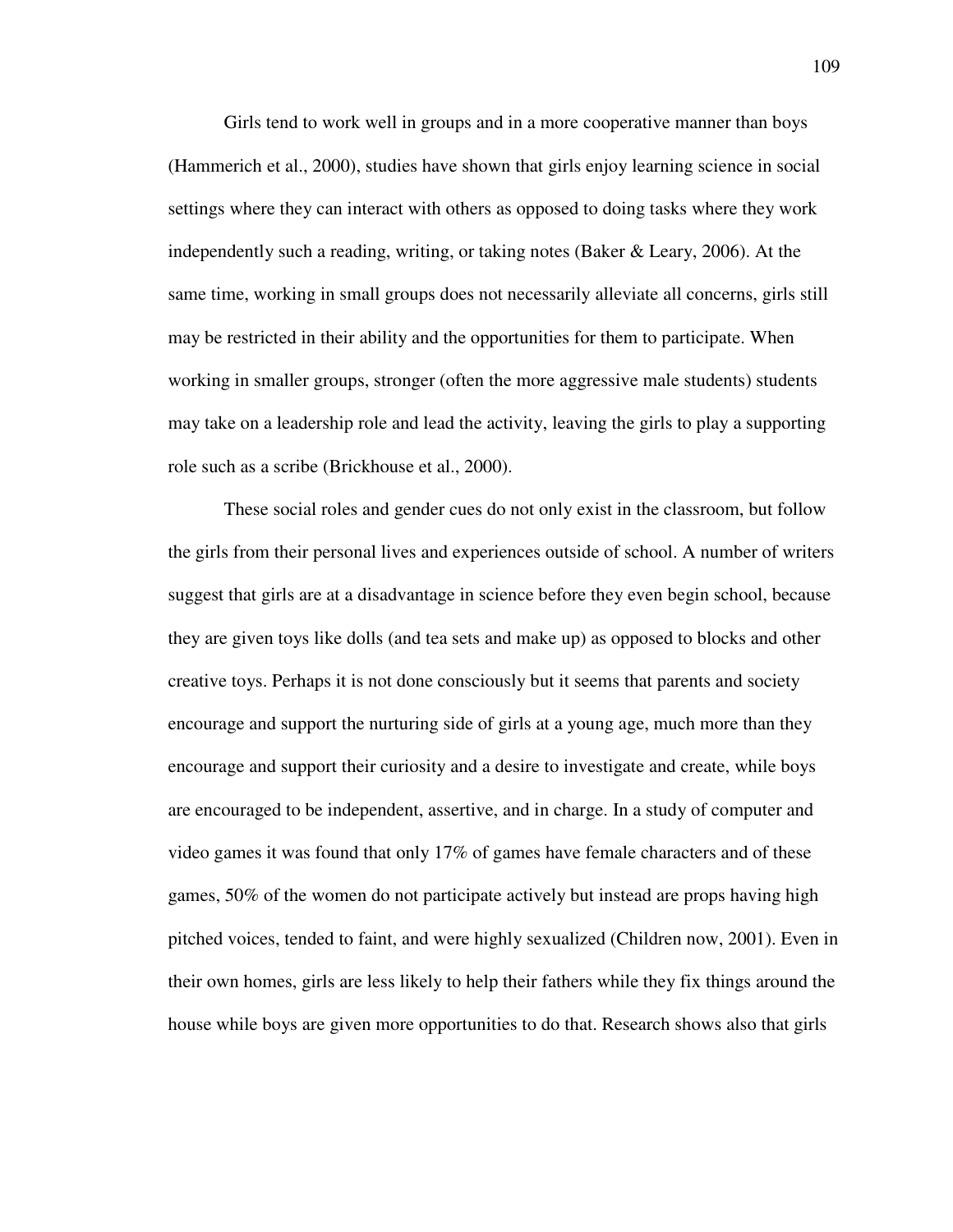are not given chemistry sets or microscopes by their parents as often as boys, and girls are not taken camping as much (Baker & Leary, 2003).

In schools we are not helping to make the situation any easier. One might expect that resources used in the science classroom, resources that we expect girls to consult and refer to in order to complete the required work or for clarification on topics they might find confusing or difficult, would be free of gender biases but that is not the case. New resources still possess messages or images that may have an impact on the abilities and perceptions of the students using them (Whitely, 1996; Elgar, 2004). Both Whitley (1996) and Elgar (2004) identified science textbooks, from Jamaica and Brunei, with strong male biases and gender stereotypes. Interestingly though, it was found that students in Brunei generally had the perception of gender equity in their classroom environments while American students had a perception of gender inequality (Guzzetti  $\&$ Williams, 1996). Girls from affluent schools in the Southwestern states seemed to be especially aware of gender biases and inequitable classroom situations in their textbooks and other resources (Guzzetti & Williams, 1996).

#### *Implications of Findings*

The purpose of my research was to determine the factors that affected young girls and their desire or lack of, to further pursue their studies in science. I was interested in learning what factors influenced their decisions so that we, at the high school level, could take the necessary steps to either further encourage their interests in science or to counteract the factors that have caused them to choose to cease their studies in science.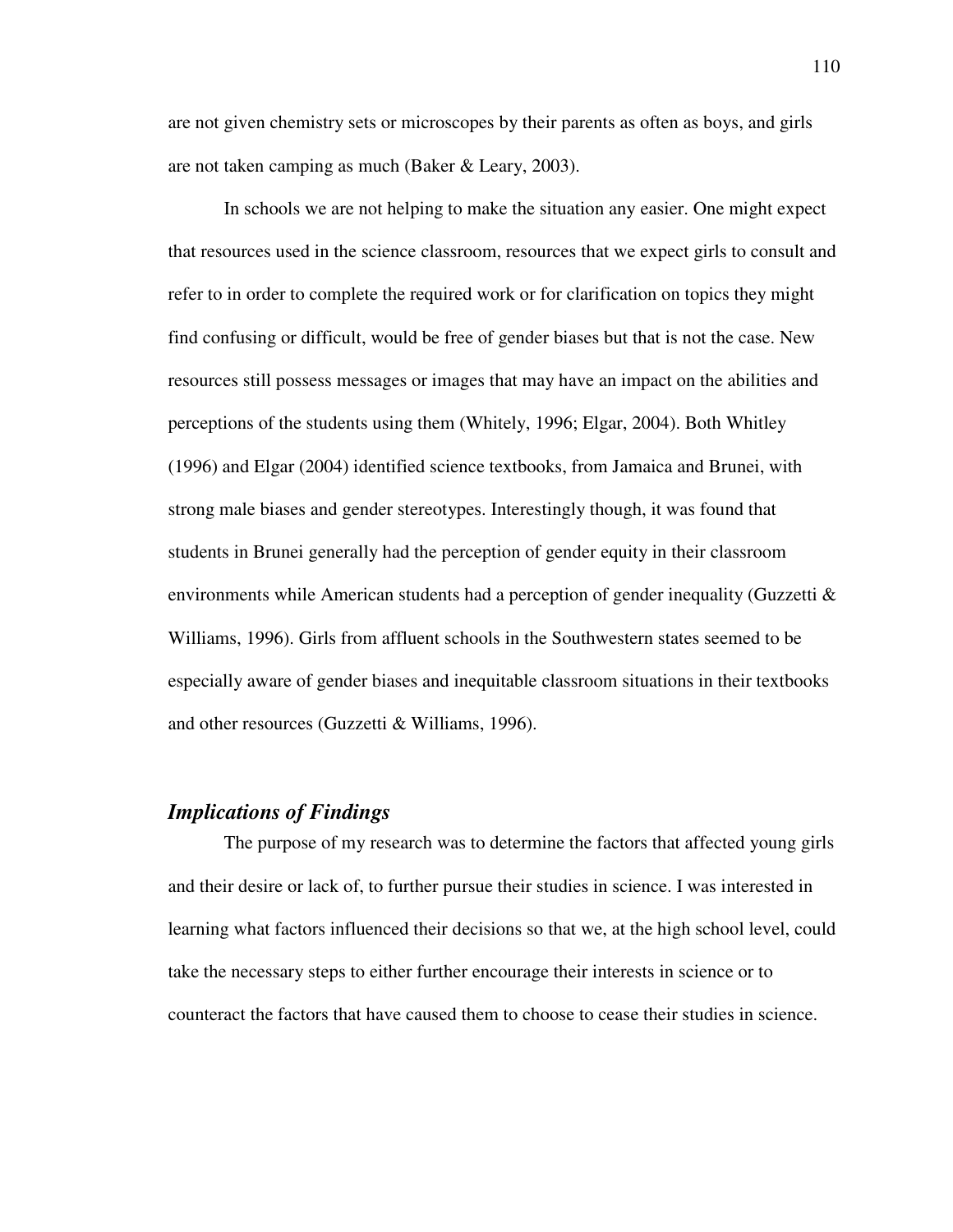From the findings of my research I have come up with the following recommendations on what can be done at the school level to counteract the ideas that some young girls have about science and learning science:

- 1. Encourage and support elementary school science programs so that girls can gain more exposure to science at an earlier age, as well as addressing teaching methods so that they may better engage young girls (relate to their interests) and illustrate the importance of understanding science in everyday life.
- 2. Address how teaching and learning occurs in secondary school science classrooms (acknowledging socio-cultural obstacles), providing girls with more opportunity to participate in and enjoy learning science. Tailoring teaching methods so that they appeal more to girls (and their interests) and engages them better allowing them to use their strengths, and illustrating the usefulness and applicability of science to everyday lives and careers/professions.
- 3. Provide the opportunity for young girls to see and appreciate more female role models in the areas of science and technology, so that they may better relate to who they are learning from and to see parallels between themselves and those successful women.
- 4. Provide more support for elementary science teachers (who may not be a science specialist or even have a science degree), so that they have more support and access to the necessary resources in order to become more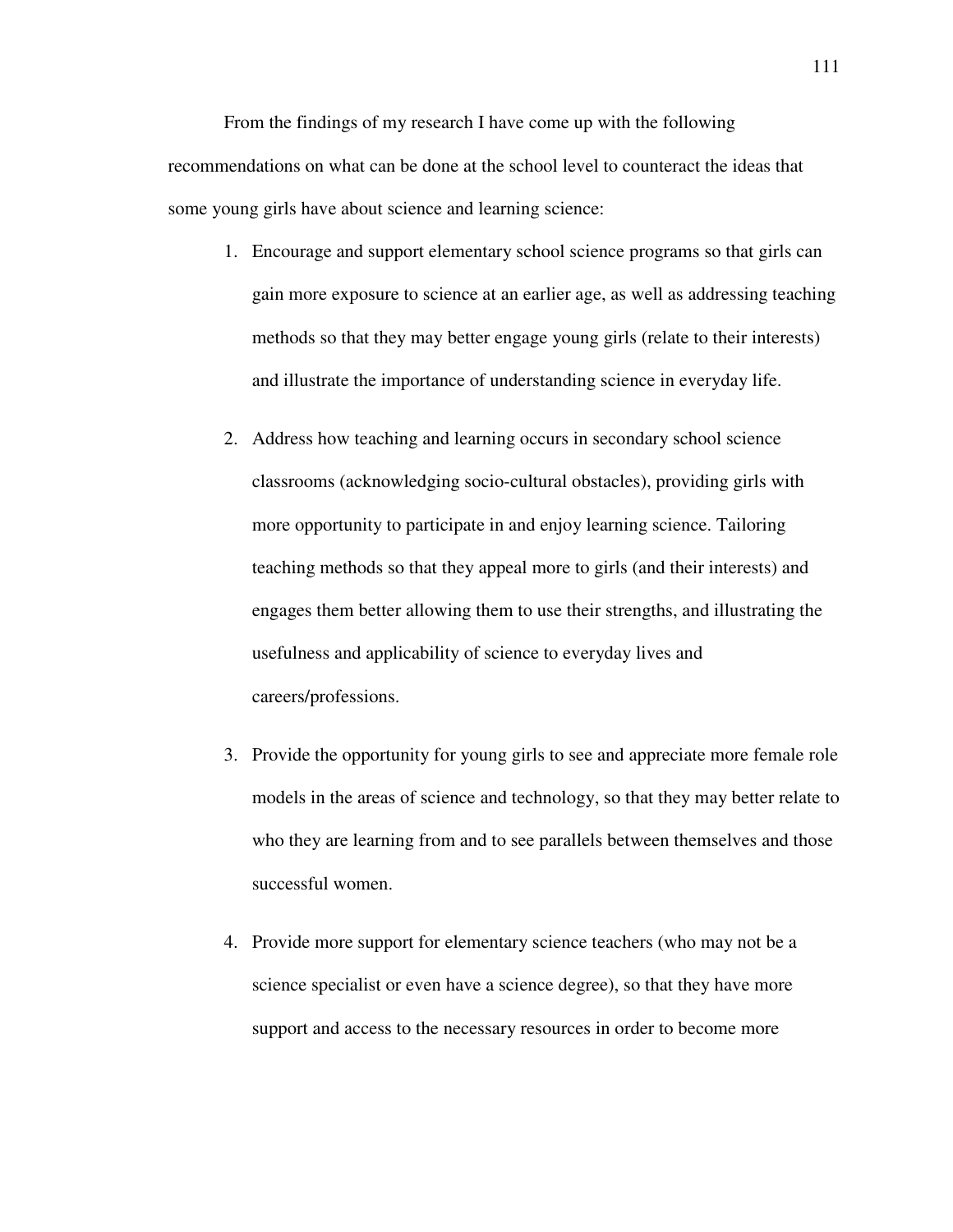knowledgeable in their understanding of science and to feel more comfortable in their abilities to teach of science.

Based on my findings from the survey, and more importantly from what the girls who were interviewed expressed, I believe that exposing girls to learning and doing more science at an earlier age would help to increase their interest greatly. In their interviews many of the girls reported not learning a lot of science during their elementary schooling years, and doing even less in the way of actual scientific investigation or experimentation. As a result, doing science every day in secondary school can be overwhelming and the girls may lack confidence in their abilities, which may make them feel uncomfortable and more likely to avoid science when it becomes an elective subject.

 If science was not their subject of study some elementary teachers may not feel entirely comfortable in teaching science even though they have been given the task of doing so. As a result their students may get little or no exposure to learning science and even less opportunity to participate in the fun and meaningful investigations that can make learning science interesting. From my own discussions with my colleagues I have come to understand that some elementary schools are not even properly equipped with the necessary equipment to provide students with the valuable learning opportunities that scientific experimentation can provide. If they have a familiarity with learning and doing science then they may not be quite so unsure when something new comes along that they haven't seen before.

 Students get to high school and are expected to learn and do science for seventyfive minutes a day, every day of the week, for five months. If a student has had little experience learning science, making them do it for so long a period or much more

112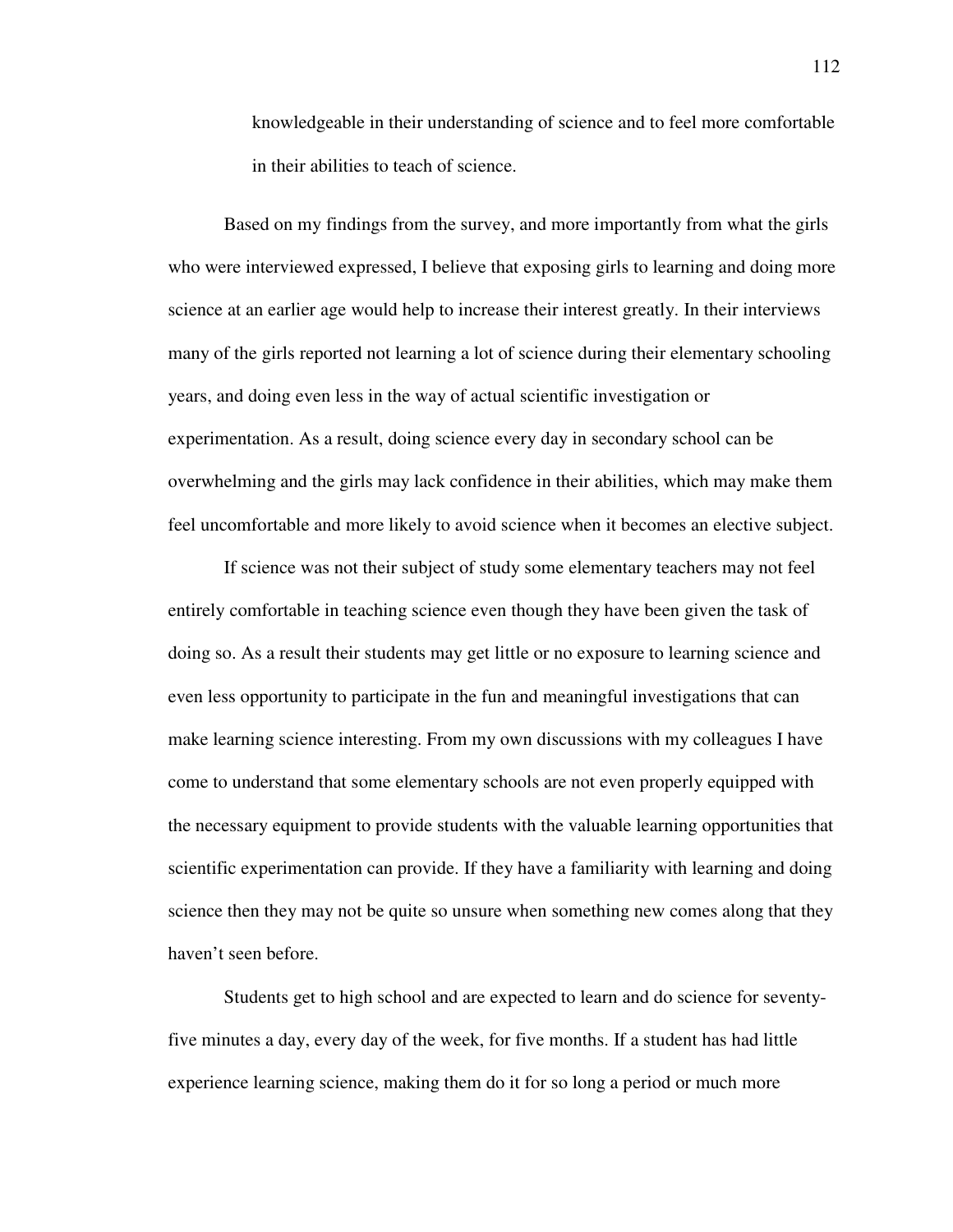frequently than they are used to can seem very overwhelming. If they are overwhelmed and feel like they are already behind from the very beginning then they may be more likely to write off science completely because it already seems too challenging for them.

 Based on the interviewee responses, focusing more on the interests of girls can also help to keep them interested in science longer. Many of the girls in their interviews indicated that much of the science they were made to learn was not important to them or their lives and they could not see how they would ever use it. Indeed a lot of the science curriculum may not be readily applicable to the lives of many students and even less so that they have to intention ever to do anything scientifically inclined or related, instead the focus seems to be to introduce bits and pieces of science so that we introduce various topics and subject areas to those who may actually consider going on to learn or work in science.

We need to better tap into girls interests so that we may present the science that they have to learn in such a way that it appeals more to them and their lives and so that it is more relevant to their interests and needs. We need to be able to make science more of a subject that they relate to. We can do this by allowing them to see how they themselves can do science or may need it in some aspect of their own lives or how some future aspect could use science. We can also achieve this goal by exposing them more to the usefulness of science in people's lives in general or how much the world relies on scientific knowledge and discovery.

Many of the girls indicated that the media still often presents women in supporting roles when it comes to STEM roles, providing more and better role models for young women hopefully it provides them with more of an appreciation of the impact that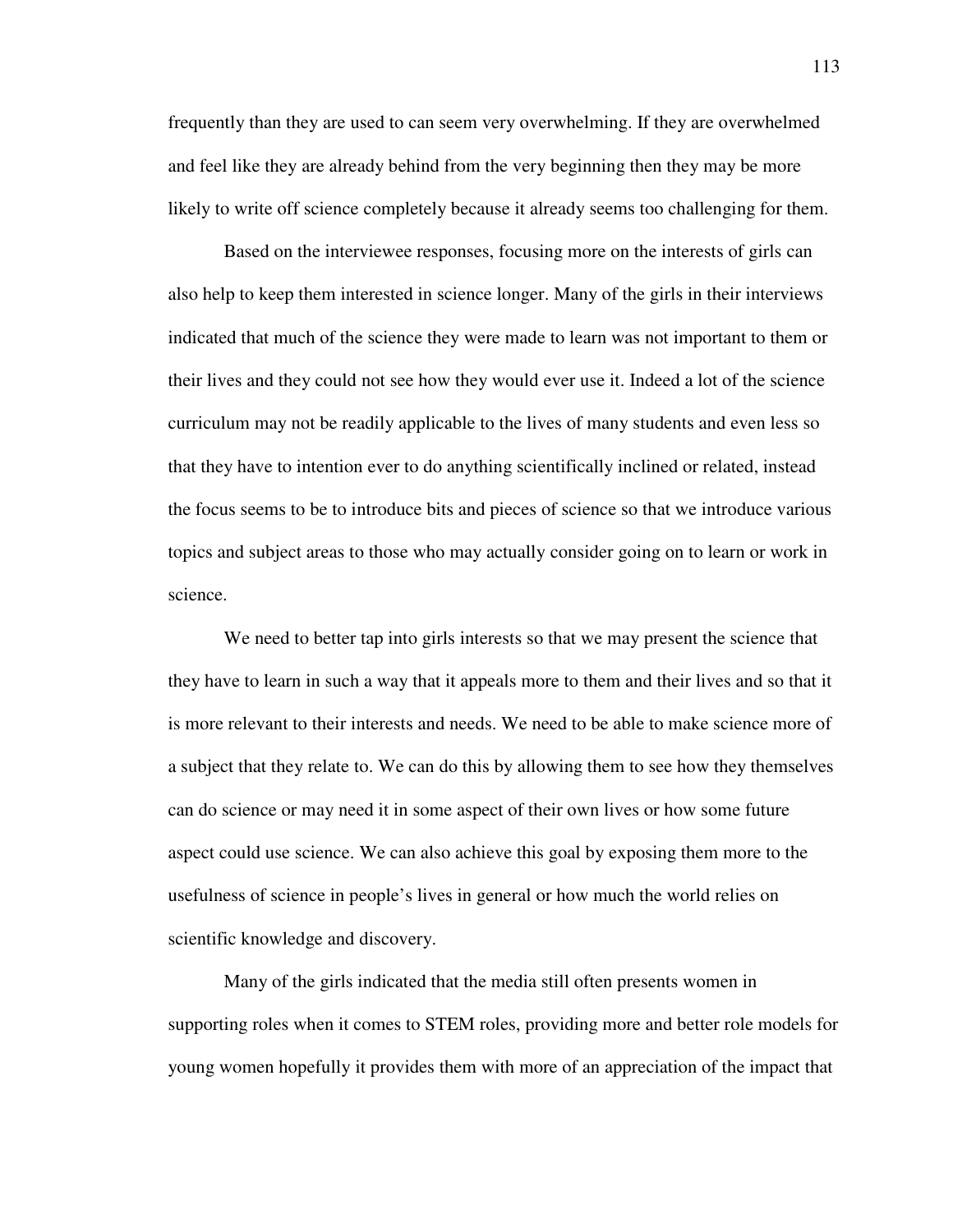women have had on science and technology. Also they can see people in front of them, women that they can relate to and may have more in common with than many of the usual male scientists that they are used to hearing about. We need to break down any stereotypes that young women have of scientists and what doing science is all about.

As some elementary "science" teachers may not even have a degree in science, providing them with the necessary resources and support so that they may feel better prepared and more confident in their abilities, is beneficial both to the teachers and their students. If these teachers themselves have a higher self-efficacy when it comes to their knowledge and skills in science, they may be more willing (and able) to expose their students to learning and doing more science, which may allow students to develop more confidence in their abilities and also possibly spark their interest in science the more they are exposed to it.

#### *Future Research*

One finding that surprised me was the lack of influence that the classroom teachers had on the girls' choices to continue their studies in science. Both groups of girls expressed that even if they had had different science teachers that would not have an impact on their choosing to study more science once it became an elective subject, suggesting that them having potentially different learning experiences in the classroom would not have been the basis for their choices. When phrased differently, to ask whether the teachers they did have had an impact on them no longer choosing to study science, both groups of girls disagreed quite strongly with the statement. Again, this indicates that it was not the girls' learning experiences in the classroom that affected their decisions when it came to making decisions about their future studies in science.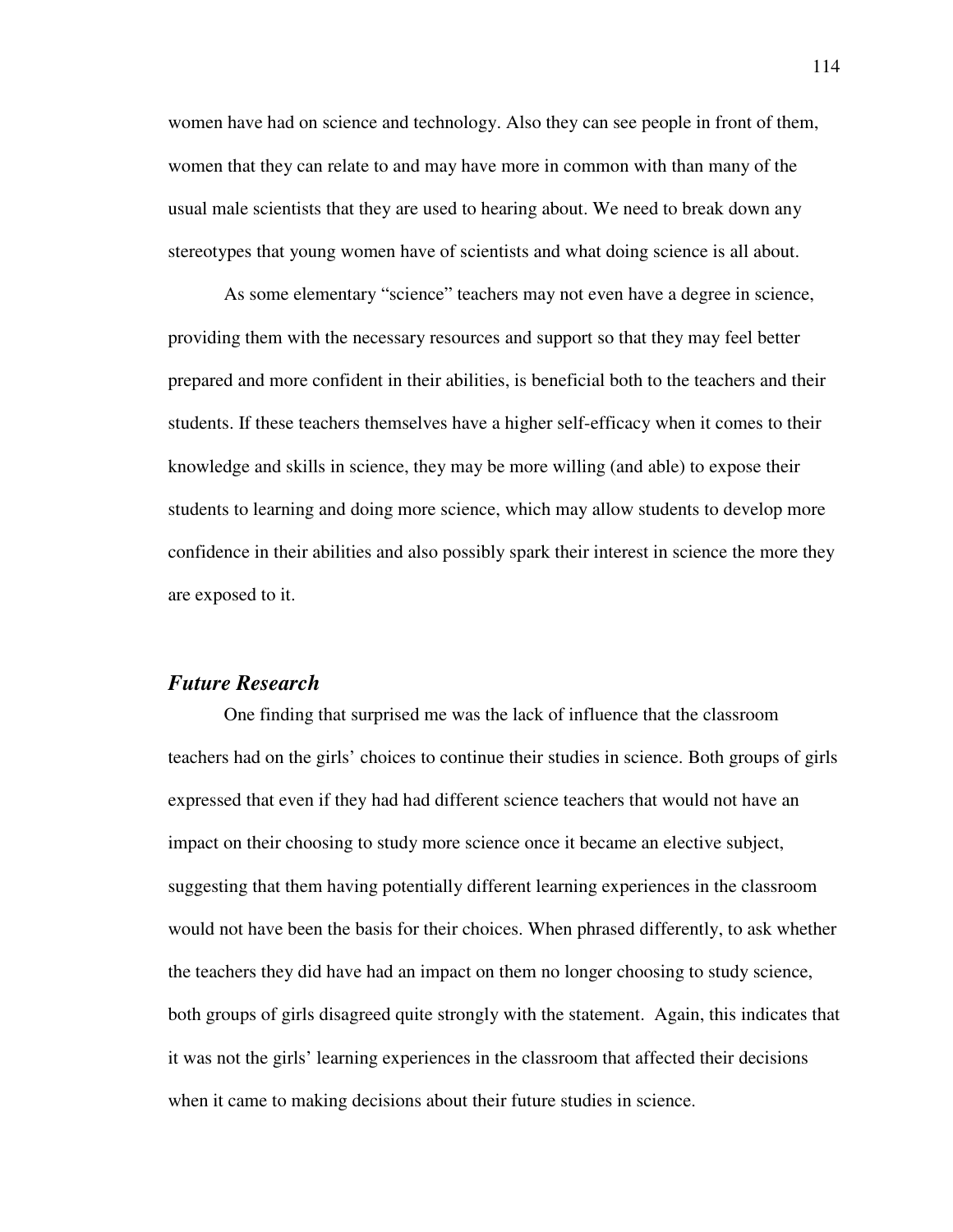If the learning experiences of the girls in their secondary school science classes and the effect of their teachers, do not have a significant impact on the decisions that the girls made, then it might be important to determine (if possible) what ideas and influences did impact the girls' decisions. A similar study to this one, done at the elementary school level, might reveal some valuable information. It might prove valuable to do a similar study before students start studying science regularly, to ascertain what their perceptions and beliefs towards science and their own abilities are. A follow up to that research might be to do a similar study in the upper elementary years to see how the students' perceptions and beliefs towards science and their own abilities may have changed, to determine whether their science classroom experiences have any impact on their beliefs and perceptions.

 Previous research has indicated that in elementary school, Canadian students are performing above international averages in standardized math and science tests given in grades 4 and 8 (Statistics Canada, 2001). This same study found that even though students are still performing above international averages, their performance in both math and science dropped between grades 4 and 8, with the most marked decline being in science. Research needs to be done so that educators can gain a better understanding of why students are losing interest in math and science between grades 4 and 8, causing their performance to decrease during those years. This research can also help to determine what steps need to be takes to reverse this trend, so that students do not lose an interest in science and math (so that they may continue to pursue these subjects, and be successful), and especially to help determine why young women (despite their abilities in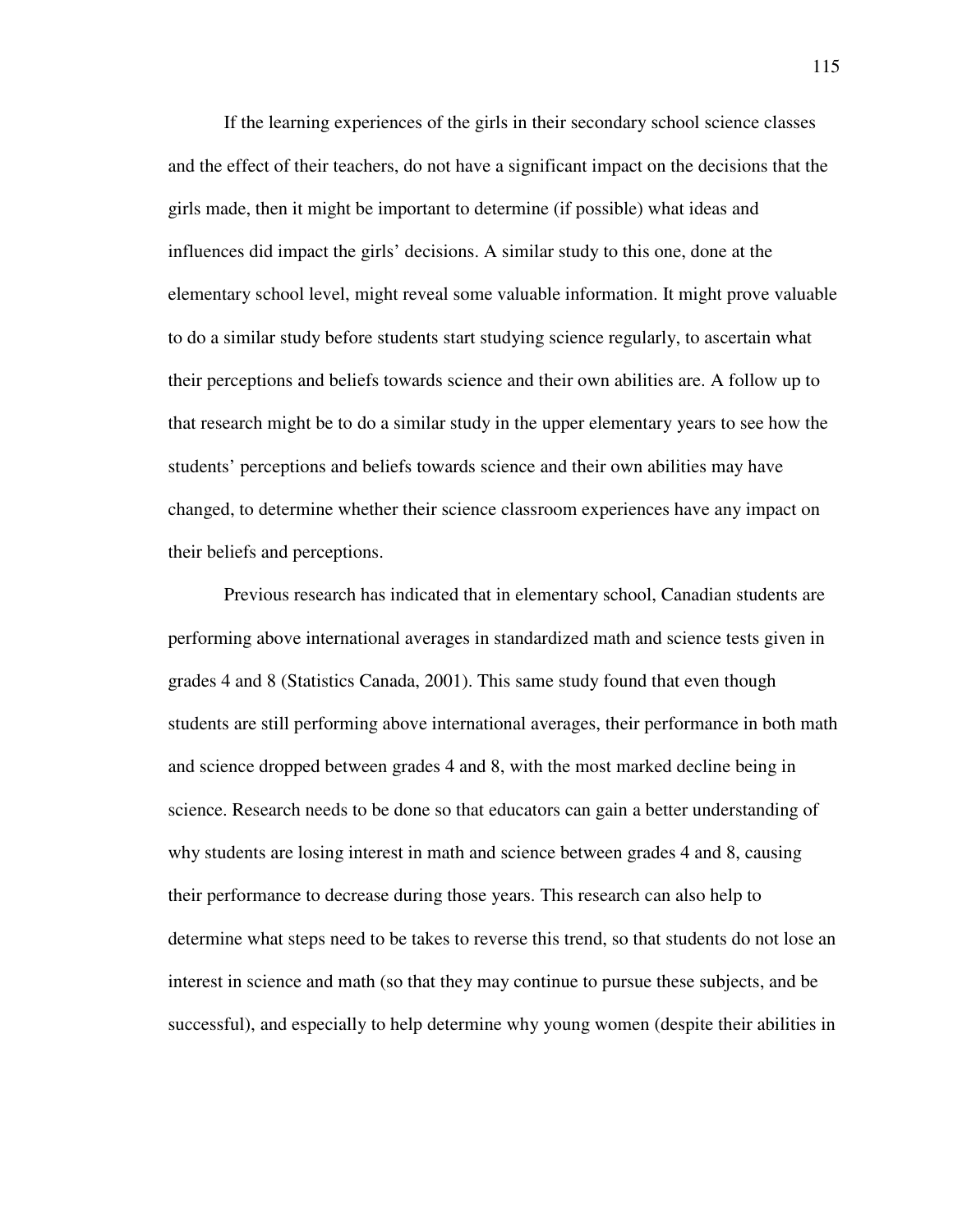science and math) move away from studying science in their secondary and postsecondary years.

#### *Final Thoughts*

 At the start of my research I anticipated that I would find a common set of themes, related to the girls' experiences in the science classroom environment that impacted upon their decision. I have come to the conclusion that this is a much more complex issue than I had first anticipated, there are many factors that influence girls as to whether they should continue their studies in science once it becomes an elective course, and many of those factors do not have anything to do with their experiences in the science classroom.

 Every girl has a different experience when it comes to her understanding of and appreciation for science, her previous learning experiences, her attitude and beliefs, and the way that she perceives and accepts cues from society, the media, and people in her own life. Some girls may have a natural inclination towards being interested in science, they may have family or friends or other influential people in their lives that impart onto them support and appreciation for science.

 We must acknowledge that each girl has different life and learning experiences and that their backgrounds will include varying degrees of exposure to science in school and the world, different levels of experience in participating in science related activities, and different perceptions of their abilities in science. The task then becomes to level the playing field in such a way, that regardless of their past experiences, science educators may be able to have an opportunity to still get secondary schools girls interested in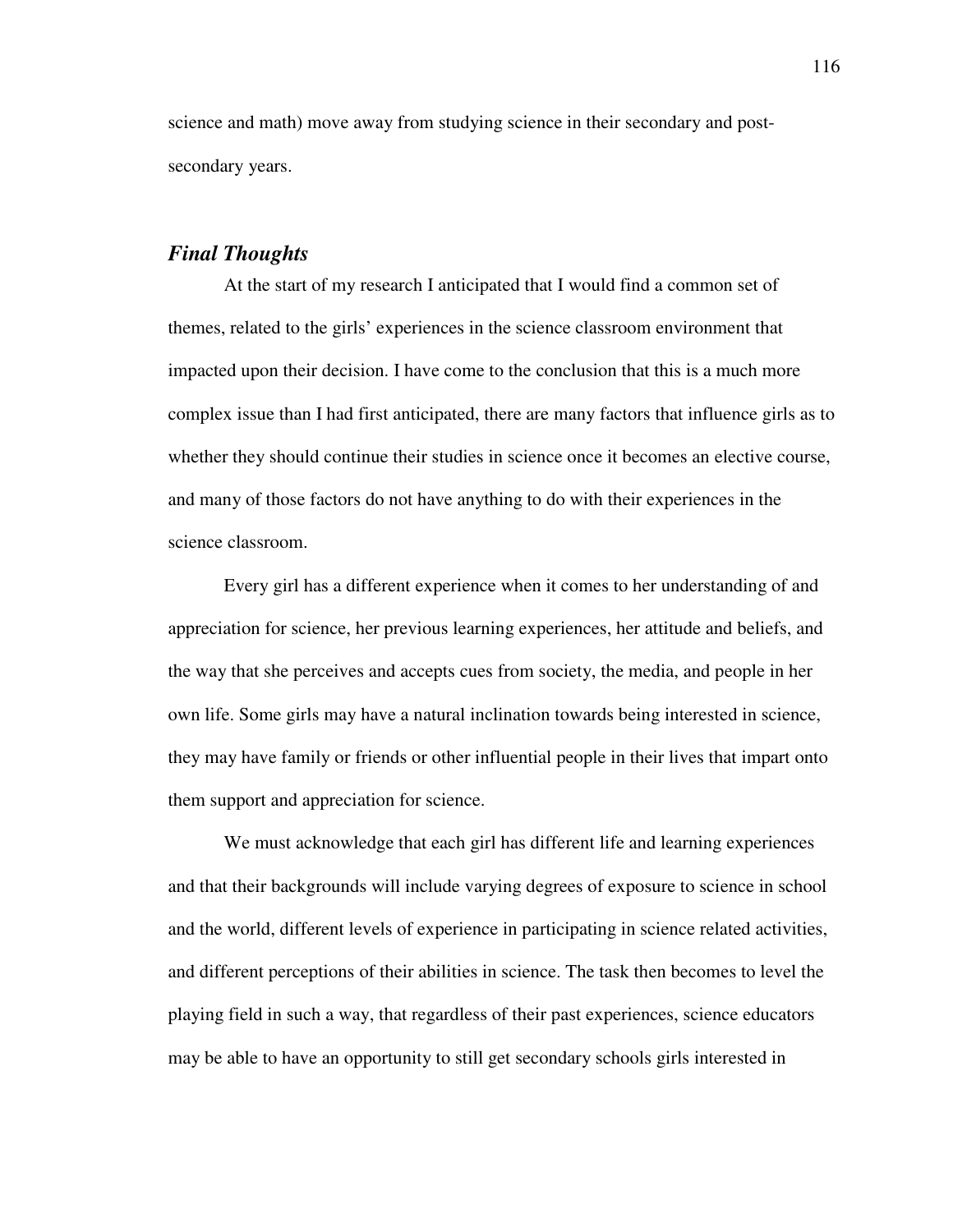science and possibly even to "hook" them to develop more than just a basic interest and understanding.

 In secondary school students come from various "feeder" schools within the school district. Girls are entering secondary school science programs from different elementary schools (where science learning may or may not have been actively promoted) and coming from different classroom teachers (each of whom have their own strengths and weaknesses, and may or may not have had post-secondary education in science). Add onto this whatever messages about science (learning, importance, difficulty, gender, self-efficacy) girls may specifically relate to and pick up from society and the media, and whatever messages about science (same as above) they may be getting from parents, siblings, or other influential people. It is no wonder that girls possess such varying degrees knowledge, interest, self-efficacy, and ability when it comes to learning and doing science.

 For some girls we need to make science a subject that they can better relate to, by allowing them to see the usefulness of science in their lives and the world around them, and by presenting the science in ways that are related to their interests and strengths. We also need to provide them with more role models (science teachers, female professionals working in science fields, women working in science related jobs but not necessarily in a scientific field) that allow them to appreciate that women can (and do) great things in science, and that they do not have to trade away their personality, interests, and traditional gender traits and abilities (being feminine, "pretty", understanding, nurturing…) in order to be successful in science. Also, we (educators, parents) need to come up with ways in which to combat the still persistent stereotypes of women in the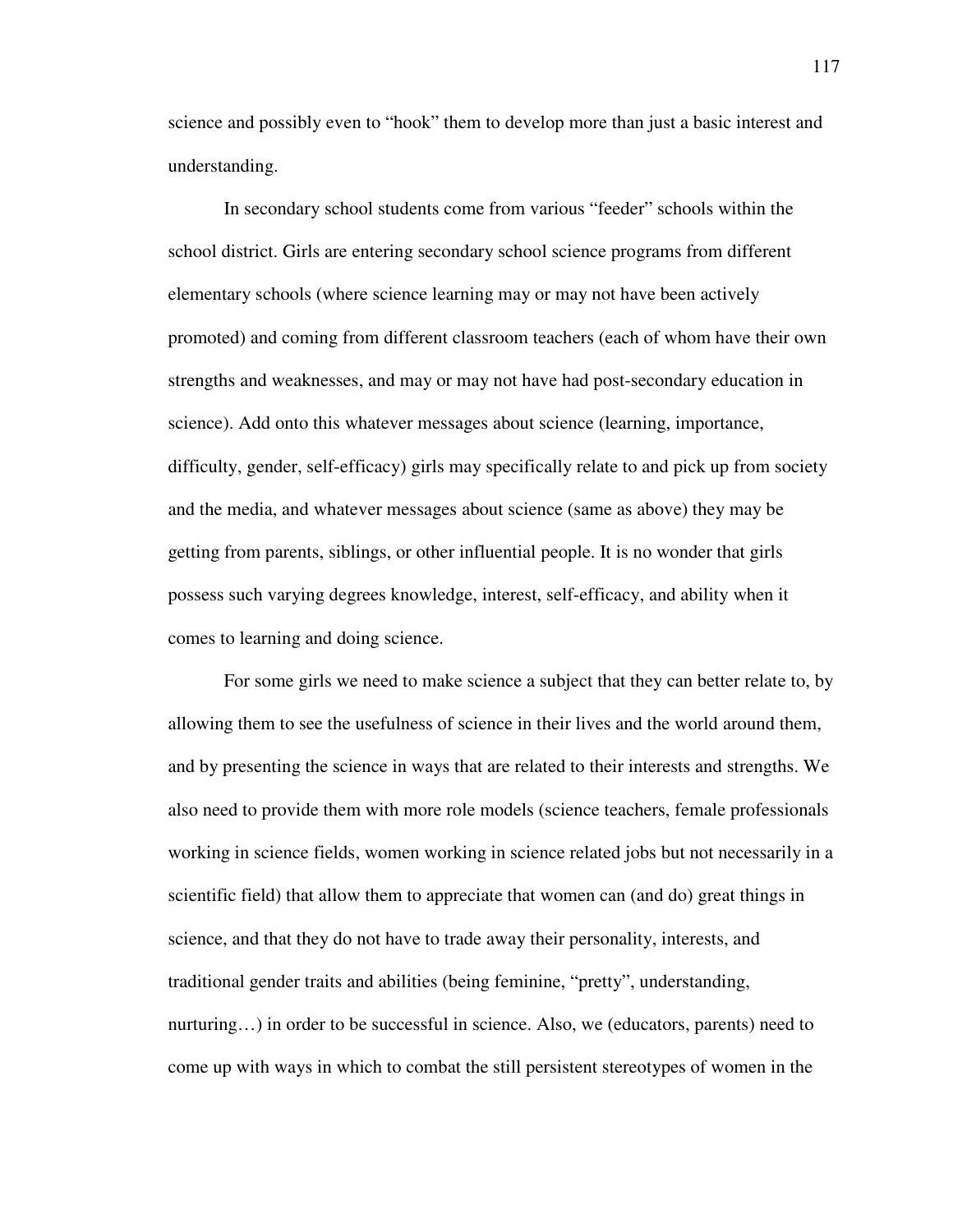media (in supporting roles as assistants as opposed to being the lead researcher or doctor or engineer), so that girls can see themselves in similar roles and aim to achieve them.

 A lot of work has been done on gender and learning, more so related to reading and writing. Some research has been done in the area of science achievement and gender, but a lot more still needs to be accomplished. If boys and girls are experiencing similar levels of achievement in science during elementary school, then what is happening at the secondary and post-secondary school levels that is separating the genders in achievement? Achievement levels are not the same overall between genders, and certainly girls tend to shy away from the physical sciences more than their males counterparts, both at the secondary and post-secondary school levels. This is a concern because some brilliant minds that are capable of brilliant things may never be able to realize their full potential, simply because they did not get the support and encouragement that they needed when they needed it.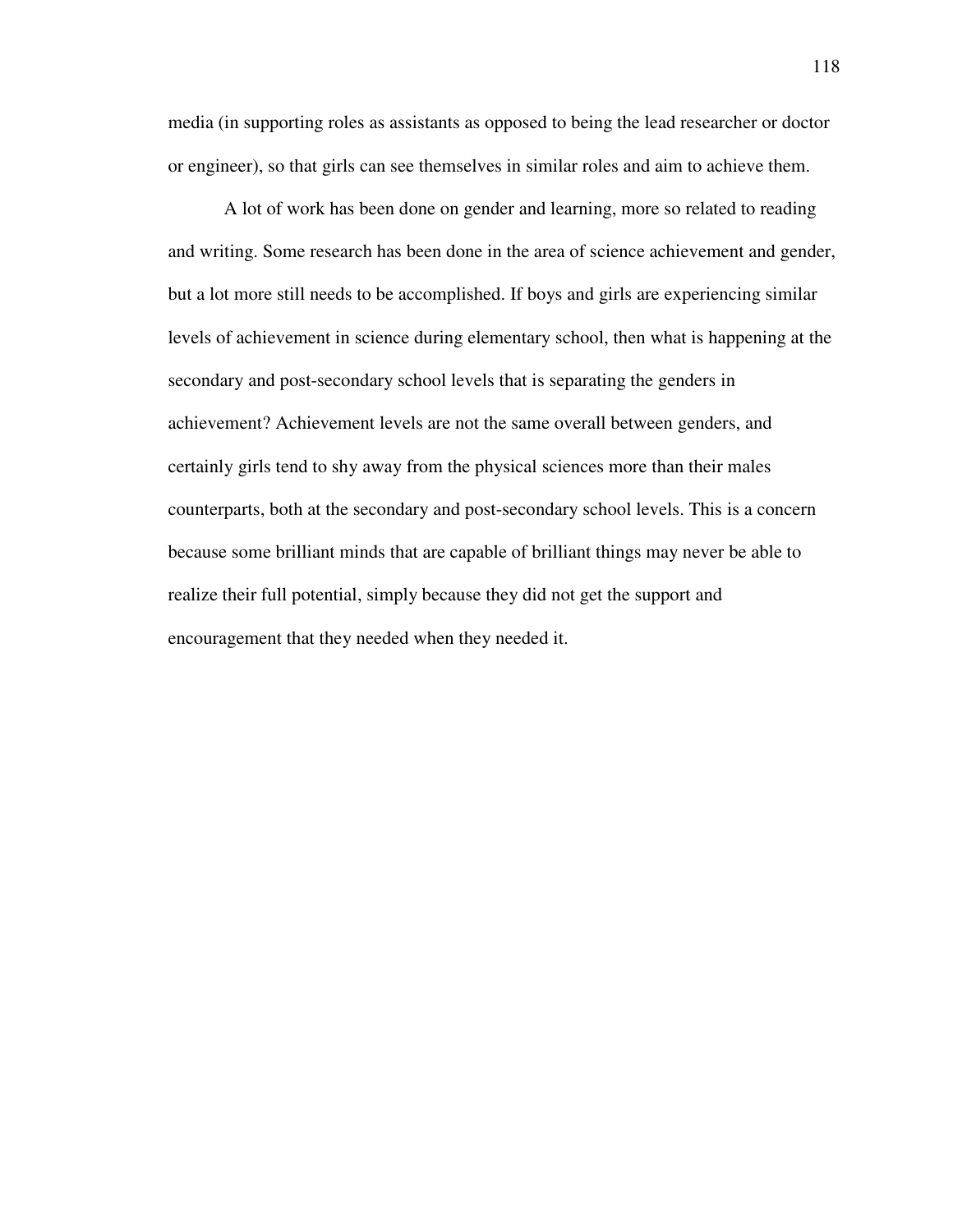### References

Atwater, M.M. (2000). Females in science education: White is the norm and class, language, lifestyle, and religion are nonissues. *Journal of Research in Science Teaching, 37*, 386–387.

Bailey, B. L., Scantlebury, K. & Johnson, E. M. (1999). Encouraging the beginning of equitable science teaching practice: Collaboration is the key. *Journal of Science Teacher Education, 10*(3), pages 159-173.

Baker, D., & Leary, R. (1995). Letting girls speak out about science. *Journal of Research in Science Teaching, 32*, 3–27.

Brickhouse, N. W. (2001). Embodying science: A feminist perspective on learning. *Journal of Research in Science Teaching, 38*(3), 282-295.

Brickhouse, N. W., & Potter, J. T. (2001). Young women's scientific identity formation in an urban context. *Journal of Research in Science Teaching, 38*(8), 965-980.

Brickhouse, N. W., Lowery, P., & Schultz, K. (2000). What kind of a girl does science? the construction of school science identities. *Journal of Research in Science Teaching, 37*(5), 441- 458.

Britner, S. L. (2008). Motivation in high school science students: A comparison of gender differences in life, physical, and earth science classes. *Journal of Research in Science Teaching, 45*(8), 955-970.

Britner, S. L., & Pajares, F. (2006). Sources of science self-efficacy beliefs of middle school students. *Journal of Research in Science Teaching, 43*(5), 485-499.

Brotman, J. S., & Moore, F. M. (2008). Girls and science: A review of four themes in the science education literature. *Journal of Research in Science Teaching, 45*(9), 971–1002.

Bullock, L.D. (1997). Efficacy of a gender and ethnic equity in science education curriculum for preservice teachers. *Journal of Research in Science Teaching, 34*, 1019–1038.

Canadian Council on Learning. 2007 Survey of Canadian Attitudes toward Learning: Results for elementary and secondary school learning. Ottawa: Author, 5.

Carlone, H. B. (2004). The cultural production of science in reform-based physics: Girls' access, participation, and resistance. *Journal of Research in Science Teaching, 41*(4), 392–414.

CAUT. (2010/2011). Ottawa: Canadian Association of University Teachers.

Children Now. (2001). Fair play? Violence, gender and race in video games. Los Angeles, CA: Children Now.

Davies, B. (1994). *Poststructuralist theory and classroom practice*. Melbourne: Deakin University.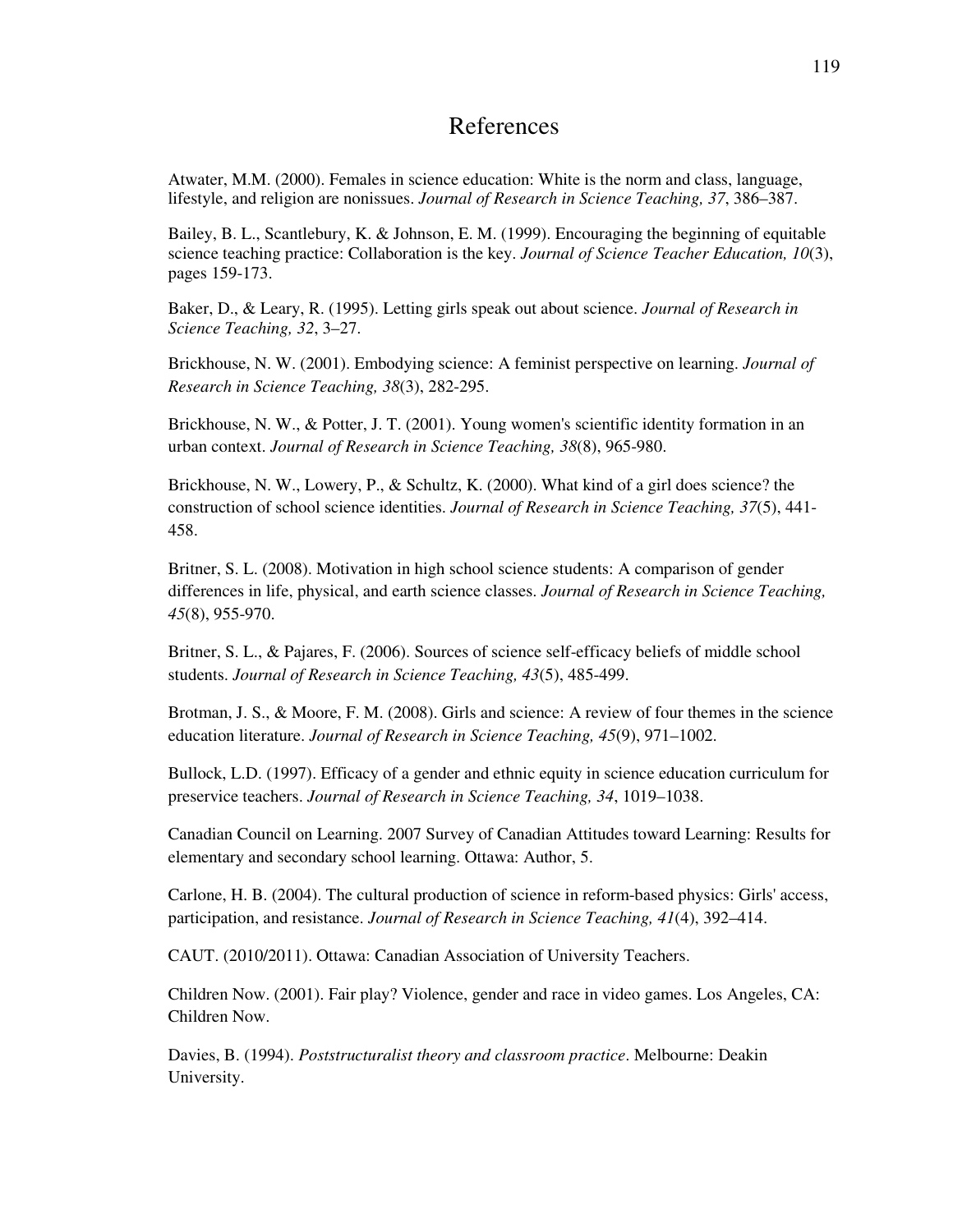Dhindsa, H.S. (2005). Cultural learning environment of upper secondary science students. *International Journal of Science Education, 27*, 575–592.

Drudy, S., & Chathain, M. U. (2002). Gender effects in classroom interaction: Data collection, self-analysis and reflection. *Evaluation & Research in Education, 16*(1), 34-50.

Eisenhart, M., Finkel, E., Behm, L., Lawrence, N., & Touso, K. (1998). *Women's science: Learning and succeeding from the margins.* Chicago, IL : University of Chicago Press,

Elgar, A. G. (2004). Science textbooks for lower secondary schools in Brunei: Issues of gender equity. *International Journal of Science Education, 26*(7), 875-894.

Feldberg, Georgina, & Sender Beauchamp, Rachelle (1991). Not Onwards and Upwards: Enrolment of Young Ontario Women in Secondary School Science, Math, and Technology Courses. *Women's Education, 9(1)*. Canadian Congress for Learning Opportunities for Women.

Fouad, N. & Byars-Winston, A. (2008). Math and science social cognitive variables in college students contributions of contextual factors in predicting goals. *Journal of Career Assessment, 16(4),* 425-440.

Greenfield, T.A. (1997). Gender- and grade-level differences in science interest and participation. *Science Education, 81*, 259–276.

Guzzetti, B. J., & Williams, W. O. (1996). Gender, text, and discussion: Examining intellectual safety in the science classroom. *Journal of Research in Science Teaching, 33, 5-20.*

Halpern, D.F., Benbow, C.P., Geary, D.C., Gur, R.C., Hyde, J.S., and Gernsbacher, M.A. (2007). The science of sex differences in science and mathematics. *Psychological Science in the Public Interest, 8*(1), 1–51.

Hammrich, P. L., Richardson, G. M., & Livingston, B. (2000). The sisters in science program: Building girls' interest and achievement in science and mathematics. Paper presented at the Annual Meeting of the National Association of Research in Science Teaching, New Orleans, LA. http://files.eric.ed.gov/fulltext/ED440885.pdf

Herbert, J., & Stipek, D. (2005). The emergence of gender differences in children's perceptions of their academic competence. *Journal of Applied Developmental Psychology, 26*(3), 276-295.

Huebner, T. A. (2009). Encouraging girls to pursue math and science. *Educational Leadership, 67*(1), 90.

Hughes, G. ( 2001). Exploring the availability of student scientist identities within curriculum discourse: An anti-essentialist approach to gender-inclusive science. *Gender and Education, 13*, 275–290.

Hyde, J. S., & Mertz, J. E. (2009). Gender, culture, and mathematics performance*. Proceedings of the National Academy of Sciences of the United States of America, 106*(22), 8801.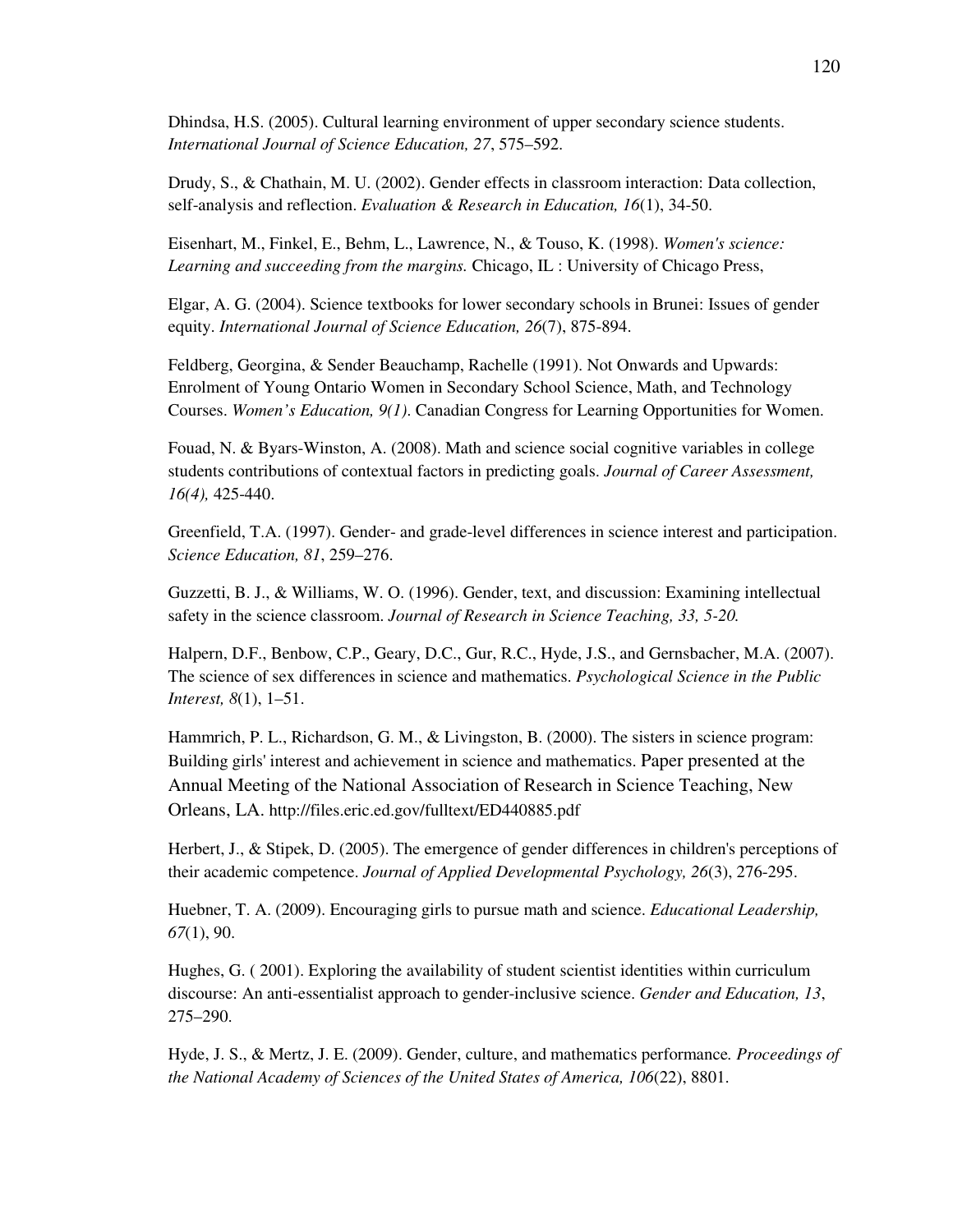Jacobson, M., Sadker, M., & Sadker, D. (1994). Failing at fairness: How America's schools cheat girls. *Business Library Review, 19*(4), 285-286.

Ji, P. Y., Lapan, R. T., & Tate, K. (2004). Vocational interests and career efficacy expectations in relation to occupational sex-typing beliefs for eighth grade students. *Journal of Career Development, 31*(2), 143-154.

Jovanovic, J., & Steinbach King, S. ( 1998). Boys and girls in the performance-based science classroom: Who's doing the performing? *American Educational Research Journal, 35*, 477–496.

Kahle, J. B., & Lakes, M. K. (2003). The myth of equality in science classrooms*. Journal of Research in Science Teaching, 40*, 10.

Kahle, J.B., & Meece, J. ( 1994). Research on gender issues in the classroom. In D.Gable (Ed.), *Handbook of research on science teaching and learning* (pp. 542–557). New York: Macmillan.

Killip, S. (2008). Private communication.

National Science Foundation, Division of Science Resources Statistics. (2011) Women, Minorities, and Persons with Disabilities in Science and Engineering: 2011. *Special Report NSF 11-309*. Arlington, VA. : Author.

NCES. (2004). U.S. Department of Education, National Center for Education Statistics. The Condition of Education. (NCES 2004–077). Washington, DC: U.S. Government Printing Office.

Rennie, L., & Parker, L. (1991). Assessment of learning in science: The need to look closely at item characteristics. *Australian Science Teachers Journal, 37*(4), 56-59.

Scantlebury, K., & Baker, D. (2007). Gender issues in science education research: Remembering where the difference lies. In S.Abell & N.Lederman (Eds.), *Handbook of research on science education* (pp. 257–286). Mahwah, NJ: Lawrence Erlbaum.

Scantlebury, K., Johnson, E., Lykens, S., Clements, R., Gleason, S., & Lewis, R. ( 1996). Beginning the cycle of equitable teaching: The pivotal role of cooperating teachers. Research in *Science Education, 26*, 271–281.

She, H.C. ( 1999). Students' knowledge construction in small groups in the seventh grade biology laboratory: Verbal communication and physical engagement. *International Journal of Science Education, 21*, 1051–1066.

Schunk, D. H. 1999. Social-self interaction and achievement behavior. *Educational Psychologist 34* (4): 219–27.

Statistics Canada. (2006). Highest Certificate, Diploma or Degree, Age groups and Sex for the Population 15 years and over of Canada, Provinces, Territories, Census Metropolitan Areas and Census Agglomerations. Catalogue number 95F0357XCB2001002

University of Wisconsin - Milwaukee; Tracking the reasons many girls avoid science and math. (2008). *Science Daily.* http://www.sciencedaily.com/releases/2008/09/080905153807.htm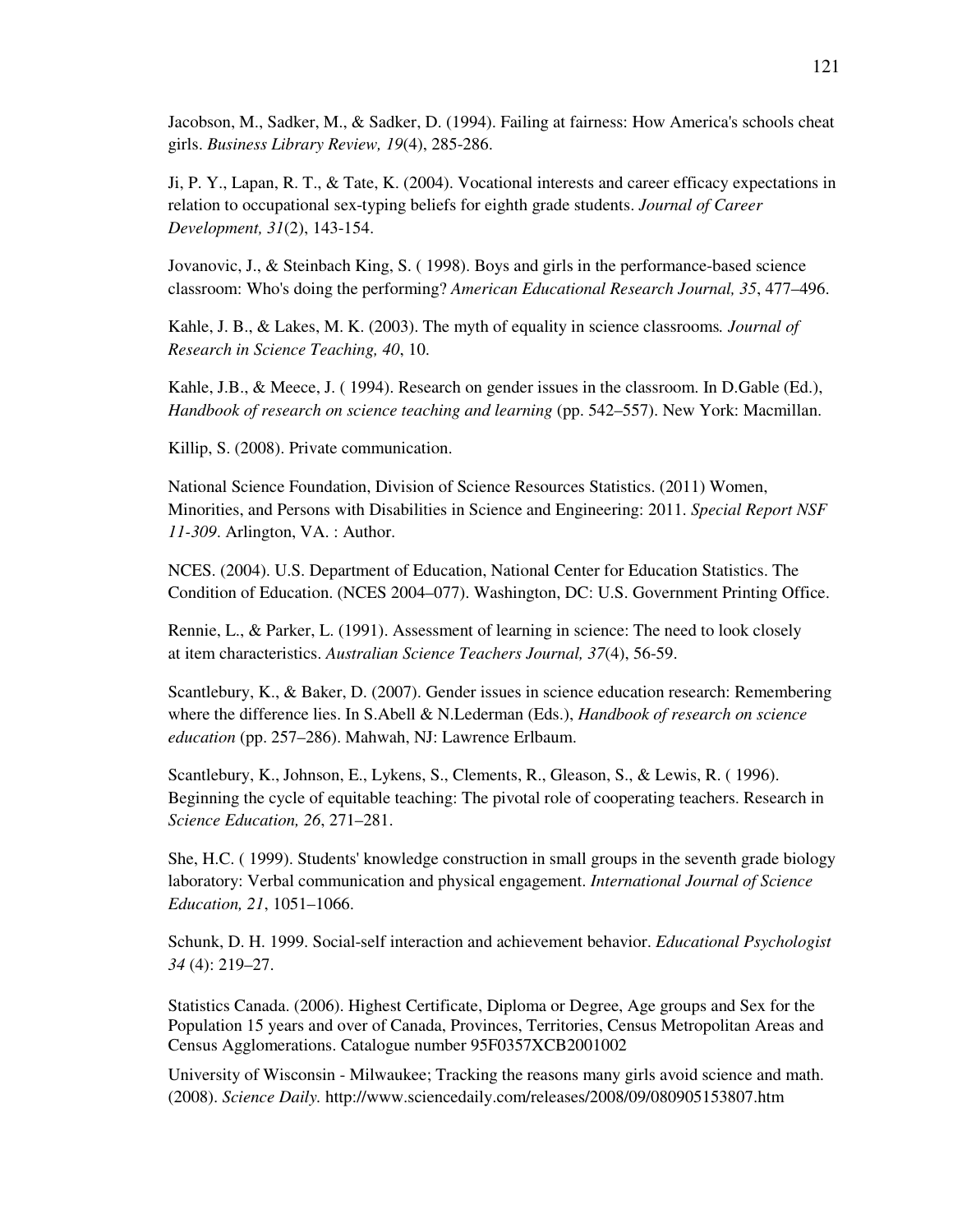University of Wisconsin - Milwaukee; UWM study finds work climate the main reason women leave engineering. (2011). *UWM Report, 32(3),*1.

Usher, E. L., & Pajares, F. (2006). Sources of academic and self-regulatory efficacy beliefs of entering middle school students. *Contemporary Educational Psychology, 31*(2), 125-141.

Voyles, M. M., Fossum, T., & Haller, S. (2008). Teachers respond functionally to student gender differences in a technology course*. Journal of Research in Science Teaching, 45*(3), 322-345.

Whiteley, P. ( 1996). The 'gender fairness' of integrated science texbooks used in Jamaican high schools. *International Journal of Science Education, 18*, 969–976.

Zeldin, A. L., Britner, S. L., & Pajares, F. (2008). A comparative study of the self-efficacy beliefs of successful men and women in mathematics, science, and technology careers. *Journal of Research in Science Teaching, 45*(9), 1036-1058.